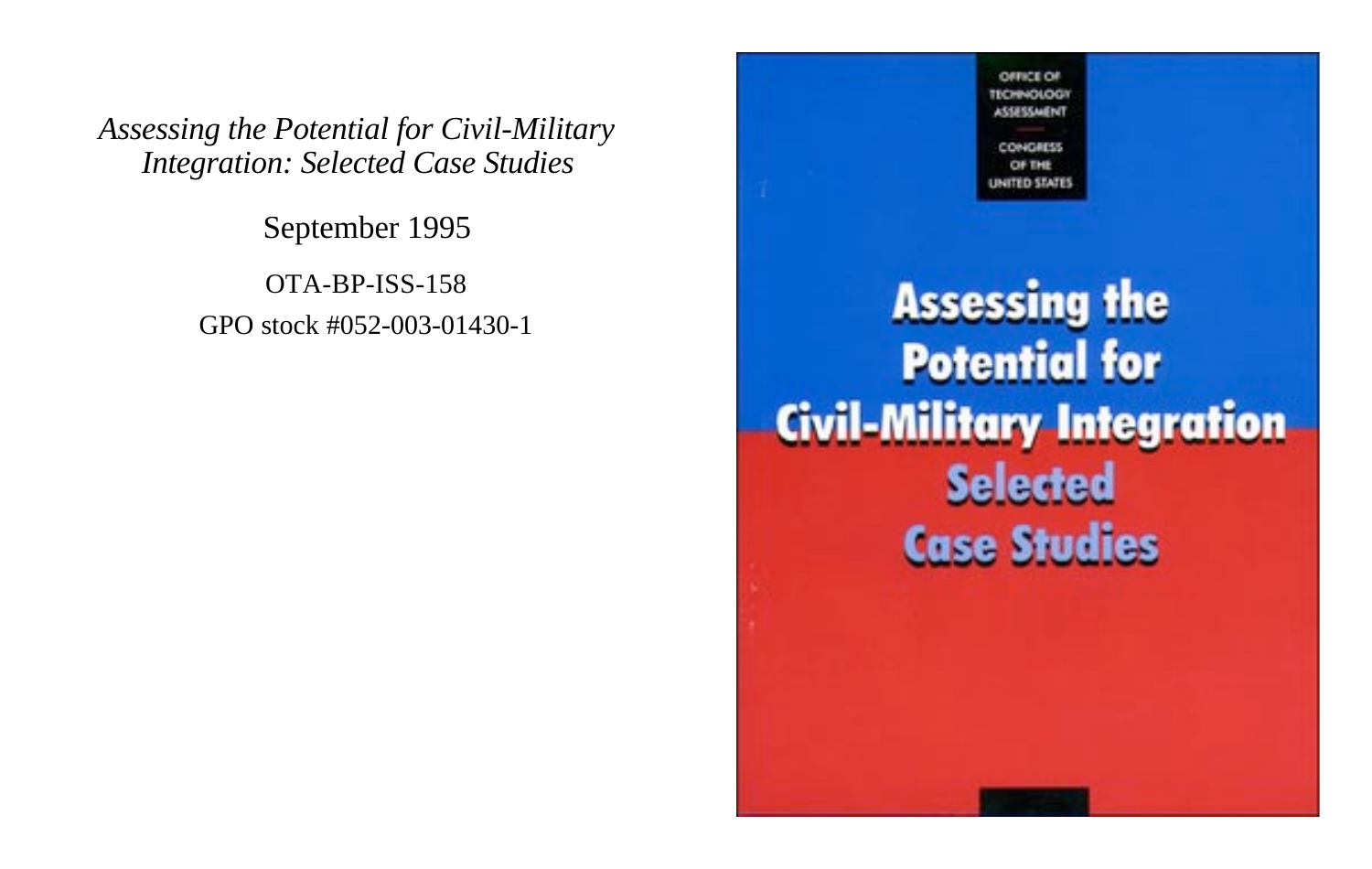**Recommended Citation:** U.S. Congress, Office of Technology Assessment, *Assessing the Potential for Civil-Military Integration: Selected Case Studies,* OTA-BP-ISS-158 (Washington, DC: U.S. Government Printing Office, September 1995).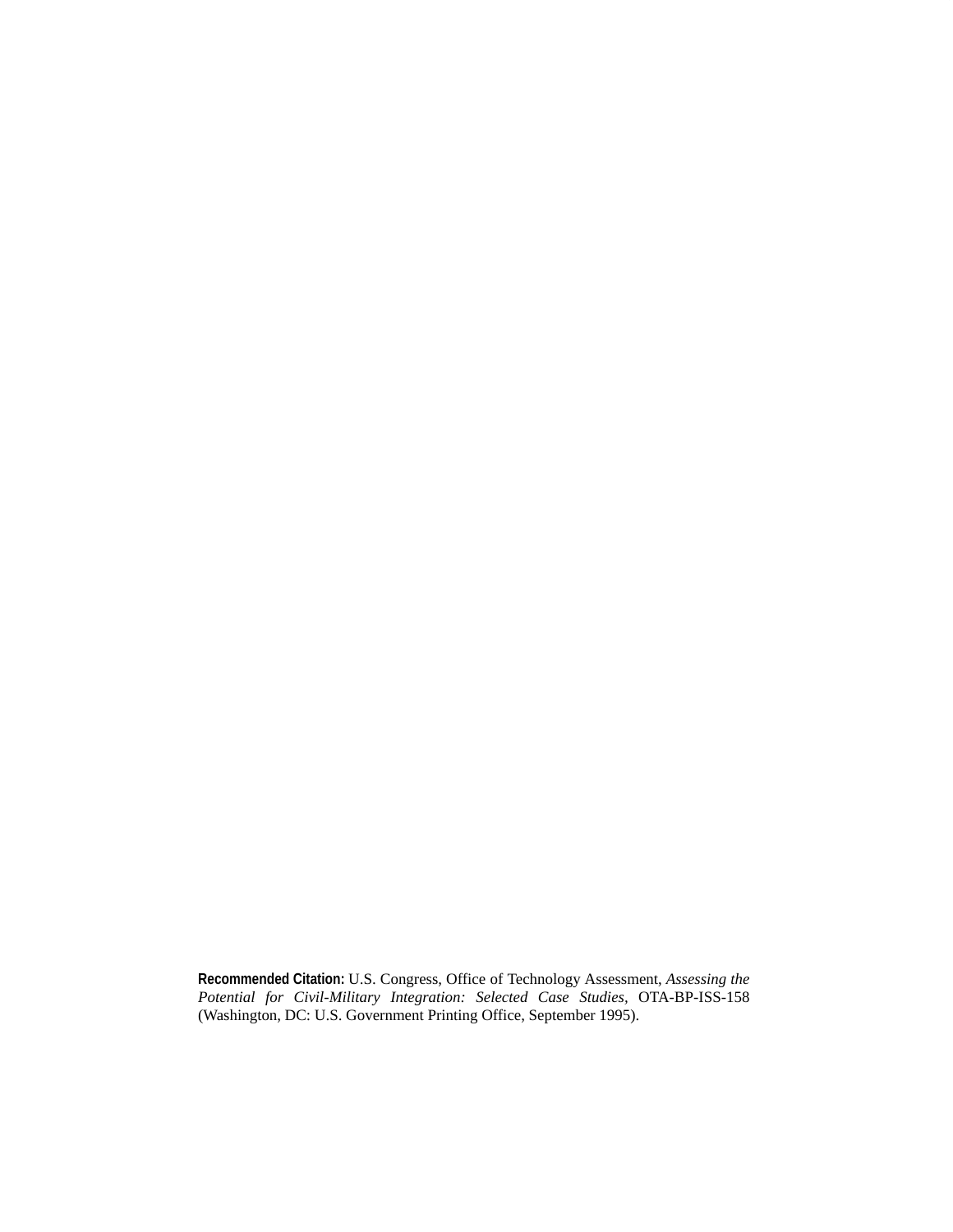# **oreword**

he Office of Technology Assessment, at the request of the Congress, has conducted a series of assessments of the Nation's ability to provide for its future national security technology and industrial needs. In the most recent report, *Assessing the Potential for Civil– Military Integration*, OTA examined the potential for making greater use of common technologies, processes, labor, equipment, material, and/or facilities to meet both defense and commercial needs. This effort, often termed civil–military integration or CMI, is believed by many observers to be an essential element of a successful U.S. national security strategy. OTA's assessment found that greater CMI is possible, and confirmed the potential for cost savings and increased technology transfer as the result of increased integration. The assessment noted that CMI appears essential if defense is to take advantage of many rapidly developing commercial technologies.

This background paper presents material from three of the case studies undertaken during the assessment: flat panel displays, polymeric composites, and shipbuilding. The three cases illustrate both the opportunities and the challenges facing those designing policies to increase the level of CMI. While some military performance requirements create special technical demands, the cases reveal that both commercial and defense needs can often be met with common technologies. Better planning during system design can further reduce the need for different technical solutions to defense problems and reduce market differences between the commercial and defense markets. Acquisition laws and regulations often remain the major inhibitor to increased integration. Some of these laws and regulations have recently been changed; however, as the main report points out, and as these cases illustrate, more changes are needed.

In undertaking the assessment and these case studies, OTA sought information from a broad spectrum of knowledgeable individuals and organizations whose contributions are gratefully acknowledged. As with all OTA studies, the content of this report is the sole responsibility of the Office of Technology Assessment and does not necessarily represent the views of our advisors and reviewers.

**ROGER C. HERDMAN Director**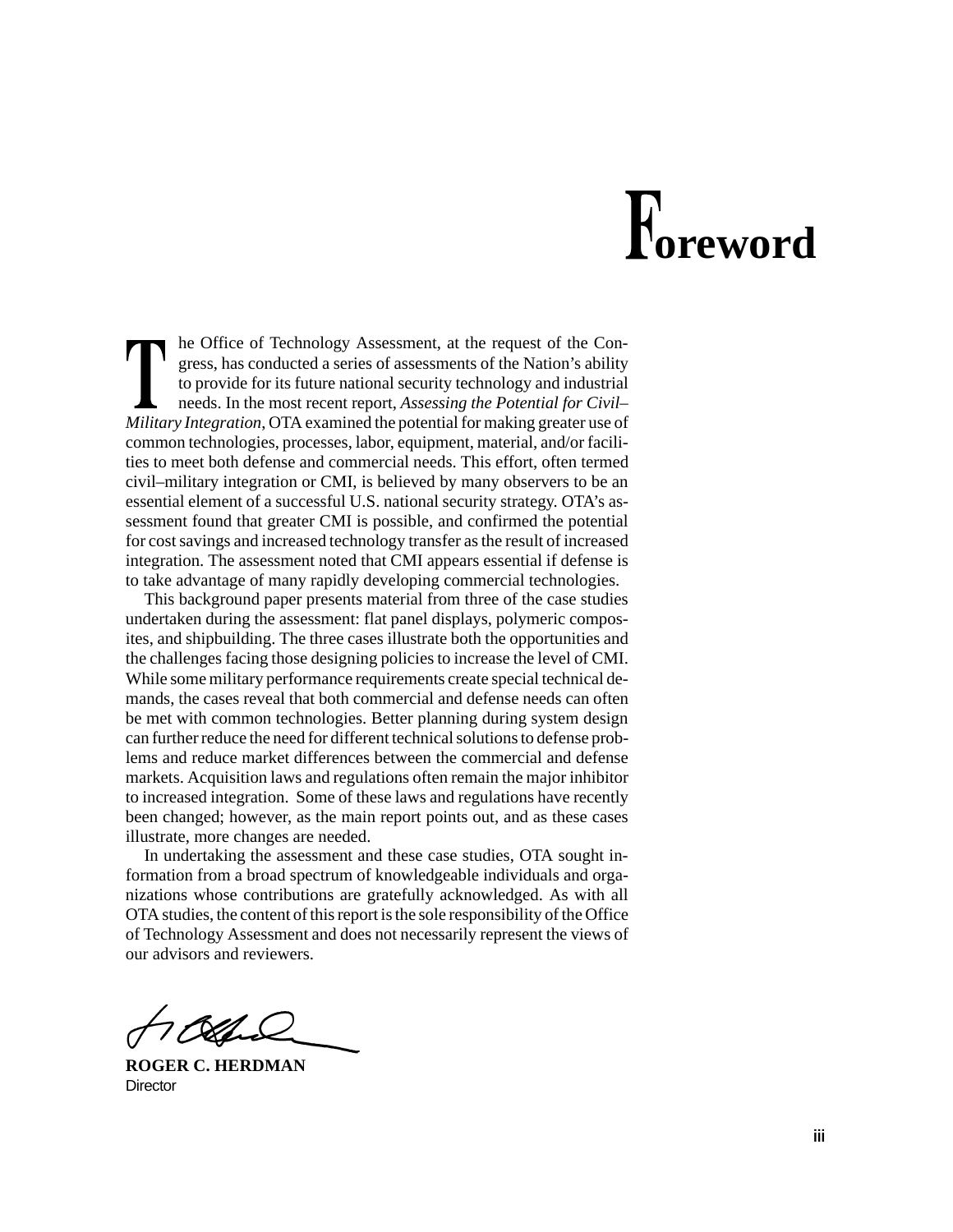# $A$ dvisory Panel

**Walter LaBerge, Chair** Consultant

# **Robert Calaway**

President Resource Management International, Inc.

**Gordon Corlew** Vice President, Engineering and Production AIL Systems, Inc.

**S.P. Desjardins** President Simula, Inc.

**Roger Fountain** President & CEO Great Lakes Composites Corp.

**Jacques S. Gansler** Senior Vice President The Analytic Sciences Corp.

#### **Herbert Glazer**

Professor of International Business Business Department Kogod College of Business Administration The American University

**General Alfred G. Hansen, USAF (Retired)** Vice President, C-130 Programs Lockheed

**Joel W. Marsh** Director, Government Acquisition **Policy** United Technologies

**Thomas L. McNaugher** Director, Strategy and Doctrine Center Arroyo Center RAND

**Christiane L. Midgley** Division Manager RayChem Corp.

**F. Whitten Peters** Partner Williams and Connolly

**Louis Rosen** Partner and National Director of Government Contract Services Ernst and Young

**Martin Rowell** Director, Technology Planning Allied Signal Automotives

**Howard Samuel** Senior Fellow Council on Competitiveness

**Robert W. Selden** Los Alamos National Laboratory

**Leonard Sullivan** Consultant System Planning Corp.

**James A. Tegnelia** Vice President, Business Development Martin Marietta Electronics &

**Nicholas Torelli** Torelli Enterprises

Missile Group

# **Admiral Harry Train, USN (Retired)**

Division Manager Strategic Research and Management Services Division Science Applications International Corp.

**Note:** OTA appreciates and is grateful for the valuable assistance and thoughtful critiques provided by the advisory panel members. The panel does not, however, necessarily approve, disapprove, or endorse this report. OTA assumes full responsibility for the report and the accuracy of its contents.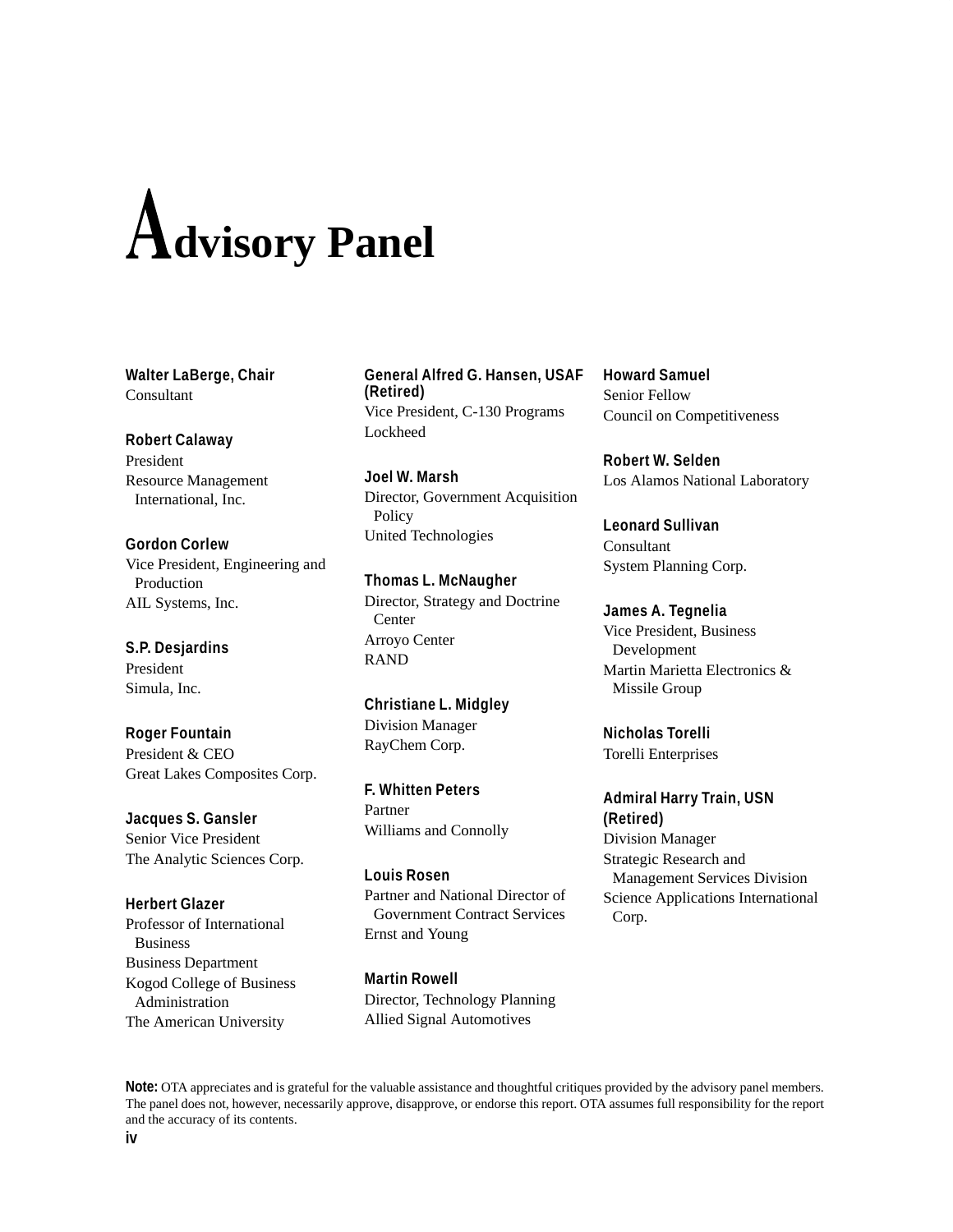# **roject Staff**

### **Peter Blair**

Assistant Director, OTA *Industry, Commerce, & International Security Division*

# **Alan Shaw**

Program Manager *International Security and Space Program*

# **PRINCIPAL STAFF**

**Jack Nunn** Project Director

**Michael Callaham** Senior Analyst

**Dean Cheng** Analyst/Congressional Fellow

**Christopher M. Waychoff** Senior Analyst

# **ADMINISTRATIVE STAFF**

**Jacqueline Robinson–Boykin** Office Administrator

**Ellis Lewis** Administrative Secretary

**Don Gallagher** Secretary

# **CONTRACTORS**

**Cindy Allen Madeline N. Gross Ivars Gutmanis Joe F. Jones Joe Raguso Alfred Skolnick Paul F. Stregevskyy**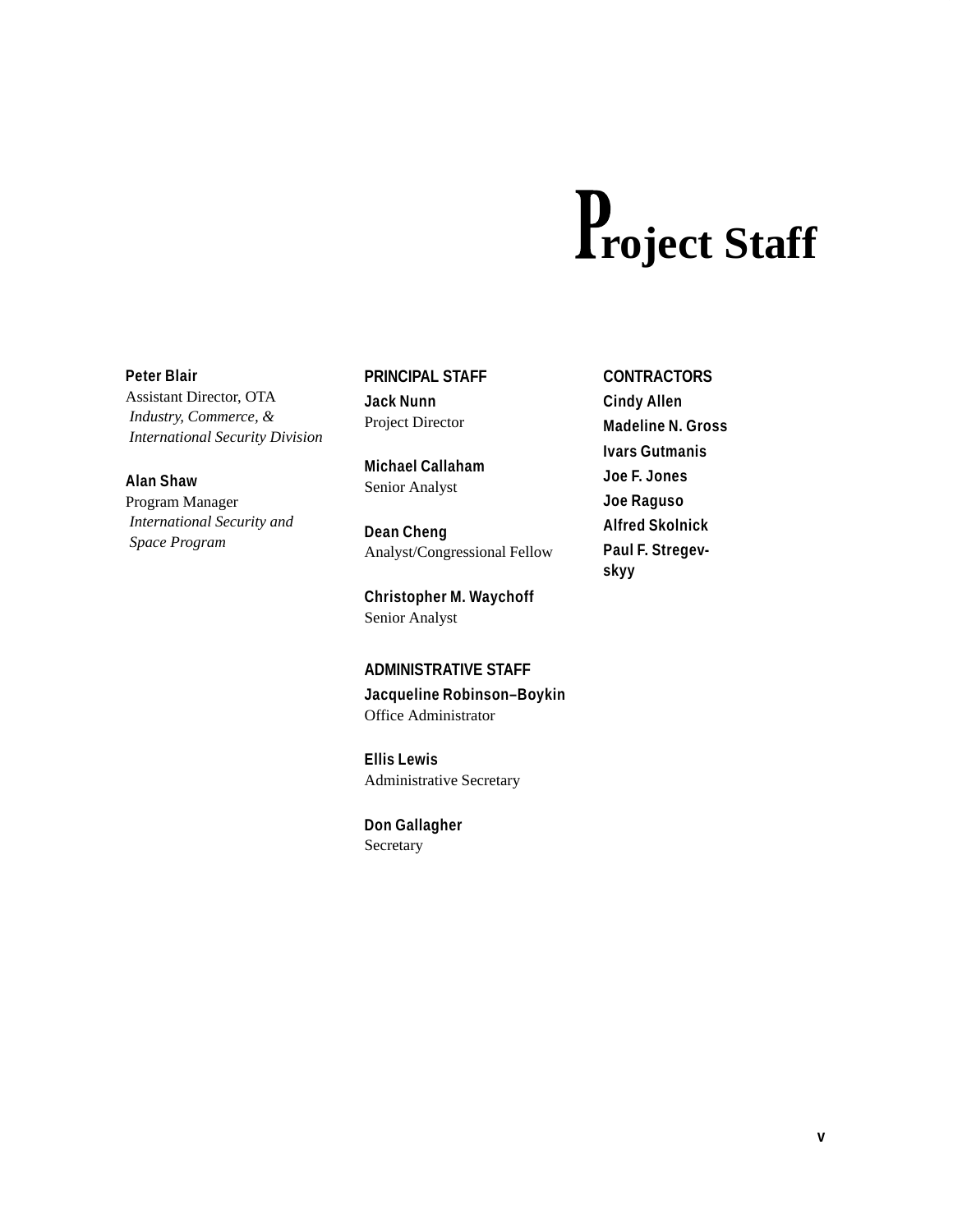# **ontents**

# **Overview 1**

Background **1** Observations **6**

# **Case Study 1:**

# **Flat Panel Displays: Assessing the Potential for Civil-Military Integration 9**

Technology and Use of FPDs **10** Civil-Military Integration **20**

# **Case Study 2:**

# **CMI in the Polymeric Composites Industry 27**

Technology and Use of Polymeric-Matrix Composites **29** The Structure of the Polymeric Composites Industry **36** Civil-Military Integration **41**

# **Case Study 3:**

**Shipbuilding 51**

Structure and Condition of U.S. Shipbuilding Base **52** Civil-Military Integration **59**

# **Appendix A: Workshops 67**





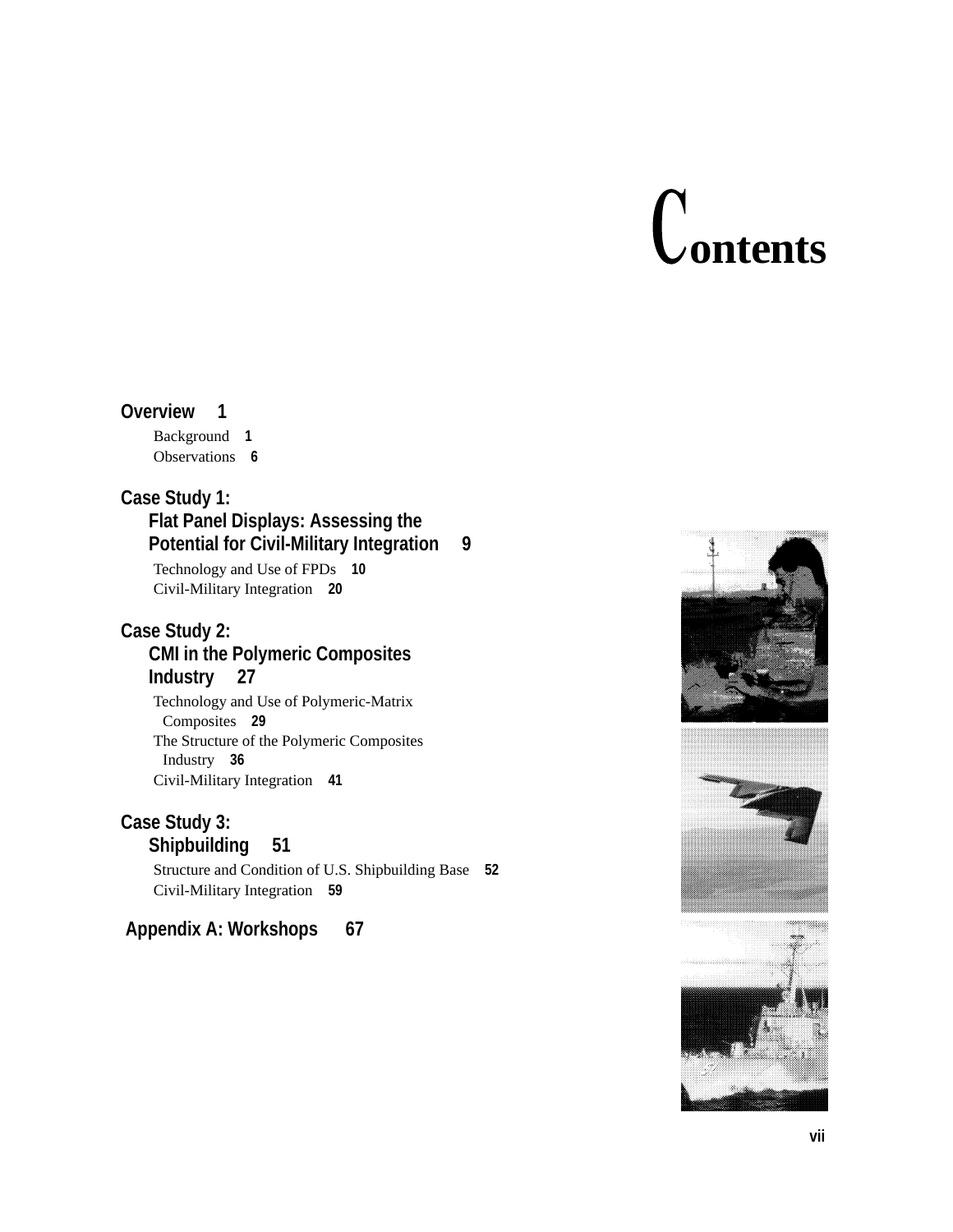# **verview**

n response to the changing global military situation, Congress requested the Office of Technology Assessment (OTA) to conduct a number of assessments examining the health and viability of the technology and industrial capabilities that provide the United States with the goods and services necessary to meet its national security needs. OTA was asked to assess trends in the technology and industrial base, future technology and industrial base needs, and options for preserving a viable defense technology and industrial base (DTIB). OTA has produced a series of reports on these issues.1 The latest report, *Assessing the Potential for Civil-Military Integration*, examined the potential for making greater use of commercial goods and services to meet defense needs.

# **BACKGROUND**

*Assessing the Potential for Civil-Military Integration* found that a strategy aimed at making greater use of the commercial technology and industrial base to help meet national security needs—often termed civil-military integration (CMI is defined in some detail in box 1.)—had the potential to produce substantial future government savings and provide access to critical technology. OTA's analysis, however, indicated that savings may be lower and take longer to be achieved than some advocates have

<sup>1</sup> U.S. Congress, Office of Technology Assessment, *Adjusting to a New Security Environment: The Defense Technology and Industrial Base Challenge*, OTA-BP-ISC-79 (Washington, DC: U.S. Government Printing Office, February 1991); *Redesigning Defense: Planning the Transition to the Future U.S. Defense Industrial Base*, OTA-ISC-500 (Washington, DC: U.S. Government Printing Office, July 1991); *American Military Power: Future Needs, Future Choices*, OTA-BP-ISC-80 (Washington, DC: U.S. Government Printing Office, October 1991); *Lessons in Restructuring Defense Industry: The French Experience*, OTA-BP-ISC-96 (Washington, DC: U.S. Government Printing Office, June 1992); *Building Future Security: Strategies for Restructuring the Defense Technology and Industrial Base*, OTA-ISC-530 (Washington, DC: U.S. Government Printing Office, June 1992); *Assessing the Potential for Civil-Military Integration: Technologies, Processes, and Practices*, OTA-ISS-611 (Washington, DC: U.S. Government Printing Office, September 1994); and *Other Approaches to Civil-Military Integration: The Chinese and Japanese Arms Industries*, BP-ISS-143 (Washington, DC: U.S. Government Printing Office, March 1995).

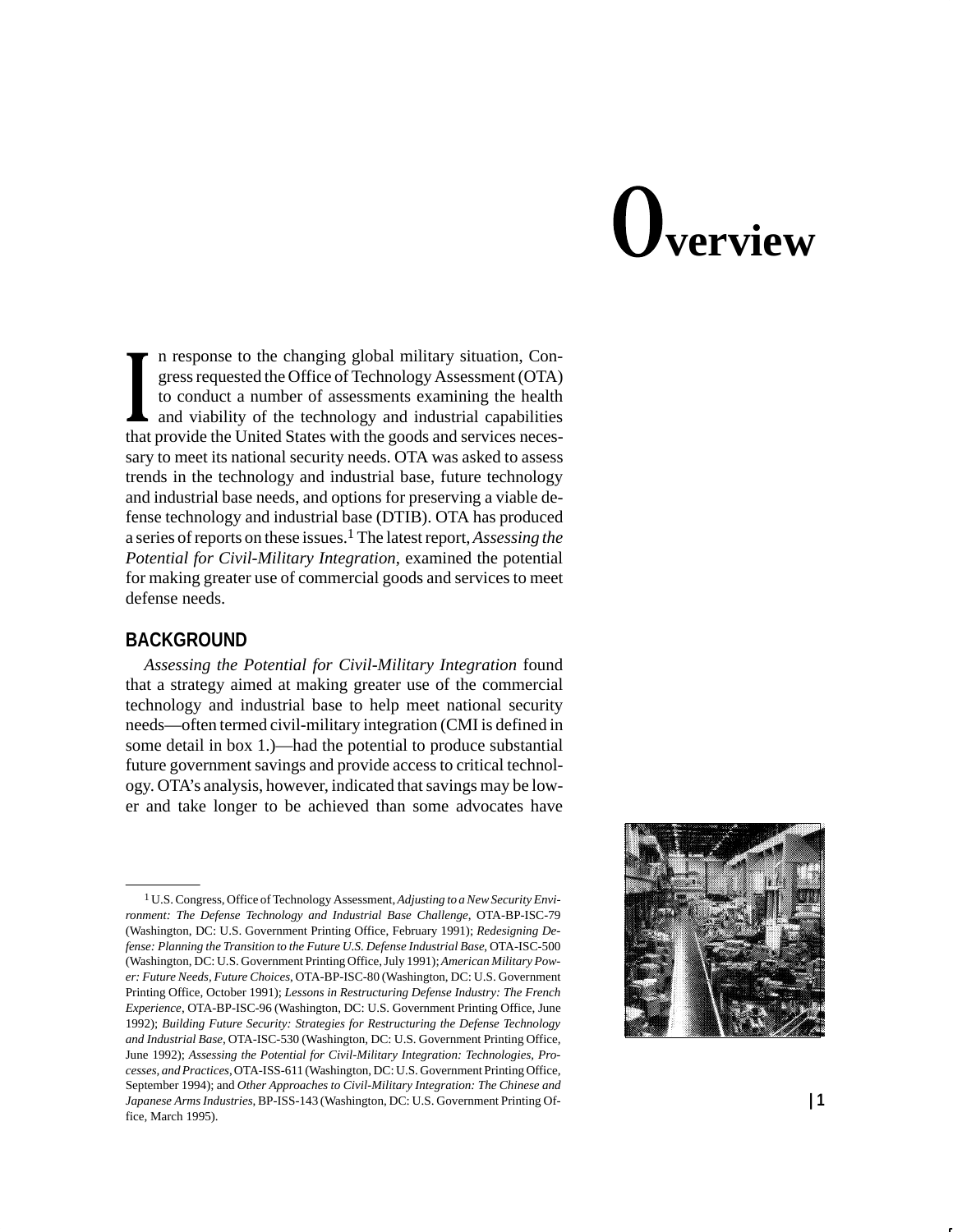#### 2 **Assessing the Potential for Civil-Military Integration: Selected Case Studies**

# BOX 1: Definition of Civil-Military Integration

OTA found no single definition of CMI. The term encompasses a number of different activities, each of which is viewed as an element of integration. For example, those advocating the increased use of nondevelopmental items, including commercial off-the-shelf items, consider such use to be CMI. Analysts recommending changes in government acquisition laws to promote combined R&D, or production of civilian and defense products on a single assembly line, consider such changes to be CMI. Others maintain that CMI involves increased cooperation between government research facilities and the private sector in both R&D and manufacturing technologies. Still others claim that the rationalization of private and public depot-level maintenance facilities (e. g., transferring jet aircraft engine maintenance and overhaul from military facilities to existing private sector facilities) is a component of CMI.

These definitions are not mutually exclusive. Accordingly, OTA has incorporated all these elements in its definition of CMI as:

The process of merging the Defense Technology and Industrial Base (DTIB) and the larger Commercial Technology and Industrial Base (CTIB) into a unified National Technology and Industrial Base (NTIB). <sup>1</sup>

More specifically, in an integrated base, common technologies, processes, labor, equipment, material, and/or facilities would be used to meet both defense and commercial needs. Decisions on how to use Integrated resources would be based on the same technical, legal, and economic reasoning that commercial firms use when servicing global markets.

<sup>1</sup>The NTIB includes other noncommercial elements, such as public utilities and other non-DOD government procurements The national base is also embedded in the larger Global Technology and Industrial Base SOURCE Off Ice of Technology Assessment, 1995.

claimed. The findings of OTA's CMI assessment ment of common products, it does not assure that are summarized in box 2.

Integration is usually discussed as a function of activities occurring at a firm or a specific facility. However, OTA's assessment revealed that integration actually occurs at various levels within the base and should be analyzed at three separate levels—the technology or industrial sector level, the firm level, and the facility level. Each level presents its own unique set of policy challenges.

*Integration at the technology or industrial sector level* is characterized by the DTIB and the Commercial Technology and Industrial Base (CTIB) sharing common technologies, processes, and specialized assets (e.g., unique test stands, wind tunnels, and industrial research centers). An industrial sector can be said to be integrated if its defense goods or services are drawn from the same pool of technologies, specialized assets, and processes (and, by extension, standards) as are commercial goods or services. However, while integration at the sector level aids the developdefense and commercial products will be the same, that they will be produced in the same facilities, or that they will be less expensive than if they were produced without such integration.

*Integration at the firm level* is characterized by the sharing of corporate resources to meet both defense and commercial needs. These resources include management, workers, research centers, equipment, stocks, and common facilities. A corporation that readily moves staff between defense and commercial work and transfers manufacturing and product technologies back and forth can be considered integrated at the firm level, even though it may separate its operating divisions along commercial and defense lines.

The third and deepest level of integration is at *the facility level.* Integration at this level is characterized by the sharing of personnel, equipment, and stocks within a single facility. In an integrated facility, defense and commercial goods would be manufactured side by side, with any differences in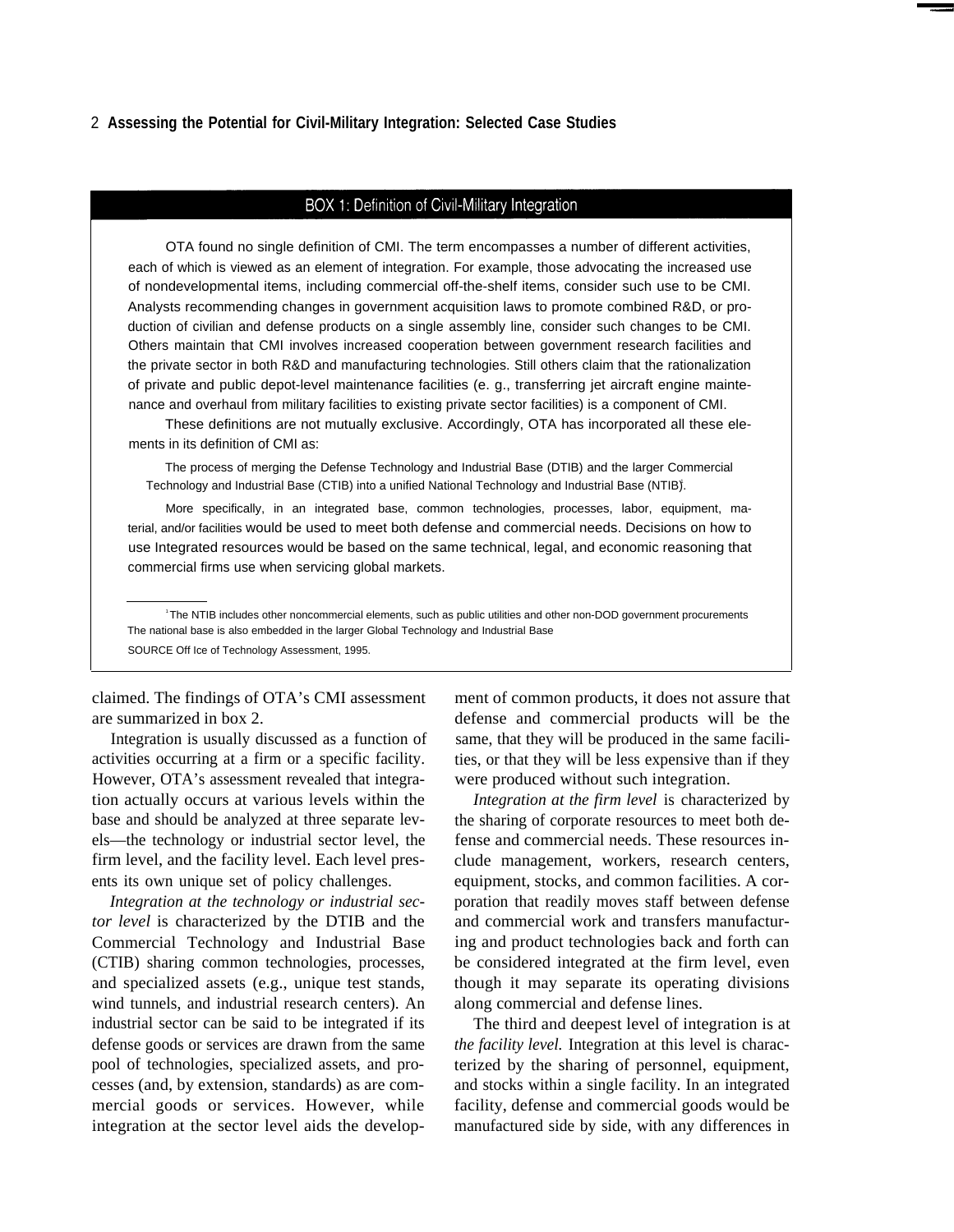#### **BOX 2: Assessment Findings**

Despite several previous initiatives to promote integration, much of the DTIB remains isolated. Still, significant CMI currently exists. OTA's estimate of current integration is shown in figure 1 . <sup>1</sup>Increased CMI is possible, but requires changes in government acquisition policy, taking advantage of technological developments, adapting technologies for both defense and commercial use, and restructuring the DTIB. The growth of CMI depends on the extent of policy change. OTA's estimates of the potential for increased CMI, based on significant acquisition reform and restructuring, are shown in figure 2.

Some technologies, industrial sectors, and product tiers are **more amenable to integration** than others. Prime contractors performing systems SOURCE: Industrial survey conducted by Office of Techintegration on complex defense systems may have nology Assessment, 1994. a limited ability to integrate production. Lower tier

**FIGURE 1: Current Facility-Level CMI Division of the Private DTIB at All Tiers**



tier activities, such as production of components and subcomponents, appear far more amenable to integration. Services appear particularly amenable to commercial purchases



**FIGURE 2: Potential Facility-Level CMI**

SOURCE: Industrial survey conducted by Office of Technology Assessment, 1994.

Cost savings and increased technology transfer are difficult to quantify. OTA's analysis, however, indicates that savings may be lower than some advocates have claimed. Implementation may be more difficult, and take longer to achieve, than many anticipate because: 1) integration is already occurring in many of the tiers and technologies most amenable to CMI, 2) change is more difficult to implement than many have anticipated, and 3) important portions of the base may not be amenable to integration.

Still, after several years overall savings could amount to several billion dollars per year. Possibly more important than direct savings, however, is that increased CMI can provide access to those rapidly developing commercial technologies in critical areas (e.g., electronics) that will be essential to defense in a more fiscally constrained environment.

<sup>1</sup>Estimates for figures 1 and 2 are for the private sector DTIB only. They are based on a macroeconomic examination of the DTIB and an industry survey of 16 randomly selected industrial sectors providing goods and services to national defense. Since the estimates are based on a limited industrial sector survey, they should be considered suggestive rather than definitive. OTA also used interviews, case studies, and analyses of selected industrial sectors to validate its estimates

*(continued)*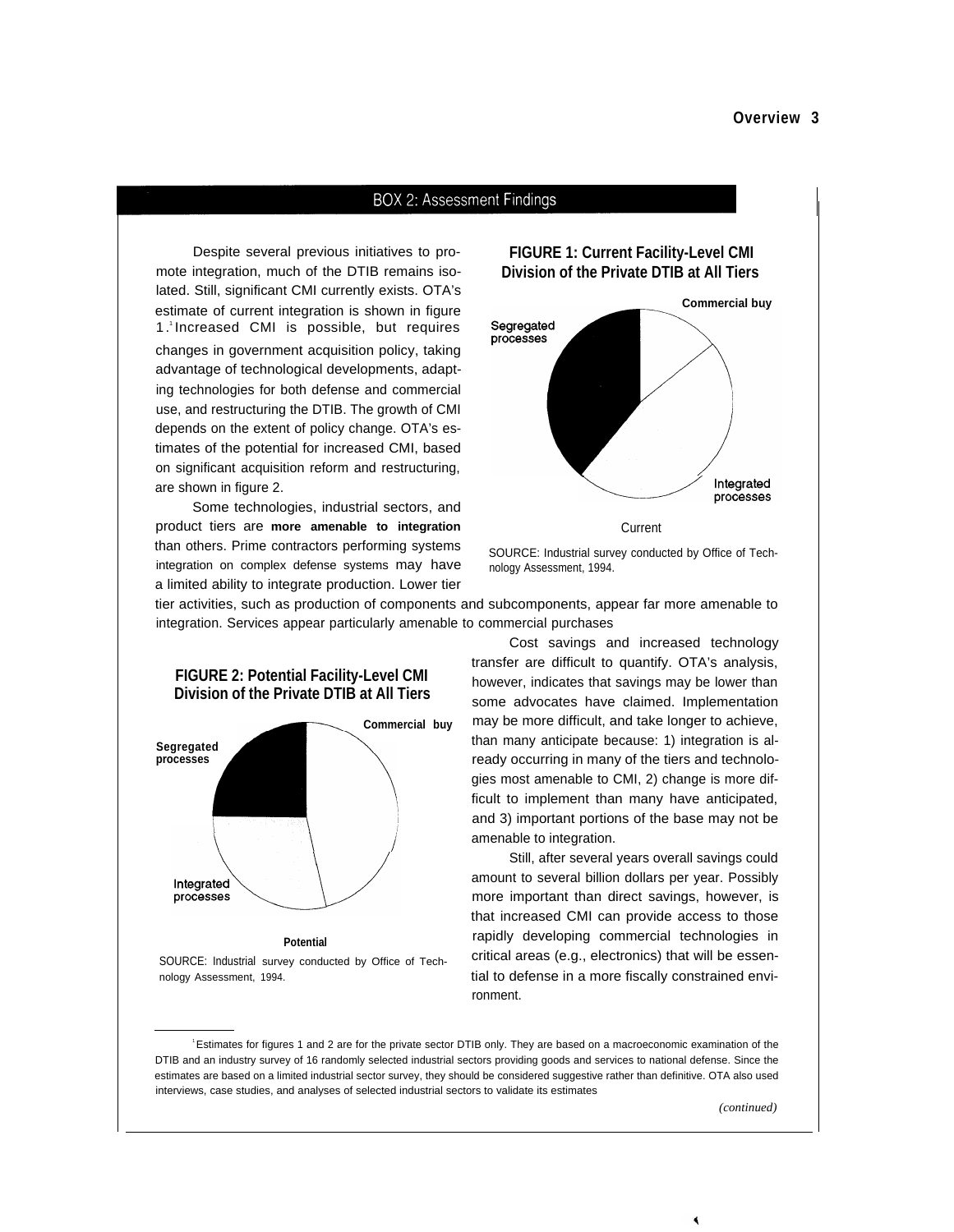#### 4 **Assessing the Potential for Civil-Military Integration: Selected Case Studies**

# **BOX 2: C**

The assessment identified no "silver bullet" policies that might easily achieve CMI goals. The complexity of the DTIB demands a diverse set of CMI policies. Some policies can have broad effects, but in most instances the barriers to CM I are sufficiently intertwined to demand a comprehensive (and complex) set of policies if projected benefits are to be achieved. Operations and Maintenance spending, for example, may be influenced by policies directed at increased use of commercial items and greater use of commercial practices. R&D, on the other hand, would be influenced by research goals that encompass both civilian and defense uses, and by modifying government requirements for rights in technical data.

The assessment outlined three strategies for consideration: Readjustment, Reform, and Restructuring. Together they form a phased implementation of CMI. A Readjustment Strategy modestly increases CMI, but retains many of the current procedures for oversight of defense expenditures; thus both the risks and the benefits are likely to be relatively small. A Reform Strategy builds on the foundation of a Readjustment Strategy and takes a more expansive approach to fostering CMI. It promises more benefits, but with a corresponding increase in potential risks. Finally, a Restructuring Strategy might gain the maximum potential CM I benefits, but would demand major changes in future military acquisition policy, system design, and force structure, and could present greater risks.

SOURCE. Office of Technology Assessment, 1995

production processes and parts dictated solely by tors, OTA estimated that they account for less than product function. Table 1 illustrates some of the activities that comprise integration at the various levels, the barriers to such integration, and the rationale for increased integration.

Early in the assessment, OTA found that almost all of the previous studies of civil-military integration were based on case studies of specific products or firms.<sup>2</sup>Although many of these studies produced useful findings, there were concerns about the ability to generalize the findings of individual case studies.

The previous case studies were, for example, largely concentrated in areas of electronics and aviation. While these are important defense sec-

30 percent of the value added to total defense goods and services purchased from the private sector.<sup>3</sup>Further, these particular sectors appeared to be somewhat more amenable to commercial use than many other industrial sectors. The cases selected also largely excluded many other important defense product sectors (e.g., conventional ammunition, ground vehicles, and shipbuilding). Finally, the previous case studies largely ignored services—a category that accounts for roughly 20 percent of the spending for direct final purchases, and about 40 percent of the spending for indirect and lower tier defense purchases.<sup>4</sup>

<sup>&</sup>lt;sup>2</sup>A listing of many of these case studies is found in ibid., *Assessing the Potential for Civil-Military Integration*, Table 3-5, Selected Previous Civil-Military Case Studies, pp. 53-54. An exception to the concentration on the case-study approach was one study then ongoing by The Analytic Sciences Corp. (TASC), *The DoD Regulatory Cost Premium: A Quantitative Assessment, The Analytic Sciences Corp., Arlington, VA, De*cember 1994. This study considered macro level data collected from the Census Bureau in an attempt to validate the findings of earlier case studies.

<sup>&</sup>lt;sup>3</sup>Electronics and aviation may represent a greater percentage of direct sales, but OTA's estimates were directed at value-added by particular sectors---and thus attempted to disaggregate such things as distribution, transportation, and other embedded activities from the sales figures for major categories of equipment.

<sup>4</sup> Department of Defense, *Projected Defense Purchases Detailed by Industry and State: Calendar years 1991-1997,* p. 4.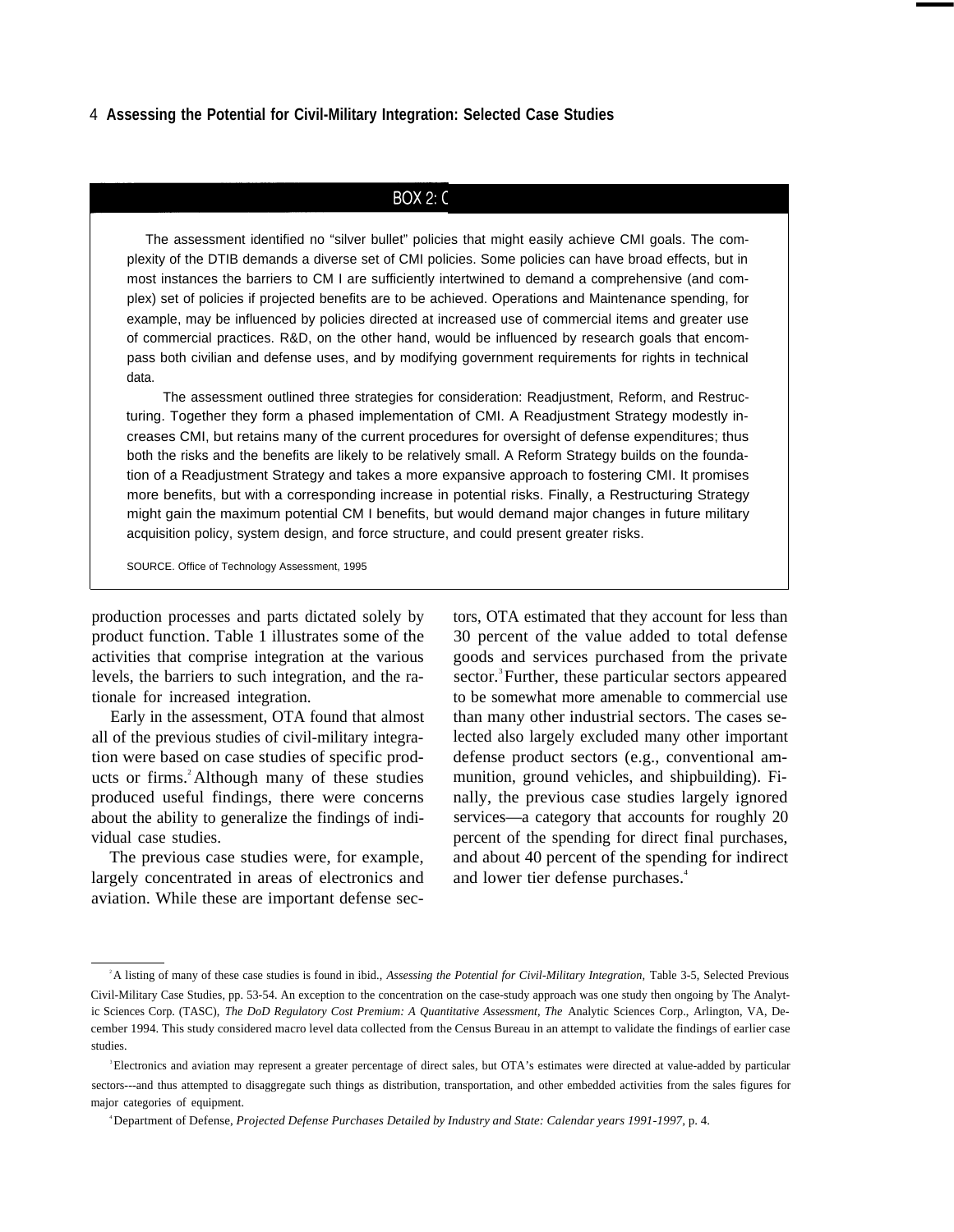| TABLE 1: CMI at Three Levels |                                                                                                                                                                                       |                                                                                                                                                                                                                           |                                                                                                                                                                                                                                                                                           |                                                                                                                                                                                                                            |  |
|------------------------------|---------------------------------------------------------------------------------------------------------------------------------------------------------------------------------------|---------------------------------------------------------------------------------------------------------------------------------------------------------------------------------------------------------------------------|-------------------------------------------------------------------------------------------------------------------------------------------------------------------------------------------------------------------------------------------------------------------------------------------|----------------------------------------------------------------------------------------------------------------------------------------------------------------------------------------------------------------------------|--|
| Level of<br>integration      | What might be<br>integrated                                                                                                                                                           | <b>Examples of</b><br>integration at this<br>level                                                                                                                                                                        | <b>Examples of barriers</b><br>to further CMI                                                                                                                                                                                                                                             | Rationale for further<br><b>CMI</b>                                                                                                                                                                                        |  |
| Industrial sector            | All activities in an<br>industrial sector,<br>including companies,<br>industry groups,<br>standards bodies.<br>government labs,<br>defense acquisition<br>officials, and<br>academia. | Use of common<br>technologies,<br>processes, and<br>specialized assets<br>(e.g., unique test<br>stands, wind tunnels,<br>and industrial research<br>centers) within an<br>industrial sector,                              | Differing commercial and<br>military product and<br>process requirements;<br>separate specification<br>and standard systems;<br>go-it-alone attitude in<br>businesses or the<br>DOD; classification.                                                                                      | Product and process<br>technology transfer;<br>reduced costs by<br>avoiding duplication;<br>increased<br>competitiveness;<br>leverage limited R&D<br>funds                                                                 |  |
| Firm                         | Corporate<br>management,<br>divisions, branches,<br>and assets of an<br>individual company<br>or corporation,                                                                         | Sharing of corporate<br>vision and resources,<br>including<br>management, workers,<br>research centers,<br>accounting and data<br>systems, equipment,<br>stocks, and facilities,                                          | Need to shield<br>commercial work from<br>DOD oversight and<br>added overhead costs;<br>different<br>accounting/data<br>systems; different<br>management and<br>marketing<br>environments:<br>classification.                                                                             | Internal technology<br>transfer; preservation<br>of capabilities in<br>commercial or defense<br>downturns; economies<br>of scale, Increased<br>long-term stability due<br>to diversification;<br>capital availability      |  |
| Facility                     | R&D, production,<br>maintenance and/or<br>administrative<br>processes within a<br>single facility.                                                                                    | Sharing of personnel,<br>equipment, material,<br>and administration<br>within a single facility;<br>joint defense and<br>commercial activity on<br>a production line, in a<br>work group cell, or at<br>an R&D lab bench, | Need to shield<br>commercial work from<br>DOD oversight and<br>added overhead costs;<br>different accounting,<br>data and supply<br>systems; military<br>uniqueness; use of<br>military specifications<br>and standards; limits<br>on uses of government<br>equipment;<br>classification. | Source of cost savings;<br>economies of scale,<br>reduction of<br>redundancies; lower<br>capital investments<br>and over-head costs:<br>less worker retraining,<br>direct process<br>technology transfer;<br>job retention |  |

SOURCE: Office of Technology Assessment, 1995.

As a result of these early findings, OTA decided to base its assessment on a combined analysis of macro level industrial base data with examinations of the findings of previous case studies and some additional case studies undertaken specifically for the assessment. It was thought that the combination of macro level data and individual cases would provide better insights into trends in the base and the implications of change than would either case studies alone or simply examining macro level data.

Indeed, despite their short-comings, case studies have been, and continue to be, essential to the study of CMI. Case studies can serve one or more of three purposes:

- 1. cases are useful as anecdotes, to illustrate degrees of varieties of CMI or barriers to CMI,
- *2.* cases can provide essential information and insights on critical firms or sectors, and
- *3.* randomly selected cases---combined with proper statistical considerations--can be used to represent the larger population of companies, contracts, or programs from which they were drawn.

Previous case studies on CMI have served the first two purposes noted above. Case studies, however, are very time consuming, and many must be done to provide good insight.

X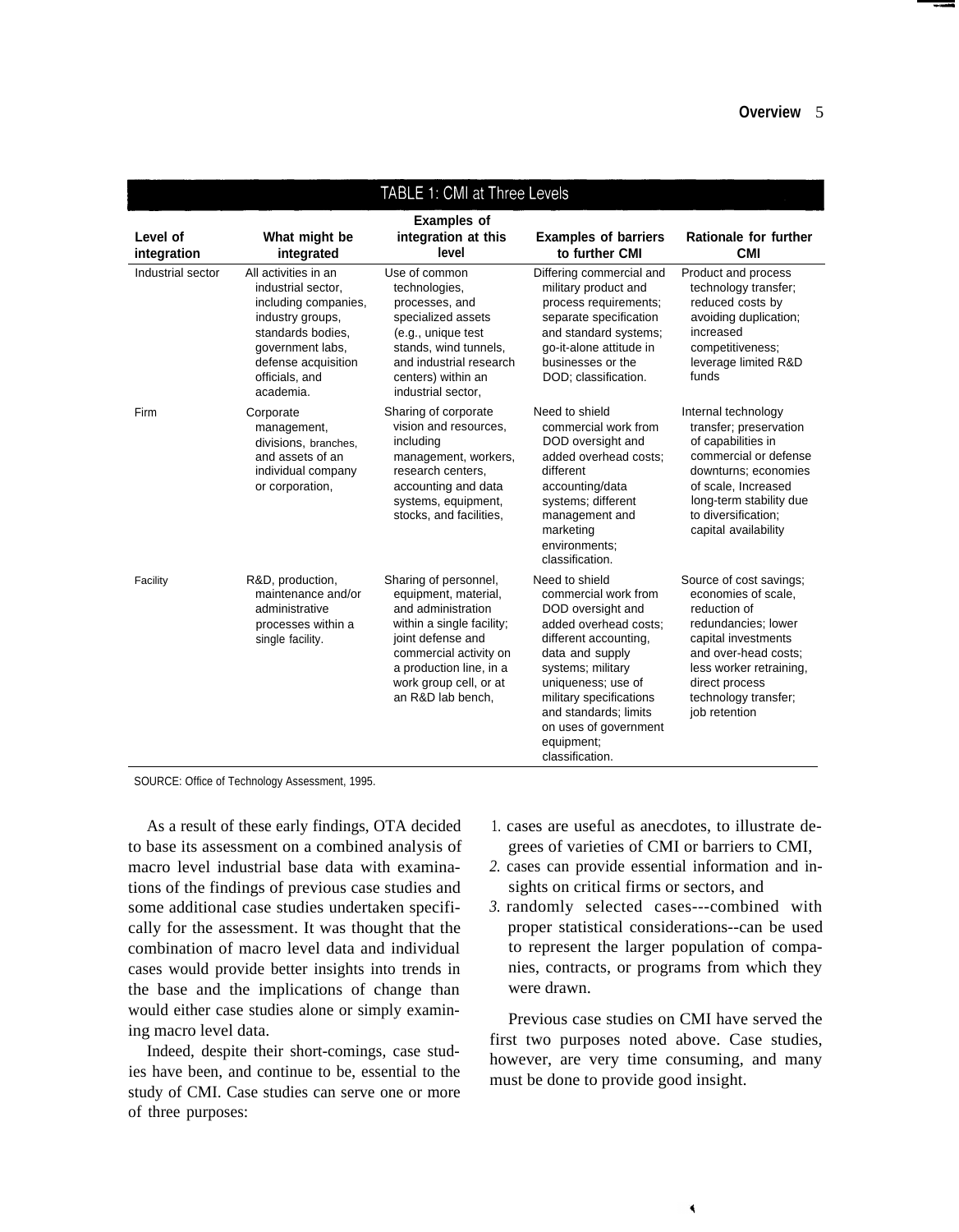#### **6 | Assessing the Potential for Civil-Military Integration: Selected Case Studies**

Examination of available macroeconomic data or larger surveys, on the other hand, can provide additional useful CMI information. Such surveys could address the critical barriers to integration and assess why some commercial businesses avoid defense work. While surveys have the benefit of reaching an under-studied population, they: 1) demand extensive private sector time, 2) provide far less detailed information than that obtained from case studies, and 3) are expensive to conduct.

This background paper reports on three of the case studies that were conducted during the assessment: flat panel displays (FPD), polymeric composite materials, and shipbuilding. They illustrate varieties of CMI, barriers to CMI, and provide insights useful for developing CMI policy. Some of the general observations are briefly outlined below.

# **OBSERVATIONS**

Many of the CMI issues discussed in *Assessing the Potential for Civil-Military Integration* are illustrated in these three cases. These cases represent important industries and technologies with both commercial and national security application. FPDs, for example, are being increasingly used in a wide variety of commercial products. Their size, weight, and ability to convey data make them useful in many military applications. But the future commercial market is expected to far exceed the defense market. Integration in the FPD sector is seen as a means to provide the DOD with access to rapid technological developments and lower DOD costs in meeting its needs.

The polymeric composites industry also provides important national security capabilities. Like the FPD industry, these capabilities generally involve critical performance-enhancing components of military systems rather than end products. There are important commercial as well as defense uses for these materials. Aerospace applications are of particular interest. Like FPD, integration is seen as important for both providing access to new technological developments, and for lowering DOD's product costs.

The shipbuilding industry differs from the other two industries in that the industry provides critical end products (aircraft carriers, submarines, and frigates to name a few) directly to the military, as well as providing components and subcomponents for these systems. Further, in contrast to the other two cases, shipbuilding is a relatively mature industry with an extensive history in the United States. But the commercial shipbuilding business has been in long-term decline; during much of the 1980s, few (in some years, zero) large commercial ships were built in U.S. shipyards and the industry became highly dependent on U.S. Navy work for survival. Thus, the greatest challenge for creating the integrated shipbuilding base, viewed as essential to preserve the nation's ability to provide affordable naval craft for national defense needs, is creating a viable, domestic large-ship commercial shipbuilding base.

# ■ Current Level of Civil-Military **Integration**

As with the base as a whole, all three of these sectors already have some degree of integration. As noted above, there is currently little integration at U.S. shipyards, but some CMI exists in the development and production of components.

Polymeric composites have considerable integration at lower tiers and face their greatest CMI challenge at the first tier where the specific military application (e.g., surface manufacturing to obtain stealth characteristics) may have little or no commercial counterpart.

A good deal of integration exists at the sector level in the FPD industry, for example, where many common technologies are pursued for both commercial and defense application. At the firm and facility levels, however, there is relatively little integration in the United States, where only a small domestic industry currently exists. If successful, the National Flat Panel Display Initiative, combined with recent DOD changes in the use of military specifications and standards, and continued acquisition reform, may increase both firmand facility-level integration in the United States.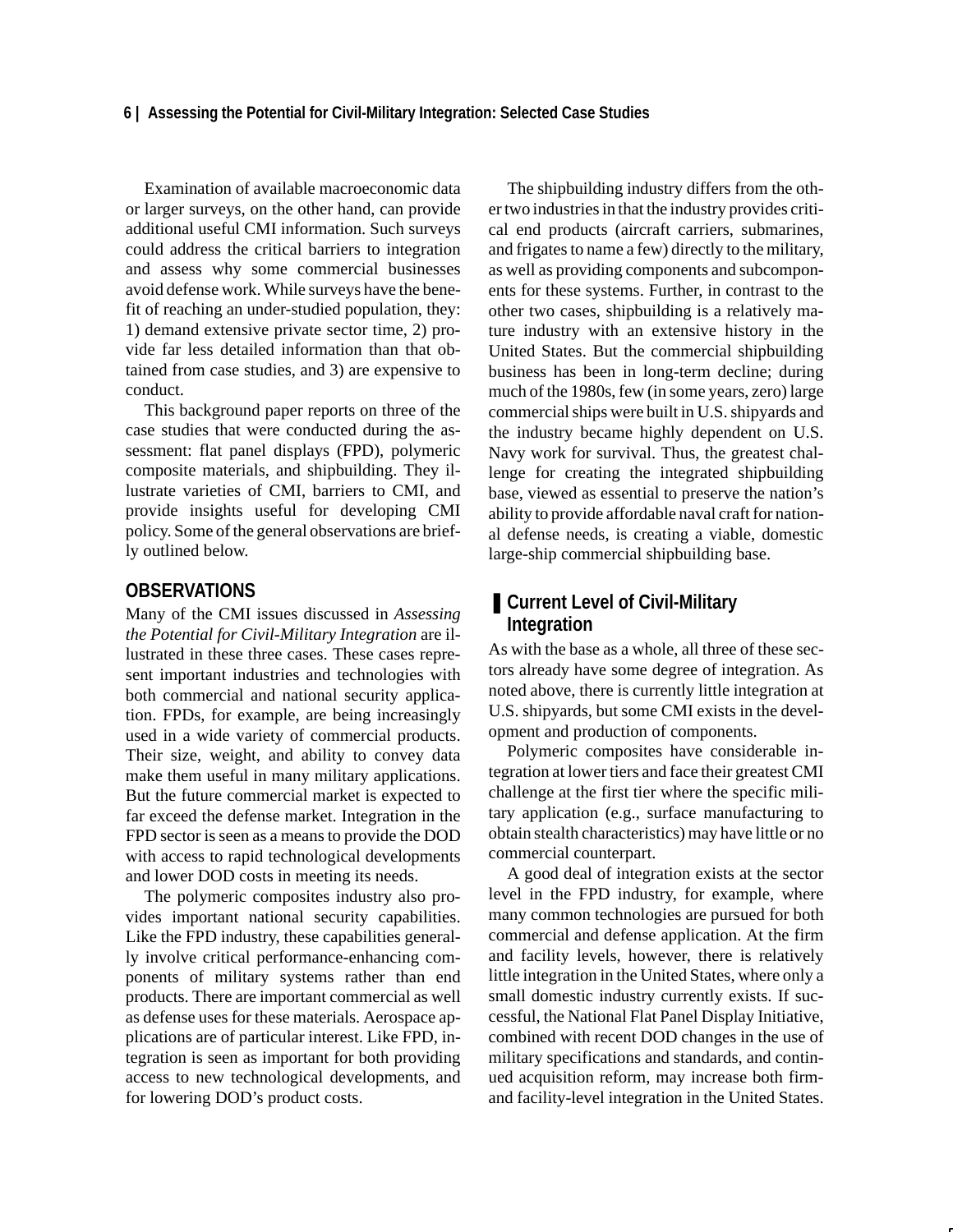# ■ Potential for Civil-Military Integration

OTA's assessment of CMI indicated that integration is more likely at the lower industrial tiers than at the level of the prime assembler where many components are combined to fashion unique military products.5 These cases generally support those findings. Both FPD and polymeric composites appear to be more amenable to integration than does shipbuilding; however, component producers in the shipbuilding sector report an ability to integrate, and where a commercial market exists, they are already producing in integrated facilities. The shipyards and design firms also report that much greater integration is possible.

The polymeric composites industry reports the potential for greater integration. Government procurement practices were identified during interviews for this assessment as a major inhibitor. Composites firms were reportedly hopeful that government changes in these practices would improve prospects for integration.

The potential for integration could probably be enhanced in all three industries by concerted efforts during the design phase of military equipment to make greater use of commercially available (or useful) technologies, and by making greater use of common process technologies (design and manufacturing). In the past, however, the introduction of more efficient commercial manufacturing technologies into defense application has been inhibited by the inability to adequately recoup investment costs. This problem must be addressed if greater use of common process technology is to become acceptable to industry.

# ■ **Factors that Inhibit CMI**

The case studies revealed a number of factors that inhibit CMI. There are sometimes technological inhibitors to CMI. For example, the relatively greater use of complex electronics and the need for integrated weapons systems on warships make it more difficult to use a common workforce to perform many production functions in shipyards building or service both civilian and military ships. Similarly, the need for great precision in the fabrication of the surface shape of composites used on stealthy aircraft does not exist in commercial aircraft and thus calls for different skills. This increases the difficulty of integration. The need for good, all-aspect viewing of cockpit displays in bright sunlight places somewhat different technical demands on those displays used in defense from those used in the commercial sector. Yet none of these examples make increased integration impossible; rather, they challenge those who wish to exploit the synergies of CMI to greater thought in designing both the process and product technologies involved.

Despite the recent changes in acquisition laws, new implementing regulations, and the changes in the use of military specifications and standards, integration continues to be inhibited in the three industries by current acquisition procedures. In part, this is a function of the inherent time lag between change at the top of a large organization and change at the bottom. *Assessing the Potential for Civil-Military Integration* outlines some of the reasons for this lag.<sup>6</sup> But, recent DOD and congressional actions making changes in the use of military specifications and standards and in acquisition reform (e.g., the Federal Acquisition Reform Act of 1994—FASA) appear likely to positively affect the potential for successful CMI. Still, further acquisition changes are essential if firms that produce both militarily unique items as well as commercial items are going to effectively integrate at the facility level.

Finally, some market factors inhibit integration. For example, the high cost of some FPDs needed for fighter aircraft cockpit applications limit their use in commercial aircraft. Similar limitations exist in the application of composites.

5 OTA*, Assessing the Potential for Civil-Military Integration*, op. cit., footnote 1, pp. 9-10. 6 Ibid., pp. 29-42.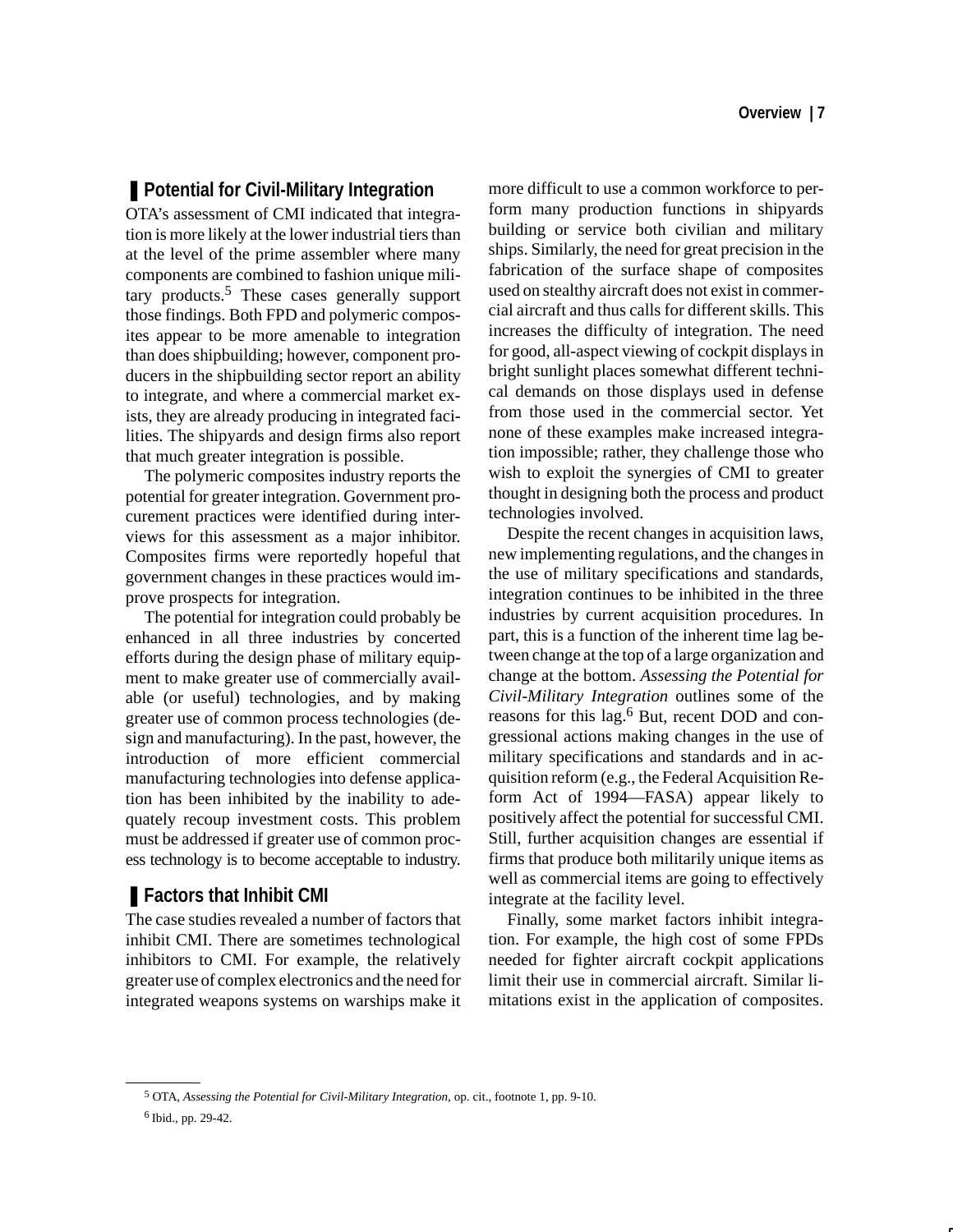# **8 | Assessing the Potential for Civil-Military Integration: Selected Case Studies**

Yet even where market factors inhibit some integration, there is potential for greater integration in the design and production processes of many of these products.

# ■ **Factors that Favor CMI**

A number of factors, if exploited, appear to favor increased CMI in these three cases. There are, for example, clear indications in these three cases that trends in technologies are blurring the differences between commercial and defense technology. One good example is that process technologies are converging to make it easier to design and build defense and commercial products in a more integrated fashion. Many design software packages are applicable to both needs.

Product technologies—particularly at the lower tiers—also often overlap. The same composite materials may be used in both commercial and defense aerospace products. Common components can be used for many defense and commercial display applications. Commercial aerospace needs in displays and materials often overlap with all but the most demanding defense needs. Some pumps and valves can be used on both commercial and military ships.

The fact that many technologies are converging is also having an impact on markets, where the commercial markets are demanding products that are lightweight, rugged, and reliable—attributes long prized in the defense sector.

An even more important market factor clearly evident in all three cases is the growing gap between worldwide levels of spending for commercial and defense purposes in industries such as FPD. This trend makes it more difficult for defense to influence more than small portions of the industries, and increases the importance of integration if DOD is going to have access to essential technology.

Finally, recent government policy initiatives already mentioned (e.g., changes in the use of military specifications and standards, changes in acquisition practices, and initiatives aimed at exploiting commercially available technologies) all favor increased CMI.

# ■ **Implications of Increased CMI**

Interviews and workshops resulted in an overall consensus that both increased access and reduced costs are likely—if greater CMI is achieved in these three industries. Yet it is difficult to quantify either the amount of DOD's increased access to newly developed commercial technology, or the potential savings from increased integration.7 *Assessing the Potential for Civil-Military Integration* estimated some of the potential savings based on survey interviews and estimates of the potential for increased integration in 16 randomly selected sectors supplying goods and services to national defense.

Estimates of overall possible savings ranged from a few percentage points off expected baseline expenditures to a high of 15 to 20 percent of expected baseline expenditures. Analysis indicated that a range of 5 to 10 percent savings off expected baseline expenditures appeared most probable. Interviews supported the conclusion that many rapidly evolving technologies might not be available to the defense effort in a timely fashion without increased CMI. Considering the relatively low risks and costs of pursuing a CMI policy that were identified in *Assessing the Potential for Civil-Military Integration*, these potential returns appear to favor pursuing policies that will enhance CMI.<sup>8</sup>

<sup>7</sup> Ibid., pp. 23-42. *Assessing the Potential for Civil-Military Integration* does make some estimates based on surveys and estimates on the speed of likely introduction of CMI policies.

<sup>8</sup> Ibid., p. 17.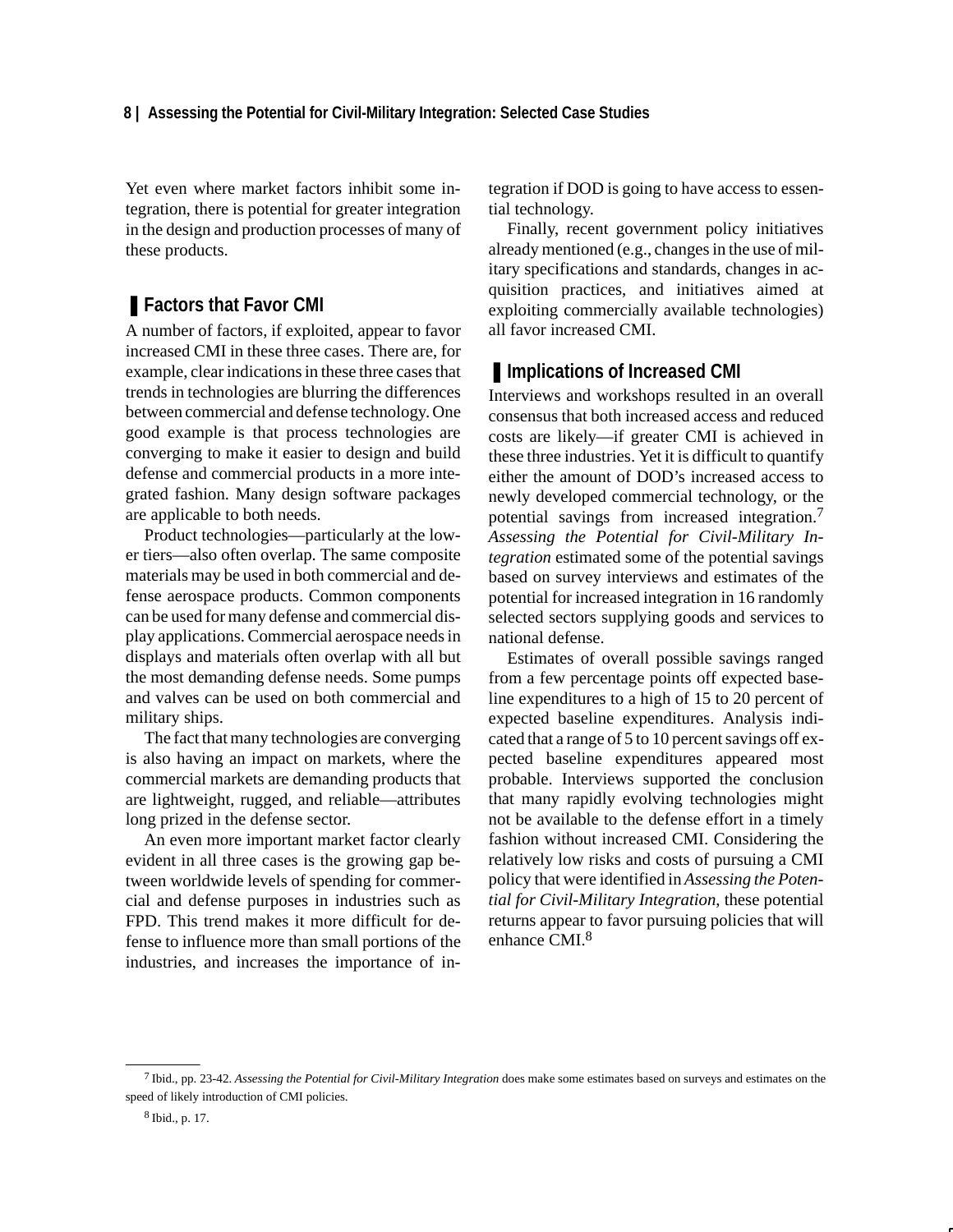# **Case Study 1: Flat Panel Displays: Assessing the Potential for Civil-Military Integration**

lat Panel Displays (FPDs) are finding their way into increasing varieties of products, from laptop computers to individual airline movie displays. In some products, they are replacing bulky cathode ray tubes (CRTs); in others, they are making a new product possible. They are used in a wide variety of U.S. weapons systems. A recent Department of Defense (DOD) report noted that:

Demand for FPDs throughout the world will grow explosively for the foreseeable future. The lowest credible estimate projects a twofold growth in the \$6.5 billion 1993 FPD market by the turn of the century.1

More optimistic estimates are forecasting growth of three to six times the 1993 market by the year 2000, reaching \$20 billion to \$40 billion.

The DOD report noted that demand is overwhelmingly driven by commercial products, but that FPDs are becoming increasingly important for meeting military requirements. The United States' FPD industry is small and largely research oriented. The U.S. currently relies on foreign suppliers (principally the Japanese) for most of its commercial and defense needs. DOD has stated that it:

. . . cannot currently rely on the overseas supply base to furnish customized or specialized products or capabilities that will be required to support future DOD needs, or to provide leading edge technology to DOD before it is in widespread commercial use.2



<sup>1</sup> Flat Panel Display Task Force, *Building U.S. Capabilities in Flat Panel Displays* (Washington, DC: U.S. Department of Defense, October 1994), pp. I-2 to I-3. **| 9**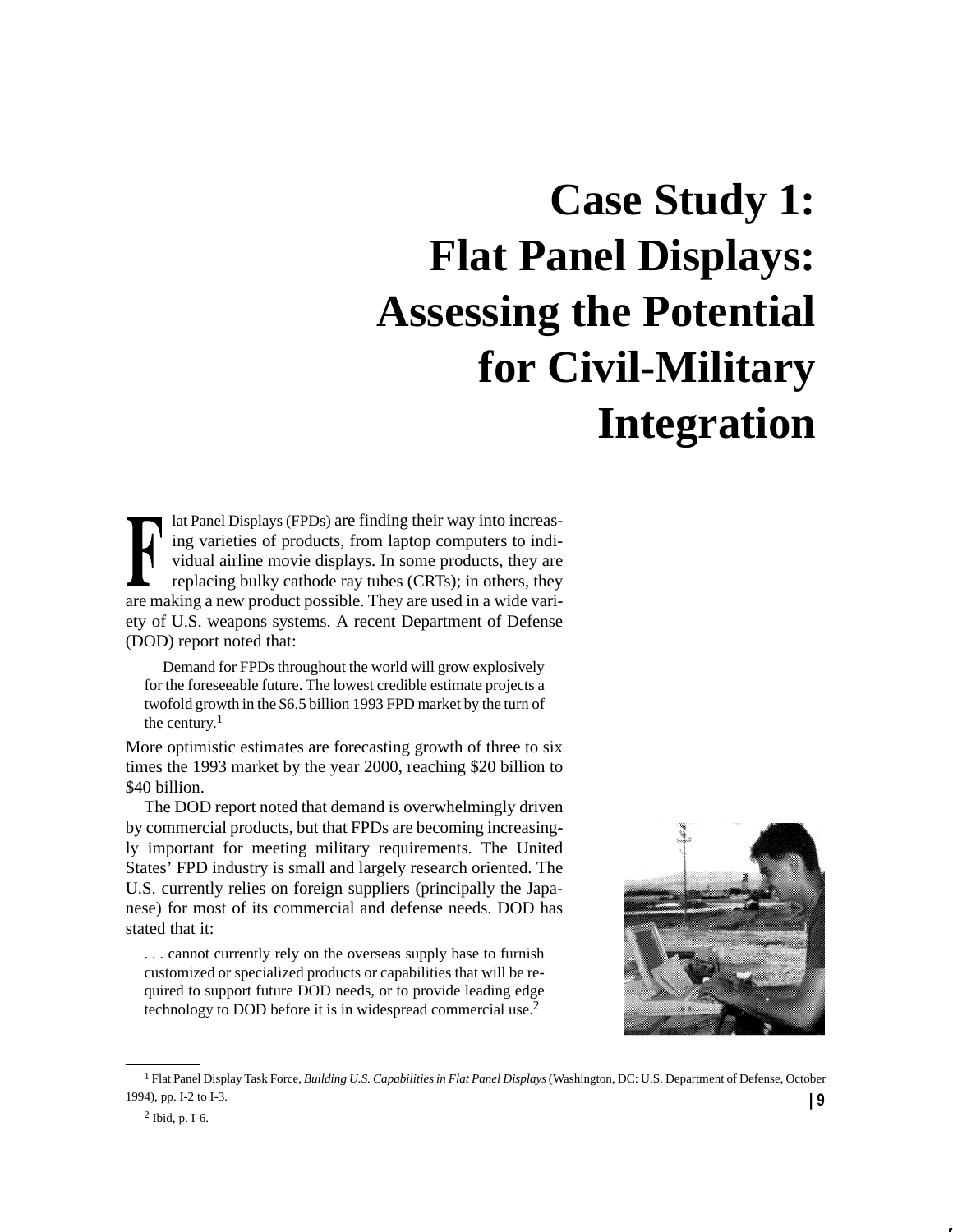In April 1994, DOD announced a National Flat Panel Display Initiative (NFPDI) aimed at providing early, assured access to FPDs for DOD. The initiative envisions an integrated domestic FPD production base capable of servicing both commercial and military markets, almost interchangeably.

This case study briefly describes FPD technology, the structure of the FPD industry, current trends in the industrial base, and the factors favoring and constraining civil-military integration in the FPD industry.

# **TECHNOLOGY AND USE OF FPDS**

# ■ Varieties of **FPDs**

There are many different, competing FPD technologies. The Department of Commerce has grouped current FPD technologies into four broad categories: liquid-crystal displays (LCDs), electroluminescent displays (ELDs), plasma-display panels (PDPs), and field-emission displays (FEDs). Table 2 outlines the technologies, their strengths and weaknesses, and the state of the supporting industrial base. Since then, the extent of the growing Korean capability has become more evident. These technologies, and the Korean capabilities, are discussed in more detail in a forthcoming OTA report on the FPD industry.<sup>3</sup>

Another technology, the digital micromirror device (DMD), is of interest and discussed in this paper because it has the potential to provide large displays and is also receiving heavy investment in the United States from Texas Instruments.

#### *Liquid-Crystal Displays*

LCDs are by far the most common class of FPD. Liquid crystals are organic molecules that have crystal-like properties but are liquid at normal temperatures. The molecules can be realigned by weak electromagnetic fields.

An LCD consists of a layer of liquid-crystal material, measuring a mere 1.5 to 6 microns thick,

sandwiched between two substrates made of a high-purity glass or a transparent polymer. The inside surface of the glass—that is, the surface in contact with the liquid crystal material—is a thin layer of an alignment material, typically a polymer. The liquid crystal material is said to have a *preferred orientation* when it touches this layer. Etched onto the substrate's outer face is a grid of electrodes. Through various *addressing* schemes, voltages are applied to this grid, turning local areas of liquid-crystal material ON or OFF. The entire sandwich—liquid crystal material, glass substrates, etched electrical grid, and color filters—is in turn flanked by a pair of polarizing filters that selectively absorb visible light. When an electrical field is applied in quick succession to different areas of material, the display produces the illuminated dots known as pixels.

The least expensive LCDs reflect ambient light that strikes the front surface, hits the display's coated rear surface, and is reflected back. More expensive LCDs are artificially illuminated from behind, typically by a diffuse fluorescent bulb. In such backlit LCDs, the screen remains readable when available light is low or glare is high.

LCDs can also be differentiated by the way the liquid-crystal area is electrically addressed (passive vs. active). Passive-matrix liquid crystal displays (PMLCD) are currently the most common. In the liquid-crystal molecules used in passivematrix LCDs, the switching of the polarization of the light is accomplished by passing the light through crystals that may be aligned in twisted  $(90^{\circ})$  or supertwisted  $(270^{\circ})$  configurations when no voltage is applied. When voltage is applied, the liquid crystals align to the electric field creating the display. In a passive-matrix LCD, multiple display points (pixels) are turned on, and like a CRT, it essentially "paints" the display in swift horizontal strokes. In early versions of passivematrix LCDs, as the number of lines increased, contrast—the difference in brightness between lit and unlit pixels—became increasingly weak. This

<sup>3</sup> U.S. Congress, Office of Technology Assessment, *Flat Panel Displays*, forthcoming, September 1995.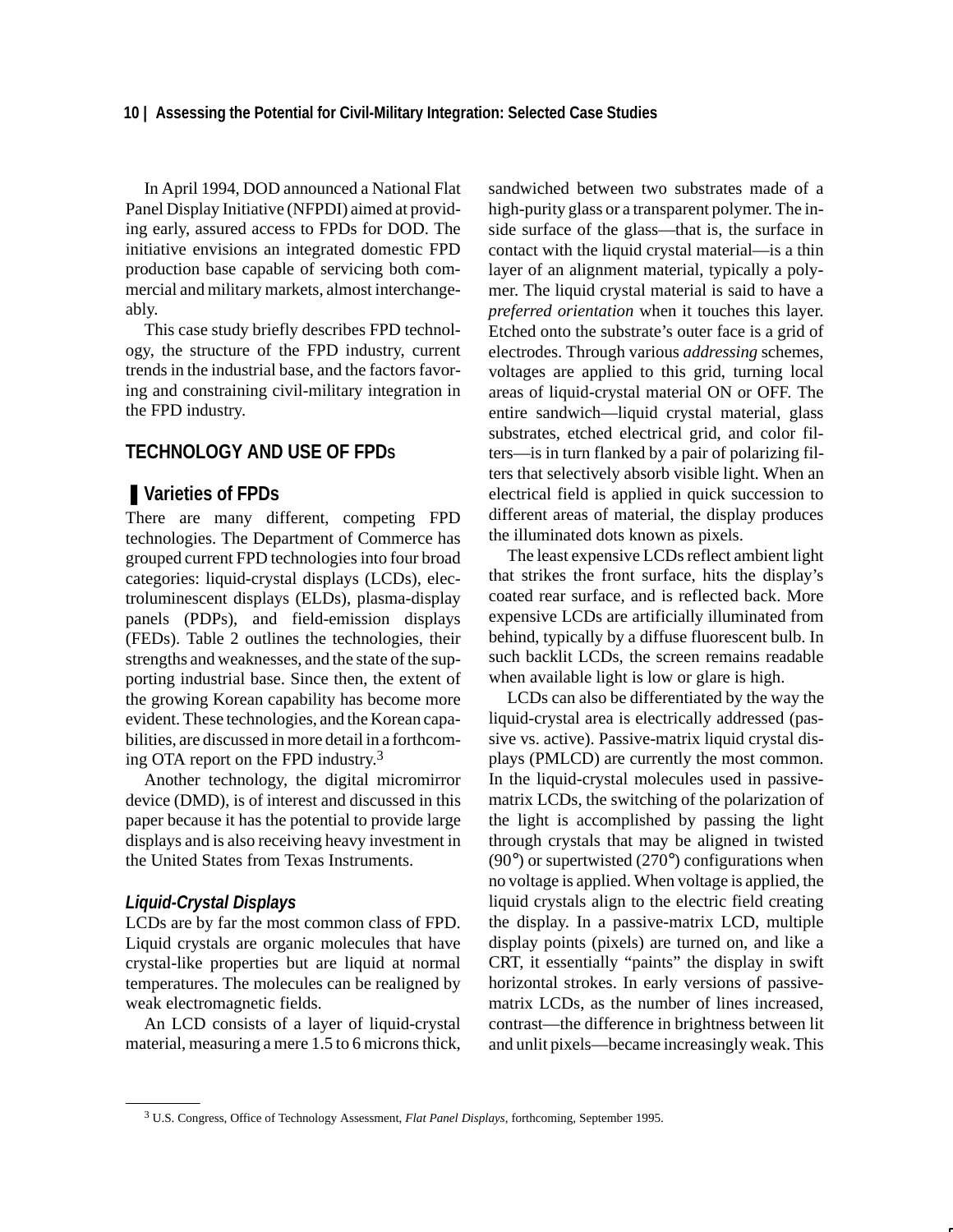| TABLE 2: Flat Panel Display Technologies <sup>a</sup> |                                                     |                           |                                |                                                                                 |                                                          |                                                                |
|-------------------------------------------------------|-----------------------------------------------------|---------------------------|--------------------------------|---------------------------------------------------------------------------------|----------------------------------------------------------|----------------------------------------------------------------|
| <b>Technology</b>                                     | <b>Companies</b>                                    | <b>Type/status</b>        | <b>Maximum</b><br>size (brand) | <b>Manufacturing</b><br>status                                                  | <b>Strengths</b>                                         | Weaknesses                                                     |
| Liquid-Crystal<br>Display (LCD)                       |                                                     |                           |                                |                                                                                 |                                                          |                                                                |
| a-Si TFT LCD                                          | $\sim$ 15 Japan,<br>3 U.S. (OIS,<br>Xerox, IBM)     | Active/manufacturing      | 71" (Sharp)                    | Infrastructure in place;<br>difficult to<br>manufacture; yields<br>of 30-60 '%0 | Excellent color,<br>resolution; market<br>penetration    | Expensive, power-hungry<br>backlight; not scalable<br>over 17" |
| p-Si TFT LCD                                          | 1 Japan<br>(Seiko-Epson)<br>2 U.S. (Xerox,<br>DSRC) | Active/developing         | 13" (Xerox)                    | Planned for 1995,<br>possible successor<br>to a-Si                              | High resolution,<br>saturated color                      | New technology;<br>expensive substrate                         |
| x-Si TFT LCD                                          | 1 U.S. (Kopin)                                      | Active/developing         | 1.5" (Kopin)                   | Uses proprietary<br>manufacturing<br>process                                    | Great electron<br>mobility; easily<br>integrated drivers | Expensive                                                      |
| "FLC" ferro-electric<br><b>LCD</b>                    | 1 Japan (Canon)<br>1 Europe (EMI)                   | Passive/developing        | 15" (Canon)                    | Canon started<br>manufacturing in<br>1993                                       | Scalable to large<br>sizes; good<br>viewing angle        | Expensive; limited<br>gray-scale                               |
| TN LCD                                                | $~20$ Japan,<br>$-6$ U.S.<br>Many Asian             | Passive/<br>manufacturing | 10.5"                          | Several large facilities<br>for small sizes                                     | Low-cost, easily<br>manufactured                         | Limited viewing angle,<br>slow; not scalable                   |
| Active-addressing<br>(AA) STN                         | 1 U.S. (Motif)                                      | Passive/<br>manufacturing | 6 <sup>4</sup>                 | Ramping up as of<br>January 1994                                                | High resolution,<br>video rate; wide<br>viewing angle    | Not scalable, new tech;<br>complex drivers                     |
| STN LCD, including<br>FSTN, TSTN, others              | $~20$ Japan,<br>$-6$ U.S.<br>$~15$ Asian            | Passive/<br>manufacturing | 11 <sup>''</sup>               | Many large facilities                                                           | Excellent<br>\$/performance<br>ratio                     | Slow; dull colors, limited<br>viewing angle; backlight         |
| Metal-insulator-metal<br>(MIM)                        | 2 Japan<br>(Seiko-Epson,<br>Stanley)                | Passive/<br>manufacturing | $10"$ (S-E)                    | For computers,<br>videophones                                                   | \$/performance ratio                                     | Slow; cross-talk; flicker                                      |
| <b>Electro-luminescent</b><br>Display (ELD)           | 1 Japan (Sharp)<br>1 U.S. (Planar                   | ELD/manufacturing         | 19" (Planar)                   | Three volume facilities                                                         | Bright, low power,<br>easy                               | Not fully saturated colors                                     |

Case Study : Filat Panel Displays: Assessing the Potential for CMI 11

*(continued)*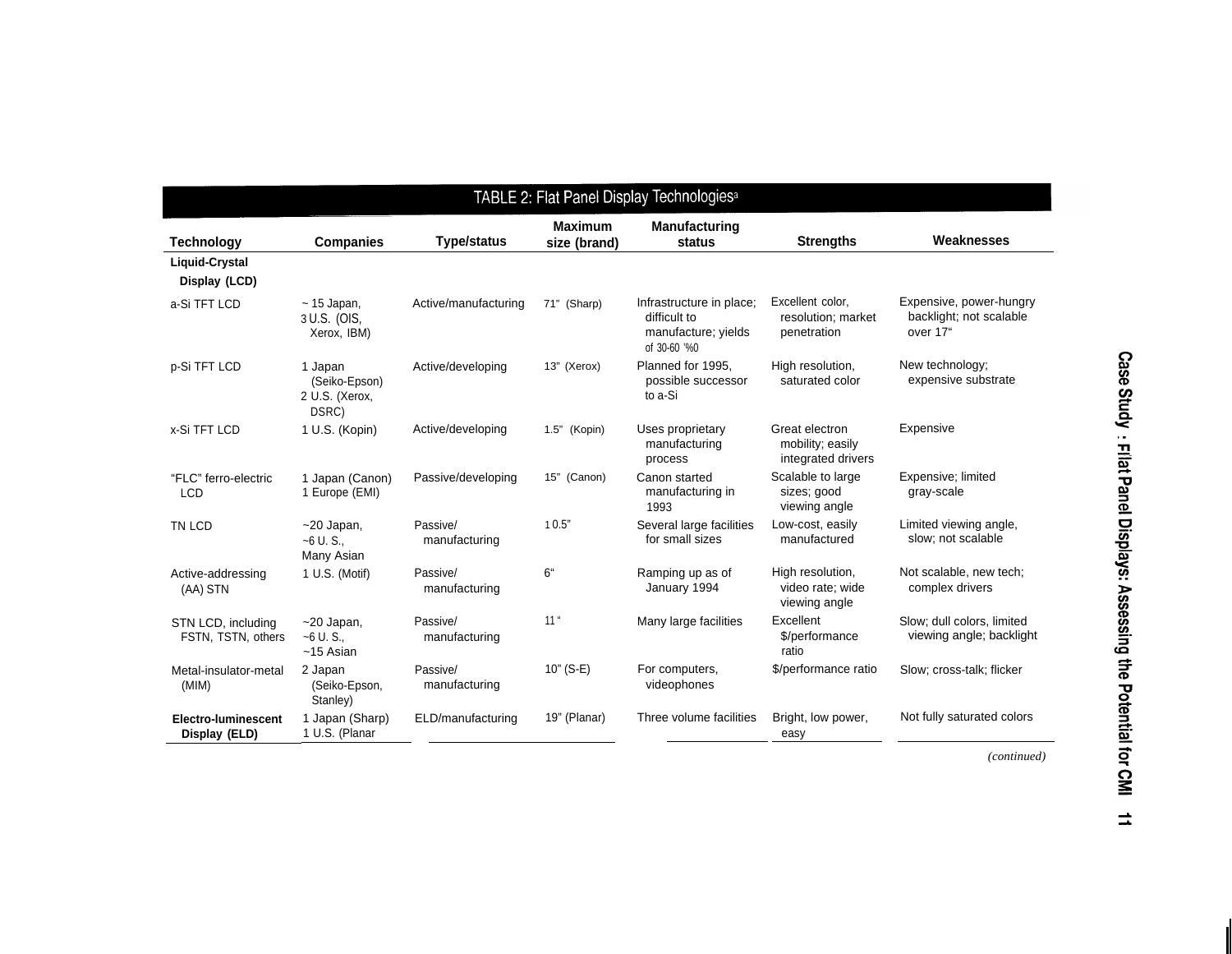| TABLE 2: Flat Panel Display Technologies (Cont'd.) |                            |                   |                                |                                |                                     |                                     |
|----------------------------------------------------|----------------------------|-------------------|--------------------------------|--------------------------------|-------------------------------------|-------------------------------------|
| <b>Technology</b>                                  | <b>Companies</b>           | Type/status       | <b>Maximum</b><br>size (brand) | <b>Manufacturing</b><br>status | <b>Strengths</b>                    | Weaknesses                          |
| Plasma-Display<br>Panels (PDPs)                    |                            |                   |                                |                                |                                     |                                     |
| PDPs for computers                                 | $~5$ Japan,<br>3 Us.       | PDP/manufacturing | 19"<br>(Plasma-co)             | Several large facilities       | Bright; multi-<br>colored: scalable | High voltage; limited gray<br>scale |
| PDPs for televisions                               | '6 Japan,<br>2 U.S.        | PDP/manufacturing | 45" (NHK)                      | No proven process              | Scalable                            | Power hungry; high<br>voltage       |
| Field-Emission<br>Display (FED)                    | $-4$ U.S.<br>$~5$ non-U.S. | FED/prototype     | 9" (CNET)                      | Planned for late 1994          | Believed to be<br>scalable          | New technology                      |

assessment by Department of Commerce based on review of literature and industry discussions. Does not include all FPD technologies, particularly those in R&D stage or just moving into product development, a-Si = amorphous silicon; TFT = thin-film transistor; p-Si = polysilicon; x-Si = single crystal silicon; FLC-ferro-electric crystal; TN = twisted nematic crystals; STN = supertwisted nematic crystal; FSTN = film-compensated STN.

SOURCE: U.S. Department of Defense, Building Capabilities in Flat Panel Displays, table 2-1,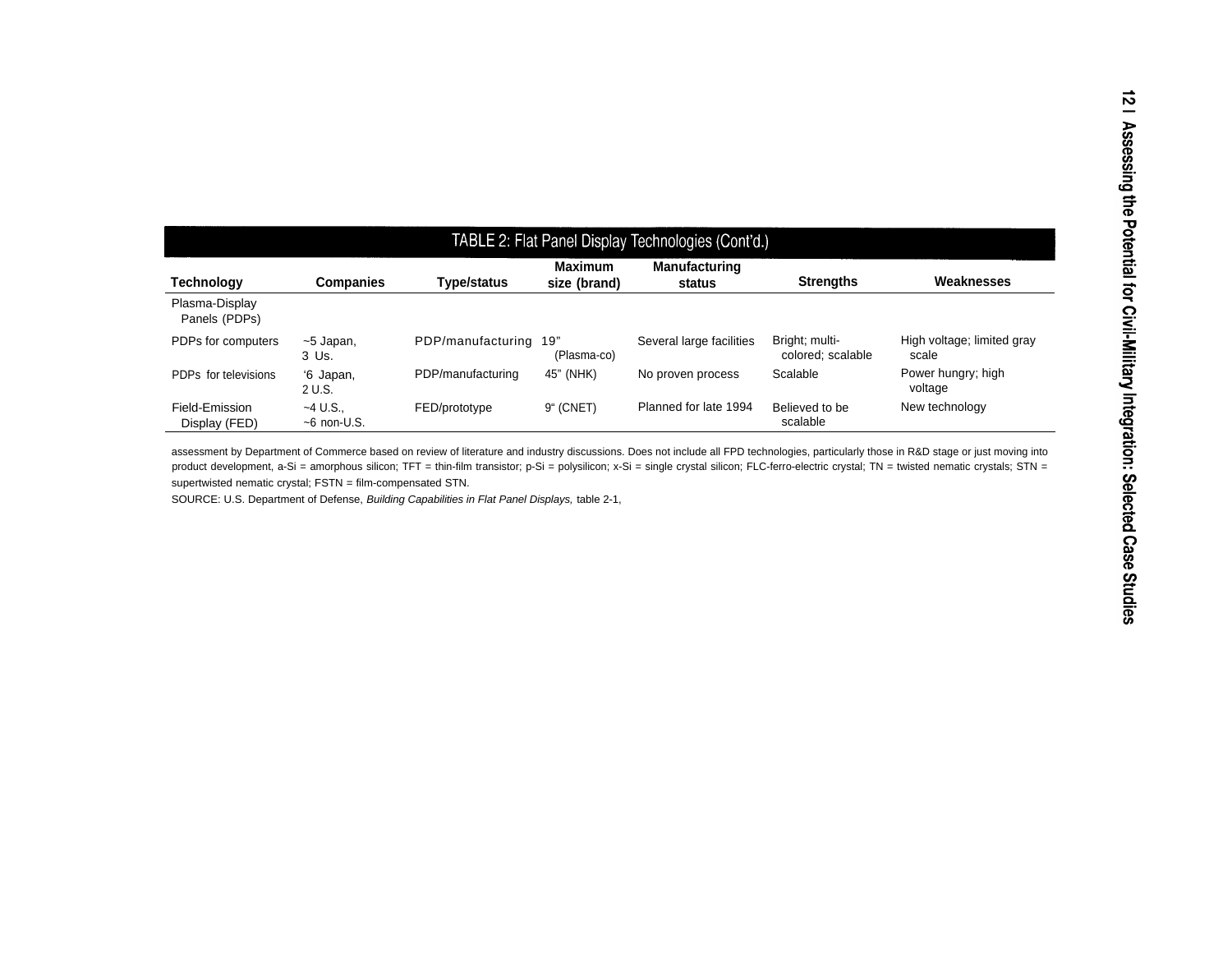problem was largely eliminated in the early 1980s with the invention of the supertwisted nematic (STN) LCD, which provide greater contrast.

The passive-matrix LCDs (PMLCDs) main rival is the active-matrix LCD (AMLCD). PMLCDs consume less power and are less costly and therefore continue to dominate the flat panel display business in low-information-content displays—particularly those in watches, instrument readouts, and other devices that must be on continuously. But in many applications, PMLCDs are increasingly losing ground to AMLCDs as the latter's costs decline.4

Active-matrix displays do not need to be multiplexed, but are individually activated in one of a number of ways.<sup>5</sup> The result is a colorful, highcontrast image. AMLCDs are used where the desire for high intrinsic brightness, ghost-free moving images, or a rich color palette $<sup>6</sup>$  justifies</sup> the price.

The predominant AMLCD technology is the amorphous-silicon thin-film transistor  $(TFT)$ .<sup>7</sup> It offers good gray shades and color, fast response, and a wide viewing angle. Furthermore, AMLCDs can be made to remain readable when bathed in sunlight and can display information in full color. Compared with current cockpit displays (typically CRTs), AMLCDs are shallower, weigh less, consume less power, are more reliable, and are believed to be easier to maintain.

In several key respects, TFT substrates are processed like integrated circuits (ICs). Both products are made by photolithography, a process that requires a large capital-equipment investment. Both products use thin-film processing and face manufacturing economies that are closely tied to yields. But there are also differences. AMLCDs are larger than typical silicon wafers for integrated circuits. Furthermore, the entire display screen must be free of defects, while the die in defective areas of a silicon wafer used in integrated circuits can be discarded. Finally, the AMLCD manufacturing process generates particulate contamination that necessitates frequent cleaning. AMLCD have thus been more difficult and costly to produce, so their use has been reserved for display types where a passive LCD would be too dim or too low in contrast. Nevertheless, Japanese and Korean firms have made major commitments to improvements and production. Yields are improving steadily and prices are expected to fall as processes improve and supply increases.

The major companies currently producing AMLCDs are Japanese. The market leader in 1993 was Sharp Corp., with 55 percent of the market. The next two largest producers, Nippon Electronic Corp. (NEC) and Display Technologies Inc. (DTI), a joint production venture between IBM and Toshiba, shared about 35 percent of the market.<sup>8</sup>

# *Electroluminescent Displays (ELDs)*

Electroluminescent displays (ELDs) are touted for their ability to be driven at high refresh rates so that high-resolution images can appear flickerfree. Visually, they are highly readable and bright,

<sup>4</sup> New developments in scanning techniques have, however, reportedly brought some renewed interest in PMLCDs.

<sup>5</sup> The terms *multiplexed* and *active* refer to the alternative ways in which individual display points, or pixels, are turned on. In multiplexing, multiple pixels are stimulated by a voltage supplied by a row and a column driver. In an active-matrix color display, there are individual switches and storage devices—thin-film transistors (TFTs), or diodes—attached to each pixel. In a full color AMLCD, each pixel has three subpixels (representing red, green, and blue), each of which can be driven independently.

<sup>6</sup> In theory, AMLCDs have long been able to display thousands of colors. In practice, however, consumers could not buy an active-matrix notebook computer that showed more than 256 colors until late 1993. In October of that year, Apple introduced a color notebook that could display 32,768 colors. The display was made in Japan. Displays with 16.7 million shades of color are available in 1995.

<sup>&</sup>lt;sup>7</sup> AMLCD made of polysilicon TFT LCDs are being developed. The polysilicon promises to allow circuitry to be integrated directly onto the substrate, potentially greatly reducing manufacturing costs. D. Lieberman, "Hughes Lands Poly LCD," *Electronic Engineering Times,* May 25, 1992 (Issue 694, p. 14).

<sup>8</sup> Flat Panel Display Task Force, op. cit., footnote 1, p. IV-1.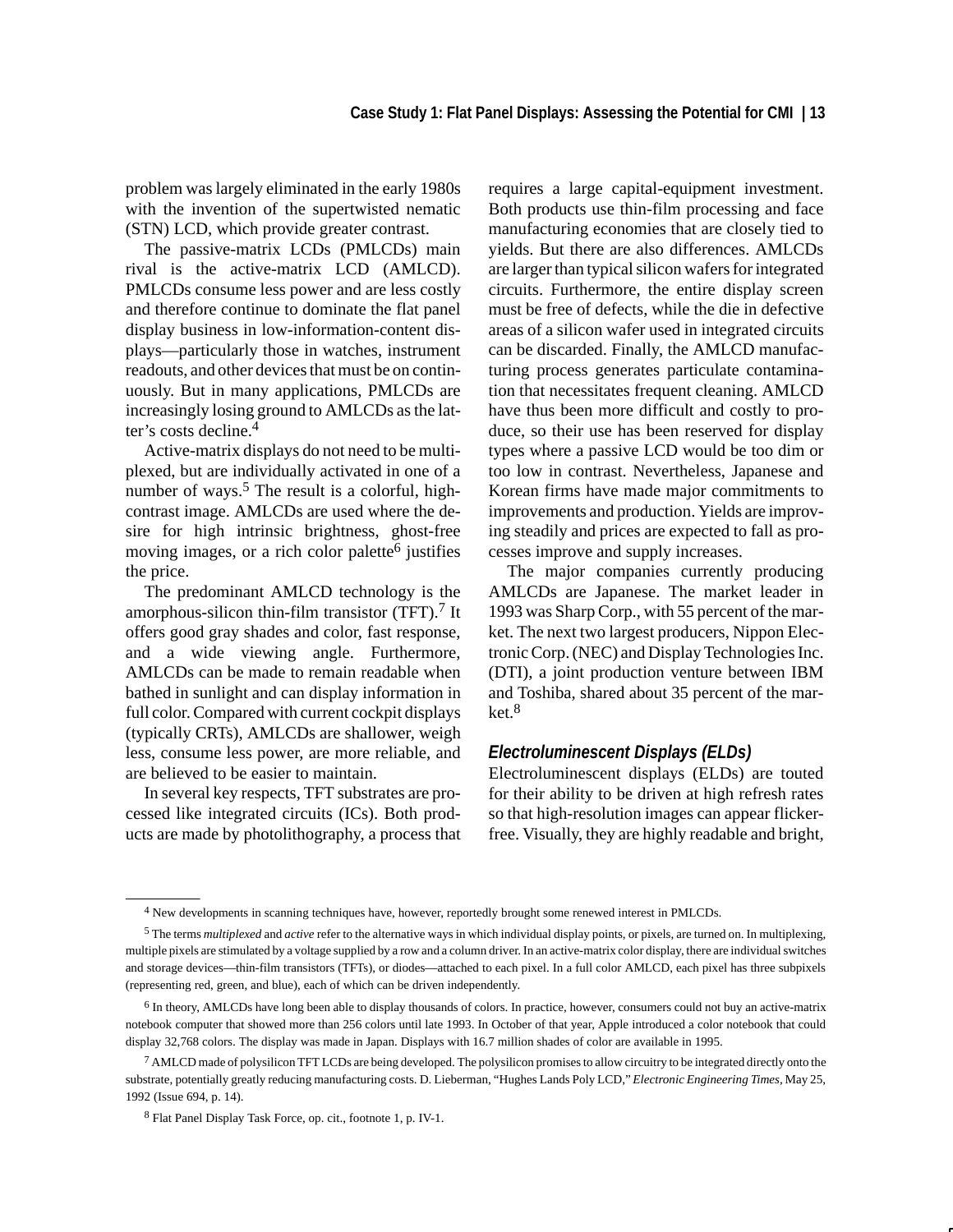with wide viewing angles and fast response; physically, they are reliable, long-lived, and extremely thin. In producing ELDs, layers of thin phosphor films are deposited onto a sheet of glass, then covered with another sheet. One of the films is luminescent, emitting light when struck by high-voltage electrons.

The use of ELDs has been constrained, however, by difficulties in identifying phosphors with high brightness and the need for costly highvoltage drivers. ELDs are currently used by the military in tanks and command centers and commercially in financial and ATM machines, but there is little current use of ELDs in computers and consumer electronics.

#### *Plasma Displays*

Plasma-display panels (PDPs) are composed of front and back substrates with phosphors deposited on the inside of the front plates. An inert gas placed between the glass plates of each cell generates light, with the color depending on the phosphors used. PDPs are rugged, high in contrast, and have a wide viewing angle. Currently, plasma displays are used in submarines and command centers, in engineering workstations, and in portable medical equipment. Their use is limited by their production, relatively high power consumption, and low color brightness.

# *Field-Emission Displays*

The traditional CRT with its deep neck and boxy appearance can make delivery and placement difficult. U.S. researchers are pursuing a radically new breed of CRT. Known as a field-emission display (FED), it may make even large-screen CRT displays thinner than a cigar box. A conventional CRT illuminates all pixels with one or three electron guns. An FED uses a separate tiny electron gun for each pixel. Each electron source contains a large number of very fine microtips; electrons released from the tips are accelerated onto the phosphor, generating light. A conventional CRT must scan each row, illuminating each pixel only for a moment; an FED illuminates each pixel continuously. Proponents argue that FED will bring high resolution to portable, low-power devices.

# *Digital Micromirror Device (DMD) Displays*

Digital Micromirror Device Displays are being developed by Texas Instruments (TI) Inc. The DMD covers each memory cell of a CMOS static RAM with a movable micromirror. Electrostatic forces based on the data in the cell tilt the mirror either +10 degrees (on) or -10 degrees (off), modulating the light incident on its surface. Light reflected from on-mirrors passes through a projection lens and creates images on a screen. Light from the off-mirrors is reflected away from the projection lens and trapped. Shades of gray are determined by the on-state of the mirror. Color can be added.

The Advanced Research Projects Agency (ARPA) has been involved in the development of DMD, but TI is making significant investments in the technology on its own. Large systems (diagonals of 16 ft.) have been demonstrated. Although there are concerns about the durability of the mirror hinges, the company claims that the DMD should meet the temperature and environmental requirements for both commercial and military application. TI also touts the commonality of production with conventional memory chips.

But there are also several challenges to be addressed. One of the biggest is actually developing the lithography to fabricate the chip.

# *Other Kinds of Flat Panel Displays*

The aforementioned varieties of FPD are geared toward products requiring high information content, multiple colors, or both, in their displays. That class of display is the focus of this study, but other FPD technologies will probably have a place in the future. Light-emitting diodes (LEDs), for example, appeared in the 1960s as an extension of the semiconductor revolution. The first digital watches used LEDs to display the time. By selectively doping crystal materials, engineers can obtain a wide range of visible colors. Two factors have hindered the progress toward using LEDs,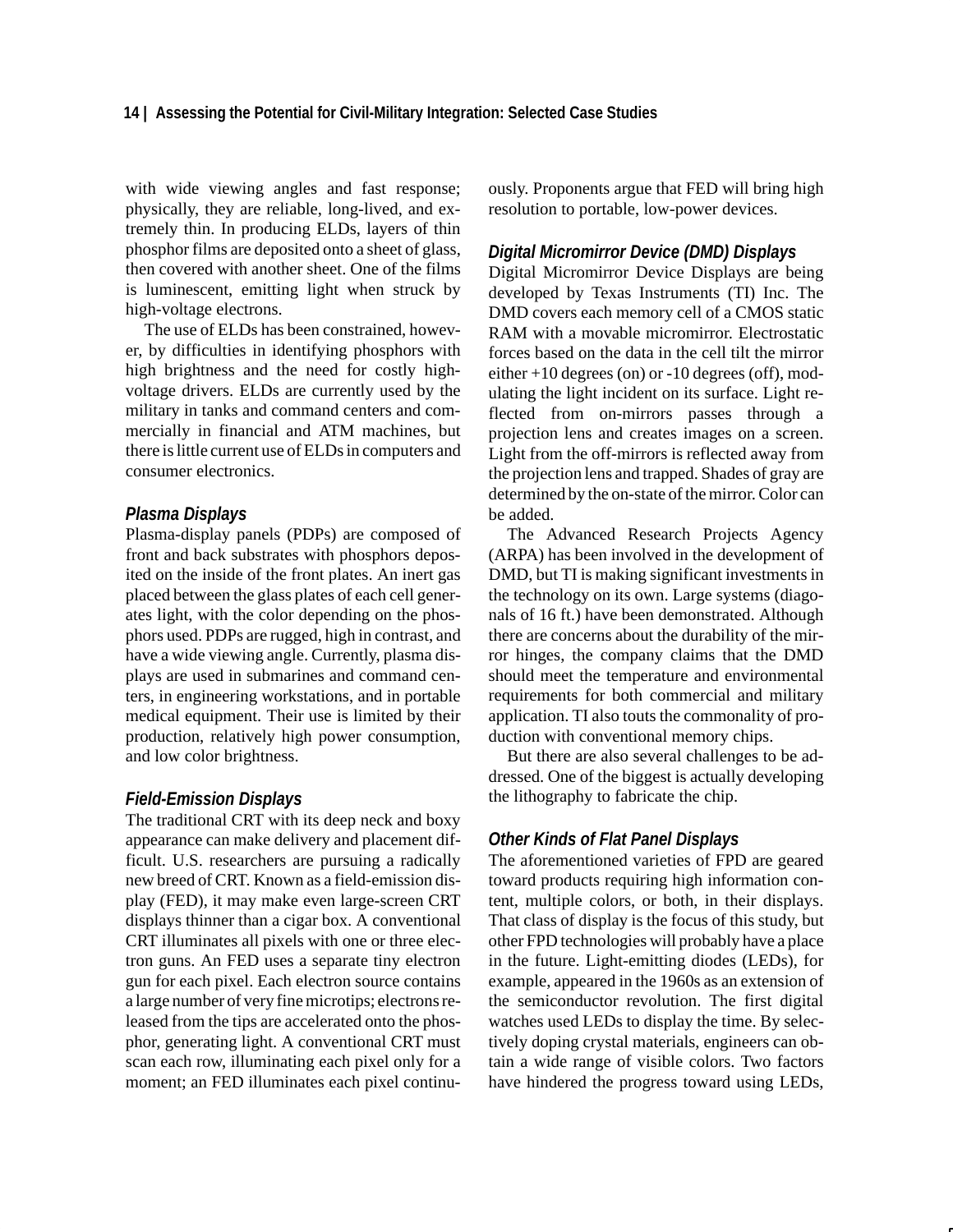however. First, blue LEDs were dimmer than the other two colors of the color triad. This is reportedly no longer true, with CaN LEDs produced by Nichia Chemical of Japan now very bright. Second, all LEDs would have to be processed on a single gallium-arsenide wafer; so far, attempts to do this have failed. As a result, many companies have shelved the idea.

In the United States, the main producer of LEDs is Hewlett-Packard (HP). Together with Los Alamos National Laboratory, HP is exploring new materials—such as polymers instead of inorganic materials—to make more efficient, longer lived LEDs.<sup>9</sup>

From the standpoint of civil-military integration in FPD, DOD faces two broad problems. One is the perceived need for a domestic industry. The other is selecting technologies for military application that both meet military performance needs and will be commercial winners. In the world of competing FPD technologies, this will certainly be difficult.

The projected global use of various FPD technologies is shown in figure 3.

# ■ The Flat Panel Display Market

# *Defense Applications*

The military relies on a broad range of devices that use high-resolution FPDs. The Department of Defense has estimated that DOD will need a total of approximately 75,000 units by the end of the decade, <sup>1</sup> 0 with annual DOD demand expected to average 25,000 between 2000-2009 and 90,000 between 2010-2019. These figures pale beside the civilian market, but FPDs are increasingly important to the U.S. defense effort. Military flat panel displays are found in surface warships, submarines, fixed-wing aircraft, helicopters, and ground fighting vehicles, as well as in airborne warning





SOURCE: U.S. Department of Defense, Building U.S. Capabilities in Flat Panel Displays, based on data from Stanford Resources, Inc.,1994

and control systems (AWACS) aircraft and in many garrison situations, and are expected to find their way into soldiers' helmets. According to DOD's 1992 Key *Technologies Plan:*

Particularly needed are high-informationcontent displays that range from miniature, helmet-mounted devices, through portable and vehicular systems, and up to large screen displays for command post, shipboard, and command centers. Sought are flat-panel displays that offer megapixel resolution, consume low power, and provide virtual reality to the "man in the loop." $\cdot$ "

Generally speaking, military FPDs are aimed at the five applications shown in table 3.

FPDs are expected to replace CRTs and mechanical displays in virtually all new DOD aircraft, and will be retrofitted into existing cockpits to help give new life to aging aircraft. The prototypes of Lockheed's YF-22 Advanced Tactical

<sup>9</sup>M. Ryan, "Government Labs Go Commercial, " *Electronic Engineering Times, Nov. 8, 1993* (Issue 769, p. 49).

<sup>&</sup>lt;sup>10</sup> Flat Panel Display Task Force, op. cit., footnote 1, p. III-14.

<sup>11</sup> Director of Defense Research and Engineering, *DOD Key Technologies Plan,* July 1992, p. 5-7.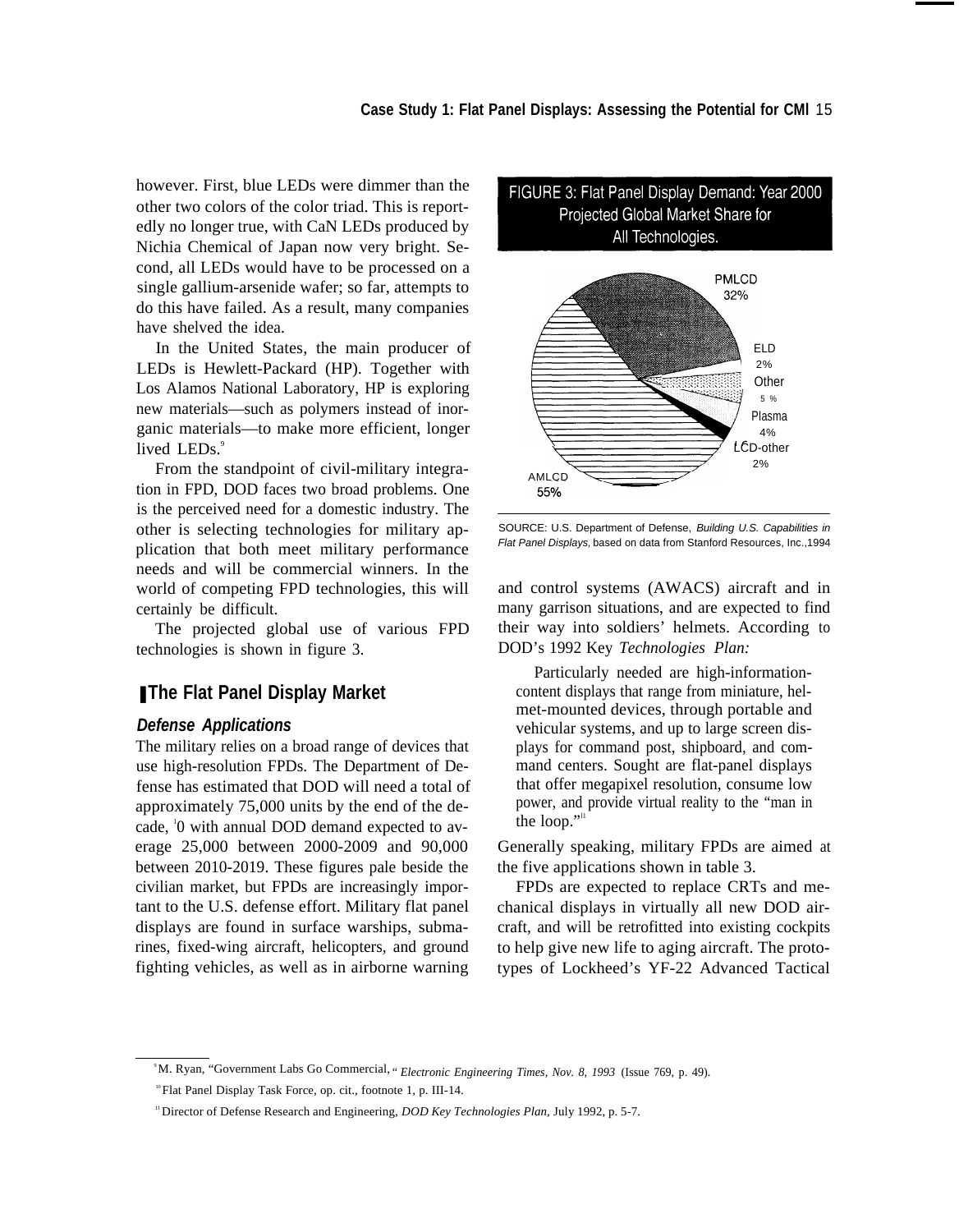#### **16 Assessing the Potential for Civil-Military Integration: Selected Case Studies**

# TABLE 3: Flat Panel Display **Defense Applications**

- . Primary military cockpit and flight instruments
- . Militarized computers
- . Military ground vehicles
- . Military helmet-mounted systems
- . Military command-and-control-center systems

SOURCE. Office of Technology Assessment, 1995

Fighter (ATF) and those of Northrop's YF-23, for example, each used six active-matrix LCDs. All the displays were built by General Electric  $(GE).$ <sup>12</sup>

The production-version F-22 cockpit will require seven AMLCDs At the end of 1994, some 422 F-22s were slated to be built, requiring some 3,000 AMLCDs including spares. However, like all major weapon systems, the F-22 faces an uncertain procurement cycle and final numbers are uncertain. These displays are currently to be built by Optical Imaging Systems, Inc. (01 S), in Troy, Michigan.

In the first decade of the 21st century, some 1,034 AH-64 Apache helicopters are eligible to be re-instrumented or at least to have their cockpits retrofitted with AMLCD displays as part of an Army program to lengthen the service life of deployed Apaches. DOD will also need other large flight instruments and displays, such as those needed on the AWACS aircraft. These must deliver high resolution over screens measuring 20 inches or more in diagonal.

The ground soldiers fighting the Persian Gulf War owed part of their victory to the ease with which they were able to receive character-based and graphical data in the field. Lap-top computers became the information lifeline to the commandand-control structure. As DOD analyzes the strengths and weaknesses of these machines, a

new generation, sporting higher color resolutions and high-speed wireless data links, will almost certainly be developed.

Flat panel displays are being planned for future tanks as well as for several tank, armored personnel carrier (APC), and mobile command-and-control station upgrade programs. CRTs take up too much space in a tank's cramped interior. For such punishing applications, it is thought that the more rugged plasma and electroluminescent displays may be used.

The Army has been developing the Soldier's Integrated Protective Ensemble (SIPE) and a follow-on production program. The goal is to equip each soldier's helmet with a flat panel display of tremendous information density. Such a development would greatly increase the number of displays required.

Command-and-control FPDs are needed in all environments (i.e., air, land, and sea). Large-area FPD screens are needed for AWACS and airborne command posts such as Looking Glass and J-STARS as well as for ground and sea control stations and command centers. These operations centers must monitor huge amounts of information over hundreds of cubic miles of space, air, sea, and vast stretches of land. Such applications have driven ARPA to fund a wide range of ideas for large, high-resolution displays.

Command and control, however, is not the only reason that DOD needs large, flat screens. A concomitant need is to accurately simulate operations or the performance of a new weapon system in the heat of battle. Simulation might dramatically speed the development process by creating a prototype of a weapon system on-screen. Simulated battlefield scenarios might allow a mission to be rehearsed just hours before it begins. The trend is to replace electromechanical simulators with panoramic displays that tie together warfare environ-

 $\blacktriangleleft$ 

<sup>&</sup>lt;sup>12</sup>Subsequently, GE sold its AMLCD production facility to the French company Sextant through Thomson CSF, and the plant is now in France.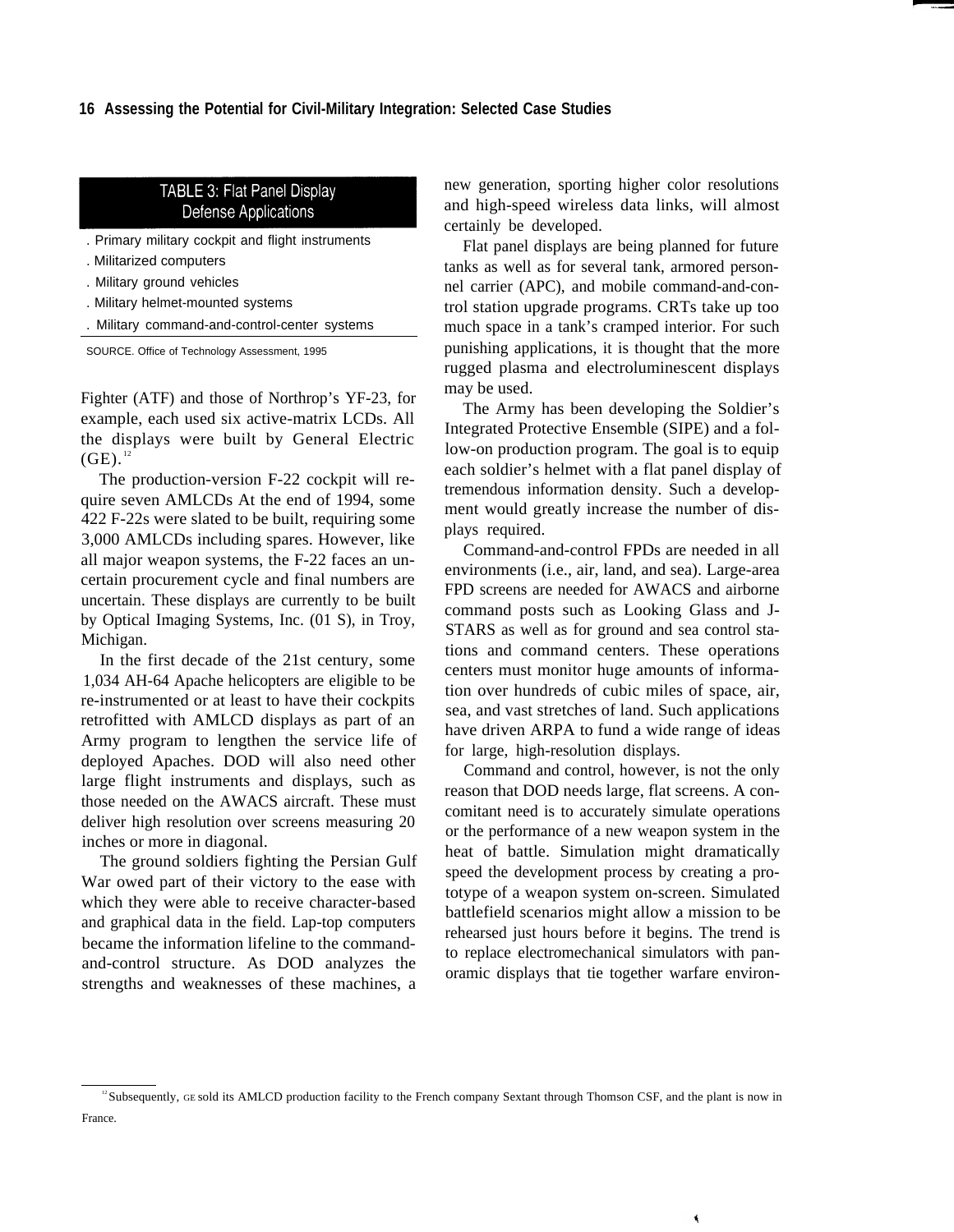ments seamlessly in a virtual reality.<sup>13</sup>Under current planning, by the end of the decade a new concept, Distributed Interactive Simulation (DIS), would be used in performing extensive joint-service training and readiness exercises.<sup>14</sup> Such simulations could radically compress development and training cycles while saving dollars and lives.

#### *Commercial Applications*

As noted earlier, commercial flat panel display sales are expected to more than double in 10 years from their 1993 level of \$6.5 billion, with more optimistic estimates reaching \$20 to \$40 billion. The current demand for AMLCDs is intense. The broad demand categories estimated for the year 2000 are shown in figure *4.*

Computers are expected to continue to comprise the greatest market share. Indeed, displays (whose production is dominated by the Japanese) represent the largest single portion of manufacturing value added in portable computers. In 1993, portable computers became the fastest-growing niche in personal computers. Industry analysts say the market for portables is growing nearly four times as fast as that for desktop computers.<sup>15</sup>

Lap-top, notebook, and subnotebook computers all use flat panel displays. The changing nature of the market is illustrated by what has been happening in subnotebooks. These computers weigh less than 5 pounds. Because of their small battery supplies, the displays of subnotebooks were initially dull and monochromatic. But these too now have active-matrix color screens. AMLCDs are widespread on all portable computers, and the number of color portables sold is expected to in-



SOURCE: U.S. Department of Defense, Building U.S. Capabilities in Flat Panel Displays, based on data from Stanford Resources, Inc. ,1995

crease from about 4 million units in 1993 to 15 million by the year 2000.

FPDs may also eventually displace color CRTs in desktop computers, but cost is currently an inhibitor. Most CRT monitors sell for between \$350 and \$1,000. Initial FPDs would be much more expensive, but the prices would surely fall with increased production volume.<sup>16</sup>

Consumer applications of FPDs include televisions, games, personal assistants, videocassette recorders, and camcorders. Video communications might be an area of explosive growth. Projection TVs based on CRTs currently dominate applications for large screens, but DMD and some of the other FPD technologies are aiming at this market. Indeed, when consumers think of flatpanel displays, many imagine the wall-hung tele-

<sup>13</sup>See U.S. Congress, Office of Technology Assessment, *Virtual Reality and Technologies for Combat Simulation--Background paper,* OTA-BP-ISS-136 (Washington, DC: U.S. Government Printing Office, September 1994), for a discussion of developments.

<sup>&</sup>lt;sup>14</sup> M. Tapscott, "Paradigs *DP fense Electronics*, S&ptember 21993, p. 36.0 m Simulators to Si

<sup>&</sup>lt;sup>15</sup>K. Pope, "Changing Work Habits Fuel Popularity of Notebooks," Wall Street Journal, Nov. 11, 1993, p. B-1. New reports estimate these

shipments even higher and note that the rapid improvement in color flat panel display quality is helping to fuel user demand.

<sup>&</sup>lt;sup>16</sup> Some manufacturers are already introducing FPDs as desktop monitors. In 1993, IBM introduced a premium-priced desktop PC that included a flat-panel color display. That fall, CTX International, Inc., introduced a 9.4-inch VGA desktop color monitor, featuring a color AMLCD, with a list price of \$3,395. Key advantages are said to be portability and lower power consumption.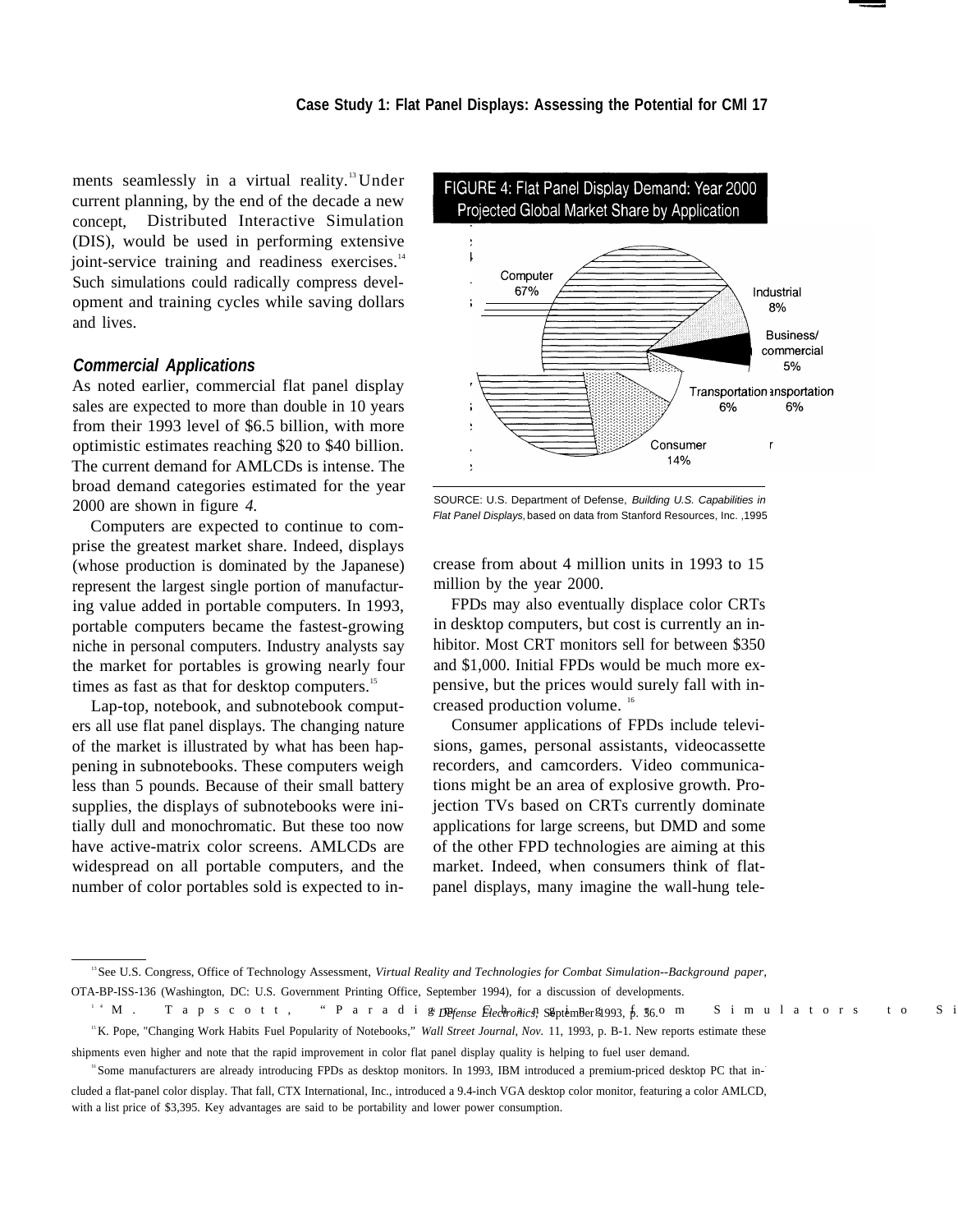#### **18 | Assessing the Potential for Civil-Military Integration: Selected Case Studies**

vision that has been the subject of *Popular Science* cover stories for many years. Such displays might promote the spread of high-definition television (HDTV). According to James E. Carnes, president and CEO of the David Sarnoff Research Center:

The success of HDTV is dependent on displays. HDTV will become a very popular medium if we have a flat-panel display that provides bright pictures, with a screen size greater than 70 inches, that fits inside the door, for \$2,000. The problem is that we don't know how and when it's coming.<sup>17</sup>

Again, no single technology holds an undisputed lead in this application area. The DMD appears promising. Other firms tout plasma displays. In the United States, Photonics Imaging has been working on the problem and has developed a 30-inch high resolution full color, video rate plasma display with ARPA support. In Japan, some 50 companies have allied to form the Japanese Plasma Display Technical Forum. As its organizer explains, "The display industry has already accepted the idea that the plasma display is the way to go for over 20-inch flat-panel displays."18 Fujitsu has announced an \$800 million investment in a plasma plant. Plasma-display makers believe they can bypass the dismal yields that have long plagued the AMLCD makers, but they have not yet demonstrated a high volume capability to do so.

Automobiles offer additional commercial opportunities for the use of FPD. The Nippon Electric Corp. (NEC), for example, has estimated that by 1996, automotive display panels and videophones will fuel a rise in demand for commercial AMLCDs.<sup>19</sup> Car-based displays share with military displays the need to operate in temperature extremes.<sup>20</sup>

Manufacturers are also developing flat-panel touch-screen displays that will be used in the interactive information kiosks found in airports, museums, and stores, where space can be costly. The displays would be built into walls or counters, freeing up floorspace for merchandise. Such displays are used in automatic teller machines; they are also likely to find a home on the control consoles of machine tools and in crowded financial trading centers, where (as a manager at Sharp Corp. explained) "traders have no time for keyboards and no space for a CRT, but they do want a bright, colorful, high-resolution display."<sup>21</sup>

#### *Industry Structure and Leadership*

The DOD Flat Panel Display Task Force reported that while there are over 50 firms worldwide producing flat-panel displays, Japanese firms dominate the market.22 The U.S. FDP industry remains quite small.

The global FPD industry, by most definitions, exhibits a good deal of civil-military integration because so many of the component parts of military FPDs come from Japanese commercial firms. Although more than a half-dozen domestic manufacturers offer military specification (Mil-Spec) AMLCDs with diagonal sizes as high as 10.4 inches, the display itself is usually made in Japan. LCDs (PMLCDs and AMLCDs) accounted for about 87 percent of global FPD shipments in 1993. One company, Sharp Corp.,

<sup>17</sup> D. Lieberman and J. Yoshida, "Flat Panels Jockey for HDTV Position," *Electronic Engineering Times*, May 24, 1993 (Issue 747), p. 1. 18 Ibid., p. 62.

<sup>19</sup> D. Lammers, "No Letup in Japan's LCD Investments," *Electronic Engineering Times*, p. 20, Mar. 15, 1993 (Issue 737).

<sup>&</sup>lt;sup>20</sup> According to the Armor All Products Corp., when a car is parked in direct sunlight on a 105 °F (41 °C) day, the interior temperature can soar to 240 °F (116 °C) on the dashboard. Sharp reports that an LCD screen will be permanently damaged through irreversible chemical changes when it approaches 212 °F (100 °C). For this reason, Sharp and other LCD makers are developing temperature-resistant displays for car dashboards. C. Lu, "Taking Care of Your PowerBook," *MACWORLD*, January 1994, pp. 178, 180.

<sup>21</sup> D. Lieberman, "Color Flat Panels Make Comdex Scene," *Electronic Engineering Times*, Nov. 15, 1993 (Issue 772), p. 52.

<sup>22</sup> Flat Panel Display Task Force, op. cit., footnote 1, p. IV-1-IV-2.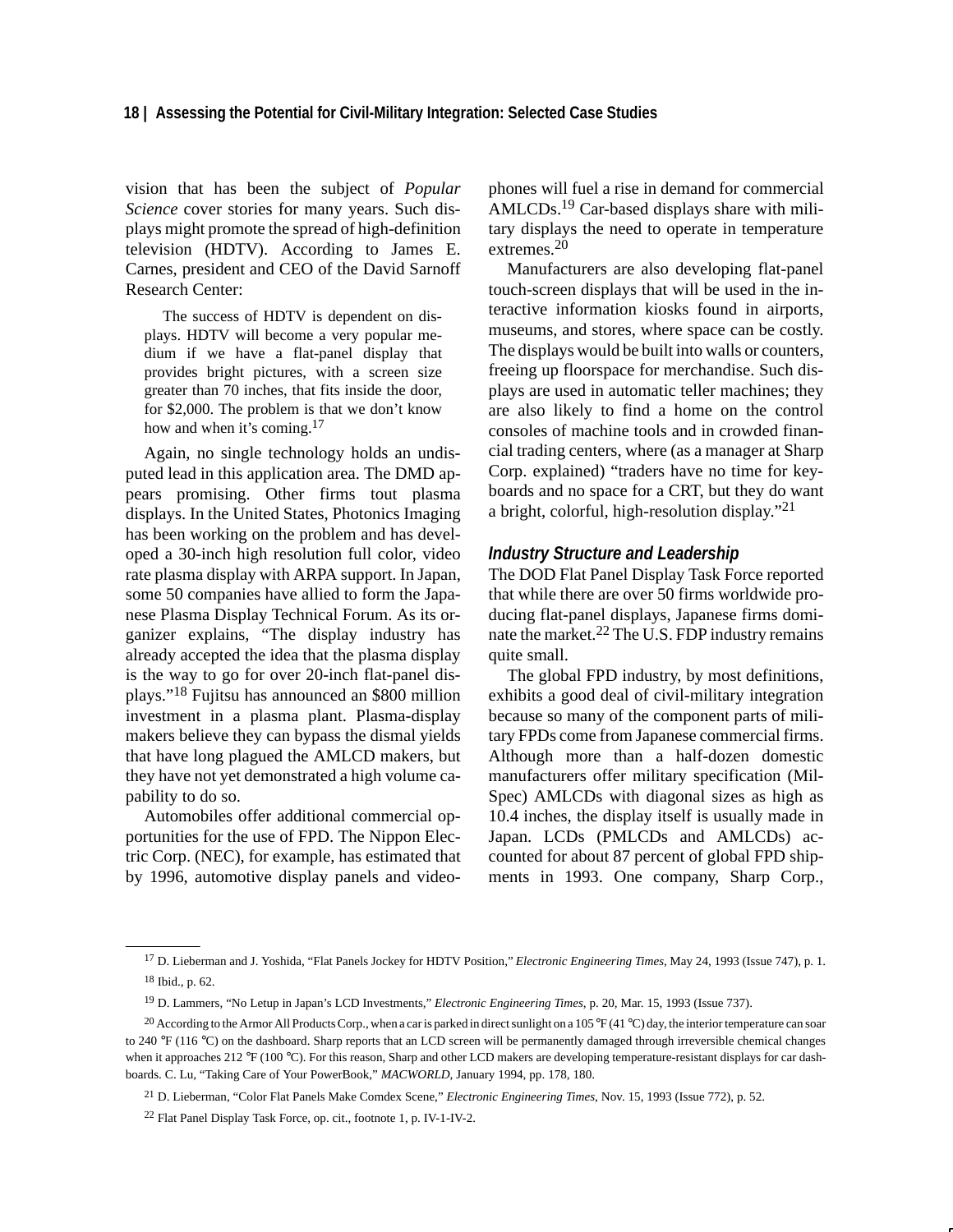claimed 55 percent of the world AMLCD market. Japanese dominance of the AMLCD market is reportedly the result of very large capital outlays, estimated to be \$3 billion for manufacturing facilities.23 Such outlays demand long-term corporate commitments since FPD production-line investments are large and cannot be recouped over short periods.

While research and development in high-information-content flat panel displays is accelerating in the United States, there is still only a small production capability. A major reason for this is said to be a lack of American investment capital. IBM, for example, reportedly established its AMLCD joint-production venture with Toshiba (DTI) in Japan partly because of the low capital costs then available in Japan and the access to Japanese capital markets.24

U.S. production of FPDs is currently concentrated in "niche products" largely designed and manufactured for DOD procurement. U.S. defense contractors point to the Japanese technological lead and lower prices as the reasons for why they have turned to Japan when choosing an AMLCD source.

Between 1987 and 1994, much of the domestic AMLCD production base disappeared or became internationalized. When Thomson purchased GE's consumer electronics operations in 1987, it also acquired the process that GE developed for making amorphous-silicon AMLCDs. Thomson moved the plant to France. And in another move, Litton purchased PanelVision and moved it from Pittsburgh to Canada. In each case, when the U.S. company's management was faced with deciding between selling the pilot plant and spending up to a hundred million dollars to ramp up from pilot to volume production, they opted to sell the pilot plant. IBM, as noted above, decided to work jointly with Toshiba in Japan.

U.S. production of AMLCD (low volume), is largely concentrated at OIS, Image Quest, Xerox, and Litton (Canada).25 OIS has been making all its displays essentially by hand with a capacity of about 3,000 AMLCDs per year.26 It has a new \$100 million (\$50 million from ARPA) automated facility in Wayne County, Michigan, coming on line in mid-1995. Its 40,000 units per year capacity is still only a fraction of the Japanese capability.

A partnership between AT&T, Xerox, and Standish also plans a domestic AMLCD production testbed. Raytheon reportedly plans to produce FEDs at its Quincy, Massachusetts plant. TI is making investments in FED, as well as in DMD.

The flat panel display industry in Europe is highly fragmented. Its capabilities thus far are predominantly in research, not production. Despite an established presence in video consumer electronics, the major European electronics firms are far behind the Japanese in the development of advanced displays.27 Companies involved in the field include AEG (Germany), which is working on AMLCDs; Philips (The Netherlands), which is working on AMLCDs for a range of products, including televisions, with Sharp (Japan); Olivetti & Co. (Italy), which is working with Seiko (Japan); and Thomson S.A. (France). A consortium of four firms (Philips, CNET-SAGEM,28 Merck, and Thomson) has invested a reported \$70 million

<sup>&</sup>lt;sup>23</sup> The DOD FPD Task Force and others have estimated that Japanese production investments will increase dramatically in the future.

<sup>24</sup> Flat Panel Display Task Force, op. cit., footnote 1, pp. VI-7 and -8.

<sup>25 &</sup>quot;How to Build AMLCD at Home," *The Clock*, vol. 3, No. 2 (Santa Monica, CA, May 1995), pp. 16-19.

<sup>26</sup> B. Robinson, "U.S. Flat Panels Could Take Off with AF," *Electronic Engineering Times*, Mar. 2, 1993 (Issue 682), p. 20.

<sup>&</sup>lt;sup>27</sup> M. Borrus and J.A. Hart, "Display's the Thing: The Real Stakes in the Conflict over High-Resolution Displays," Working Paper 52, Berkeley Roundtable on the International Economy, Berkeley, CA, March 1992, p. 29.

<sup>28</sup> Centre National d'Etudes des Telecommunications is the research arm of France Telecom; SAGEM is Societé d'Applications Generales d'Electricité et de Mechanique.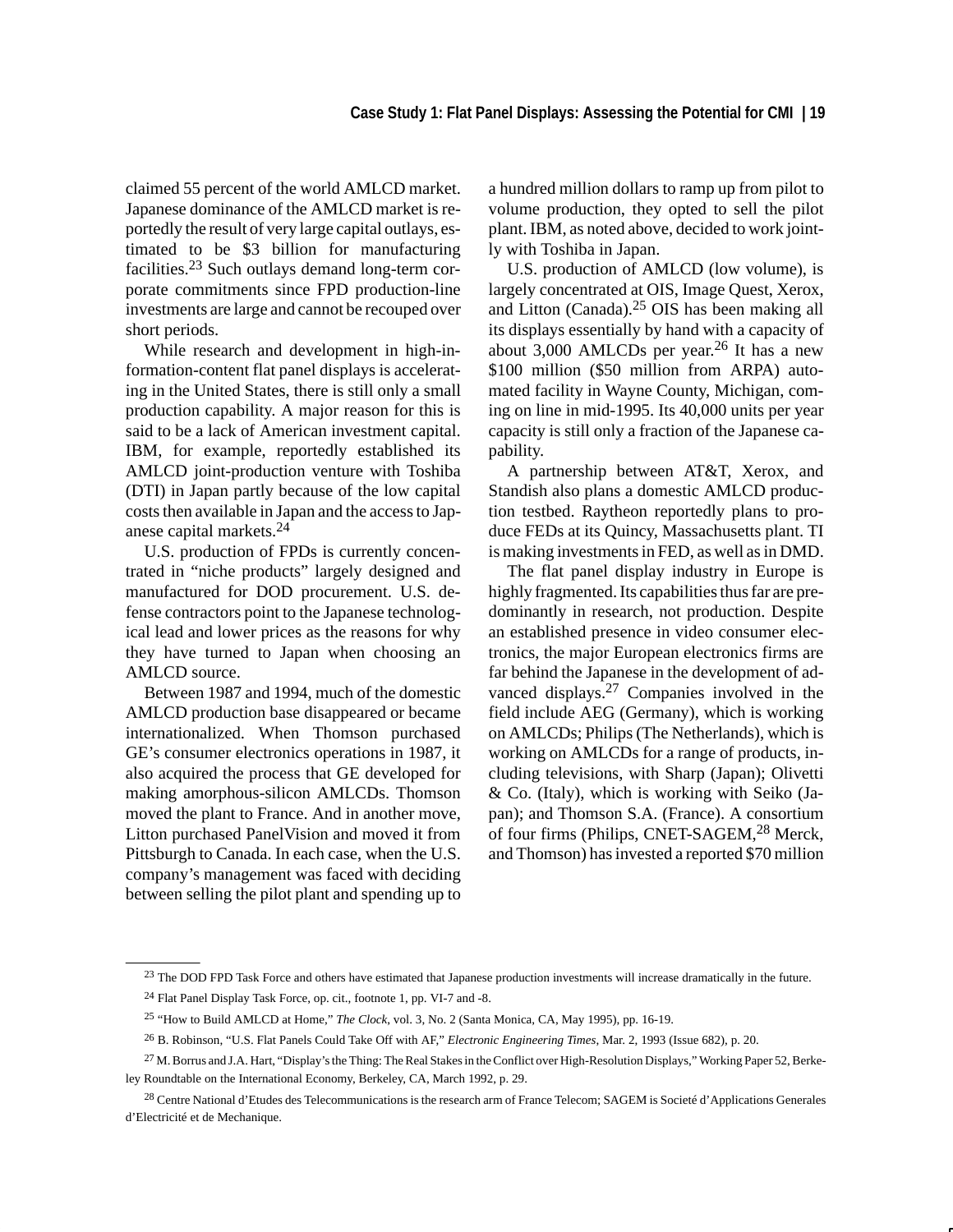in an AMLCD plant in Eindhoven, The Netherlands.

A number of Korean and Taiwanese firms are also entering the market. Samsung and Goldstar (Korea) are said to be well into production.

### *Industry Trends*

American firms have been very active in flatpanel-display R&D. U.S. AMLCD research and development has been directed toward a broad spectrum of activities. R&D has received a further boost as a result of the National Flat Panel Display Initiative. The NFPDI promises to provide, on a competitive basis, 50 percent of the R&D costs for next generation process and manufacturing procedures for firms that will build high volume current generation manufacturing factories now.<sup>29</sup>

The outlook for increased domestic production is improving with the OIS production, the pilot facilities, and the interest by large firms like TI. But the big production investments appear to be occurring in the Far East—Japan and Korea. No U.S. firm has yet made a large production commitment of the size occurring in those two countries.

There are clearly trends toward cooperation among firms, both domestically and internationally. The IBM/Toshiba joint production at DTI in Japan is one example.30 Hughes Aircraft has launched a manufacturing and marketing agreement with Japan Victor Co. (JVC) to develop, manufacture, and market liquid-crystal lightvalve (LCLV) projectors, also known as hybrid image-light amplifiers (ILAs).<sup>31</sup> The Advanced Display Manufacturing Partnership (ADMP) involving AT&T, Xerox, and Standish is another example. Several consortia, such as the U.S. Display Consortium, are aimed at establishing the industrial infrastructure of fundamental knowledge, process technology, and mass-production techniques that are needed for U.S. firms to become globally competitive.

U.S. companies are also licensing technology from several foreign firms. TI, for example, gained access to a 25-inch color plasma display developed by Oki Electric Industry Co. and NHK in 1992 under an agreement with NHK, Japan's national broadcasting company.<sup>32</sup> TI and Raytheon have also licensed FED technology developed by France's Laboratory de Technologie et d' Instrumetation from Pixel International.<sup>33</sup>

# **CIVIL-MILITARY INTEGRATION**

As noted earlier, the civil and military components of the *global FPD base* are considerably integrated. There is, however, little integration in the United States base at the production level, since almost no U.S. FPD production base exists. The DOD is interested in developing an *integrated U.S. base* because, the Department argues:

DOD cannot currently rely on the existing overseas supply base to furnish customized or specialized products or capabilities that will be required to support future DOD needs, or to provide leading edge technology to DOD before it is in widespread commercial use.34

Even in the United States, however, there is some level of integration. OIS's AMLCDs, for example, are not exclusively for the military. Commer

<sup>29 &</sup>quot;Into the Wild Blue Yonder," *The Clock* 2(3):1 (Santa Monica, CA: September 1994).

<sup>&</sup>lt;sup>30</sup> IBM reported that when the decision was made in 1989, Japan was the only place to locate that made business sense. Flat Panel Display Task Force, op. cit., footnote 1, pp. VI-7 and -8.

<sup>&</sup>lt;sup>31</sup> In the LCLV system, a CRT photoelectrically transfers an image onto the liquid-crystal layer of a light valve. The image then travels through a polarized-beam splitter. After being amplified with the light from a xenon arc lamp, the image is fed through a projection lens and onto a screen.

<sup>32</sup> J. Yoshida and D. Lieberman, "At SID: Color Plasma Takes on LCD Panels," *Electronic Engineering Times*, May 18, 1992 (Issue 693), p. 1.

<sup>33</sup> Flat Panel Display Task Force, op. cit., footnote 1, p. VI-10.

<sup>34</sup> Ibid., p. I-6.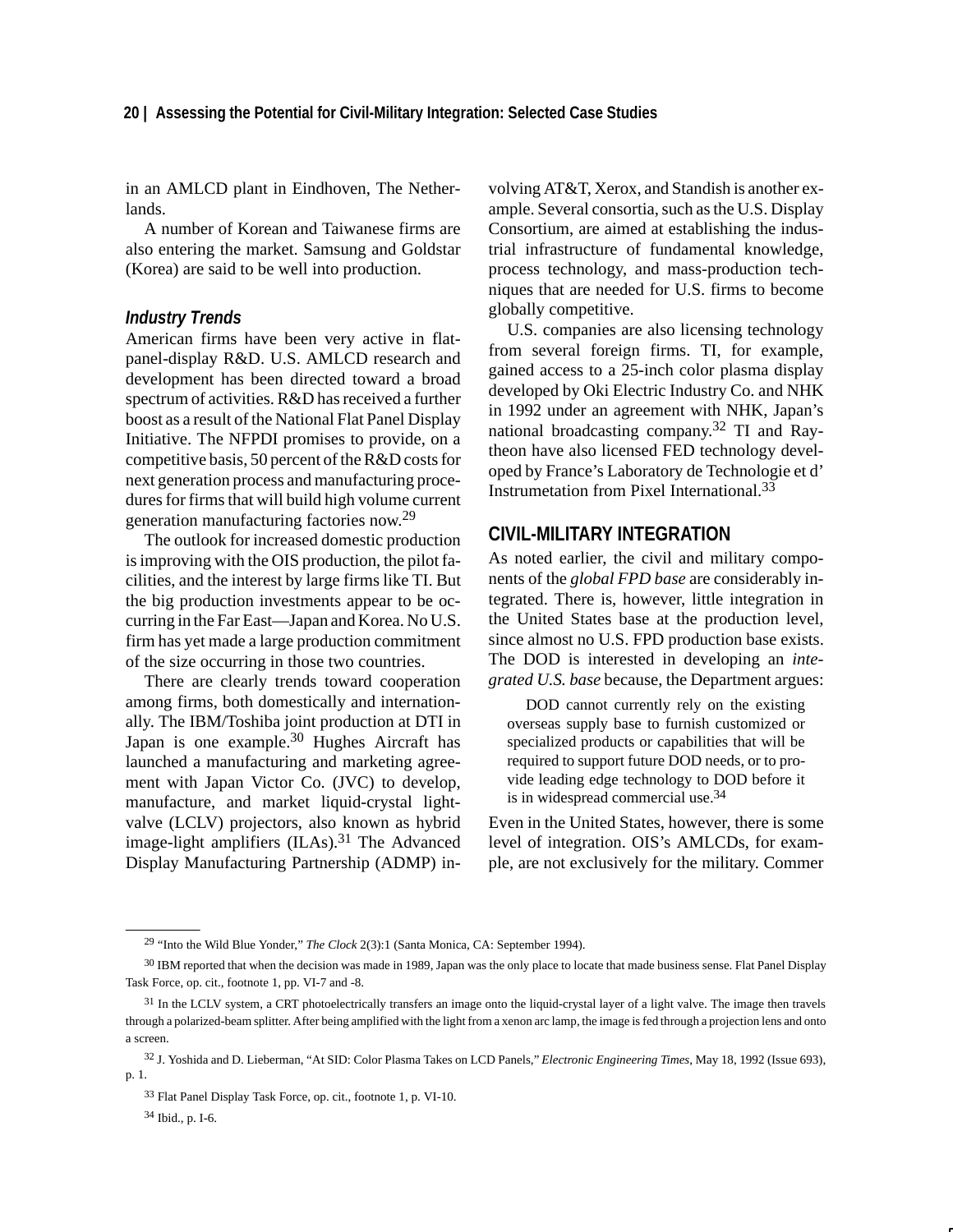cial airlines have shown interest in the company's cockpit displays. Indeed, only about half of the 14 displays that OIS was developing in early 1993 were designed for the military market.<sup>35</sup> OIS displays are also used in Boeing's 777 aircraft.

# ■ **Factors Favoring Integration**

Certain technical, market, and policy factors favor integration.

# *Technical Factors*

The current Japanese ability to produce many of the components used in both American military and civilian FPD applications in the same facility makes it clear that technical barriers to such integration are not a major problem. Because many technologies have both defense and commercial uses, there are few technical reasons for separating the R&D functions. Indeed, U.S. firms often currently combine the research on their defense and commercial displays at one facility, but because of acquisition rules, often separate defense and civilian production.

Trends in design and manufacturing, such as the use of computer-aided design (CAD) and computer-aided engineering (CAE) systems, allow firms to design and develop flat-panel displays in alternative (e.g., military and civilian) versions quickly.

Acceptance of common standards by suppliers and flat-panel manufacturers alike would also aid integration. For example, if equipment manufacturers standardize substrate sizes, products such as chemical-vapor-deposition machinery, inspection stations, and material-handling lines will be able to work with a greater range of ancillary equipment. Standardized pinouts will reduce the variety of connections, bringing economies of scale. The Air Force Cockpit Office is working on an AMLCD standard. In a 1992 survey exploring where FPD standards would be most useful, Japanese LCD manufacturers cited channel number, pin arrangement (number and pitch), methods for evaluating reliability, and methods for packag $ing.^{36}$ 

The Semiconductor Equipment and Materials International (SEMI) North American Flat-Panel Display Division was created to serve as the equipment and materials liaison body to the U.S. Display Consortium (USDC). In close cooperation with the USDC, SEMI is leading a domestic initiative to create physical and process standards for FPD equipment, materials, and components. Standardization can catalyze product development and—by allowing the economies that come from large-volume component production—and expand market opportunities. By helping to make equipment and processes interoperable, SEMI and USDC hope to help the U.S. FPD industrial base capture economies of scale.

#### *Market Factors Favoring Integration*

Military displays are typically tailored for specific applications. They are often square, a shape suited for all-aspect radar tracking. As commercial applications for flat displays expand beyond lap-top computers, square displays will become more common. Automated teller machines, for example, use square displays. Because such machines are often difficult to shield from the sun, they may also need bright displays such as those used in cockpits.

Civil-military integration market opportunities also appear possible for large displays in the emerging sector of simulation. Civilian demand for large, flat displays may be driven by HDTV. Military demand is likely to be driven by the growing need to simulate the complex environments of the battlefield. Large flat displays have been sought by the Director of Defense Research

<sup>35</sup> Robinson, op. cit., footnote 34.

<sup>36</sup> R. Kawano and K. Fujita, "TFT Driver Standardization Urgently Needed," *NIKKEI MICRODEVICES*, Dec. 10, 1992, pp. 183-185; reprinted in English in *Science & Technology, Japan, Flat Panel Display 1993*, JPRS Report, Foreign Broadcast Information Service, Nov. 16, 1993, JPRS-JST-93-093-L, pp. 50-52.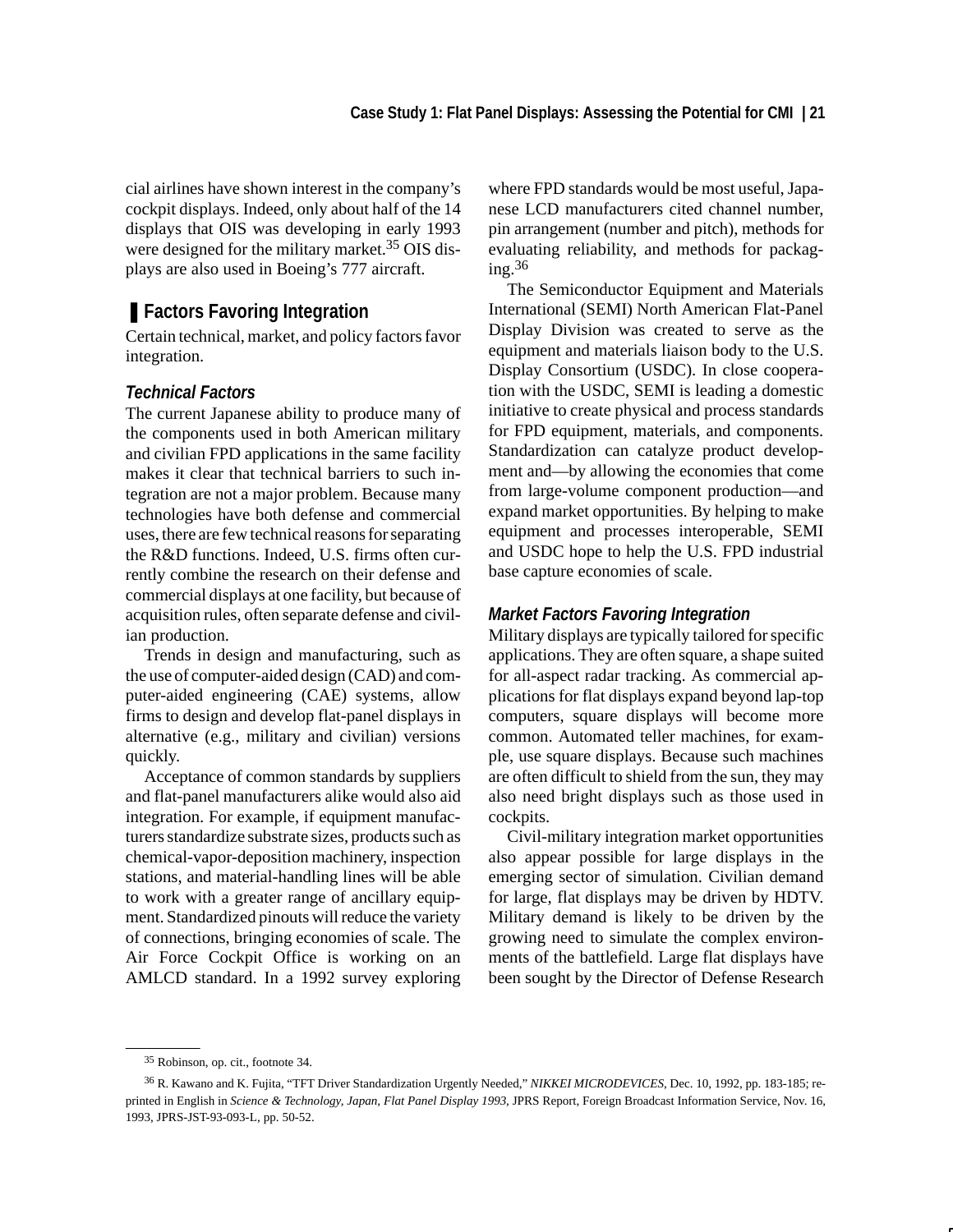and Engineering (DDR&E) for several years. The defense rationale was explained in DDR&E's 1992 *Defense, Science, and Technology Strategy*:

A new generation of distributed, seamless simulations can create realistic, "synthetic" battlefields to better understand the complexities of future power projection roles and missions. They then can communicate these needs in an operational context more clearly to the development community, which is also on the "net." As candidate solutions are proposed across the community, they can be tried out synthetically and shown to all concerned.37

Similarly, large displays are needed by industry to simulate factory floor operations before building new products and facilities. Other areas of the common civil and military interest have been suggested by Brian Kushner, Vice President of MCC:

Many other partnership priorities could help smooth the integration of commercial and defense industrial sectors and create an effective network of public-private coordination. For example, the DOD's recently published *Defense, Science, and Technology Strategy* emphasizes the creation of "synthetic environments" through simulation technology as a means of "involving the war fighters" in the development and implementation of technology. There is a substantial overlap with commercial requirements for improved graphical interfaces and artificial environments that can support a wide range of business and consumer transactions. Cooperative efforts here could result in substantial leverage for both sectors.38

Market demand for high-resolution color images in small head-mounted or helmetmounted flat-panel displays is also developing in both the defense and commercial sectors. The emerging civilian market for "virtual reality" is fueling a quest for head-mounted displays. Such displays would be used in recreational activities, such as computer games. Real-estate agents, architects, and builders also seek to use small helmet-mounted FPDs to help clients more accurately determine their wants and needs by "walking through" a building even before the first cornerstone is laid.

The military market, meanwhile, is driven by the need for soldiers to be able to view maps, targets, and alphanumeric characters in great detail on displays no larger than 2 inches diagonally. Technologies allowing circuitry to be integrated directly on the glass may possess great promise here.

#### *Policy Initiatives*

One of the objectives of the National Flat Panel Display Initiative is an integrated "domestic" FPD base. But the DOD is also interested in global acquisition—if it provides early, assured access to techgnology. Even before this latest initiative, the U.S. government pursued an international integration strategy that sought access to Japan's essentially commercial FPD technology.

In October 1993,<sup>39</sup> for example, a DOD team, led by the Department's Undersecretary for Acquisition and Technology, visited Japan to examine the potential for exchanging U.S. military technologies, including sensors and smart weapons, for Japanese expertise in mass-production technologies, including flat-panel displays. Such ideas have met with some Japanese resistance because they match commercially useful technology developed by Japanese firms—with their own money—with technology developed with U.S. government money. Still, officials express some optimism about increased cooperation. Developments in Korea may offer other opportunities for cooperation and assured access to technology.

Government funding of R&D efforts that might affect civil-military integration in the FPD industry includes the Defense Advanced Research Projects Agency (DARPA, now ARPA) support for

<sup>37</sup> Director of Defense Research and Engineering, *Defense Science and Technology Strategy*, July 1992, p. I-12.

<sup>38</sup> B.G. Kushner, "Dual-Use Concept Gains Respect," *Electronic Engineering Times*, Nov. 9, 1992 (Issue 720), p. 54.

<sup>39</sup> G. Leopold and M. Ryan, "Exports Enter Eastern Endgame," *Electronic Engineering Times,* Nov. 8, 1993 (Issue 769), p. 50.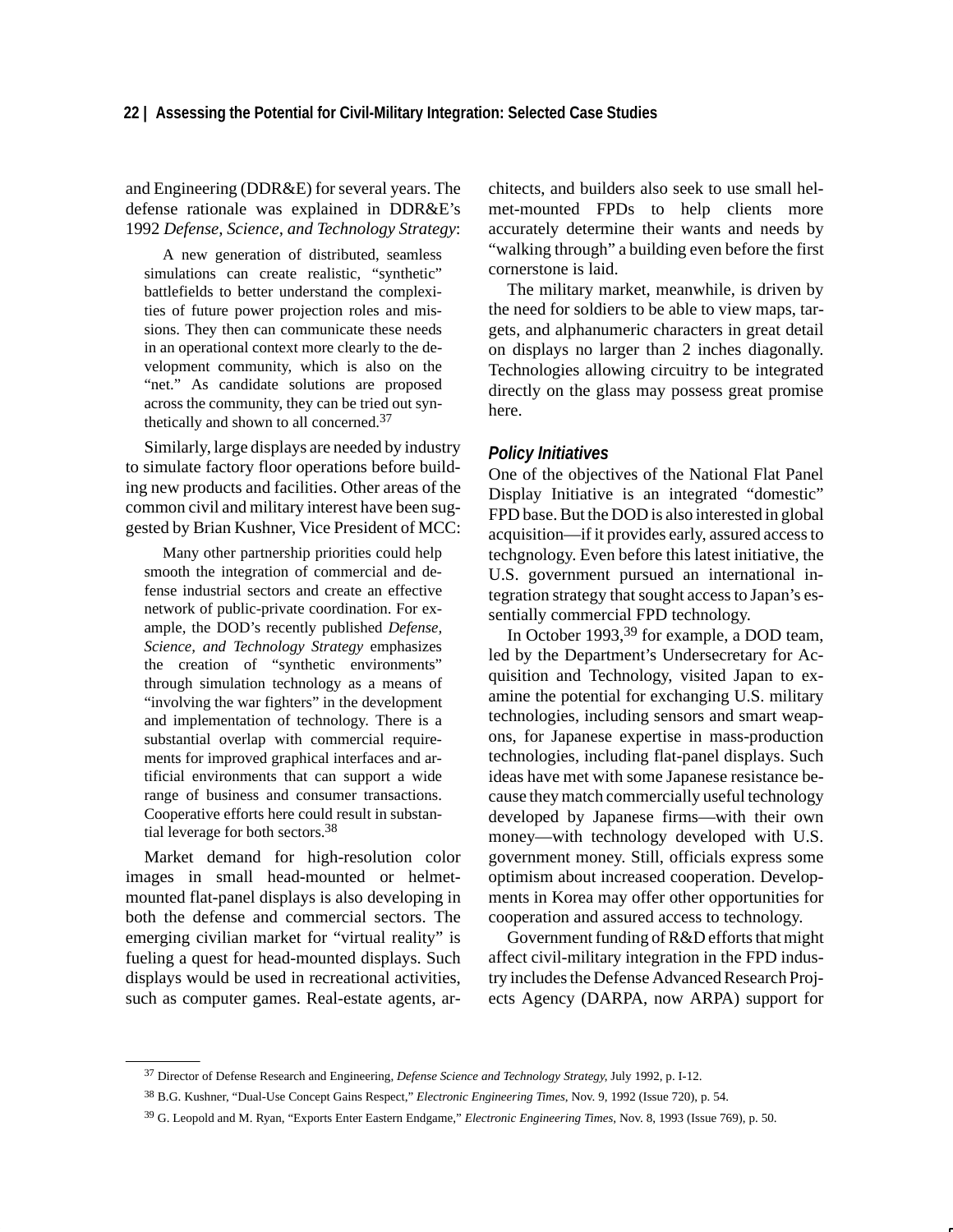research and development related to high-definition displays involving work in display technology, multimedia computer systems, video-signal compression, high-resolution graphics, and corollary fields going back more than two decades. Many believe that without government support, the U.S. flat-panel display industry would have ceased to exist or would have been bought out by Japanese or Korean companies.

In recent years, the government has spent about \$100 million annually on FPD R&D. The National Flat Panel Display Initiative builds on this experience. It uses focused government R&D investments to encourage private investment in FPD production, because government decisionmakers believe:

U.S. companies are at the leading edge in understanding the functioning and design of FPDs of all types and technologies, (but) U.S. industry lags considerably behind the leading edge in its understanding of the manufacturing processes and controls necessary to produce FPDs in high volumes at sustainable yield rates.40

In 1992, DARPA began Phase 2 of its threephase High-Definition Systems (HDS) program, designed to help U.S. FPD manufacturers to develop the capability to produce such displays on assembly lines. In February 1993, ARPA awarded \$10 million to each of four universities to establish Phosphor Technology Centers of Excellence, with additional funding coming from the participating universities. In December 1993, under its Technology Reinvestment Project, ARPA awarded funding to the University of Central Florida (Orlando) to launch a National Alliance for Photonics Education.

At the same time, ARPA committed \$20 million to the U.S. Display Consortium. The consortium's interim chief executive officer called the investment "a great example of ARPA leading the way in the development of dual-use technology. The importance of display technology in both commercial and military applications makes absolutely critical the funding of a U.S.-based infrastructure to serve domestic manufacturers."41 ARPA is scheduled to fund a decreasing share of USDC's operating expenses, and the consortium is expected to be self-supporting by 2003.

Under the Bush Administration, officials in DARPA's HDS program were careful not to tout commercial applications as a goal of their funding.<sup>42</sup> All that changed under the Clinton Administration, which has made it clear that it views FPDs as a strategic technology.

The National Flat Panel Display Initiative includes efforts that will establish an infrastructure of basic technology, equipment, low-cost manufacturing processes, standards, and qualityassurance techniques that will allow U.S. manufacturers, should they choose, to produce flat-panel displays domestically in high volume.

# ■ Factors Inhibiting Integration

The greatest single inhibitor to the civil-military integration of a U.S. FPD industry is the lack of a commercially viable domestic industry. Domestic CMI in this industry, as in shipbuilding, requires the development of a commercially viable component. However, in contrast to the shipbuilding industry in the United States, where few large commercial ships have been produced even with

<sup>40</sup> Flat Panel Display Task Force, op. cit., footnote 1, p. I-8.

<sup>41</sup> B. Robinson and D. Lieberman, "Consortium Wins DARPA Flat-Panel Award," *Electronic Engineering Times*, Feb. 8, 1993 (Issue 732), p. 10.

<sup>42</sup> Explaining the reasoning behind the Phosphor Centers of Excellence, Lance Glasser, director of the Agency's Electronic Systems Technology Office, explained, "It's more to provide the capability than anything else. We want to be in the position a few years from now for U.S. manufacturers to be able to decide whether they want to manufacture in the U.S. themselves or not." B. Robinson, "DARPA in Flat-Out Panel Push, *Electronic Engineering Times*, Aug. 3, 1992 (Issue 704), p. 60.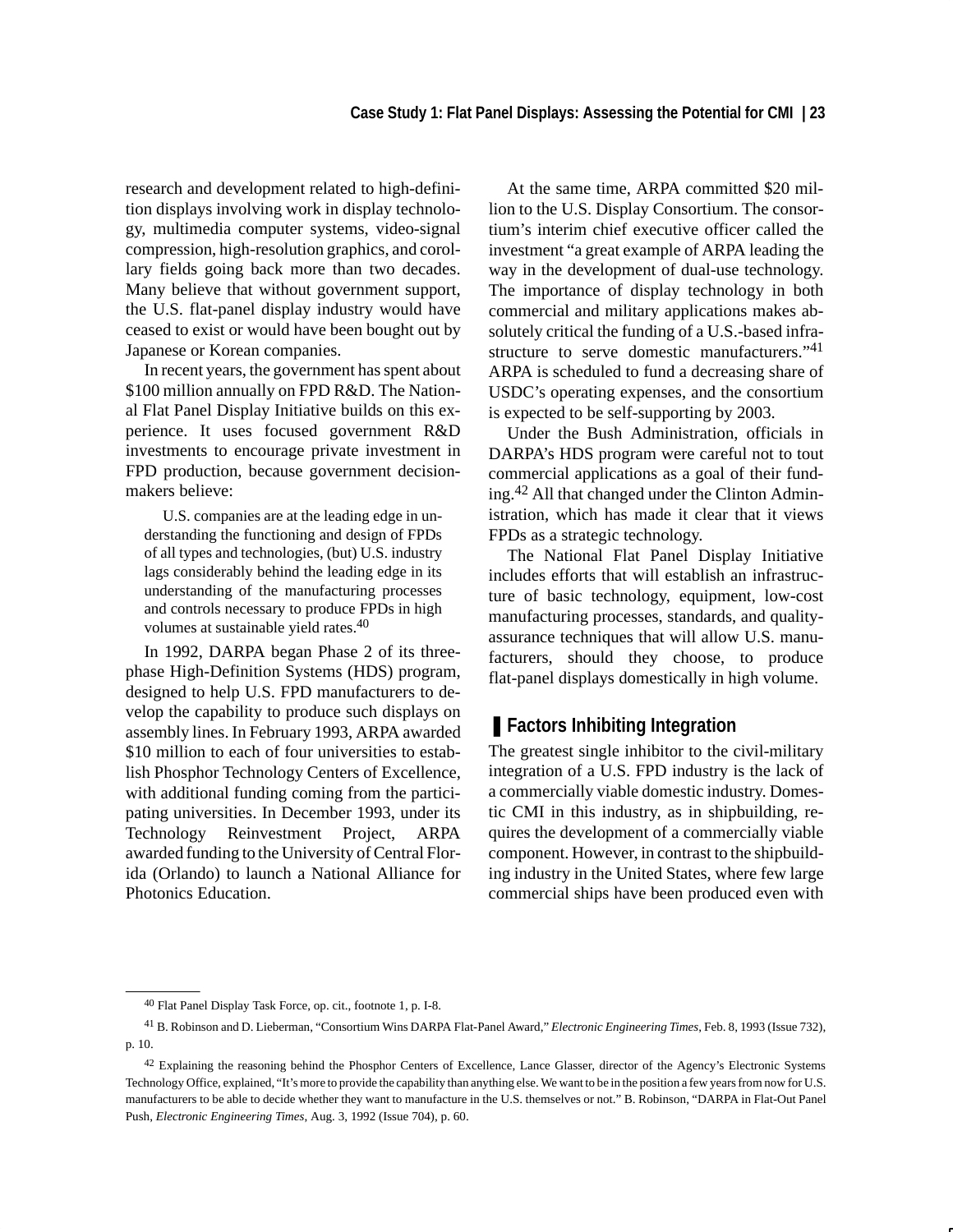foreign components, there is a developing indigenous FPD industry here.

# *Technical Factors*

Although technical factors do not appear to be a major inhibition to integration, there are some technical factors that constrain the degree of integration. For example, although a military flatpanel display may not look much different from its commercial counterpart, the users of military displays seldom enjoy ordinary viewing conditions or benign environments. Thus, although by many performance yardsticks commercial electronics have overtaken their military counterparts, that is not true of flat-panel displays. Military FPDs must satisfy performance demands that commercial products do not need to meet. Nevertheless, some of the gap can be bridged by repackaging, possibly as a separate activity so it does not add to commercial costs.

#### **Difficult lighting conditions**

Military displays must be able to be read when bathed in midday sunlight. This requirement calls for brightness levels as high as 10,000 foot-lamberts—some 200 times the brightness of commercial displays. Because color is used to represent threats and conditions, the display's colors must remain stable when exposed over long periods to ultraviolet light. If the display is backlit (as most AMLCDs are), there must be a fail-safe backup so that the pilot can always read the display in the blinding sun.

#### **Superior viewing**

In battle, seconds count; pilots and soldiers must be able to pick information off their displays instantly and from oblique angles. Backgrounds must be jet black to absorb stray light. The backlight must be adjustable to provide satisfactory viewing over a wide combination of available light and available power. Commercial resolution (typically 80 to 96 pixels per inch) is too coarse to render finely detailed maps. Military displays need as many as 128 color pixels per inch.

# **Extreme environmental conditions**

To ensure that they will operate reliably in temperatures ranging from Arctic winters to Sahara summers, military flat-panel displays are typically equipped with built-in heaters for the panel itself; backlit displays include a second heater to keep the backlight from failing. They must also withstand the shock and vibration of daily life in aircraft and armored vehicles. Displays used on Navy airplanes, aboard ships, and in submarines must withstand humid, salt-spray conditions that would quickly corrode commercial displays.

# **Low power**

Many military displays draw their power from small, soldier-carried battery packs. Commercial displays may draw too much power to serve in the field. Accordingly, soldier-carried military displays must have extremely efficient backlights and glass that transmits unusually high amounts of light.

#### **Voltage differences**

Many DOD communication systems are designed to draw current at 12 or 24 volts. These levels differ starkly from the consumer sector, where the standard device voltage long ago migrated from 12 to 5 volts. By 1995, led by the demand for longlived portable computers, 3.3-volt systems will begin to outsell 5-volt systems. With consumers demanding ever-longer battery life, the industry is heading toward 2.2 volts. In the face of these changes, the military may adopt lower voltage sources. There are several technical hurdles to overcome in this area.

#### **Interconnections**

Many weapon systems use the MIL-1553D data bus. Military flat-panel displays must possess the necessary connectors to receive data from this bus, and the bus connectors, as well as the power connectors, must be rugged and highly reliable. These connectors are seldom used in commercial flat panel displays.

# *Market Factors*

Much of the FPD used by consumers are likely to remain extremely price-sensitive. However, there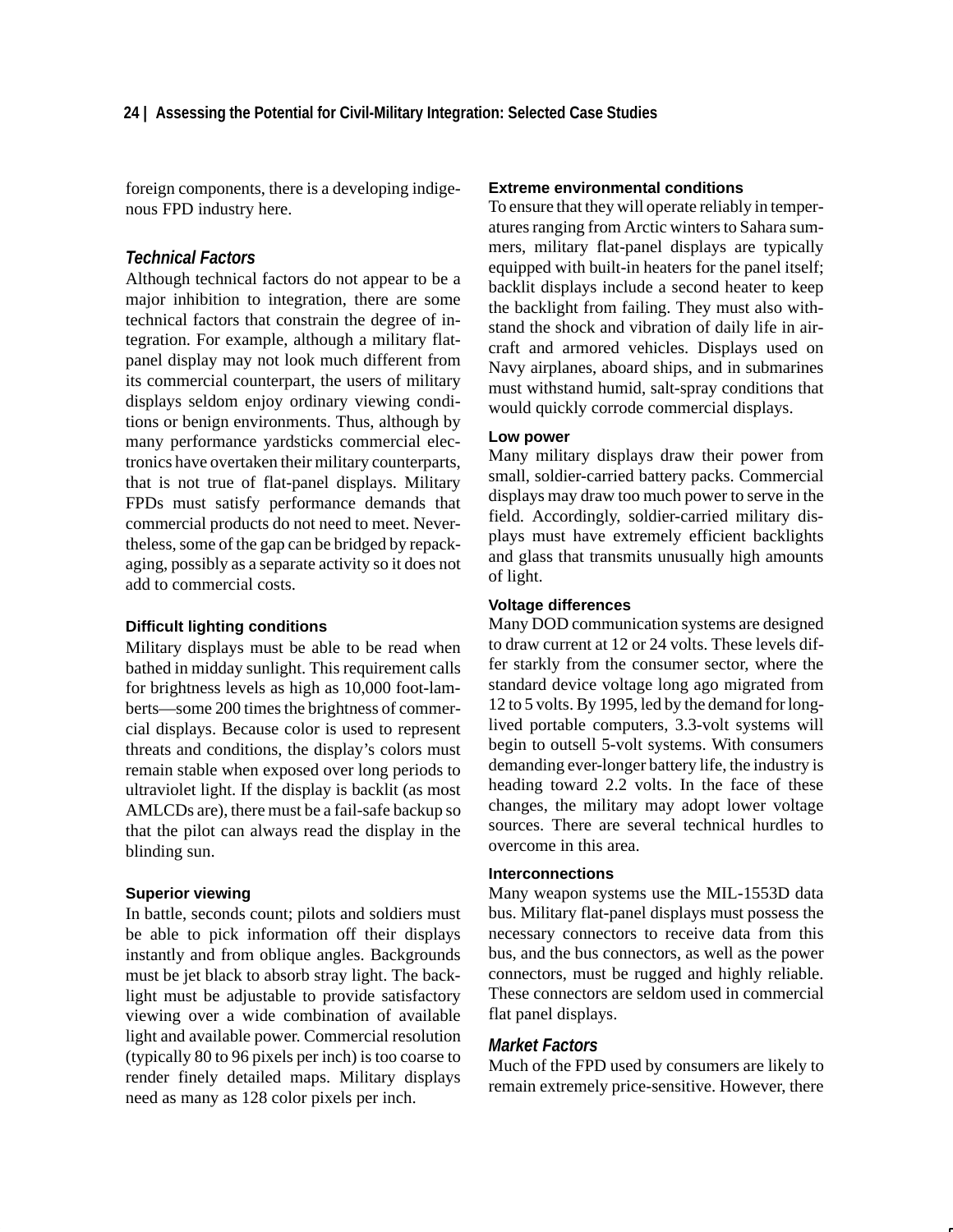is little chance that the price pressures on military cockpit displays will ever come close to the commodity pricing that these devices call for. On the other hand, there may be a great deal of overlap between defense and commercial aircraft FPD needs. In this case, the need is to examine markets that are driven by similar performance need.

# *Policy Factors*

Acquisition law and regulations still inhibit the purchase of many commercial items. While the Federal Acquisition Streamlining Act of 1994 (FASA) will eliminate many of the barriers to integration relating to commercial products (e.g., it will drop requirements for cost and pricing data), FASA does not address many of the constraints that exist with militarily unique items. Thus, acquisition procedures such as government cost-accounting rules and in-plant oversight will still have an impact on the level of integration within firms and facilities.

DOD's changes in the use of military specifications and standards may greatly reduce the barriers to CMI. This, however, remains to be seen and will depend on how changes are implemented. Few of the current military specifications would be of value to most consumers. Hence, it may be difficult for a display that met these specifications to find a broad commercial acceptance. Nevertheless, much of the ruggedness that certain Mil-Specs require can be, and indeed is, provided by careful packaging (e.g., hermetic seals and durable housing). Thus, there is no reason that ruggedization requirements, by themselves, must preclude commercial FPDs from showing up in cockpits and on the battlefield.

# ■ **Implications of Enhanced Integration**

The relatively small military market, representing, by some estimates as little as 1 percent of the total market for flat-panel displays, makes some integration with the commercial market imperative—if the military is going to have early access to new technology. Because of the military's special performance needs, the commercial base might also benefit from selected developments even if the overall military effort remains quite small.

Whether the integration needs to occur in a domestically based industry or an internationally based industry is a question that continues to be debated. Many argue that there are strategic reasons for ensuring a healthy, integrated domestic production base. There is concern among U.S. observers that loss of the AMLCD market by U.S. firms may also result in a significant loss of the U.S. IC industry as more functions (such as logic, display driving, and diagnostic testing) are embodied within the AMLCD structure in lieu of being manufactured as separate elements. The observers also fear that a lack of manufacturing experience may lead to a situation where the military will not have access to the best technology. Others argue that a globally robust and dispersed FPD industry can provide the Nation with its military needs. What is needed, according to these observers, is the capability to maintain access to global technology developments and the design talent to incorporate these developments into military systems. Whichever argument is correct, it is clear that some level of integration is preferred.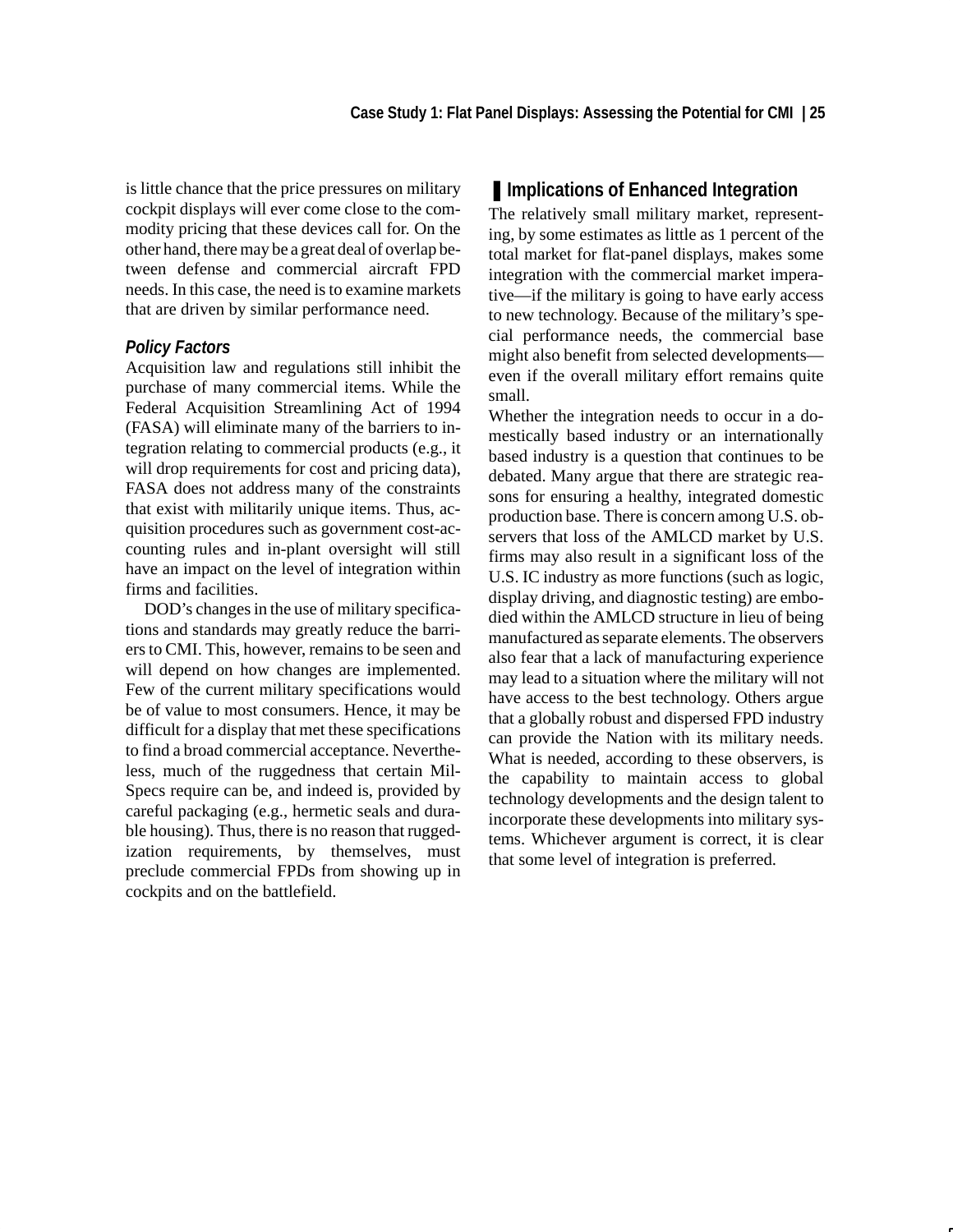# **Case Study 2: CMI in the Polymeric Composites Industry**

omposite materials are quite common today and are used in nearly every segment of civilian and military industry. Composite materials consist of two or more identifiable constituents that together exhibit properties that are generally superior to the properties of the individual constituents. These materials are certainly not new; the early inhabitants of Egypt, for example, used composite bricks of mud and straw to construct many dwellings. Reinforced concrete, the carbonepoxy used in some fishing rods and tennis rackets, the lightweight composite used in some armor, and the fiberglass-epoxy used in fishing and racing boats are all examples of various types of composite materials. A 1993 study by the Strategic Analysis Division of the Department of Commerce found that the value of the U.S. market for polymeric-matrix, metal matrix and carbon/ carbon composites in 1991 was \$2.6 billion, and the worldwide total value was \$4.7 billion.<sup>1</sup> (See box 3.)

A wide variety of fiber-resin combinations is in use today, and the market for polymeric-matrix composites—especially for aerospace and military-related products—is large. Until recently, the military applications of polymeric composites were driven mostly by performance advantages. However, over the past few years, cost has become an increasingly important factor in mili-



<sup>1</sup> U.S. Department of Commerce, *Critical Technology Assessment of the U.S. Advanced Composites Industry* (Washington, DC: U.S. Government Printing Office), December 1993.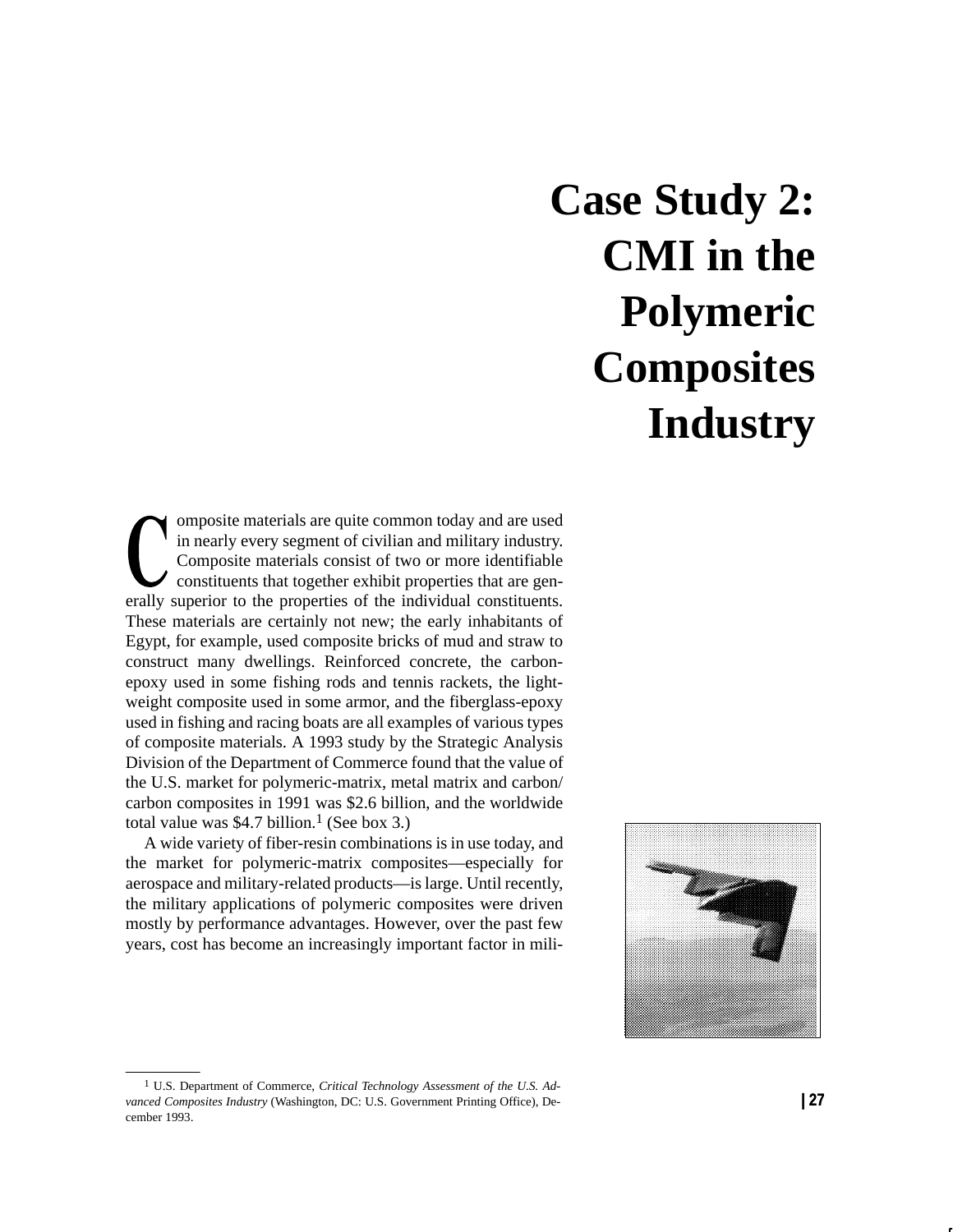#### **28 Assessing the Potential for Civil-Military Integration: Selected Case Studies**

#### **BOX 3: Composite Materials**

#### **Ceramic-Matrix Composites**

Ceramic-matrix composites are composed of reinforcing ceramics embedded in a ceramic-matrix. For example, the reinforcements can be long, continuous fibers; short fibers; small, discontinuous whiskers; particulate; or platelets, Typical reinforcements include alumina, cordierite, mullite, silicon carbide, silicon nitride, zirconia, titanium diboride, fused silica, and graphite, Common matrix materials include alumina, cordierite, mullite, silicon carbide, silicon nitride, zirconia, and titanium diboride,

Ceramic-matrix composites have excellent corrosion resistance, excellent high-temperature resistance, high levels of hardness, relatively high elastic moduli, and low relative weight, They can be classified into three general categories: monolithic or single-phase ceramics (those with no discrete reinforcements); discontinuous fiber-, whisker-, or platelet-reinforced ceramics; and long, continuous-fiberreinforced ceramics, Unlike polymeric-matrix composites, which need reinforcements primarily to enhance structural properties, ceramic-matrix composites use the reinforcements to improve fracture toughness, reliability, and durability, as well as to enhance structural properties,

#### **Metal-Matrix Composites**

Metal-matrix composites (MMC) consist of matrix materials, such as lightweight alloys of aluminum, magnesium, or titanium, reinforced with ceramic particulate, whiskers, or fibers. As is the case with ceramic-matrix composites, reinforcements can be continuous or discontinuous, Carbon fibers and ceramic fibers are used as continuous reinforcements in metal-matrix composites, Typical ceramic fibers used as continuous reinforcements are alumina, silica, boron, alumina-silica, zirconia, magnesia, mullite, boron nitride, silicon nitride, and titanium diboride. Typical discontinuous reinforcements include particulate and whiskers, The most common types of particulate are alumina, titanium carbide, silicon carbide, boron carbide, and tungsten carbide, The most common types of whiskers are silicon carbide, silicon nitride, and alumina,

#### **Carbon-Carbon Composites**

Carbon-carbon composites consist of carbon fibers as the reinforcing fiber and a carbonaceous material as a matrix material, Carbon-carbon composites are usually classified into two types: structural and nonstructural, The reinforcing fibers can have many forms: chopped, continuous, two-dimensional woven, and three-dimensional woven, The choice of reinforcement depends on the application,

The process of depositing carbon into a carbon-fiber preform to act as a matrix material is called densification. The carbonaceous matrix material is deposited in the carbon fiber preform in two general ways, The most common method is chemical-vapor deposition (CVD), also known as chemical-vapor infiltration (CVI). In this method, the pyrolitic carbon is deposited by the chemical cracking of natural gas at very high temperatures and very low pressures. The second method is referred to as liquid impregnation, In this method, a relatively high-char-yield liquid resin is impregnated into the carbon preform and then carbonized at high temperatures to form the carbon matrix. Both processes must be repeated many times to achieve usual levels of densification, making carbon-carbon composites rather expensive.

The microstructure of the carbonaceous matrix material has an important effect on the properties of the final composite. Microstructure range from small, randomly oriented crystallite known as isotropic crystals to larger, highly oriented Iamellar crystallite structures, A significant amount of research work is under way to develop quantitative correlations between microstructure and mechanical and thermal properties of carbon-carbon composites.

SOURCE: U.S. Congress, Office of Technology Assessment, 1995,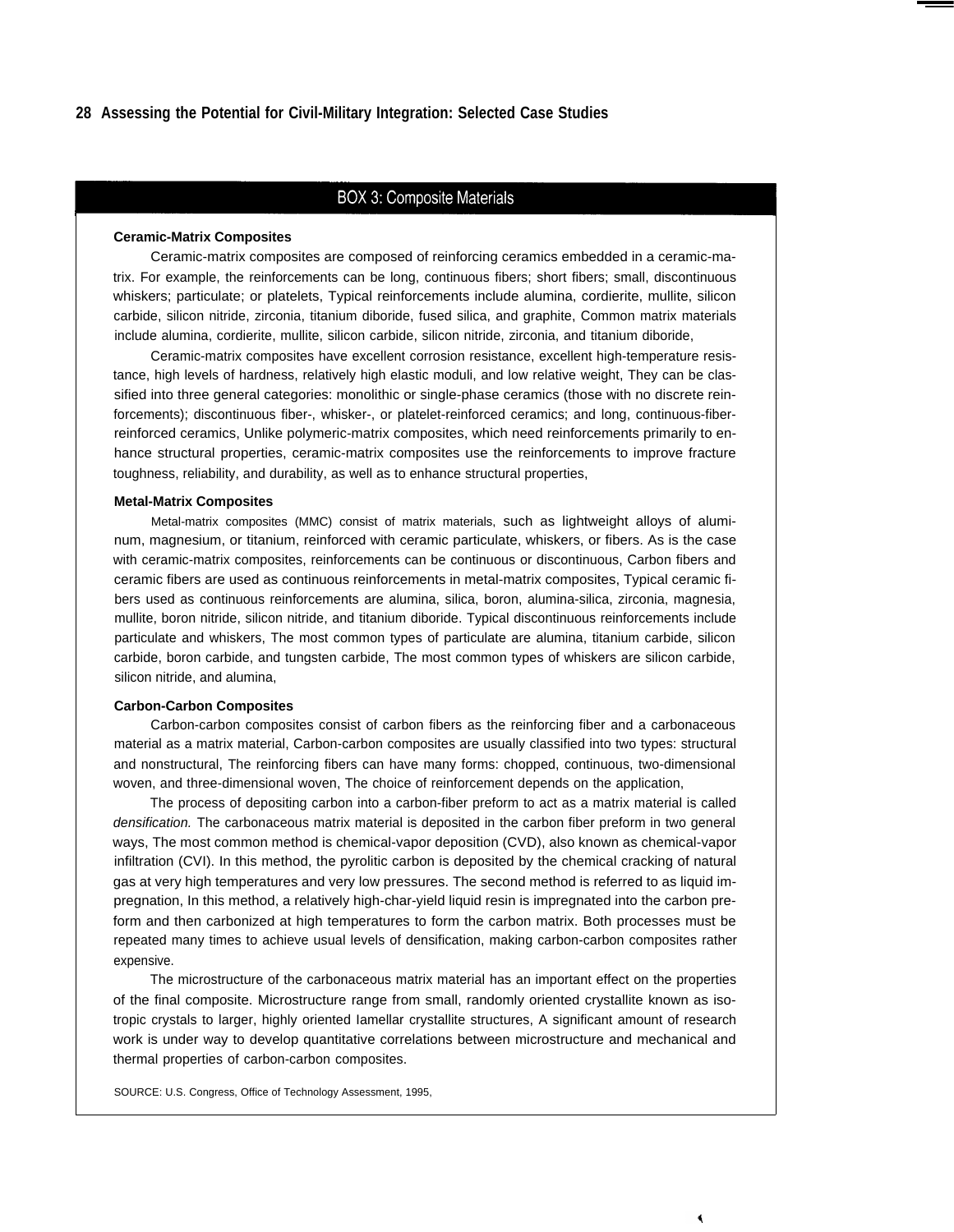| <b>TABLE 4: Comparative Properties of Fiber Reinforcements</b> |                              |                                  |                          |                                                       |  |  |
|----------------------------------------------------------------|------------------------------|----------------------------------|--------------------------|-------------------------------------------------------|--|--|
| <b>Material</b>                                                | <b>Density</b><br>(Ibs./in.) | <b>Tensile strength</b><br>(KSI) | Tensile modulus<br>(MSI) | Specific tensile<br>strength<br>x10°[lbs/in'/lbs/in'] |  |  |
| S-Glass                                                        | 0.09                         | 665                              | 12,4                     | 73.8                                                  |  |  |
| Carbon (T-300)                                                 | 0.06                         | 450                              | 34                       | 75                                                    |  |  |
| Carbon (T650-42)                                               | 0.06                         | 730                              | 42                       | 121                                                   |  |  |
| Aramid (K-49)                                                  | 0.052                        | 550                              | 18                       | 105                                                   |  |  |
| <b>Boron</b>                                                   | 0.09                         | 510                              | 58                       | 56.7                                                  |  |  |
| Silicon carbide                                                | 0.086                        | 400                              | 28                       | 46.5                                                  |  |  |
| Aluminum (7075-T6)                                             | 0.101                        | 81                               | 10,4                     | 8.1                                                   |  |  |

SOURCE: M.Y.C. Niu, "Composite Airframe Structures" (Hong Kong Conmilit Press, 1992)

tary acquisition. In some instances, cost is now more important than incremental improvements in performance. As competitive pressures increase, cost will play a greater role in the civilian and military markets.

In the commercial sector, cost, coupled with unique function, has long been the major force behind the use of polymeric-matrix composites. For example, fiberglass boats are not only superior to wooden boats in many measures of performance, they are also less expensive to purchase and maintain than wooden boats. Enclosures for electronic devices manufactured from injection-molded composites can also be significantly less expensive than their machined metal counterparts.

The focus of this study is polymeric-matrixcomposite materials made by combining short or long fibers or particulate and an organically based matrix material, which binds the fibers or particulate together. Normally, the reinforcements (i.e., the fibers or particulate) are used to carry structural loads, and the matrix material, or resin, is used to hold the fibers together, to protect the fibers, and to transmit structural loads between the reinforcing fibers. This study briefly examines the potential for civil-military integration in the polymeric composites industry. It considers the technology and discusses the current structure and trends of the industry. Finally, it considers factors that enhance or detract from the potential for integration.

# **TECHNOLOGY AND USE OF POLYMERIC-MATRIX COMPOSITES**

# ■ Fiber Technology

The typical fibers used in today's polymeric-matrix composites are carbon, aramid fibers, and glass. Fibers come in many forms, such as particulates and short and long fibers. They are primarily responsible for the structural properties of the composite, such as strength and stiffness. The fiber form is usually selected to meet the particular structural requirements of the item being manufactured.

The specific tensile strength (defined as tensile strength divided by density) of composites compared to aluminum is shown in table 4. The higher the specific tensile strength, the lighter the material and the better the structural application for a particular load carrying capability.

# ■ Resin Technology

The organic matrices, or resins, most often used in composites can be divided into two major classes: *thermoses* and *thermoplastics.* The choice of resin is largely based on ultimate-use temperature, toughness, environmental resistance, and ease of manufacture. (See table 5.)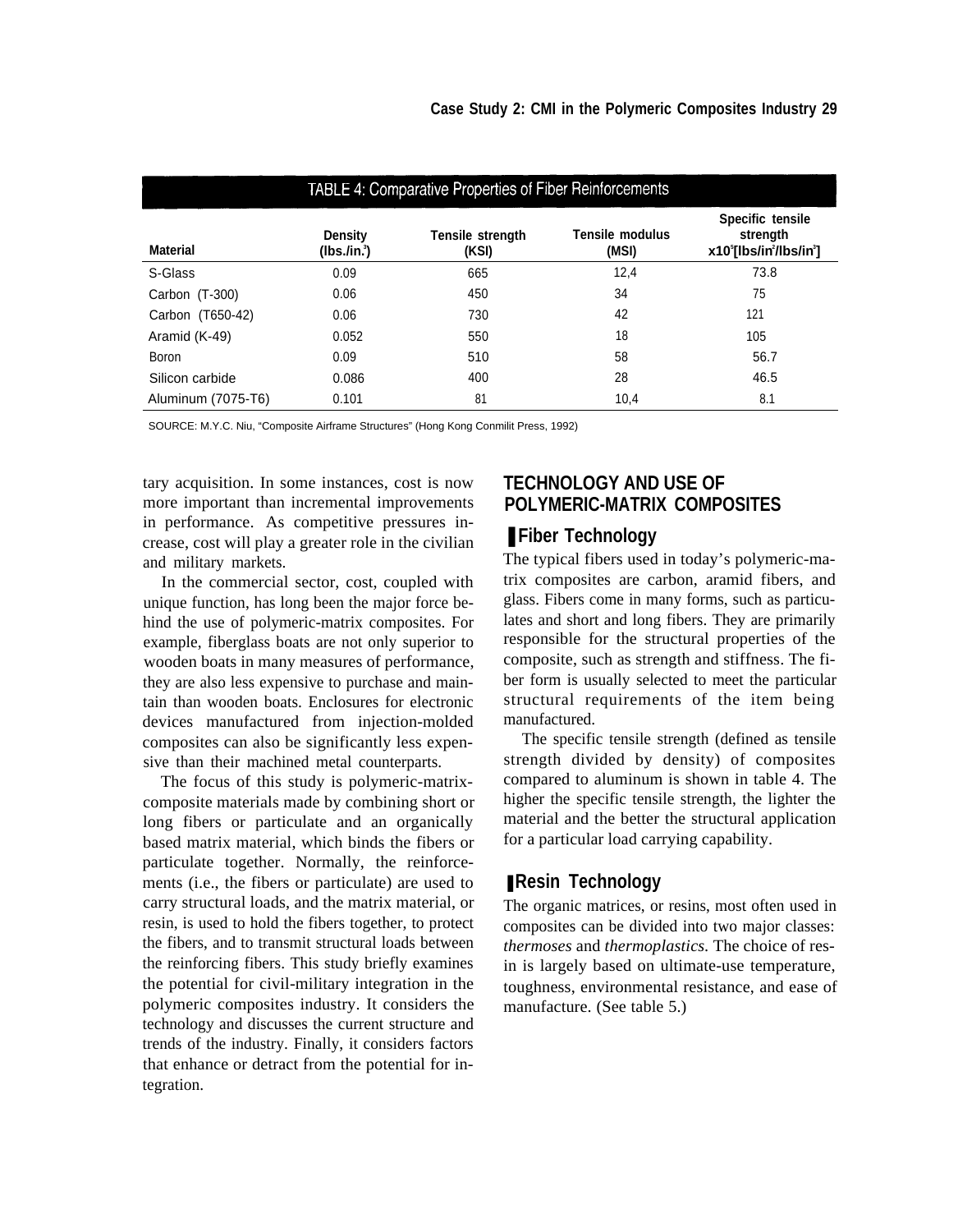#### **30 Assessing the Potential for Civil-Military Integration: Selected Case Studies**

|                   | <b>TABLE 5: Properties of Thermosets and Thermopla:</b> |                        |                               |                              |                  |  |  |
|-------------------|---------------------------------------------------------|------------------------|-------------------------------|------------------------------|------------------|--|--|
| <b>Resin type</b> | <b>Process</b><br>temperature                           | <b>Process</b><br>time | <b>Service</b><br>temperature | <b>Solvent</b><br>resistance | <b>Toughness</b> |  |  |
| Thermoset         | Low                                                     | High                   | High                          | High                         | Low              |  |  |
| Thermoplastic     | Hiah                                                    | Low                    | Low                           | Low                          | High             |  |  |

SOURCE U S Congress, Office of Technology Assessment, New Structural Materials Technologies, OTA-TM-E-32 (Washington, DC U S Government Printing Office), September 1986.

| <b>TABLE 6: Properties of Thermoset Resins</b> |                                 |                          |                |            |  |  |
|------------------------------------------------|---------------------------------|--------------------------|----------------|------------|--|--|
| <b>Material type</b>                           | <b>Mechanical</b><br>properties | Upper use<br>temperature | Processibility | cost       |  |  |
| Epoxy                                          | Excellent                       | 200-250 "F               | Good           | Low-medium |  |  |
| Polyester                                      | Fair                            | 180 OF                   | Good           | Low-medium |  |  |
| Phenolic                                       | Fair                            | 350 OF                   | Fair           | Low-medium |  |  |
| Polyimide                                      | Good                            | 500-600 'F               | Fair-difficult | High       |  |  |
| <b>Bismaleimide</b>                            | Good                            | 350 OF                   | Good           | Low-medium |  |  |

SOURCE: M.Y.C. Niu, ''Composite Airframe Structures" (Hong Kong: Conmilit Press), 1992.

Thermoset resins change their chemical composition when they are heated (called curing) to form high-strength, high-stiffness, rather brittle cross-linked networks. This process is irreversible. Thermoset resins have been used for many structural applications. The most commonly used thermoset resins are epoxies, polyesters, phenolics, and polyamides, which includes bismaleimides. (See table 6.) Polyamides can also exhibit some thermoplastic behavior at high temperatures. (See box 4.)

Thermoplastic resins differ significantly from thermoset resins and are gaining in popularity. They are expected to be used in the Air Force's Advanced Tactical Fighter. Thermoplastic resins are usually rather high-molecular-weight materials that, rather than being cured to shape, are heated and then formed into shape. No (or very little) chemical reaction takes place in the manufacturing process. The manufacturing process is reversible to some extent, and thermoplastics can be reused and reformed into other shapes. Thermoplastics fall into four general subclasses: amorphous, crystalline, liquid crystal, and pseudothermoplastic.

# ■ Polymeric Composites as **Structural Material**

The enormous number of available fibers, fiber forms, and matrix resins allows nearly unlimited freedom and creativity in engineering an optimum material for any given application. While this variety provides a tremendous opportunity for creative problem solving, it challenges traditional thinking about structural design and certification.

Once the fiber is combined with the resin matrix to form a structure, the *interphase* is created. The interactions of the fiber and the resin, which result in the interphase, range from very weak, in the case of electrostatic forces, to very strong, in the case of actual chemical bonding. The nature of the interphase profoundly affects the resultant properties of the composite, and plays a key role in properties such as compressive strength, resistance to fatigue, solvents, heat, and moisture.

The advantages of composites as structural material can be better understood by examining some typical properties of these materials and comparing them with those of conventional materials. (See table 7.) For example, a comparison of spe-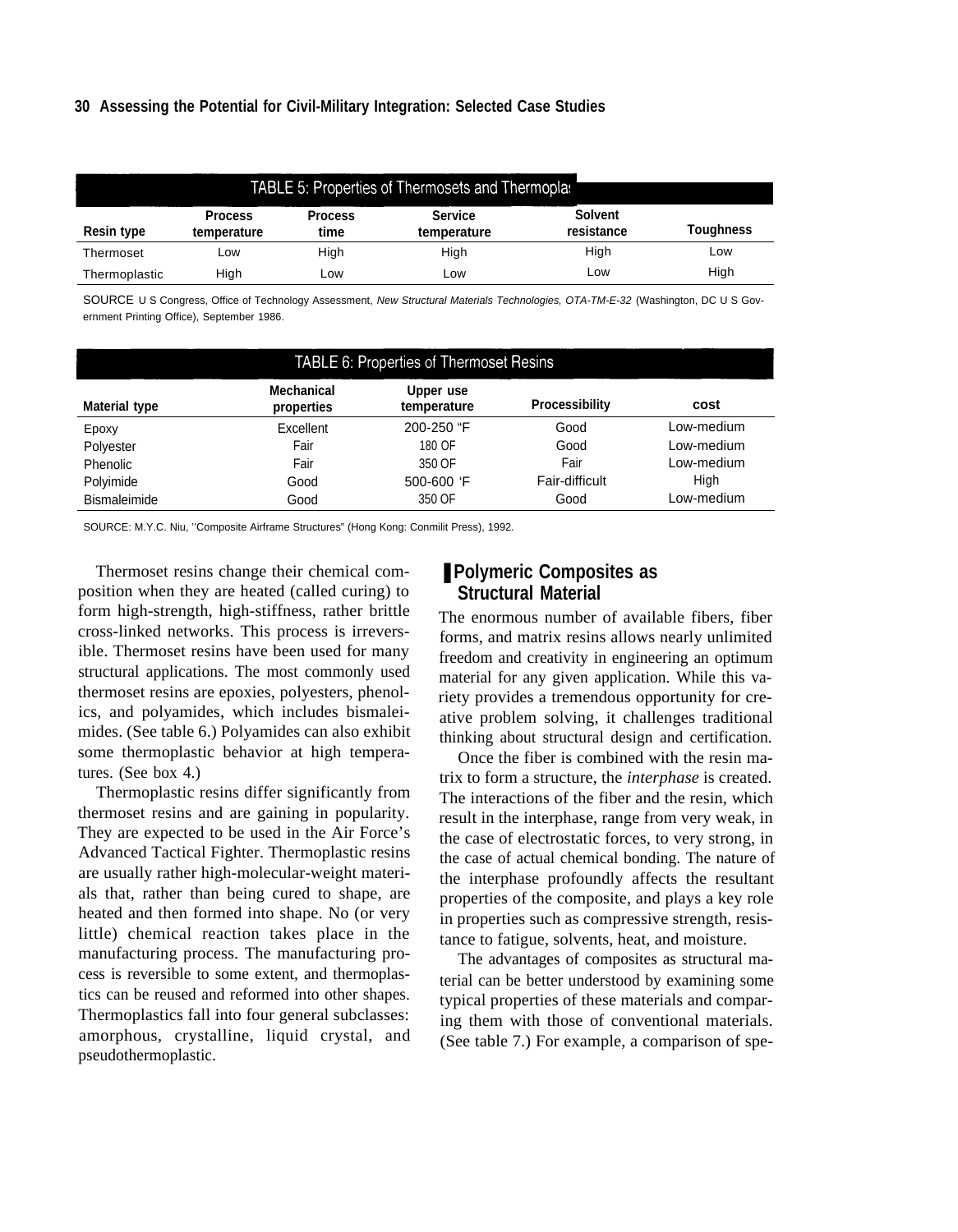#### **BOX 4: Commonly Used Resins**

#### **Thermoset Resins**

Epoxy resins are widely used in composite applications. Epoxies in generaI use are reactive polymers that begin as low-molecular-weight materials and progress to highly cross-linked dimensionally stable materials as they are cured. They generally provide very good resistance to chemicals and solvents, but the mechanical properties are adversely affected by moisture. Epoxies adhere well to most commonly used fibers and exhibit low shrinkage, but they are brittle and subject to impact damage that is not always observable to the naked eye.

Polyesters are formed from the polymerization of a diacid and a diol, which react together to form many ester linkages. Curing agents are then added to the basic formula to provide a rigid cross-linked polymer. Polyesters are relatively inexpensive compared with standard epoxies. They can be cured at low temperatures to provide good mechanical and electrical properties. Like the epoxies, however, they tend to absorb water, which can adversely affect mechanical performance, especially at elevated temperatures. Polyesters possess exceptionally good resistance to acids. They are used in the manufacture of radomes, bowdomes, and other submarine structures, as well as in hulls and masts.

Phenolics are one of the oldest commercially used resins. These very complex materials are formed from the reaction of phenol and formaldehyde. If the reaction is run with excess formaldehyde under basic conditions, the product is called a resole. If the reaction is run with excess phenol under acidic conditions, the product is called a novolac. A resole can be converted to a phenolic with heat only, whereas converting a novolac to a phenolic requires the addition of an amine hardener (or catalyst) and heat. Phenolics are used for aircraft-interior applications and rocket-motor exit nozzles

Polyamides tolerate higher use temperatures than do standard epoxies and polyesters. These materials are used for applications in the 400 to 500 'F range and are quite difficult to process. However, they exhibit fair damage tolerance, good temperature resistance, and good mechanical properties. Polyamides are used in the manufacture of missile fins, the Global Positioning Satellite, and printed circuit boards.

Bismaleimides are a subclass of polyamides. They are more easily processed than are the conventional polyamides because they can be processed at lower temperatures. However, to develop their mechanical properties to the fullest extent, they must be subjected to an additional heating cycle (a postcure) of approximately 475 F. Bismaleimides are used for aircraft body skins on the AV8-B Harrier and the Advanced Cruise Missile and for the structure of the Advanced Tactical Fighter.

Damage tolerance has become more important with the ever-increasing use of composites. Producers have made significant improvements in damage tolerance. "Toughened" systems have been developed, and some of the newer systems approach the damage-tolerance capability of thermoplastics.

(continued on next page)

helps explain the structural advantages of com-<br>deck structure—the most efficient material for posites.<sup>2</sup>

signers with a range of choices. For instance, if weight product. In table 7, that material is the unitensile strength is critical to a particular applica- directional carbon-epoxy composite. If shear

cific tensile strengths and specific shear moduli tion—for example, for cables to support a bridge that application would have the highest specific Differences in specific properties provide de- tensile strength, which results in the lightest-

<sup>2</sup> Specific properties, such as specific tensile strength, are calculated by dividing the property, by the material's density. For example, aluminum's specific tensile strength is calculated by dividing its tensile strength by its density.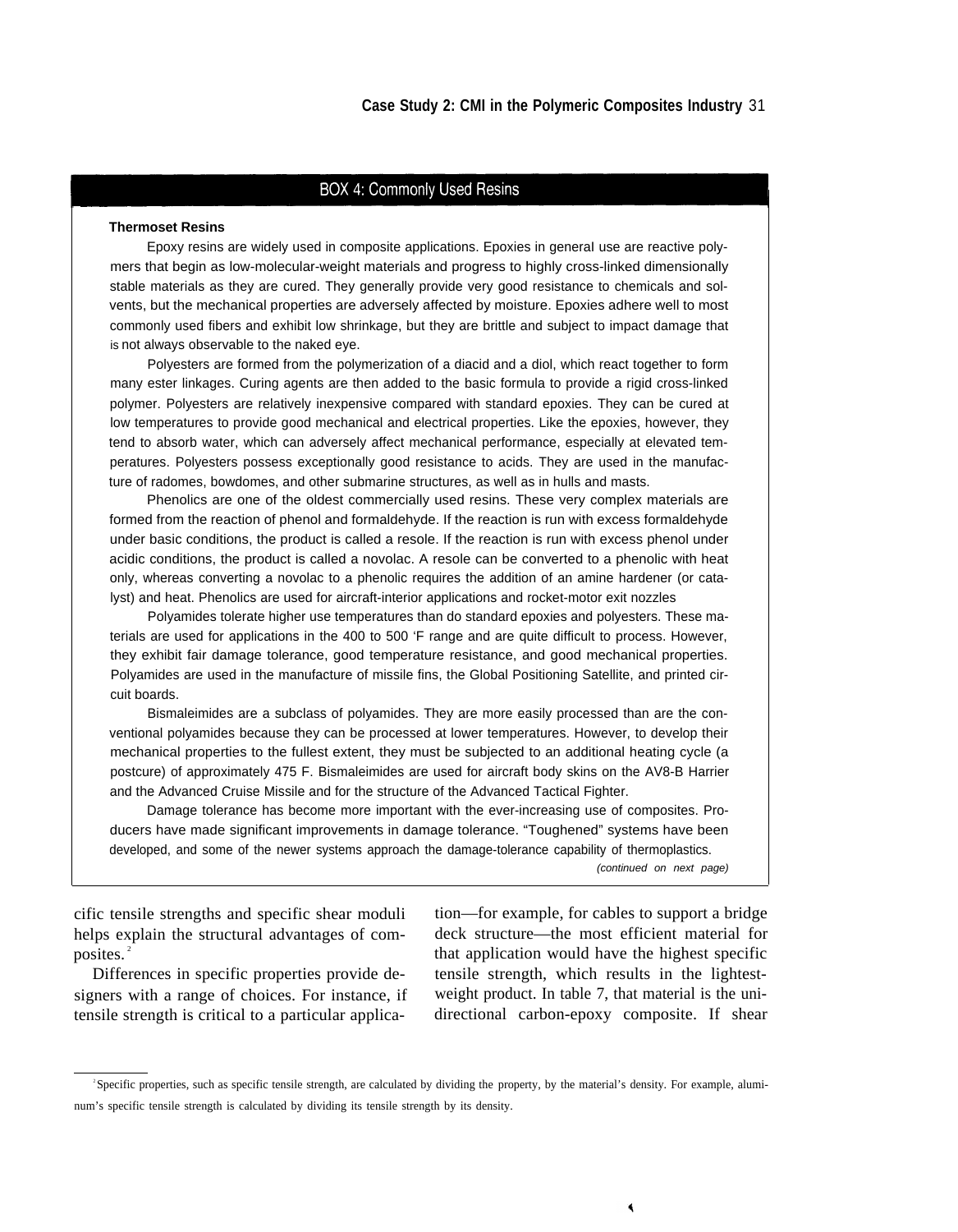#### **32 Assessing the Potential for Civil-Military Integration: Selected Case Studies**

#### BOX 4: Commonly Used Resins (Cont'd.)

#### **Thermoplastic Resins**

Amorphous thermoplastics have no regular order in their molecular structure, have no definite melting point, and are not normally affected by moisture pickup, but they can be affected by solvents, Although they do not possess rigid three-dimensional chemical links, as do thermoses, they typically have long, loosely intertwined molecular chains that serve to enhance their mechanical properties, They exhibit good damage-tolerance properties,

Crystalline thermoplastics have crystalline regions that exhibit some amount of definite order, as well as an amorphous structure overall. These materials possess a definite melting-point range and can have better mechanical properties than do purely amorphous thermoplastics. They exhibit good resistance to solvents, low moisture pickup, and excellent damage tolerance, The materials, however, often show some variability in terms of mechanical properties because the amount of crystallinity present in the end product (which affects mechanical characteristics) is a function of processing and can be difficult to control, They are used in the rudder assemblies of the F117-A (Stealth) fighter.

Liquid-crystalline thermoplastics possess a molecular structure that is often highly anisotropic and aligned in one particular direction. This alignment has profound effects on the mechanical properties of these materials, Typically, the mechanical properties are quite outstanding along the axis of alignment and not as good along the off-axis, Liquid-crystalline thermoplastics are in the early stages of development but hold great promise for tailoring the properties of a composite at the molecular level, They will probably be used in injection molding to create such products as electronic enclosures.

Pseudothermoplastics exhibit some characteristics of both thermoses and amorphous thermoplastics, These materials are often condensation polymers formed by a chemical reaction during the curing or forming process, However, the degree of cross-linking is very low, enabling these materials to be reformed and reused, Many psuedothermoplastics are in the very early stages of development.

SOURCE: U.S. Congress, Office of Technology Assessment, 1995,

strength is critical—for example, the rib webs in ness equipment; construction; consumer an aircraft wing structure-the most efficient material would be the quasi-isotropic carbon-epoxy composite. Real-world structures are usually subjected to rather complex loading schemes, and the best choice of a material for a given application is often determined by a combination of properties.

## ■ The Polymeric Composites Market

According to the Composites Institute, a division of the Society of Plastics Industry, Inc., the composites market in the United States produced 2.68 billion lbs. in 1993, an increase of 5.2 percent from 1992. The data are compiled from over 410 firms, including raw materials and equipment suppliers and producers of composite products, and are segregated into nine market segments: aircraft, aerospace, and military; appliance and busiproducts; corrosion-resistant equipment; electrical and electronic; marine; transportation; and other. (See figure 5.) In the aircraft, aerospace, and military segment, by far the most important single market, shipments in 1993 were 19.5 percent less than those in 1992. (See figure 6.)

The use of composites is driven by requirements falling into three broad categories: performance and function, quality and reliability, and cost. Some examples of unique performance and function requirements in defense systems include reduced weight, transparency to electromagnetic radiation (stealth), dimensional stability, and resistance to ballistic penetration.

Weight reduction in aircraft systems, for example, can result in increased maneuverability, increased range, increased payload, increased speed

٩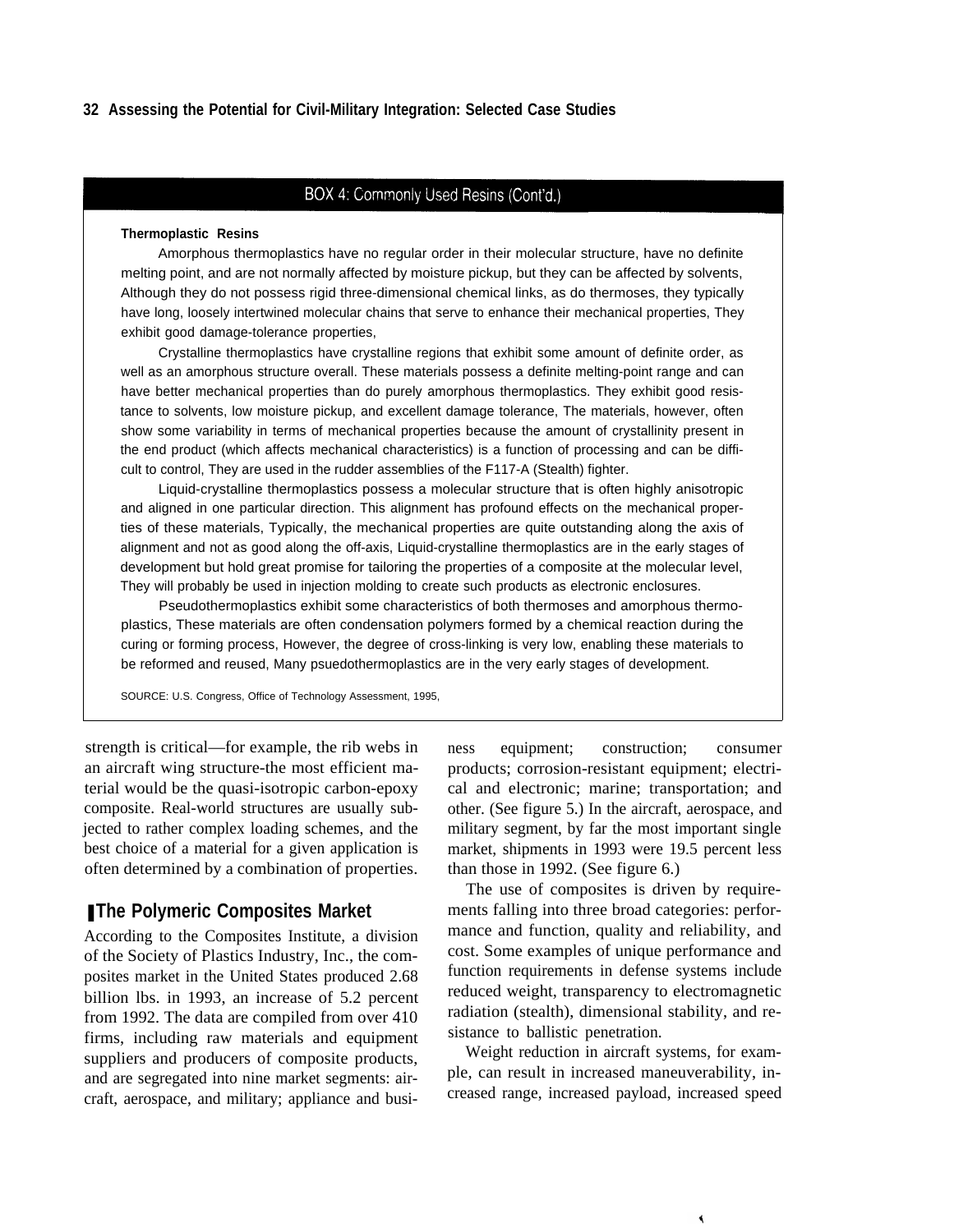| TABLE 7: Comparison of Common Composites with Metals |                                                                                                                                                                                                                                                                                                             |     |       |         |       |  |
|------------------------------------------------------|-------------------------------------------------------------------------------------------------------------------------------------------------------------------------------------------------------------------------------------------------------------------------------------------------------------|-----|-------|---------|-------|--|
| <b>Material</b>                                      | <b>Tensile</b><br><b>Shear</b><br><b>Specific</b><br>Specific shear<br>modulus<br>tensile strength<br>modulus<br><b>Density</b><br>strength<br>x10 <sup>3</sup> [lbs/in <sup>2</sup> /lbs/in <sup>3</sup> ] x10 <sup>6</sup> [lbs/in <sup>2</sup> /lbs/in <sup>3</sup> ]<br>(MSI)<br>(KSI)<br>$(Ibs./in^3)$ |     |       |         |       |  |
| Aluminum (6061)                                      | 42                                                                                                                                                                                                                                                                                                          | 3.8 | 0.098 | 428.57  | 38.78 |  |
| Steel (4340)                                         | 260                                                                                                                                                                                                                                                                                                         | 11  | 0.284 | 915.49  | 38.73 |  |
| Cast iron                                            | 44                                                                                                                                                                                                                                                                                                          | 7   | 0.26  | 169.23  | 26.92 |  |
| Unidirectional EGlass epoxy                          | 150                                                                                                                                                                                                                                                                                                         | 0.8 | 0.075 | 2000    | 10.67 |  |
| Unidirectional boron-epoxy                           | 180                                                                                                                                                                                                                                                                                                         | 0.7 | 0.073 | 2465.75 | 9.59  |  |
| Unidirectional aramid-epoxy                          | 180                                                                                                                                                                                                                                                                                                         | 0.3 | 0.05  | 3600    | 6.0   |  |
| Unidirectional carbon-epoxy                          | 200                                                                                                                                                                                                                                                                                                         | 0.7 | 0.055 | 3636.36 | 12.73 |  |
| Quasi-isotropic carbon/epoxy                         | 80                                                                                                                                                                                                                                                                                                          | 2.8 | 0.055 | 1454.66 | 5091  |  |

SOURCE "Design Guide for Advanced Composites Application," Advanced Composites Magazine, 1993

(for a given thrust capability), and decreased fuel consumption, and it has led to the use of polymeric composites that are stiffer and stronger than metals at equivalent weights. The increased fatigue resistance of composites also leads to longer service life.

Many polymeric composite structures have been more expensive than their metal counterparts, especially in terms of acquisition costs. However, recent advances in design practices and composites manufacturing technologies have reduced this cost differential. In some cases, especially where several smaller-parts can be combined into one larger composite part because of a particular property advantage or better manufacturing technology, the composite part is now less expensive than the metal part.

Commercial uses of polymeric-matrix composites are very diverse. Some specific examples include weight in the transportation industry; xray transparency and biocompatability in the medical industry; corrosion resistance in the automotive, chemical, and oil industries; tailorable mechanical properties in the sporting goods industry; and electrical resistance and electromagnetic shielding in the electronics industry. In many cases, the materials used for defense applications are identical to those used for commercial applications. The quality specifications for commercial applications are, however, often less strict than those for military applications.

#### *Defense Applications*

Polymeric composites are used in a wide variety of defense applications and are found in almost every major weapon system produced. In many cases, weapons systems could not perform their missions without polymeric composite materials. (See table 8.)

The Army uses composites in its helicopters, land vehicles, missiles, munitions, and support equipment. The excellent fatigue and damping characteristics of composites make them ideal for helicopters. Carbon-epoxy materials, for example, are used in the construction of helicopter airframes, refueling booms, skin panels of various types, lightweight bridging, antenna masts, and munitions. Aramid (Kevlar) epoxy is used in helicopter rotor blades, span liners (to protect personnel from shrapnel), launch tubes, helmets, and tactical shelters. Glass-epoxy (both S-Glass and E-Glass) is used in items such as fuel tanks, span liners, rotor blades, launch tubes, motor cases, and bore evacuators. Composites have extended the service life of helicopter rotor blades by a factor of 2 to 3 and have enabled designers to improve the design of the blade. Finally, the airframes of the new generation of helicopters will be largely made of polymeric composites.

The Navy uses polymeric composites in its fixed-wing aircraft, rotary aircraft, ships and submarines, missiles, and satellites. Carbon-epoxy is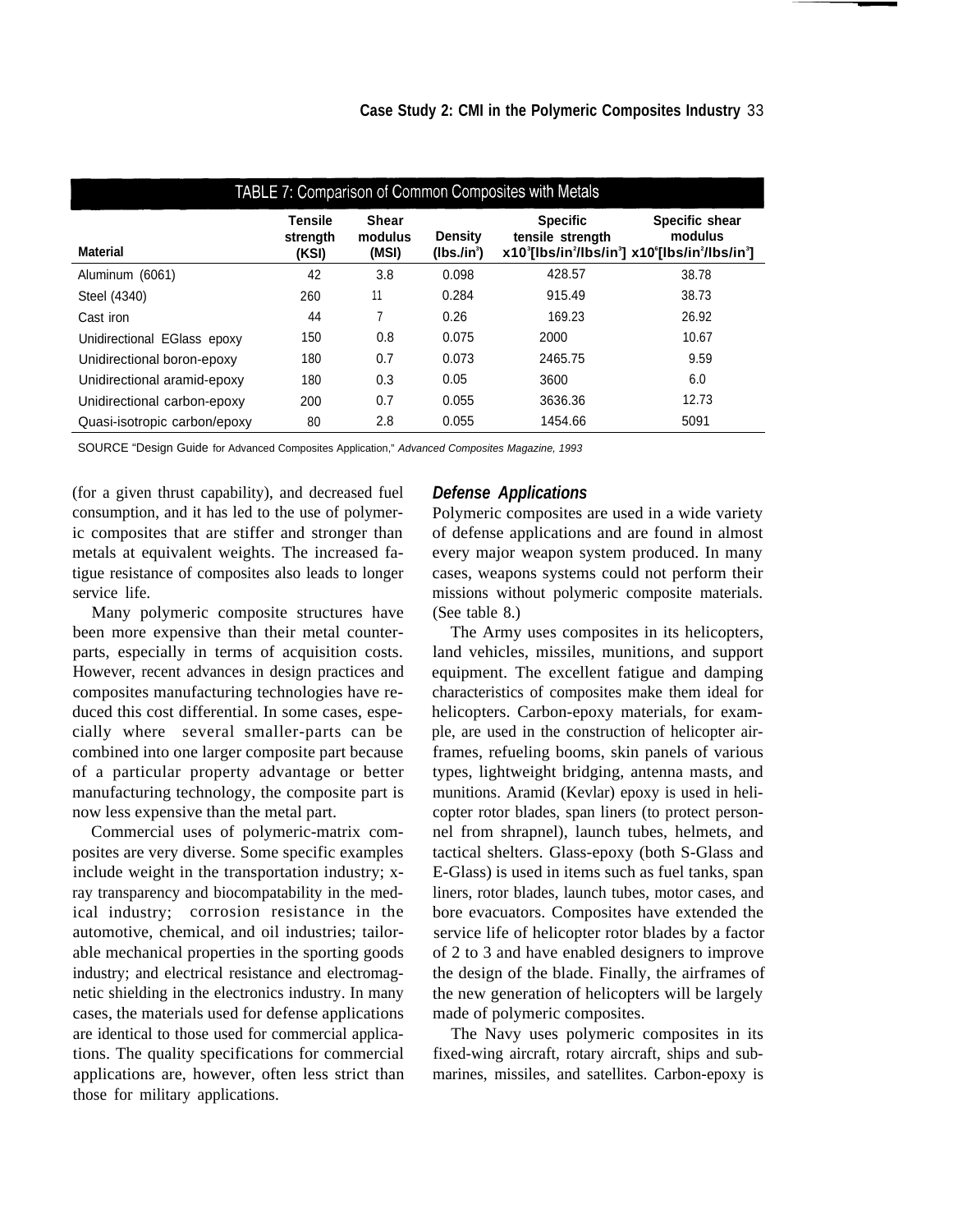#### 34 **Assessing the Potential for Civil-Military Integration: Selected Case Studies**



SOURCE: Society of Plastics Industry, Inc. , Composites Institute Semi-Annual Report, New York, NY, August 1993

used for wing skins and doors, stabilizer skins, leading and trailing edges, basic airframe structures, refueling booms, and skin panels. The upper wing skin of the Marine Corps AV-8B, for example, is one of the largest one-piece carbon-epoxy aircraft structures made. Over twenty-six percent of the AV-8B's structural weight is polymeric composite material. The Navy also used polymeric-matrix composites to rewing A-6 aircraft. Carbon-epoxy is used in the fabrication of the aircraft ribs, spars, and skins. Aramid (Kevlar) epoxy is used for fairing, spoilers, rotor blades, and launch tubes. Glass-epoxy is used in fairings, spoilers, radomes, rotor blades, fuel tanks, sonar domes, ship hulls, launch tubes, and electromagnetic windows. The V-22 Osprey tilt-rotor craft will use a significant amount of carbon-epoxy composite as primary structural material: approximately 50 percent (by weight) of the fuselage structure, the wing leading and trailing edges, the wing itself, and the empennage. Composites are used in many marine applications because of their acoustical properties.

The Navy has the largest and heaviest (65,000 lbs.) single-piece composite structure of any of the U.S. armed Services: the glass-toughened epoxy

bowdome used in the SSN-21 Seawolf submarine. The MHC-51 coastal mine hunter has an all-composite hull.

The Air Force uses composites in a wide variety of aircraft, missiles, launch vehicles, and satellites. Carbon-epoxy structures include wing skins, access doors, stabilizer skins, leading and trailing edges, motor cases, storage spheres,



SOURCE: Society of Plastics Industry, Inc., Composites Institute Semi-Annual Report, New York, NY, August 1993,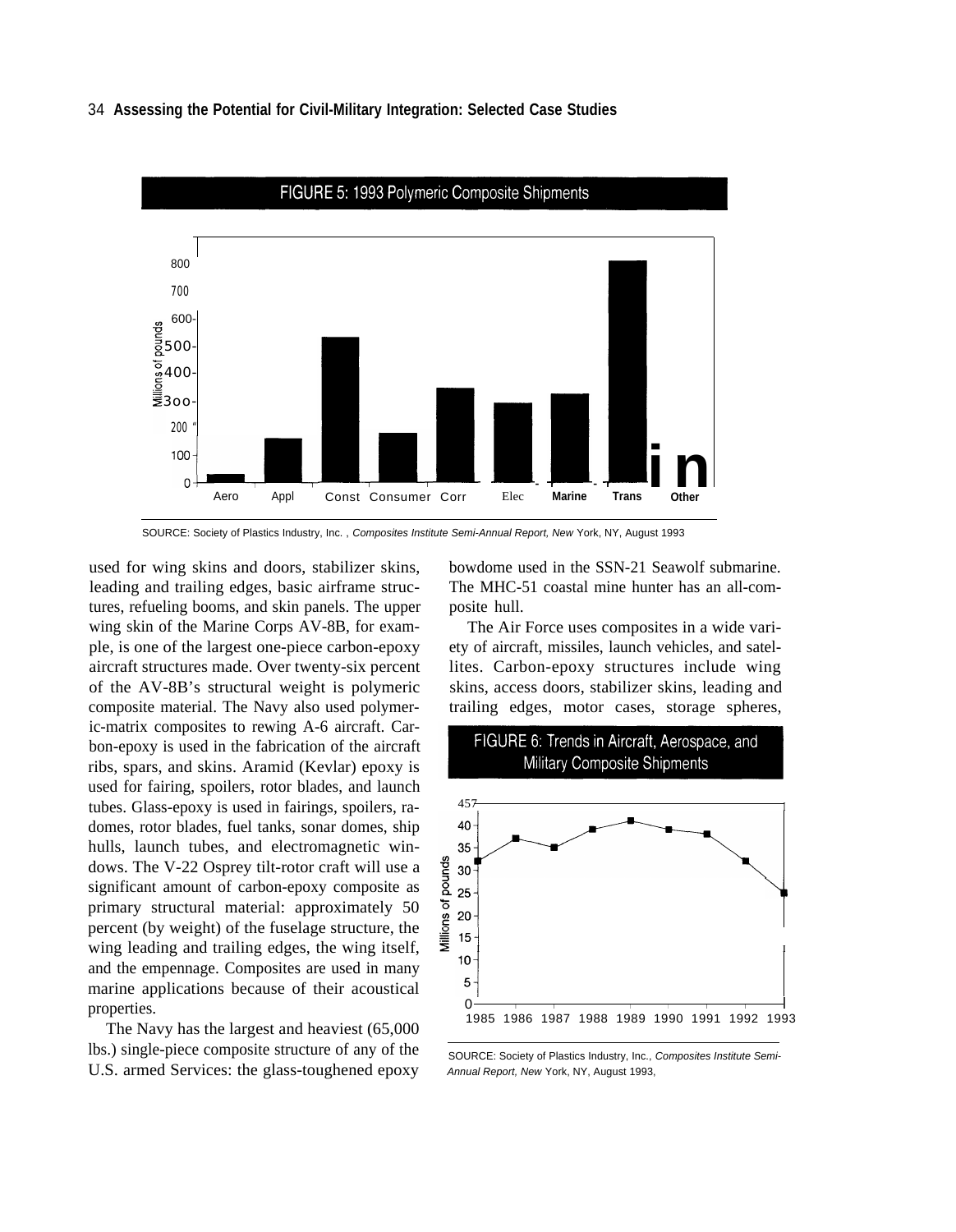| TABLE 8: Defense Aviation and Space Use of Composite Materials |                                                                                                                                                           |  |
|----------------------------------------------------------------|-----------------------------------------------------------------------------------------------------------------------------------------------------------|--|
| Rotary-wing<br>aircraft                                        | OH-58, OH-6A, UH-60A, CH-46, CH-47D, AH-IS,<br>MH-60, RAH-66, AH-64A                                                                                      |  |
| Fixed-wing aircraft                                            | B-2, B-52, B-1, AC-130U, C-135, C-26A, C-135, C-26,<br>A-10, TR-1, F-15, F-1 17A, F-16, F-22, F-111, C-17,<br>C-58, KC-10, V-22, AV-8B, F/A-18, F-14, A-6 |  |
| <b>Missiles</b>                                                | LGM-118A, AGM-129A, AGM-131, MGM-134A, Hellfire,<br>AMRAAM, Patriot, AGM-65, MLRS, HARM, AT-4, TOW-2,<br>AAWS-M, Stinger, D-5, Tomahawk                   |  |
| <b>Satellites</b>                                              | MILSTAR, Defense System Communication Satellite II,<br>Defense Support Program, Global Positioning System                                                 |  |

SOURCE: Office of Technology Assessment, 1995, based on information from H. Reinert and P Hauwiller, Horizontal Assessment of the Organic Composites Industrial Base, WL TR 928044 (Beavercreek, OH: Universal Technology Corp. , July 19, 1992), and other sources

adapter skirts, longerons, struts, and trusses. Aramid (Kevlar) epoxy is used in fairings, spoilers, ducting, leading and trailing edges, motor cases, rings, insulation, face sheets, and antennas. Glassepoxy is used in fairings, spoilers, wing tips, radomes, electromagnetic windows, antennas, and struts. About 40 percent, by basic structural weight, of the airframe of the F-22 tactical fighter will be composite materials.

## *Commercial Applications*

Polymeric-matrix composites have both aerospace and nonaerospace commercial applications. As in the military, strength and light weight enhance aerospace applications.

#### Aerospace use

Polymeric composite structures have a wide variety of applications on large civilian-transport aircraft. For example, the Boeing 747 uses a 6-ft.-high winglet, carbon-epoxy front- and rearwing spars, and spar covers made from a carbonepoxy honeycomb-sandwich structure. The inboard and outboard spoilers, aileron, rudder, elevator, and inboard trailing-edge flap of the B757 are all made from carbon-epoxy composites. The B767 uses carbon-epoxy in the inboard and outboard ailerons, the rudder, the vertical fin tip, and the inboard and outboard spoilers. Carbon and Kevlar-epoxy are used in the trailing-edgeflap track-support fairings, the fixed trailing-edge panels, the vertical-fin fixed trailing-edge panel, the horizontal stabilizer tip, the outboard-flap trailing-edge wedge, the main landing-gear doors, and wing-to-body fairing. Glass and carbonepoxy are used in the nose-landing-gear doors.

The choice of which composite to use for a particular structure depends on the complex interaction of many factors, including critical loading strength and stiffness criteria, damage tolerance, repairability, ease of manufacture, and cost. Cost and "acceptance and understanding by structural designers" are cited as two reasons why U.S. manufacturers do not make more use of composites on large commercial transport aircraft.

Smaller civilian aircraft use polymeric-matrix composites much more extensively than large aircraft. The Beech Starship, a twin-pusher canard aircraft, is an outstanding example of the full utilization of polymeric composite materials. The airframe is made of carbon-epoxy facesheets bonded to a low-density Nomex honeycomb core. This sandwich structure is very lightweight and extremely efficient. The structural weight of the aircraft is about 15 percent less than a conventional aluminum airplane, and the cost of producing the composite structure is approaching the cost of fabricating an aluminum structure.

#### Non-aerospace use

Polymeric composites have a wide variety of nonaerospace applications. The sporting goods in-

Ă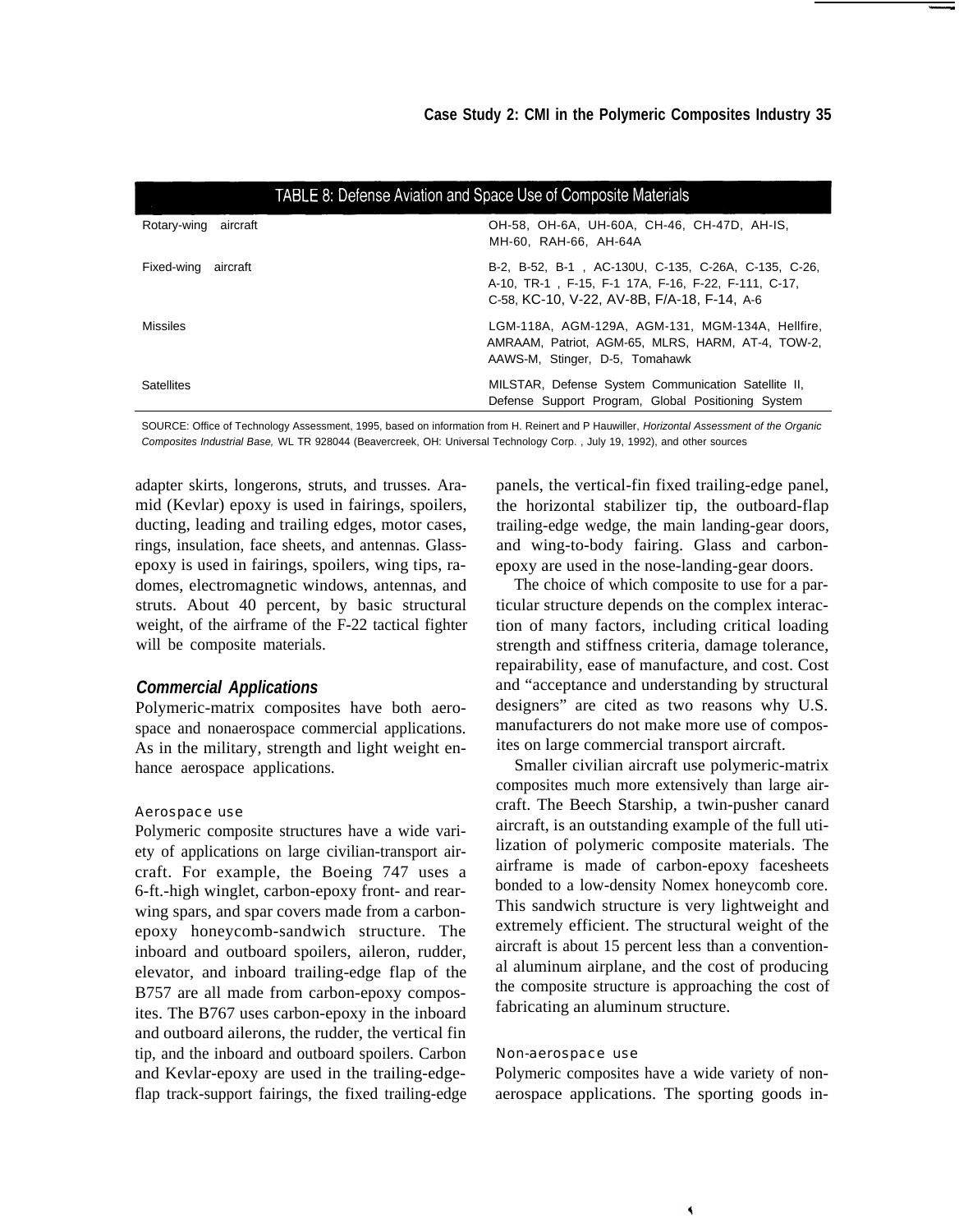dustry, for example, represents a significant commercial market: tennis rackets, golf clubs, high-performance racing bicycles, canoes, kayaks, canoe and kayak paddles, bobsleds, and snow skis are a few of the applications. Sporting goods companies have taken composite design and manufacturing technologies to very high levels. Indeed, most tennis rackets are currently designed and manufactured using sophisticated hybrid composite technologies to create very specific properties. Carbon fibers and aramid fibers, for example, are combined to tailor the stiffness (primarily from the carbon) with the energy-damping characteristics of aramid to produce rackets with certain *power and feel* or control characteristics. Some manufacturers use a combination of ceramic and carbon fibers in their rackets to achieve a particular balance of properties. No professional tennis player could be competitive today with the wood, steel, or aluminum rackets of the past.

Many cars and trucks now have polymeric composites body panels, hoods, bumpers, cabs, fairings, air deflectors, and truck sleeping compartments. These applications represent *secondary* structure, that is, structure that does not carry primary loads in the vehicle. Several companies are involved in producing specialty vehicles, such as mass-transit vehicles and extremely lightweight commuter and delivery vans, that incorporate composite materials, primarily glasspolyesters, in their primary structural components. The design philosophy is to produce onepiece structures that greatly reduce assembly costs. However, these vehicles are being manufactured in small numbers by fabrication techniques that require hand custom work, rather than in the large volumes associated with the mainstream light-car, light-truck market.

Successful prototypes of cargo-carrying rail cars have been produced by using filament-winding manufacturing techniques appropriate for small production volumes at a cost comparable to that of metal cars. However, no major market for these cars materialized, the company that developed the techniques was sold, and the new owners elected not to market the product.

The medical uses of polymeric-matrix composites include x-ray tables, prostheses, and implants. The potential liability associated with the latter applications has hindered their use, however.

The commercial marine industry represents a large potential market for the application of polymeric matrix composites. Major uses are glasspolyester powerboats, pleasure yachts, and recreational watercraft such as jet skis. The very sophisticated America's Cup yachts use carbon, aramid, and glass composites extensively in their construction.

The infrastructure market is increasingly important and potentially very large. Polymeric composite materials, for example, can solve some of the problems resulting from the deficiencies of conventional steel-reinforced-concrete materials. Applications include vehicular and pedestrian bridge decks (DOD's Technology Reinvestment Project has funded a demonstration project), associated structural components such as pins and hangers, light poles, in-ground gasoline storage tanks, and over-wrappings to prolong the structural life of existing bridges and to increase their resistance to failure from earthquakes. Gasoline retailers now use composite gasoline tanks to replace older, corroded, leaking steel tanks.

Applications of polymeric composites in the construction industry include composite tub and shower units, panels for interior partitions, prefabricated equipment shelters, ladders, and glazing for institutional buildings.

# **THE STRUCTURE OF THE POLYMERIC COMPOSITES INDUSTRY**

# ■ **U.S. Structure**

The polymeric composites industry is composed of resin-matrix suppliers, fiber suppliers, prepreg $gers$ ,  $3$  textile weavers, equipment suppliers, parts

<sup>3</sup> Prepreggers take their name from their process: the impregnation of reinforcing fibers with the resins under controlled conditions.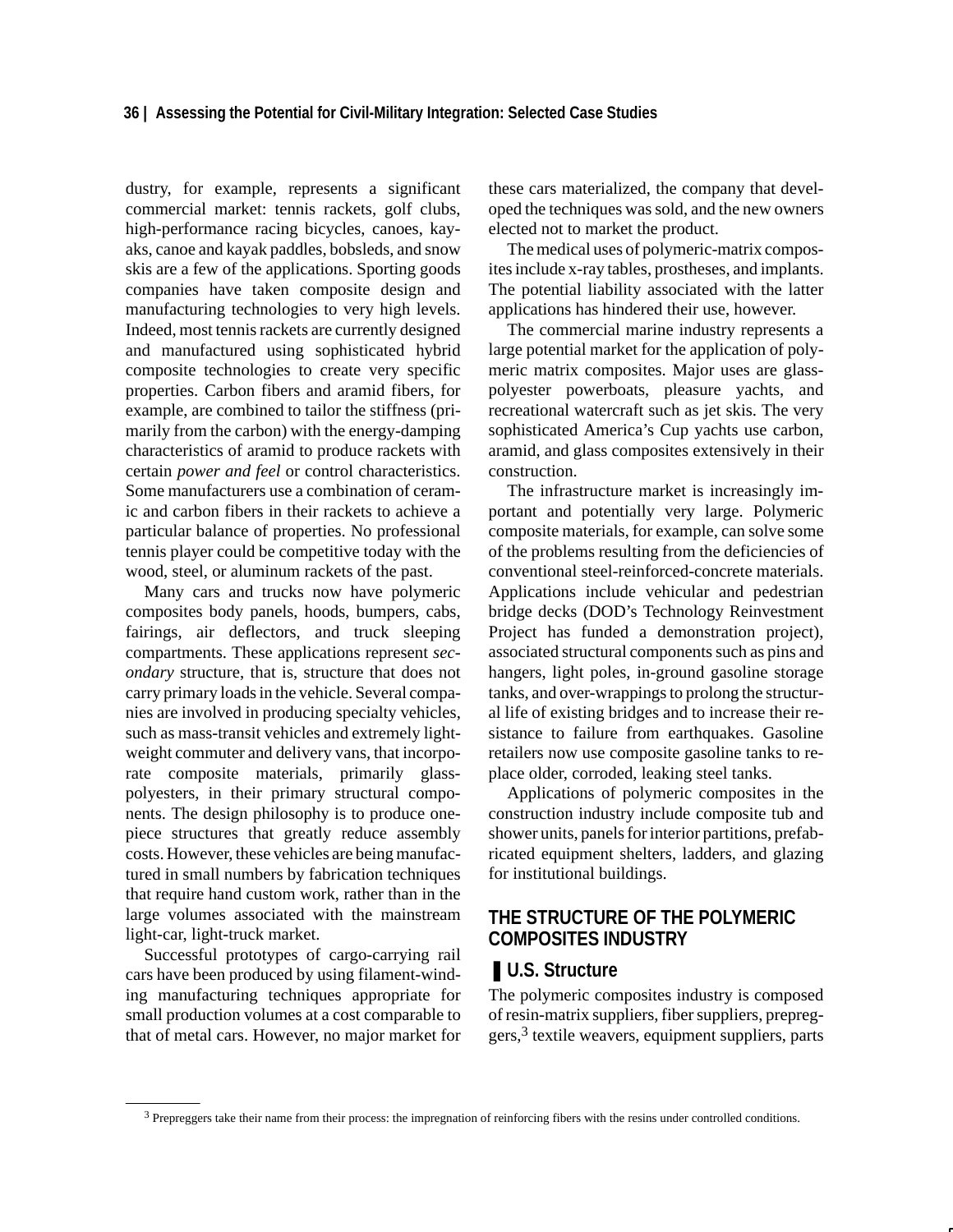

SOURCE: Office of Technology Assessment, 1995, based on information from Off Ice of Technology Assessment, "The Advanced Composites Industry, " Holding the Edge. Maintaining the Defense Technology Base, Vol 2. Appendixes.

manufacturers, systems integrators, independent consultants, and end users. (See figure 7.) The industry has a fair amount of vertical integration. (See table 9.)

Resin-matrix suppliers tend to be large chemical companies that supply the basic resins and additives to prepreggers. Fiber suppliers also tend to be large chemical companies that provide various fiber forms to prepreggers and independent textile weavers, who weave the fibers into fabrics for various applications. Equipment suppliers provide such things as fabrication equipment and consumable items used in the manufacture of end-item parts. Prepreggers combine the fibers with the resins to form prepreg, which is generally used as the "raw material" for the fabricators. Parts manufacturers actually manufacture component or enditem parts. Systems integrators integrate the subassembly parts into a final product.

# ❚ **Global Structure**

European polymeric composite firms, like U.S. firms, have forward integrated into the prepreg and structures manufacturing business to gain the value added in the business process. In the early 1990s, British Petroleum, for example, worked in fibers, resins, fabrics, prepreg and structures. Ciba-Geigy worked in everything except fibers, as did Shell and Imperial Chemical Industries. (See box 5.)

As in the United States and Europe, many different companies in Japan produce composite products. These companies include Toray Industries, Sumitomo, Toho Rayon, Mitsubishi Rayou, Asahi Hasei Carbon Fiber, and Nippon Polyimide. Japanese companies that typically started as material suppliers continue to forward-integrate to expand their business both domestically and in the United States. In Japan, sporting goods and leisure products constitute the largest market for polymeric composite materials.

# ■ **Industry Trends**

There are both negative and positive trends in the industry. The drops in defense spending and commercial aerospace have had a major negative impact on the industry. The 1993 study by the Strategic Analysis Division of the Commerce Department found that nearly 40 percent of the firms in this business reported operating losses in 1991. <sup>4</sup>Overall employment in the industry dropped nearly 20 percent between 1990 and 1993. Research and development (R&D) employment in 1993 was down nearly 40 percent from its peak in 1990, indicating a dramatic decrease in R&D investments in the private sector. Consolidation, divestment, and layoffs of skilled production workers and technologists have become quite common.

*<sup>4</sup> Critical Technology Assessment of the U.S. Advanced Composites Industry,* op. cit., footnote **51.**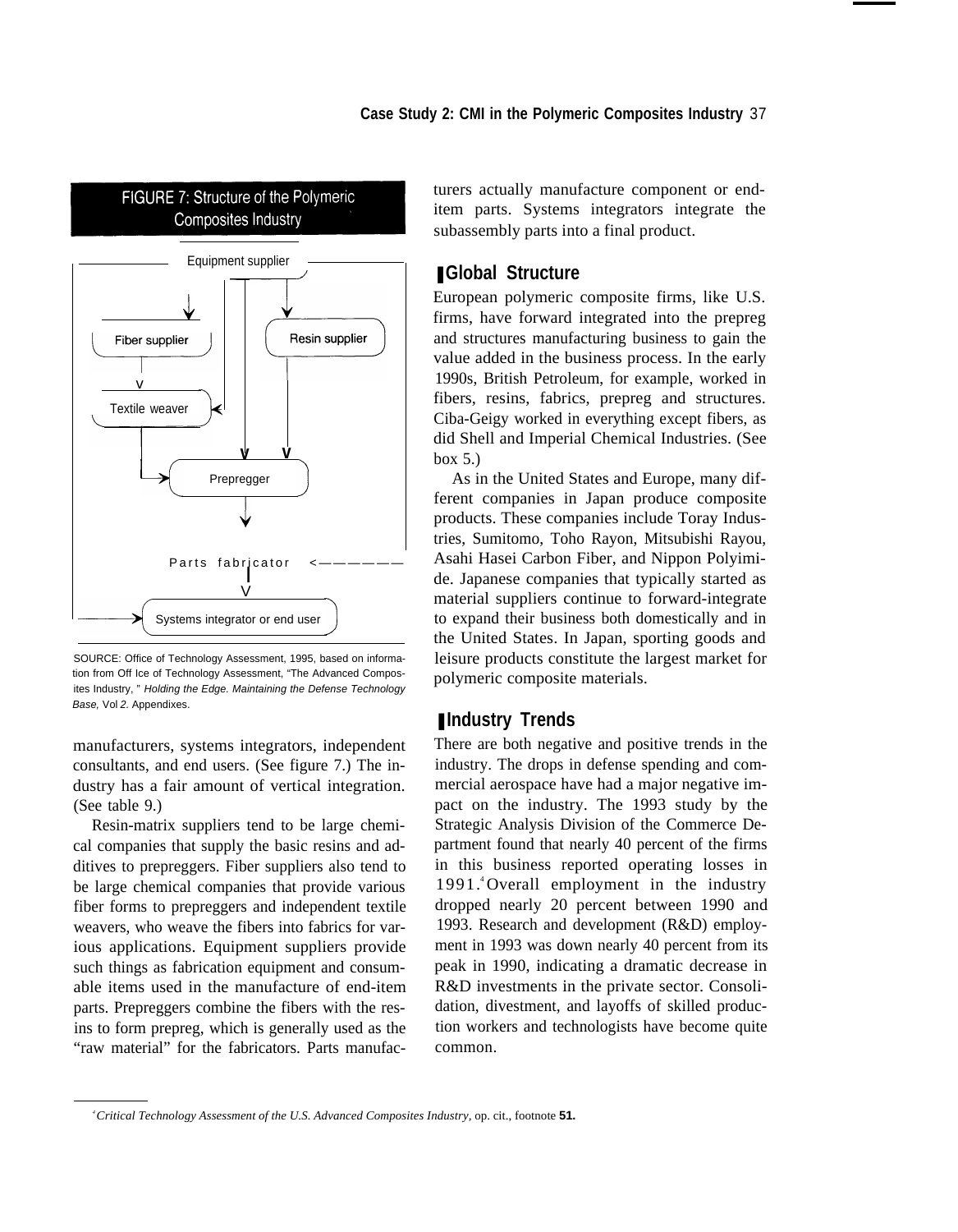#### **38 Assessing the Potential for Civil-Military Integration: Selected Case Studies**

|                                                        | TABLE 9: Firms Involved in the Polymeric Composites Industry in Early 1994                                                                                                                                                                                                                                                                                            |  |  |
|--------------------------------------------------------|-----------------------------------------------------------------------------------------------------------------------------------------------------------------------------------------------------------------------------------------------------------------------------------------------------------------------------------------------------------------------|--|--|
| Item                                                   | Company                                                                                                                                                                                                                                                                                                                                                               |  |  |
| <b>Resin</b>                                           | American Cyanamid, Amoco, BASF, B.P. Chemicals, Ciba-Geigy, Dow, Epolin,<br>Fiber-Resin Corp., Hercules, Hexel, ICI/Fiberite, Masterbond, McCann,<br>Minnesota Mining and Manufacturing, Poly-Freeze, Polyrene Development,<br>PTM&W, Shell, S.P. Systems, Textron                                                                                                    |  |  |
| <b>Fiber</b>                                           |                                                                                                                                                                                                                                                                                                                                                                       |  |  |
| <b>Suppliers</b>                                       | Allied Signal, Amoco, AKZO, Ashland, DuPont, Great Lakes Carbon, Hercules,<br>Mitsubishi Rayon, Owens Corning, PPG, Textron Specialty Materials, Toho<br>Rayon, Toray, Zoltek                                                                                                                                                                                         |  |  |
| Weavers                                                | Advanced Textiles, Atlantic Richfield, BGF, Burnham Products, Clark Schwebel,<br>Dexter, Fabric Development, Fiber Materials, Highland Industries, J.B. Martin,<br>J.P. Stevens, Ketema, Miliken, Mutual Industries, North American Textiles,<br>Precision Fabrics Group, Techniweave, Textile Composites, Textile Technologies,<br>Textron, Woven Structures, Zoltek |  |  |
| <b>Composite equipment</b>                             | Airtech International, AVS, Bondline Products, Cincinnati Milicron, Dow Corning,<br>Grim, Icon Industries, Ingersoll, Liquid Controls, North American Textiles,<br>Precision Fabrics Group, Richmond Aircraft Products, RIM Systems,<br>Schnee-Morehead, Thermal Equipment, United McGill, Wacker Silicone                                                            |  |  |
| <b>Prepreggers</b>                                     | American Cyanamid, BASF, B.P. Chemicals, Ciba-Geigy, Fiber Cote, Fiber<br>Materials, Fiber Resin, Hexel, ICI/Fiberite, McCann, Minnesota Mining and<br>Manufacturing, Newport Adhesives, Quantum, S.P. Systems, YLA                                                                                                                                                   |  |  |
| Major parts manufactures/end users/systems integrators |                                                                                                                                                                                                                                                                                                                                                                       |  |  |
| Defense                                                | ABB, Aerojet, Alcoa-CSD, Bell Helicopter, Boeing, B.P. Chemicals, Brunswick,<br>General Dynamics, Grumman, Hercules, Kaman, Lockheed, LTV, Martin<br>Marietta, McDonnell Douglas, Morton Thiokol, Northrop, Rockwell, Rohr,<br>Sikorsky, Teledyne                                                                                                                     |  |  |
| Commercial                                             | Boeing, Chrysler, Composite Horizons, Dunlop, DuPont, Ford, General Motors,<br>Hercules, Hexel, Prince, Wilson Sporting Goods                                                                                                                                                                                                                                         |  |  |

SOURCE: Office of Technology Assessment 1994, based on information from H. Reinert and P. Hauwiller, Horizontal Assessment of the Organic Composites Industrial Base, WLTR928044 (Beavercreek, OH; Universal Technology Corp., July 19, 1992), Office of Technology Assessment, "The Advanced Composites Industry," Holding the Edge: Maintaining the Defense Technology Base, vol. 2appendixes, 1990, and other sources.

On the other hand, according to the Composites Institute, the weight of U.S. shipments of composites in 1993 was 5.2 percent higher than it was in 1992.<sup>5</sup>In addition, four markets that represent 72 percent of the composites industry by market share (transportation, construction, electricalelectronic, and marine) were all forecasting faster growth rates than the general economy.

The major concern of those worried about the health of the industry is the aerospace-aircraftmilitary sector, where shipments decreased 19.5

percent in 1993. This downward trend is cause for alarm because this segment of the market generally represents the leading edge in technology development in polymeric composites. In the past, developments in aerospace/military have tended to filter down to commercial uses in other segments of the economy, and have provided technological and economic stimulation in those segments. As a result, this sector is viewed as a "leading indicator" of the polymeric composites industry overall.

<sup>5</sup>Society of plastics Industry, Inc., *Composites Institute Semi-Annual Statistical Report* (New York, NY: Society of plastics Industry, Inc.), August 1992.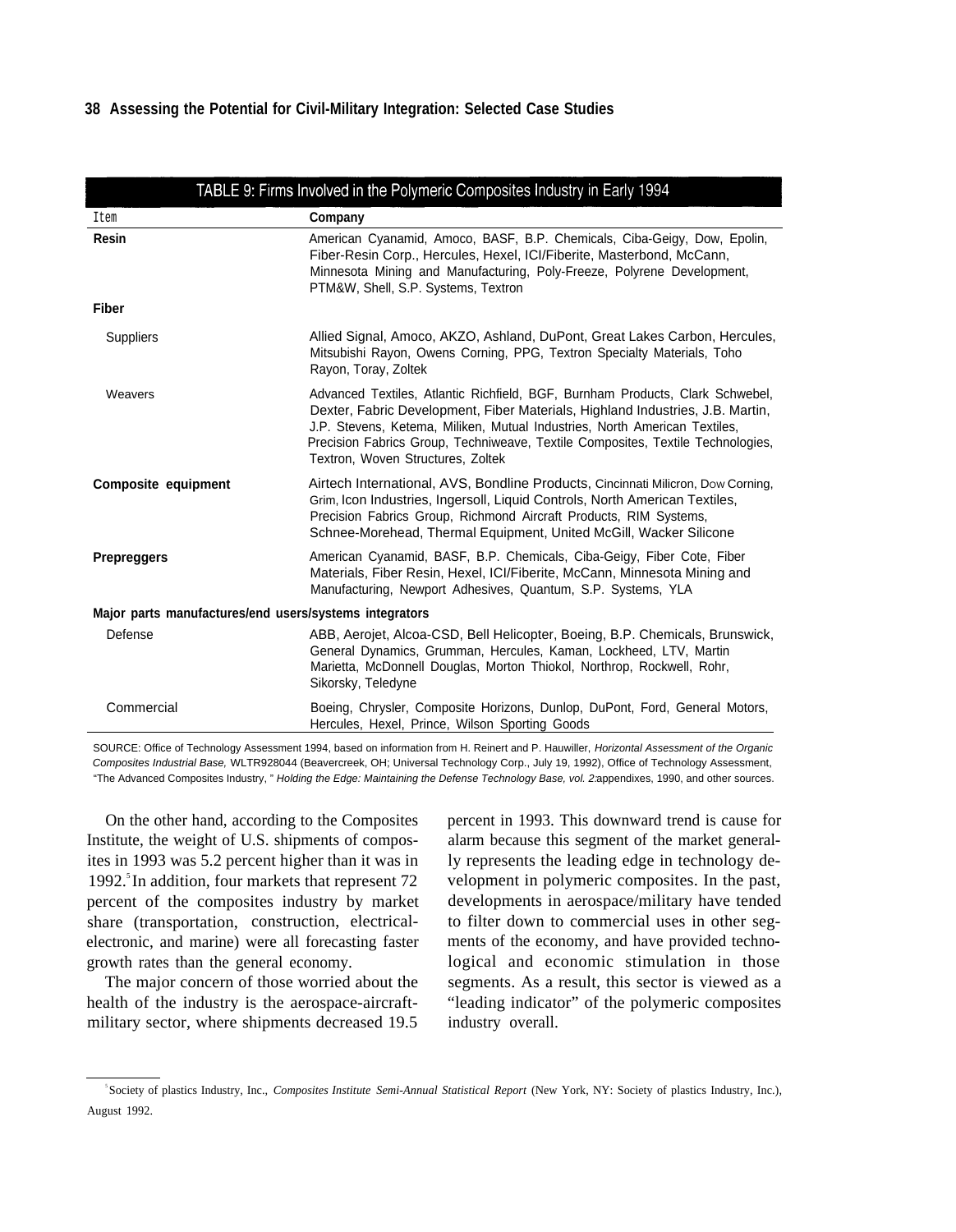## BOX 5: Efforts by Consortia To Support Composites Technology

Consortia are emerging as a powerful force in the composites industry as a result of government policy initiatives, such as cooperative R&D agreements, that encourage pre-competitive development activities and that tend to enhance civilian-military integration. The typical consortium consists of groups of companies, including suppliers, fabricators, and end users, that band together to develop pre-competitive technology that can be used by all members. Funding is either a combination of federal funding and member funding or strictly member funding. Several consortia have been formed to address pre-competitive issues related to composites technology. Most of the industry representatives interviewed by OTA consider consortia essential if the U.S. industry is to survive and compete in the global marketplace. Because of the rapidly changing pace of the technology, no one company can afford the R&D investments required to address all the related multidisciplinary issues. Also, consortia are a cost-effective means for companies to address pre-competitive technology issues of interest to the entire community. The fact that many in industry have come to the conclusion that pre-competitive technology cooperation is possible reflects a major shift in attitude toward R&D investment strategy; for many years, companies believed that all related technology information was competitive in nature.

A wide spectrum of technology issues ranging from basic research to materials database development to manufacturing technology development are addressed in consortia.

Composite Materials Characterization, Inc., for example, is composed of Dow Chemical, Lockheed, General Electric, Grumman, LTV, Rohr, and Sikorsky. These members are primarily resin suppliers, fabricators, and end users of composite products. The purpose of this consortium is to establish standards for test methods, processes, evaluation criteria, and materials selection. The consortium also tests new composite materials to establish a consistent independent database of mechanical properties for promising materials. The database is not intended to be a detailed design database for design allowable; rather, it is intended for screening and general comparison of emerging materials. The participating companies fund this effort with no federal help, and the annual investment is about \$500,000 to \$700,000. However, the data are available only to consortium members.

The Automotive Composites Consortium consists of the "big three" automotive manufacturers — Ford, General Motors, and Chrysler. The purpose of this consortium is to establish joint research programs to demonstrate the advantages of structural polymeric composites for automotive applications and to develop pre-competitive technology necessary for implementation. The consortium is currently working on a demonstration program on rapid resin-transfer molding of structural parts, such as the front end of the Ford Escort. Very ambitious goals have been set for the program, including manufacturing the parts in 5 minutes or less using structural reaction injection molding (SRI M). These manufacturing times are necessary for an economically viable production process for the volumes common in automotive production.

The Center for Composite Materials at the University of Delaware operates a U.S. Army Research Office/University Research Program that concentrates on the manufacturing science of composites from a research perspective. The Center also offers several educational products, including a Design Encyclopedia, an interactive videodisk course on the Experimental Mechanics of Composite Materials, and a video series entitled "Introduction to Composites. " Each year, it sponsors a workshop about composites for members and a symposium for the public.

The National Center for Manufacturing Science (NCMS) in Ann Arbor, Michigan, is a broad-based manufacturing consortium that addresses many types of manufacturing technologies and issues relating to manufacturing. Only a very small portion of its work is devoted to composites.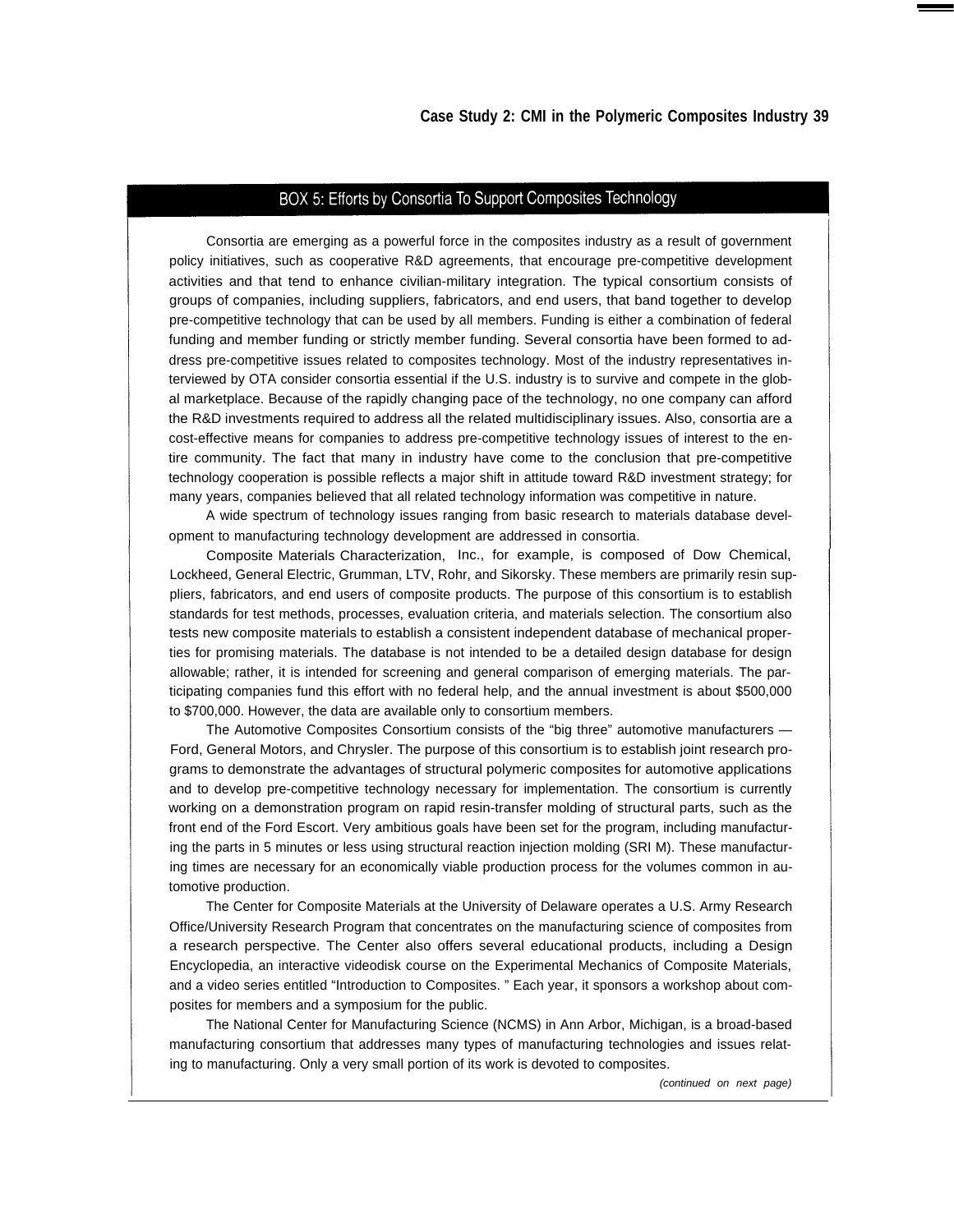#### BOX 5: Efforts by Consortia To Support Composites Technology (Cont'd.)

The Composites Automation Consortium of Burbank, California, consists of Dow Chemical, Charles Stark Draper Laboratories, Foster Miller, Hexcel Corp., Ingersoll Milling Machine, Lockheed Corp., and several others. This consortium is developing automated manufacturing assembly and joining systems to produce composite structures. Its focus is not to develop machines for one assembly or joining technique but to develop machines that are inherently flexible enough to handle a variety of joining and fiber-placement processes. Automated fiber placement and joining had been identified as a critical technology for manufacturing polymeric composite structures in a cost-effective way.

The Great Lakes Composites Consortium, Inc., of Kenosha, Wisconsin, is probably the most broad-based consortium in the United States that concentrates solely on composites manufacturing. This consortium operates the U.S. Navy's Center of Excellence for Composites Manufacturing Technology and consists of over 60 members from all regions of the United States. The principal members are Bell Helicopter-Textron, Inc., Grumman Corp., Lockheed Corp., McDonnell-Douglas Corp., Northrop Corp., and Rockwell International Corp. Other members represent automotive suppliers, machine-tool builders, electrical-control manufacturers, shipbuilders, hand-tool manufacturers, and research institutes and universities. The consortium sponsors applied technology development and technology transfer programs at member facilities. One unique feature of this consortium is the Composites Technology Center in Kenosha, which is a modern composites manufacturing and teaching facility that allows members to transfer technology using the concept of "shared manufacturing. " The consortium's major initiatives include materials and process development, affordable tooling development, net-shape fabrication, fit-up and assembly technology, large structural repair, and environmental-compliance activities.

SOURCE: Office of Technology Assessment, 1995.

Although the number of commercial users of composite materials is growing, demand for defense products is declining and mirrors the decline in the defense budget.

An examination of public and private R&D investments in the advanced-composites industry between 1989 and 1993 reveals another interesting trend. In 1989, when the general perception was that demand for these materials would increase, private investment was a much greater part of the total investment in the industry than was public investment. Confronted with more difficult business conditions in the early 1990s, however, the private sector reduced its R&D spending and the government's share of the investment risk increased.

Designers and manufacturers are reportedly becoming more sophisticated in their technical capabilities, but there are relatively few technical experts in composite design and analysis. Most of these experts have obtained their education through years of on-the-job experience and/or graduate school courses. In general, undergraduate schools do not emphasize composites in formal degree programs. One reason often given for this is that composites technology is truly a multidisciplinary field, and many universities find it difficult to develop effective undergraduate interdisciplinary programs. To design and use composites effectively, technical experts need to understand the basics of chemistry, physics, materials science, mechanical engineering, manufacturing engineering, and must be computer literate. Many in the industry believe that the lack of a formal curriculum in composite materials technology at the undergraduate level has inhibited the widespread use of composites in industrial applications. Industry is also concerned about the lack of basic math and science skills for its composites labor force.

Manufacturers interviewed for this study generally reported a need to improve the manufactur-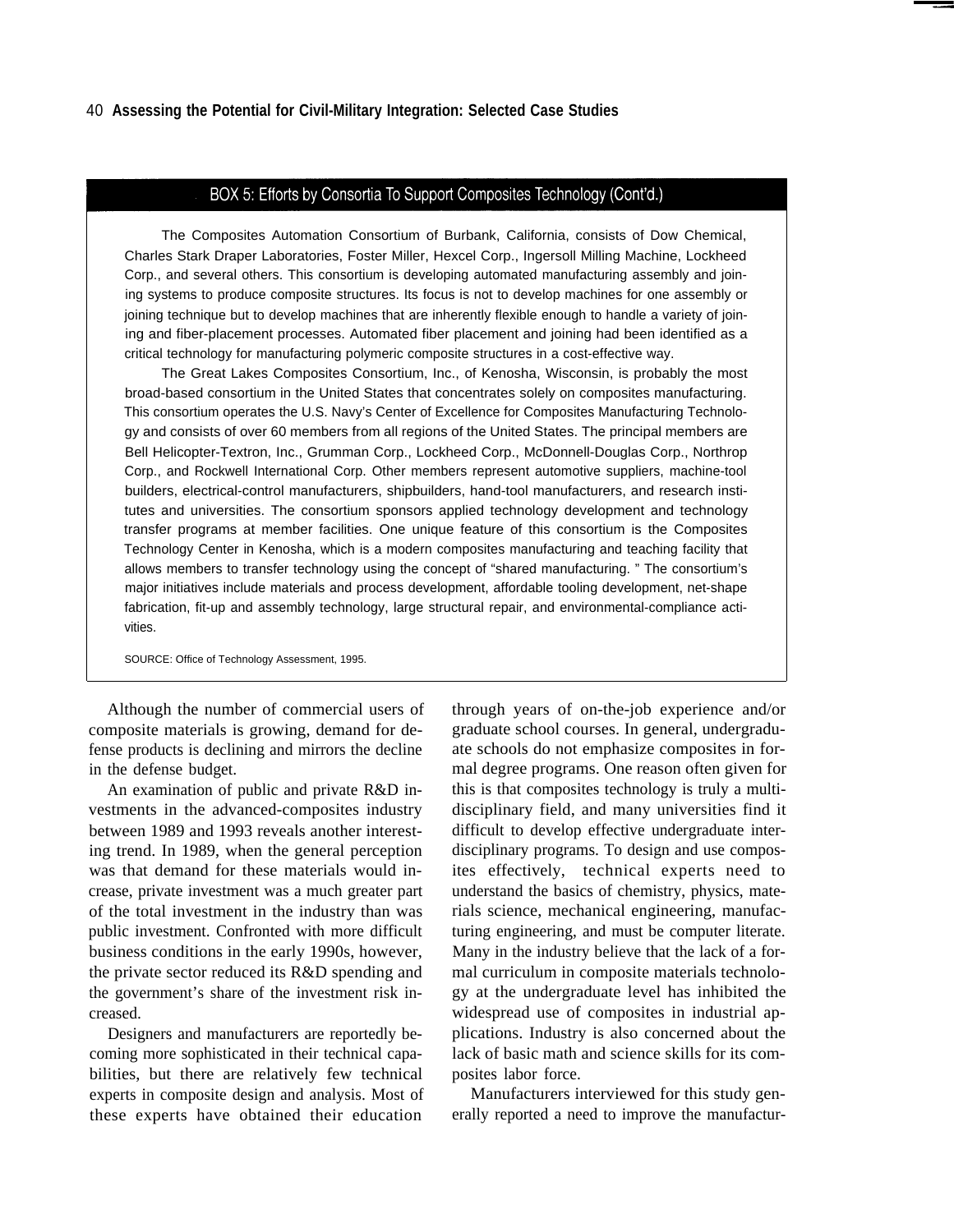ing technology of polymeric composites. For many sophisticated aerospace applications, manufacturing output is low and costs are high. Traditional processes are cumbersome and uneven in quality. The federal government has provided a significant amount of funding for manufacturing-technology development under a variety of programs, which according to some industry observers, have yielded good results for defense applications.6 Examples of manufacturing-technology programs with both defense and commercial applications include developing resin-transfer molding, injection molding, automated fiber placement, and tooling. (See box 5.)

Material suppliers and small fabricators have been severely hurt by the downturn in business. Some have filed for protection under the bankruptcy laws, others have been put up for sale by their parent organizations. S.P. Systems has been put up for sale by its Italian parent, Montecatini, as have the composites operations of B.P. Chemicals. Alcoa attempted to divest itself of its composites operations but took them off the market when no suitable buyer could be found. The same thing happened to Fiberite, whose parent company is British-based Imperial Chemical Industries (ICI). Industry insiders say that the parent organizations often paid too much for the companies and were subsequently unable to recoup their investments. Continued consolidation and downsizing is expected.

# **CIVIL-MILITARY INTEGRATION**

OTA interviewed several representative firms to assess the current level of integration and factors that favor or constrain integration. The firms chosen, all of which have had significant experience with the government and civilian sectors of the market, were a large, diversified chemical company that started as a material supplier and forwardintegrated into parts manufacturing; a small, very capable fabricator that recently diversified out of the military sector entirely into the commercial aerospace sector; a small company that provides the commercial and military marine industries with composite structures and R&D; and a large, diversified commercial and military aerospace company whose development efforts are considered pioneering in the composites field. OTA conducted standardized, indepth interviews with key executives of these firms. In addition to these interviews, less formal interviews were conducted with other material suppliers, designers, manufacturers, and users of polymeric composite materials to expand the database and gather as wide a variety of opinions as possible. Because of competition among firms and the reluctance of some individuals to be quoted directly, some descriptions of specific applications, customers, market share, and specific strategies are not given. Rather, information is presented as general observation.

The firms represent diverse business activities. Their product mix varies from a high of 30/70 civilian/military, to a 50/50 civilian/military, to nearly all civilian (aerospace and nonaerospace), and finally to 100 percent civilian. Their products range from basic polymeric composite raw materials to large fabricated structures, and almost everything in between, including medical x-ray tables, bicycle wheels, aircraft structural parts, recreational boat parts, corrosion-resistant electrical housings, and infrastructure parts, such as small bridges, piers, and poles.

# ■ Factors Favoring Integration

Several technical, market, and policy factors favor integration.

## *Technical Factors*

Technical factors favoring civil-military integration in the polymeric composites industry include common design and software, similar manufacturing processes, common inspection technology, and common materials.

<sup>6</sup> Interviews conducted for this assessment.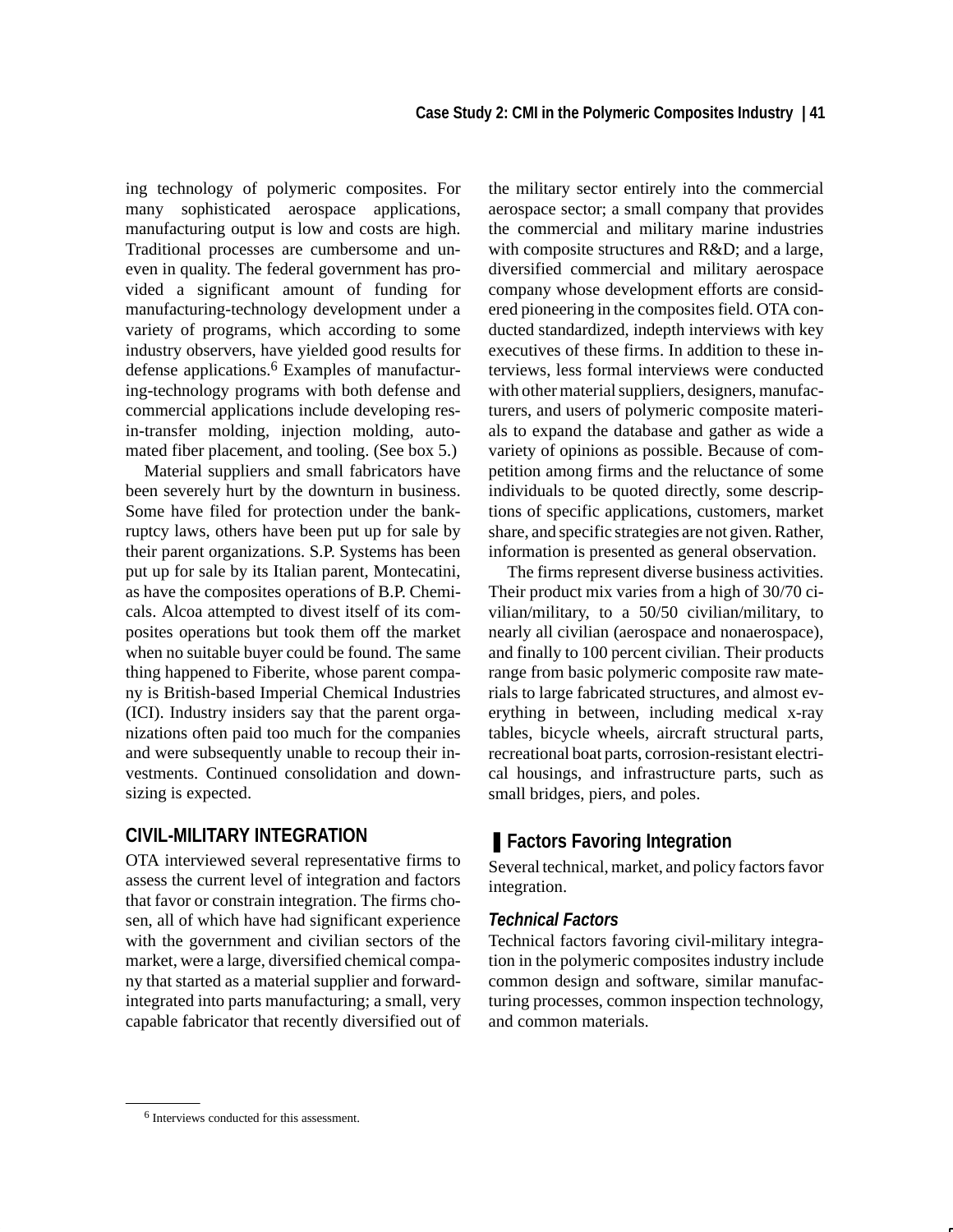#### **Common design and software**

The increasingly sophisticated products of both the civilian and military markets require firms to update and enhance their design, analysis, and materials-selection processes. Firms now have at their disposal a wide range of design, modeling, and analysis software.7 This software allows the designer to conceptualize products, often with three-dimensional details, and translates material properties into quantitative material requirements and spatial arrangements to meet product specifications. Much of the impetus for developing modeling capabilities stemmed from military requirements that demanded detailed design and analysis of products, and from the need to substantiate the mechanical and environmental performance of products before anyone would buy them.

The federal government is sponsoring several design technology R&D efforts. An example is the concurrent engineering and manufacturing systems development at the Design and Manufacturing Institute of the Stevens Institute of Technology in Hoboken, New Jersey. This effort, which has been funded by the Army Research Office and the U.S. Navy's MANTECH program, seeks to develop sophisticated software that incorporates artificial intelligence in the form of expert-system rules in the design, analysis, and manufacturing process and attempts to integrate them into one package. The goal is to reduce significantly the time it takes to go from conceptualizing the product to delivering it to the customer. Indeed, now that the know-how to manufacture high-quality, low-defect products is widespread, time to market is the key issue in global competitiveness.

#### **Similar manufacturing processes**

End-use-product structural and environmental requirements greatly influence, and in many instances dictate, the choice of the manufacturing process. Many common manufacturing-process technologies, however, can be used to make products for both the defense and commercial markets. For example, injection molding of short-fiber composites is used to produce electronic enclosures for commercial computers or military electronics, and autoclave curing technology, coupled with continuous fiber-reinforced raw materials, is used to produce wing skins for commercial jetliners and military fighter aircraft.

Not all manufacturing-process technologies, however, can be adapted to produce civilian and military products in cost-effective ways. For instance, manufacturing technologies required to produce low-observable structures for military applications have been rather expensive because of the unique nature of the product's requirements. Several firms in conjunction with DOD are pursuing the development of lower-cost manufacturing processes for *stealth* structures.

#### **Common inspection technology**

Nondestructive testing techniques developed primarily to assess military applications product quality are applicable in both markets. Information derived from *inspection* investigations helps to provide a database and the knowledge needed to improve and optimize existing manufacturing processes. However, commercial products, especially nonaerospace commercial products, rarely have the same high level of formal inspection re-

<sup>7</sup> One reasonably priced software package called Auto-Cad (manufactured by Auto-Desk, Inc.) runs on personal computers, features threedimensional modeling, and sells for a few thousand dollars. Another design package named Pro-Engineer (manufactured by Parametric Technology Corporation) features three-dimensional modeling and parametric dimensioning, which uses mathematical equations to describe and automatically recalculate the relationship among part attributes, such as length, width, and height, when changes are made. This type of software package costs about \$10,000. SDRC, Inc., manufactures IDEAS, a parametric-based three-dimensional modeling system that includes finite element modeling capabilities for stress and thermal modeling and fluid dynamics. This system is in the \$10,000 to \$20,000 price range. A much more sophisticated system, ICAD, is being marketed by ICAD, Inc. ICAD incorporates artificial intelligence in the form of knowledgebased rules to assist the designer in creating sophisticated parts. This type of system is in the \$100,000 price range.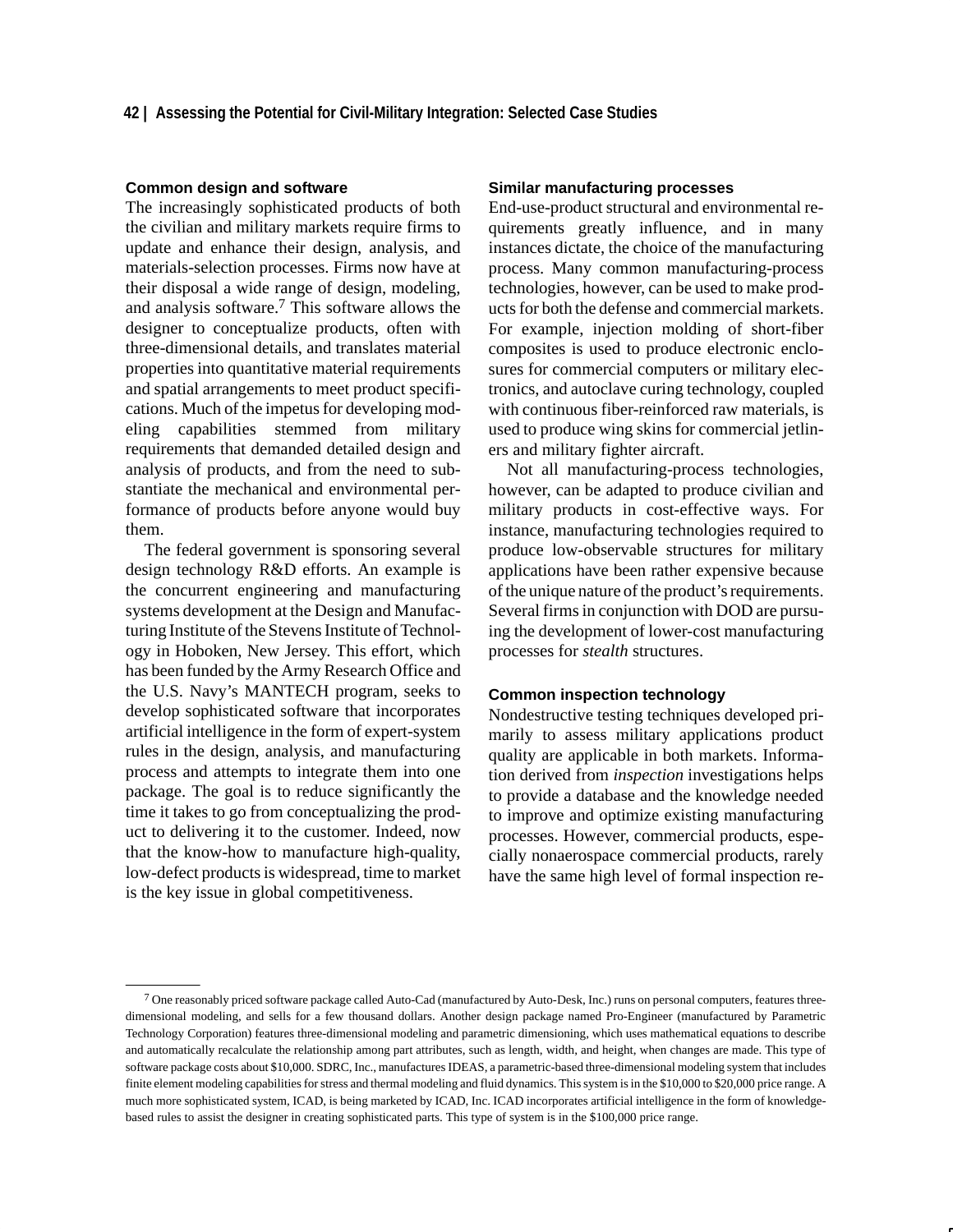quirements as do military or commercial aerospace products.

## **Common materials**

Another technical factor favoring civilian-military integration in the polymeric composites industry is the ability to use common materials, especially in the aerospace sector. Both commercial and defense aerospace demands that structures be made from materials deemed to be *qualified* in various mechanical-property evaluations and manufactured in a *precisely controlled* process. In the case of some commercial applications outside the aerospace market, however, the *aerospace way*, as it has been termed, may actually inhibit integration because of the cost of precisely controlling the process.

# *Market Factors*

The major market factors that favor civil-military integration in the polymeric composites industry are the reduced defense market and the current approaches to quality assurance and customer satisfaction.

#### **Reduced defense market**

The reduced demand for military aerospace products has already been noted. Commercial aircraft producers are also experiencing a downturn in demand for new aircraft. Many airlines have either not exercised production options or have canceled existing production options. The reduction is forcing material suppliers and manufacturers, as well as end users, to look to new markets if they are to survive and grow. The civilian nonaerospace market (composed of bridges, railcars, light poles, prostheses, highway dividers, structural enhancements to existing structures, and sporting goods and other recreational products) is the logical place to look for new product applications. Many firms are doing so, but with mixed results.

Bridge components such as pins, hangers, and cables are thought to be huge potential markets for the industry. Some have suggested that the federal government, through the Federal Highway Administration, could increase the funding for demonstration projects already under way, sponsor additional projects, and accelerate the rate at which technology is demonstrated and applied. The Technology Reinvestment Project awarded a multimillion-dollar contract to the Advanced Technology Transfer Consortium to develop and deploy many of the technologies needed to exploit the use of composites in the infrastructure, especially in vehicular and pedestrian bridge-building and bridge-repair technologies.

The development of new, nondefense composites markets could allow firms to stabilize their business base, thus facilitating military-civilian integration. As was noted earlier, the transportation, marine, construction, and electrical-electronics markets were expected to grow faster than the general economy in 1993, making them attractive possibilities. There is, however, a question about how cost-effective the transition from military and civilian aerospace applications to nonaerospace commercial applications will be. Such transitions often require significant changes in a firm's culture and its business practices. (See *Factors Inhibiting Integration*, below.)

## **Approaches to quality and customer satisfaction**

The trend toward *lean production* will also enhance civilian-military integration in the composites industry. This strategy is not the same as traditional divestment and consolidation; rather, it refers to redesigning the business to provide existing customers and markets with high-quality products in a timely fashion. This concept has been extended to new-product development, forcing firms to integrate their development activities and to transfer technology between previously separate customer bases.

In the past, the predominant view in both the military and commercial composites sectors was that quality was *inspected in* the product. Each item was inspected separately. This practice led to a very large and cumbersome quality-control system that added significant cost to products. Over the past decade, the military and commercial companies have moved to implement a different philosophy of quality, reducing reliance on detailed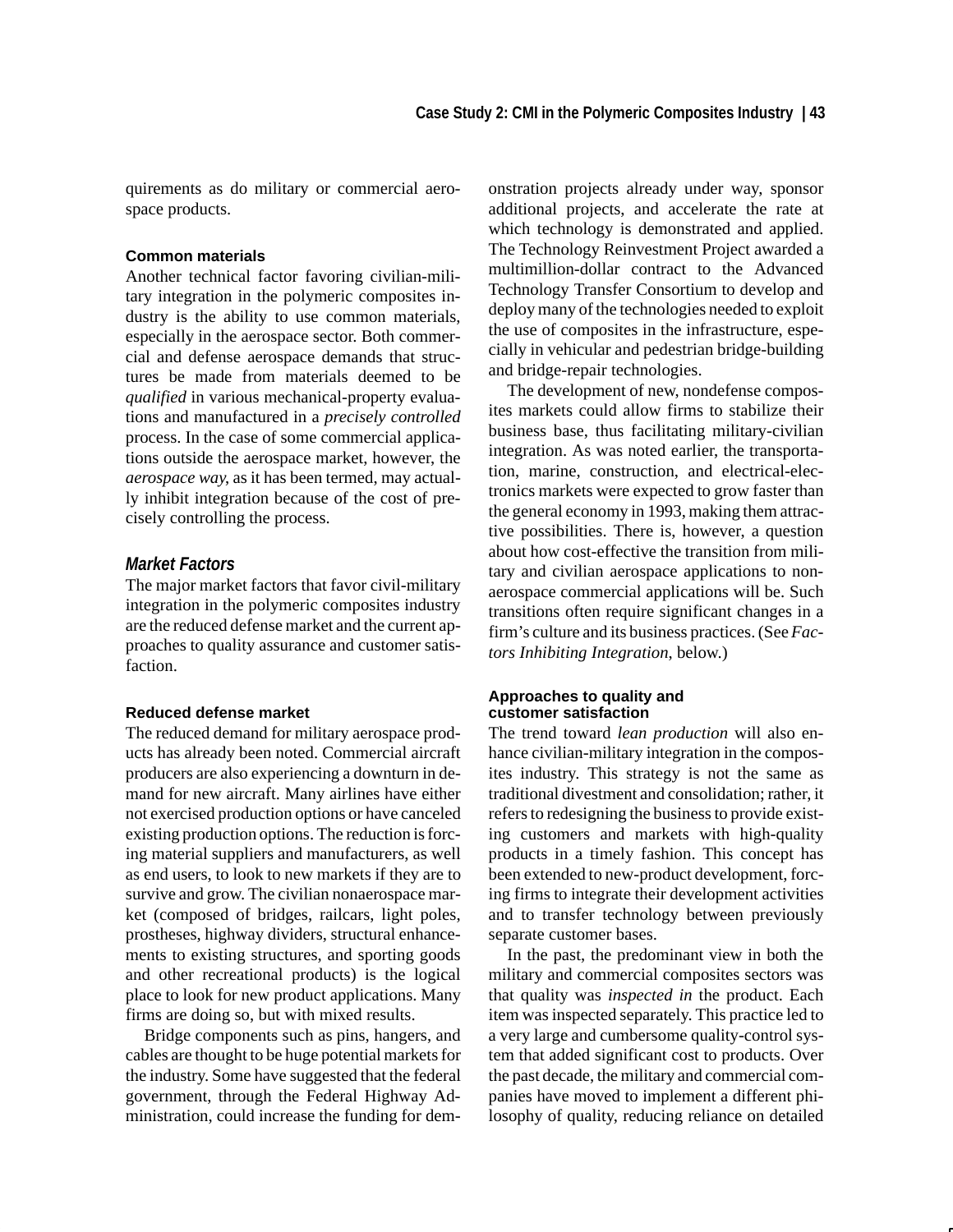#### **44 | Assessing the Potential for Civil-Military Integration: Selected Case Studies**

examinations and increasing the reliance on detection and elimination of process problems. Changes in federal regulations and paperwork requirements are needed to promote this approach at DOD. The DOD changes in the application of military specifications and standards address some of these issues.

The adoption of a modern philosophy of quality strongly affects a firm's approach to operations in general and to manufacturing operations specifically. The development of high-quality, flexible manufacturing processes is an outgrowth of these improvements and should help firms serve both the civilian and military markets.

## *Policy Factors*

Finally, several recent policies appear to favor civilian-military integration efforts in the composites industry. The DOD attempt to adopt the total quality management (TQM) philosophy is one step. Adopting a TQM approach promotes integration efforts because it encourages defense firms to move toward "lean production" and develop closer cooperation among suppliers and customers. Further, if the government truly adopts this philosophy, defense-procurement activities should be conducted more like those in the private sector and firms seeking to serve both markets would not have to support two different operational systems (e.g., defense and commercial accounting and quality control). However, the fact that one company interviewed for this study recently spun off a sister company as a means to separate its government and commercial composite business activities is evidence that the objectives of this policy have not yet been achieved.

ARPA's Technology Reinvestment Project (TRP) includes several composite projects. Industry representatives interviewed generally believed that the TRP can have a significant positive impact on integration in this industry. Some argued that the TRP is emphasizing dual-use technologies that apply equally well to military and civilian uses. The development of product applications for both markets could lead to an overall expansion in the use of composite products. This expansion would tend not only to lower overall costs for existing and new products but would also create spinoff applications. Further, firms stated that TRP funding, which is cost-shared by the private sector, represents investments in the technology that could not otherwise be made by the industry. (See box 6.)

# ■ **Factors Inhibiting Integration**

## *Technical Factors*

Several technical differences between markets inhibit civil-military integration, including the length of the design process, product requirements, and the material-properties database and testing methods.

## **Length of the design process**

In the military market and in the civilian aerospace market, customer requirements tend to be developed by large, complex organizations over relatively long periods. In contrast, firms providing commercial, nonaerospace applications of composites are required to respond to relatively rapid market changes and the design phase is compressed. Complexity is also a factor in the length of the design process. Aerospace products perform functions that are often more complex and potentially more dangerous than are those of other commercial products. Problems can arise when one organization attempts to serve both markets simultaneously because organizations often have difficulty "shifting gears" to meet customer needs.

#### **Product requirements**

Civilian and military applications usually have very different product requirements, especially for nonaerospace applications. To serve a market with diverse product requirements, an organization needs diverse design and manufacturing skills. However, because of the nature of military products, specialists tend to concentrate in rather narrow technical areas. This specialization can become a barrier to addressing the wide range of technical issues arising in the commercial nonaerospace market.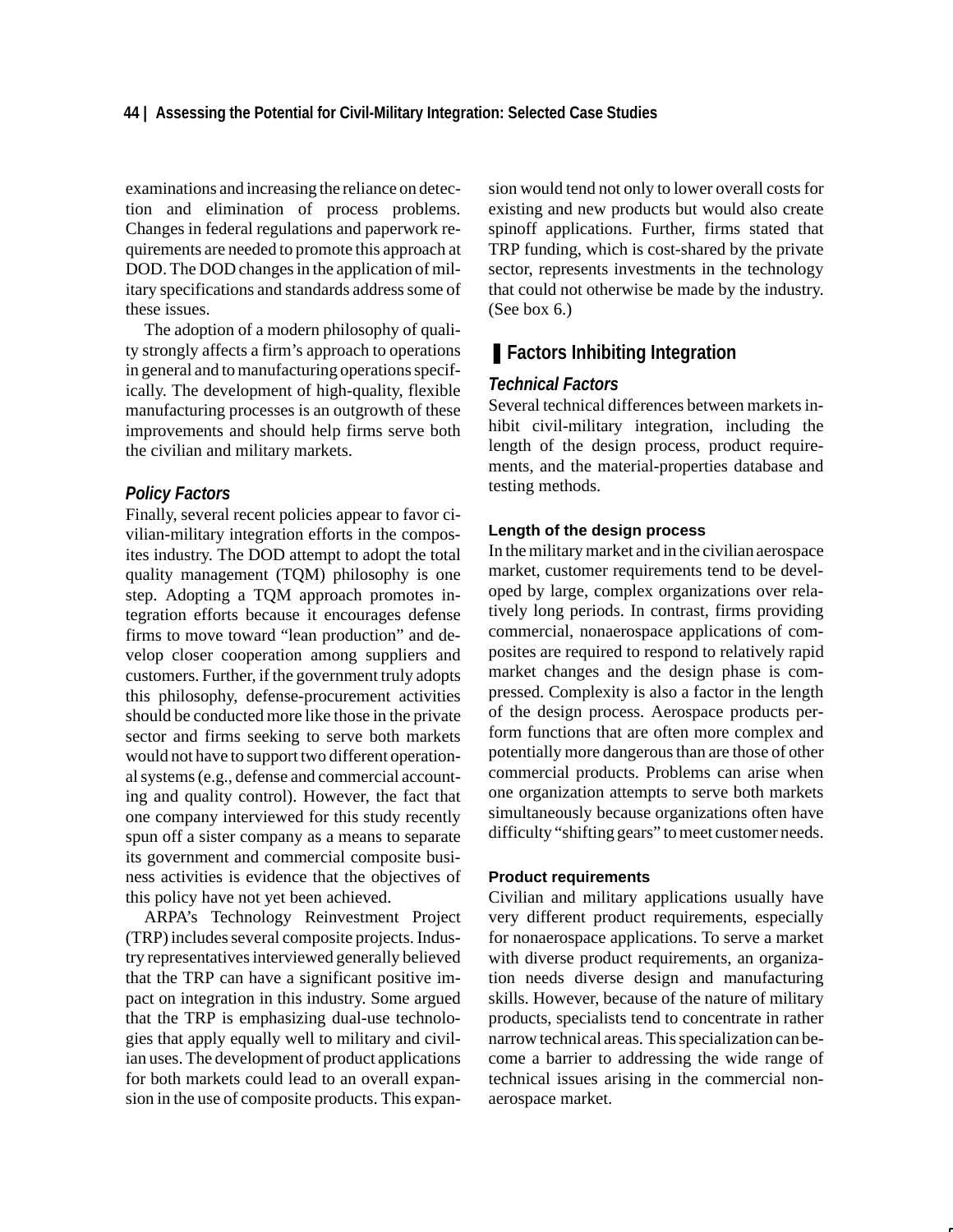As a result of differing product requirements, the manufacturing technologies and procedures needed to satisfy many commercial applications are quite different from the ones that are suitable for military applications. Even when these skills can be developed within an organization, the cost of doing so can be very high. In addition, diverse manufacturing methods often require the use of different types of equipment, which can require large amounts of capital investment.

#### **Material-properties database and testing methods**

The development of acceptable material properties and testing standards represents a significant investment. Often, the data needed to serve one market are vastly different from those needed for another market. Testing standards required to certify or produce "believable" results can cost millions of dollars. Many firms simply cannot afford this investment.

Industry members and federal users of composite materials are attempting to develop standards for testing and a common database for the mechanical and environmental performance of composite materials. Much of this work is funded by DOD and defense firms, which contribute the time and travel expenses of their technical experts in the field. The development and acceptance of standard testing methods and a commonly accepted design database would help lower the cost of using composites.

# *Market Factors*

Certain product or market characteristics inhibit civilian-military integration, including production volume and size and procurement practices.

## **Production volume and size**

Typical military and commercial aerospace products are usually large and are produced in relatively low volumes. Because aerospace manufacturing equipment and processes are geared to large, low-volume products, these firms find it difficult to address civilian markets that are composed of small, very high-volume products. One potential exception is the use of composite structures in infrastructure applications, such as bridges, which are large structures produced in relatively low volumes.

#### **Procurement practices**

Almost every industry participant interviewed by OTA cited government procurement practice as one of the leading factors inhibiting civilian-military integration. Government procurement regulations are viewed as too complex, often contradictory, and difficult to interpret. Because of the nature and complexity of the regulations, significant costs are incurred.

Some observers have argued that large organizations sometimes have difficulty quantifying the effects of the regulations on product costs because these organizations employ so many people who are working both on the government procurement process and on civilian markets. Although most of these organizations segregate costs very precisely according to government accounting regulations, there is still inefficiency and some level of error in the process.

One small company that serves the military and civilian markets reported that if a commercial product has a cost of 1.0, the nearly identical government product would cost between 1.6 and 2.0. Three factors generally account for this differential: quality-assurance and documentation costs, security costs, and contract administration costs. Quality assurance and documentation is estimated to be responsible for approximately 50 percent of the increase; security, 30 percent; and contract administration, 20 percent.

#### *Policy Factors*

Government policies were identified as perhaps the most complicated factors inhibiting civil-military integration in the polymeric composites industry. They encompass a wide range of often competing social, economic, and business policies, including policies to limit profits, subsidize foreign competitors, require domestic investment, set taxes, protect intellectual property, establish export controls, and defer cost-sharing requirements.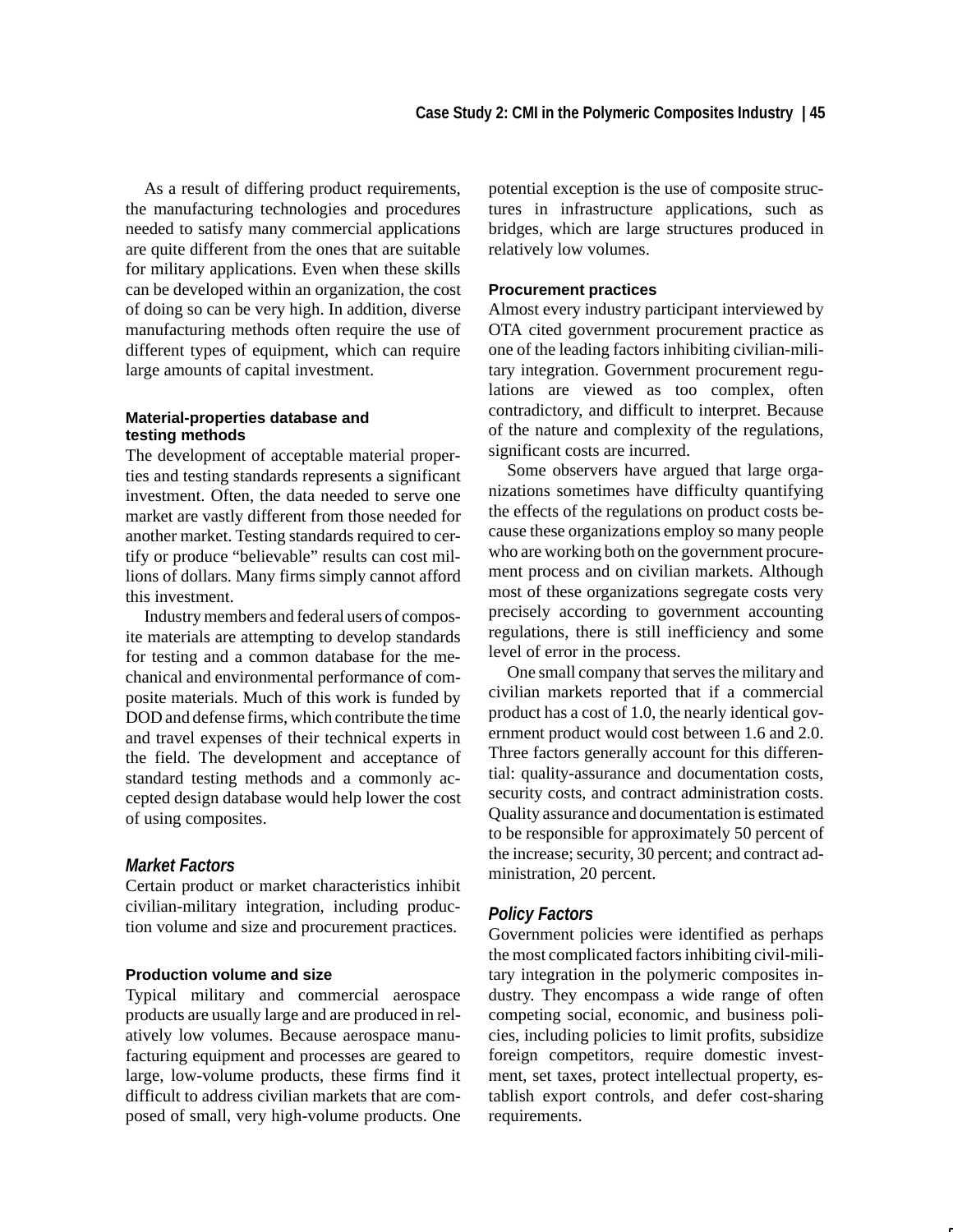#### BOX 6: Recent Federal Efforts To Support Composites Technology

The Federal government has sponsored a considerable amount of composites R&D and has made significant attempts to coordinate these activities across the various federal agencies. The Federal Coordinating Council for Science, Engineering, and Technology (FCCSET), established in 1976 to address science and technology policy issues affecting multiple federal agencies, included the Committee on Industry and Technology (CIT). The CIT has promulgated the Advance Materials and Processing Plan (AMPP) designed to improve the manufacture and performance of advanced materials, to increase productivity, and to bolster economic growth. A CIT Working Group on Materials (COMAT) was established to coordinate ClT's activities.

Federal funding for R&D in advanced materials was \$2.1 billion in FY 1993 with a planned \$2.1 billion in FY 1994. Federal investment for composites, including ceramic and metal matrix composites, in FY 1993 was \$225,3 million with a projected \$199,7 million in FY 1994, The decrease in FY 1994 reflected DOD budget cuts. Such figures exclude classified R&D activities funded under specific DOD systems-related programs. The funding for such activities is said to be considerable.

All the military services and ARPA invest in composites technologies. DOD programs range from basic R&D through exploratory and advanced development to manufacturing technology development. The Services tend to support programs that directly affect their missions: the Army supports programs involving the use of composites in helicopters and ground fighting vehicles; the Air Force supports activities related to aircraft structures, missiles, and satellites; and the Navy supports activities related to submarines, surface ships, and aircraft. ARPA tends to concentrate its efforts in higher-risk, higher-payoff areas than do the Services.

NASA has invested most of its efforts in two composites-related activities: the Advanced Composites Technology (ACT) program and the High Speed Civil Transport (HSCT) program. ACT concentrates primarily on applications for transport aircraft. It is aimed at improving structural performance, particularly damage tolerance, while reducing processing and fabrication costs. Stated goals include

Many people believe that reform of the procurement process and related regulations is the single most important task to be accomplished in enhancing civilian-military integration. Many of those interviewed pointed out that current procurement regulations are poorly thought out and are often inconsistent. They observed that current practices stem from an attempt to control a small minority of firms that have taken advantage of the system in the past and that the majority of honest firms are being penalized. The procurement process is said to actually inhibit the adoption of modem quality and manufacturing practices because current regulations are too complex, stipulate the exact process to be followed by contractors, discourage close product-supplier partnerships that might be very efficient and cost-effective, and tend to perpetuate inefficient manufacturing and engineering practices. Moreover, the paperwork

associated with government contracts is thought to be excessive. Many businesses make the case that they simply could not compete in the global commercial economy if they were required to generate the paperwork associated with government contracts.

Limiting "profit," or earnings as a fixed percentage above costs, reportedly inhibits integration. Industry (especially the carbon-fiber manufacturers) believes that the capital-intensive nature of the polymeric composites business was not adequately addressed when the allowable profits were determined. Typically, \$2 to \$4 of invested capital is required to generate \$1 of sales revenue in this technology. Given the guidelines now in effect, coupled with the downturn in DOD business volumes, the industry as a whole generates poor returns on invested capital.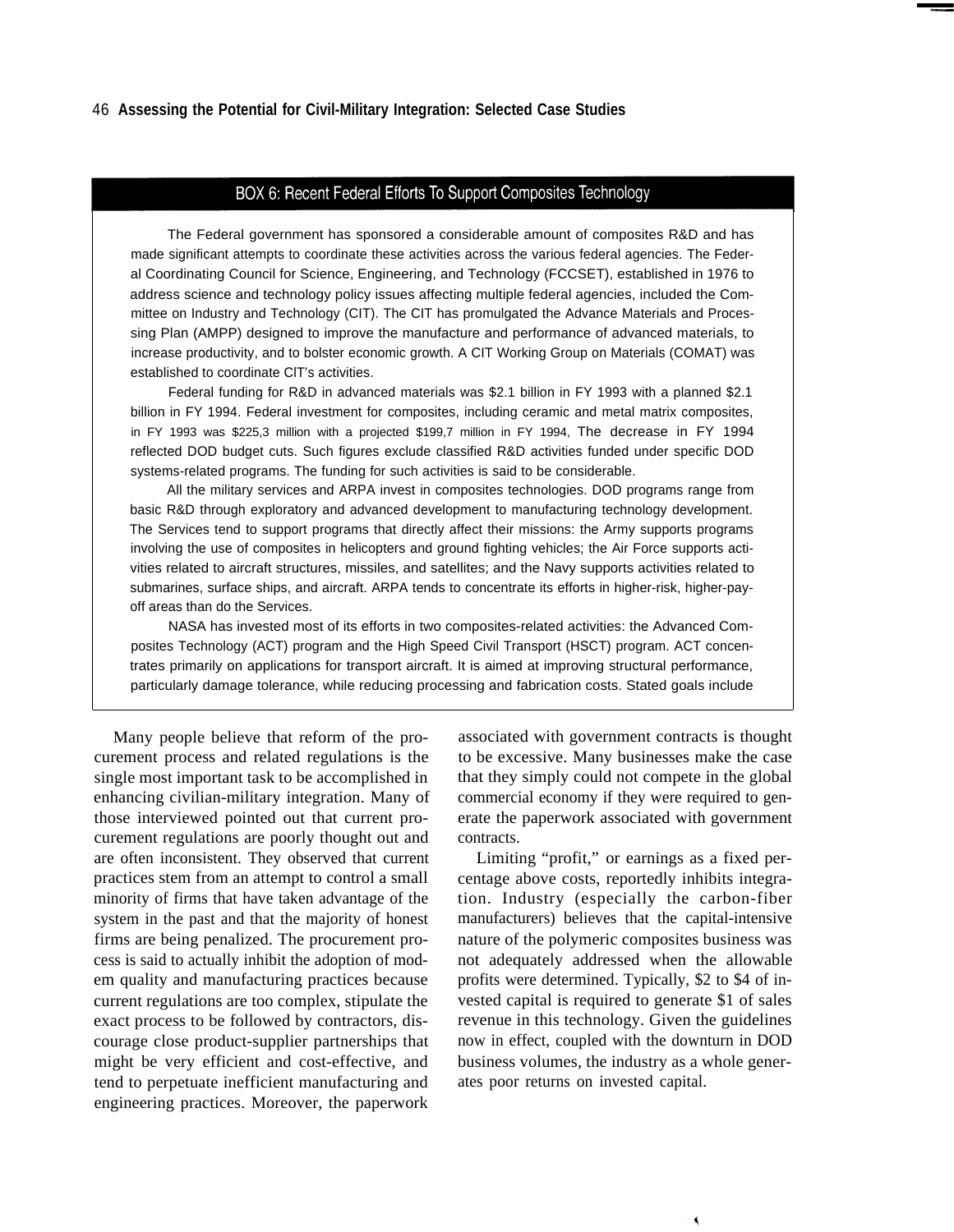# BOX 6: Recent Federal Efforts To Support Composites Technology (Cont'd.)

cutting acquisition costs by 20 to 25 percent and reducing structural weights by 30 to 50 percent for resized aircraft, Automated manufacturing techniques, such as filament winding, pultrusion, resin transfer molding, and automated tape-to-fiber placements, are being explored as ways to improve quality and cut manufacturing costs. Emphasis is being placed on automated textile processes needed to fabricate near net-shaped structural elements, which have significantly improved damage tolerance with respect to conventional structures, Over \$100 million was invested before 1994. About \$25 million has been committed until 1997, when investments are projected to be in the \$45 million to \$65 million range until the program is completed in 2002.

Investments in HSCT are directed primarily toward development of composite materials. Projected requirements for these materials include a 60,000-hour service life at about 300 to 350 OF The long service-life requirement represents the major challenge for polymeric matrix composites in this application,

The Department of Energy (DOE) has supported composites technology primarily in or through its classification of "materials characterization, synthesis and processing. " A recent initiative is aimed at developing lightweight composite materials that can be used in passenger automobiles and later recycled. Candidate components include chassis, frames, body parts, and panels.

The Department of Commerce's National Institute of Standards and Technology (NIST) has sponsored significant efforts in polymeric matrix composites. The two main areas of interest are improving the speed, reliability, and cost-effectiveness of fabrication and developing a better understanding and predictive capability for long-term performance. Specific technical initiatives include the development of mold-filling models useful for resin-transfer molding and cooperation with the Automotive Composites Consortium to demonstrate front-end structures and cross members. Another technical effort Involves implementing in situ process monitoring and control for the resin transfer-molding process.

SOURCE" Office of Technology Assessment, 1995.

Firms also complained about foreign-government subsidies. American firms report difficulty competing in the bidding process with companies that are heavily subsidized by their own governments. Moreover, firms argued that foreign companies are able to form joint ventures with little concern for antitrust laws. Many of those interviewed think that regulations related to vertically integrated industrial consortia could be simplified and in some cases relaxed to allow U.S. firms additional competitive advantages. In the Department of Commerce study cited earlier, individual respondents generally expressed a fear of U.S. antitrust regulations, even though a majority admitted that they had not adequately examined the technical details of the regulations and could not say whether they were really a barrier to working together.

One legislative mandate ( Public Law 100-202, Statute 1329-77, Section 8088, and the related DFARS 225.7013-2 and DFARS 252.225.7022) requires domestic investment in facilities as a prerequisite for participation in future government programs. This requirement created an unprofitable situation in the carbon-fiber industry by increasing capacity much faster than demand. Several companies have reported that after they made the investments, the market for carbon fibers in these DOD applications did not materialize, and they were unable to recoup their investments.

Some of those interviewed argued that current tax policies inhibit investments in the advancedcomposites business. The specific concern was the limit on a firm's abilities to depreciate obsolescent equipment (thus decreasing income taxes) in

٩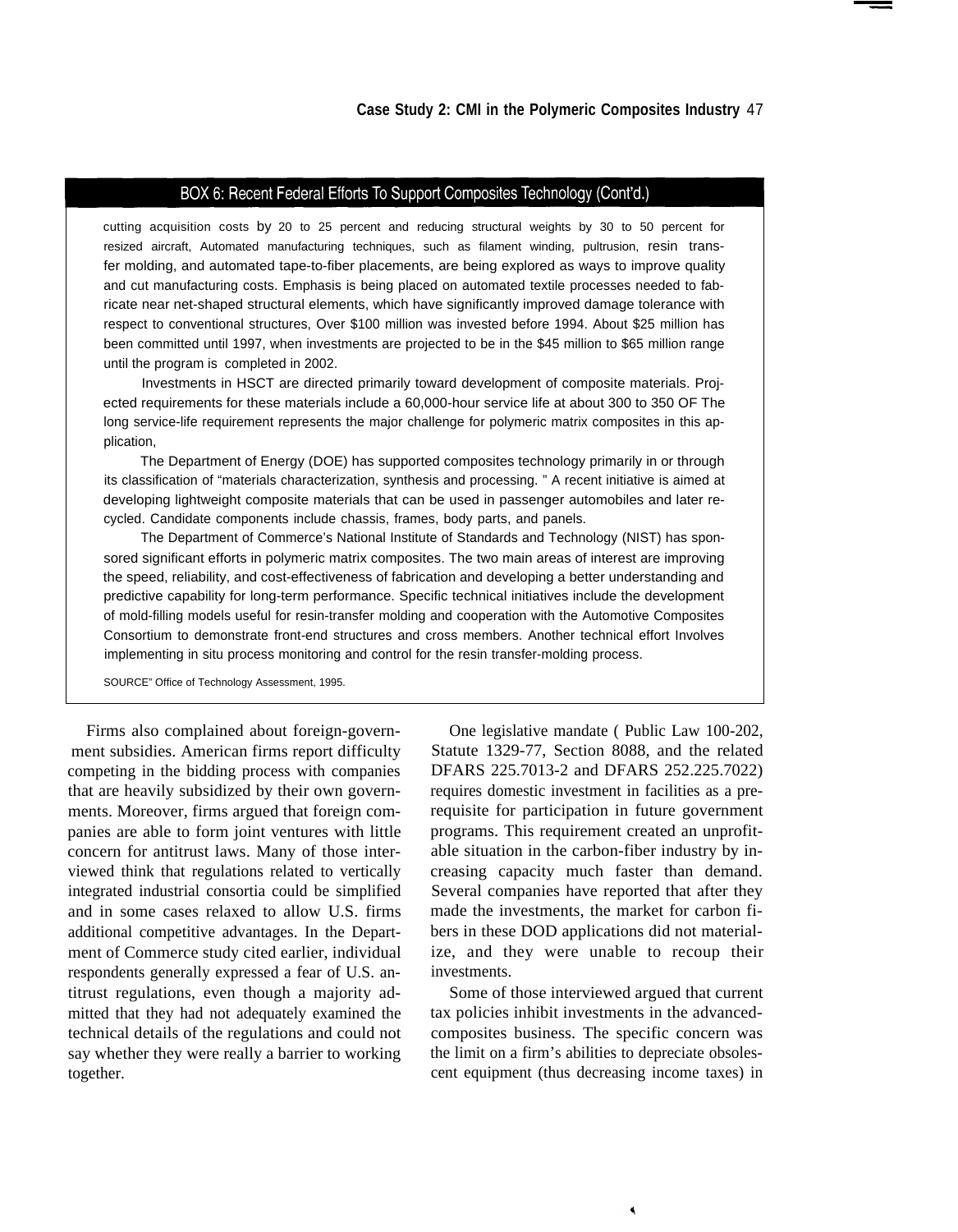a technology that changes very rapidly. Historically, accelerated depreciation has allowed firms to reduce taxes and increase cash flow. These increased cash flows can be used to finance further investments. In terms of available investment capital, it can be argued that firms that attempt to serve the civilian and military markets require more capital because the equipment and manufacturing-process requirements needed to serve both markets might be quite diverse.

The protection of intellectual property is a concern for firms conducting military business. Many of the firms believe U.S. intellectual property is subject to unauthorized transfer to foreign entities as a result of participation in offset programs. Although protection against unauthorized transfer is in place, some of those interviewed said they were nervous that such transfers may happen inadvertently.

On the other hand, others interviewed raised concerns about export controls. Some argued that export controls imposed by the United States have arbitrarily limited the participation of many U.S. companies in foreign markets where the application of polymeric composites in civilian markets is widespread. Some argue that many European countries are more advanced in their use of polymeric matrix composites and that restrictions on U.S. firms and U.S. technology place arbitrary limits on their ability to compete in these markets. Industry insiders also point out that technology transfer from Europe to the United States would be a plus.

Finally, some industry observers expressed their belief that the TRP cost-sharing requirements are detrimental to integration. The idea of deferring cost-sharing requirements until a particular project generates enough profit may have merit, especially in an industry such as polymeric composites, where nearly half the companies reported operating losses as a result of their dependence on defense business. Deferring cost-sharing may be especially advantageous for small firms that have very few resources to commit to ideas and whose access to investment capital, especially R&D capital, is quite limited.

# ■ **Implications of Enhanced Integration**

## *For the Defense Sector*

The reduction in defense spending has had a major impact on those firms who have done defense work. Some companies have left the business entirely, and one major company is in bankruptcy. Thousands of high-skilled jobs have already been lost, and thousands more will be lost if firms do not find additional markets. Enhanced civil-military integration might help stabilize this situation and ensure that essential skills and capabilities are available to serve the national interest.

Integration might also reduce costs of raw materials and manufactured goods, especially if policies and procedures are adopted that allow commercially accepted products to be used for military applications. This argument is essentially the common volume-price argument—that is, as demand for a product increases, manufacturers can use economies of scale to reduce costs, thereby reducing prices for the end user. Some in government argue that using commercial products for military applications will often not work because many military applications have unique requirements. Arguably, there is merit to the notion of "peculiar and extreme use" for certain specific applications; however, other observers have argued that military requirements are sometimes generated from a list of "nice-to-have" attributes rather than mission-essential characteristics.

Civilian products are often engineered and developed more rapidly than typical military products. A more integrated base might include closer cooperation between defense-oriented firms and other firms skilled in rapid design and product prototyping.

## *For the Civilian Sector*

Those interviewed also thought that enhanced integration might benefit the civilian sector. It was pointed out that a significant amount of specialized engineering and manufacturing technology that has been developed for defense applications can be used in commercial applications. Examples include specialized information on electro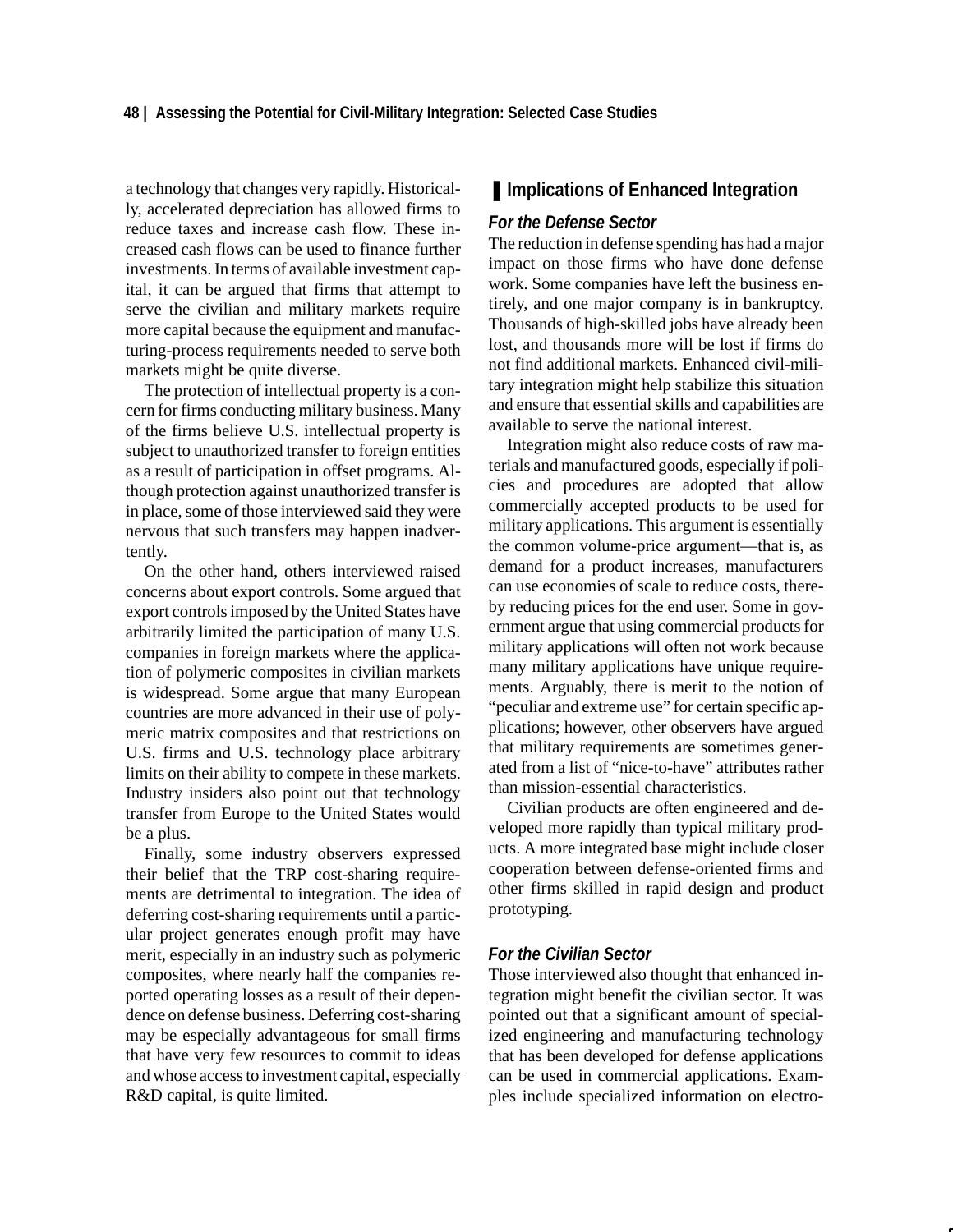magnetic shielding and on structures that require electrical continuity. This technology transfer could result in new products and markets in the civilian sector, perhaps in the computer industry, thereby stabilizing and creating additional employment. Care would still have to be taken with respect to any security implications of this technology transfer.

Another area of potential interest is the considerable amount of specialized performance data generated for defense applications that could be used as a basis for new-product development in the civilian sector. For example, the specialized electrical, vibrational-damping, and acoustical data generated for composites could be used in unique electronic or sonic-electronic applications for the information superhighway. In addition, several firms have said that the defense emphasis on a rigorous approach to quality has helped them to improve their own quality, but they have found that the paperwork associated with the defense approach is unnecessary.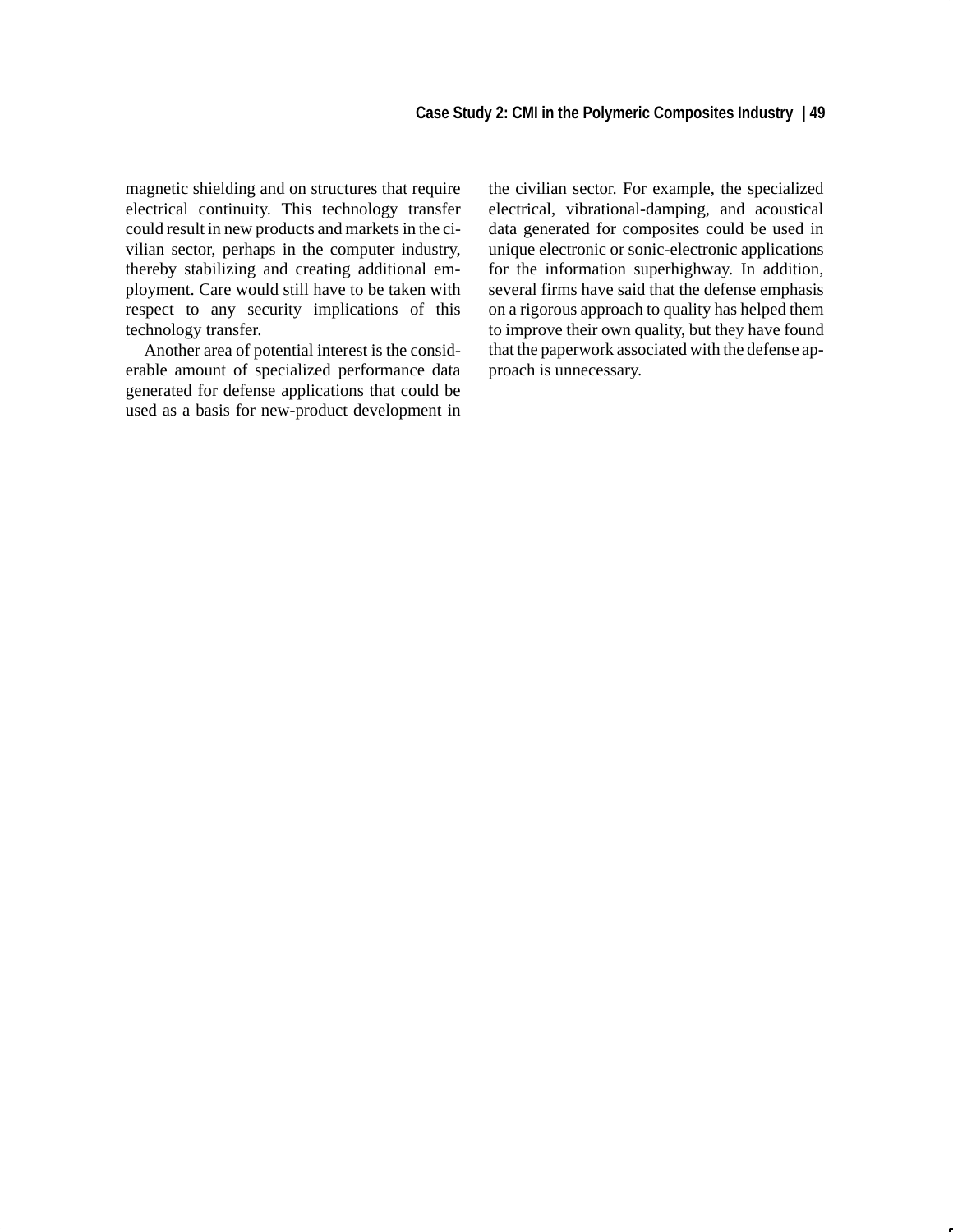# **Case Study 3: Shipbuilding**

he importance of an American shipbuilding industry has long been the subject of debate. A strong U.S. shipbuilding industry is considered an essential national attribute by many observers. The United States is, after all, a maritime nation, is one of the world's largest trading nations, and has the world's largest single national economy. Many of the nation's goods are shipped by sea. Further, the world's oceans are critical to U.S. military security. Indeed, every significant U.S. military engagement in the 20th century has included ocean transportation of U.S. military forces. The oceans that provide barriers to foreign threats also make deployment of American forces abroad more difficult. But while the United States has developed and deployed the largest and most technically advanced naval forces to guard its approaches and to project U.S. military power; in the post-World War II period, foreign-owned and foreign-built ships have provided most of the nation's ocean transportation.<sup>1</sup>

The U.S. shipbuilding industry has been in decline since the mid-19th century, when except for wartime production, it peaked. Over the years, the U.S. government has enacted many laws designed to retain shipbuilding capabilities. For example, laws passed in the late 19th and early 20th centuries granted a monopoly to U.S. shipyards to build ships for trade between U.S. ports. A 1936 law authorized a direct subsidy to shipyards building vessels for U.S. foreign trade, and U.S. naval construction, repair, and overhaul work has largely been reserved for domestic yards. Nonetheless, many argue that there is less long-term government



<sup>1</sup> Some of these ships have U.S. owners but foreign registry, largely to reduce costs associated with U.S. labor and safety laws **| 51**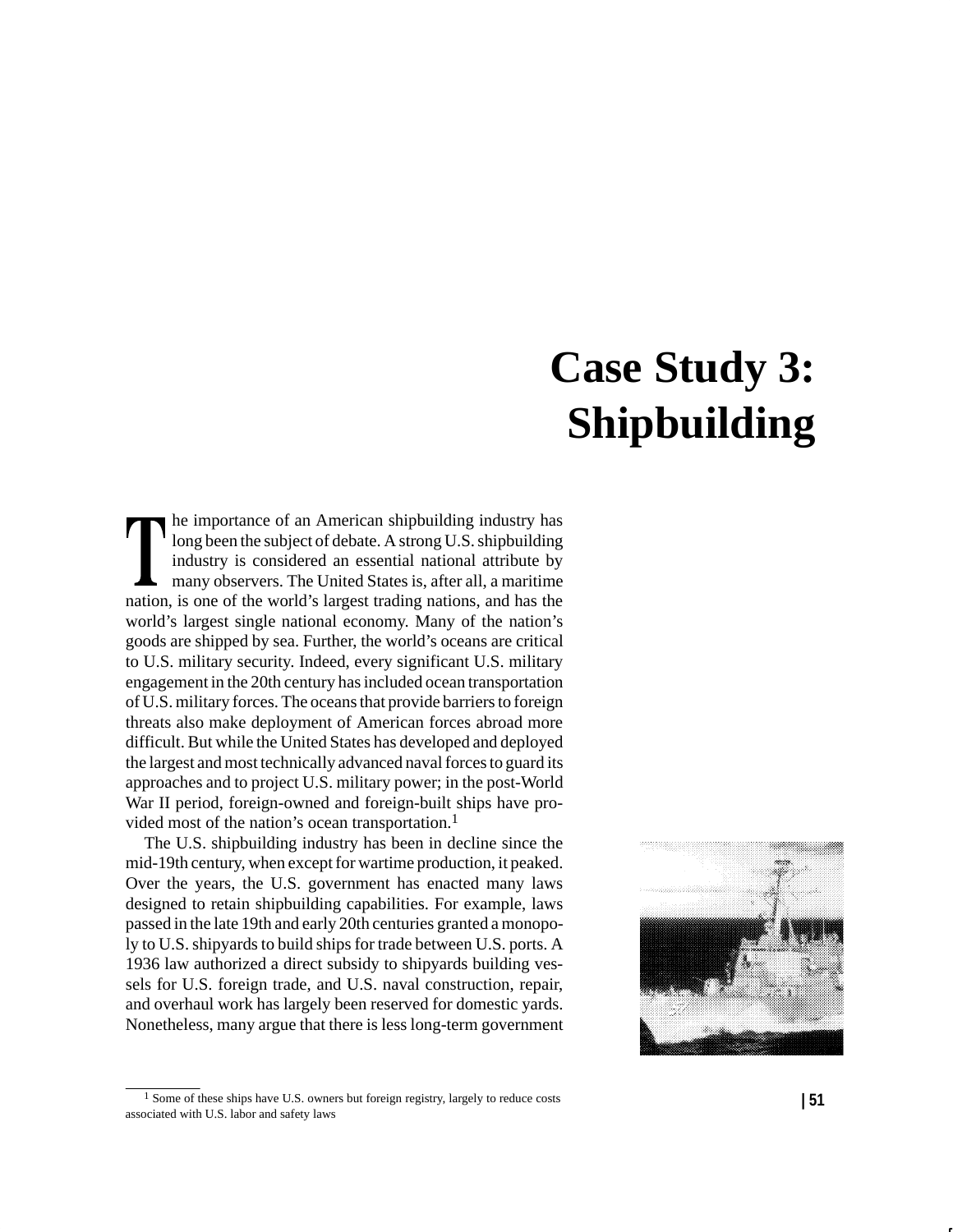support for shipbuilding than for competing transportation technologies such as aviation.

Concern about the health of the entire shipbuilding base grew, however, as fierce global competition and a worldwide slump in shipbuilding reduced American commercial large-ship construction to zero. This situation was compounded by the reevaluation of naval requirements and the subsequent reduction in naval shipbuilding as a result of the end of the Cold War. By the end of the 1980s, the Bush Administration had concluded that "Navy shipwork alone will not sustain the U.S. Shipbuilding Industrial Base."<sup>2</sup>

Expected reductions in naval forces make it even more difficult for Navy work alone to maintain a viable U.S. shipbuilding industry. Critics argue that a strategy focused solely on Navy shipbuilding can neither provide the Navy with affordable ships, nor provide the basis for rapid expansion of naval construction if such an expansion is needed in the future. $3$ 

Two principal alternatives have been suggested to preserve a Navy shipbuilding capability. One is to shrink to a small shipbuilding base dedicated to military shipbuilding. A second alternative is to reestablish the United States as a globally competitive commercial shipbuilder and to use the renewed commercial capability, which would reside in an integrated base, to help meet future U.S. Navy needs. The Shipbuilders' Council of America for example, has stated that: "The only way a reconstitutable shipbuilding base can survive in the United States is for U.S. yards to build commercial ships."4 During the course of OTA's civilmilitary integration study, the potential for an integrated shipbuilding base was examined.

In the face of the moribund U.S. commercial shipbuilding program for large ships, however, reestablishing a commercial base is indeed a challenge. In 1993, the United States, the world's largest trading nation, ranked a distant 27th in merchant shipbuilding, with two-tenths of 1 percent of the world's gross tonnage on order and only one commercial ship under construction.<sup>5</sup> During the course of the CMI assessment, a significant government effort aimed at enhancing U.S. commercial shipbuilding was initiated. This effort is discussed later.

This case study considers the potential for integrating the defense shipbuilding base with a reestablished commercial base. The study briefly outlines the current structure and condition of the U.S. shipbuilding base. It discusses the national security shipbuilding base that might be needed in the future and considers some market trends. It examines alternatives for reestablishing a commercial element of the base. Finally it considers factors that inhibit integration and factors that favor integration in shipbuilding.

# **STRUCTURE AND CONDITION OF U.S. SHIPBUILDING BASE**

The shipbuilding industry includes shipyards that build, repair, and overhaul ships; component producers that develop and build critical ship parts; research organizations that explore new marine technologies; and design firms. The industry has an extensive public sector component composed of shipyards, research laboratories, supporting naval industrial centers, and the Navy's ship-acquisition organization. This public sector portion

<sup>2</sup> U.S. Department of Defense, *Report on the Effects of Navy Shipbuilding and Repair on U.S. Public and Private Shipyards and the Supporting Industrial Base,* January 1990.

<sup>&</sup>lt;sup>3</sup> A 1992 report by the General Accounting Office, for example, noted that the costs for submarines and other ships being built by the two submarine shipbuilders would probably increase because of the amortization of overhead costs over a smaller production base; a smaller but more senior, and therefore more highly paid, workforce; and higher vendor costs. U.S. General Accounting Office, GAO/NSIAO-93-32-BR (Washington, DC: U.S. Government Printing Office, 1992).

<sup>4</sup> Shipbuilders Council of America presentation to Presidential Transition Team, Washington, DC., Dec. 14, 1992.

<sup>5</sup> U.S. Department of Commerce, *U.S. Industrial Outlook 1994: Shipbuilding and Repair* (Washington, DC: U.S. Government Printing Office, January 1994), p. 21-1. Japan led the world with 31 percent, South Korea with about 20 percent, and China with about 5 percent.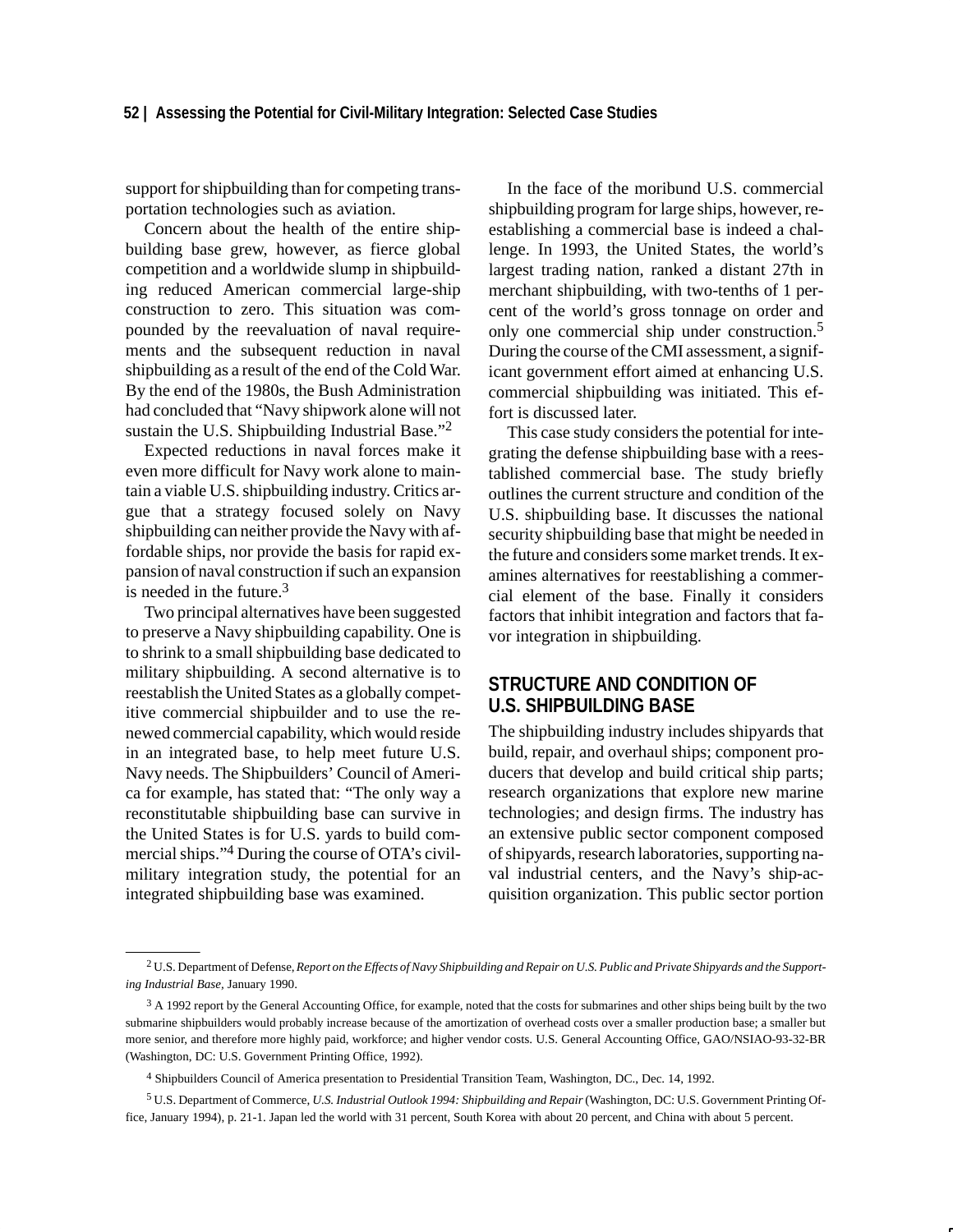of the base is important to any strategy for integrating the commercial and defense bases. It currently does much of the repair and overhaul work and has a profound impact on military construction.

The shipbuilding base is geographically dispersed and is a major source of employment. According to Department of Labor statistics, over 109,000 people were employed in shipbuilding and repair alone in 1993 (down from 123,000 in 1992). Employment generated in the lower, or supporting, tiers is also probably significant. For example, OTA estimates of spending patterns based on Bureau of Economic Analysis input-output analysis data indicated that in calendar year 1992, defense shipbuilding purchased almost \$7 billion in goods and services at the first tier (i.e., government prime contracts to firms classified under the Standard Industrial Classification under SIC 3731—shipbuilding and repairing). This spending, in turn, induced demand of almost \$3 billion at the second tier (major components), over \$1 billion at the third tier (subcomponents), and about \$600 million at the lower tiers (materials $)$ .<sup>6</sup>

# ■ **Research and Development**

Nondefense shipbuilding research and development (R&D) in the United States was extremely limited during the 1980s (probably averaging less than \$100 million per year).<sup>7</sup>

Shipbuilding R&D has included the National Shipbuilding Research Program (NSRP), a cooperative program between government and industry. NSRP aims to develop and implement improved shipbuilding and repair processes. The

program was funded by the Maritime Administration (MARAD) at a rate of about \$2 million a year between 1972 and 1985. The Navy, mostly through its MANTECH budget, provided about \$2 million a year from 1982 to 1985 and between \$500,000 and \$1.75 million a year from 1987 through 1992. The shipyards absorbed the indirect costs and were responsible for implementation costs.

Companies also invest their own funds in R&D projects. In the recent past such spending may have been more common among so-called second tier shipyards than large shipyards. For example, the Trinity Marine Group in Gulfport, Mississippi, developed and built a vessel made of composite Kevlar that has been sold to Mexico and is being shown in the Middle East.

The low level of R&D spending is partly attributable to the industry's assessment of market prospects. A 1985 OTA report on maritime R&D, for example, surveyed U.S. ship operators and shipyards and found that expected market demand was the single most important factor in determining company R&D investments.<sup>8</sup> The report concluded that the low demand for U.S.-built ships during the 1980s had "forced the shipbuilding industry to be extremely conservative in devoting funds to R&D."9 Such low levels of R&D investment have, in turn, limited American competitiveness in shipbuilding because companies that do not develop better ways to build ships or other desirable products cannot hope to compete for future sales.

Observers argue that there are few university or college programs supporting the maritime industry. Only a few American universities have pro-

<sup>6</sup> These estimates are based on the latest available U.S. Department of Commerce, Bureau of Economic Analysis tables: "1987 Annual I-O Tables," (unpublished), and Bureau of the Census CY 1992 spending by the federal government for national defense.

<sup>7</sup> In comparison, the automotive industry reportedly spends about \$12 billion each year on R&D. While this figure includes much development work for new model cars, it also includes longer term research on propulsion, structures, materials and other items. Automotive Trade Association, McLean, VA (personal communication).

<sup>8</sup> U.S. Congress, Office of Technology Assessment, *R&D in the Maritime Industry: A Supplement to an Assessment of Maritime Trade and Technology*, OTA-BP-O-35 (Washington, DC: U.S. Government Printing Office, May 1985).

<sup>9</sup> Ibid., p. 6.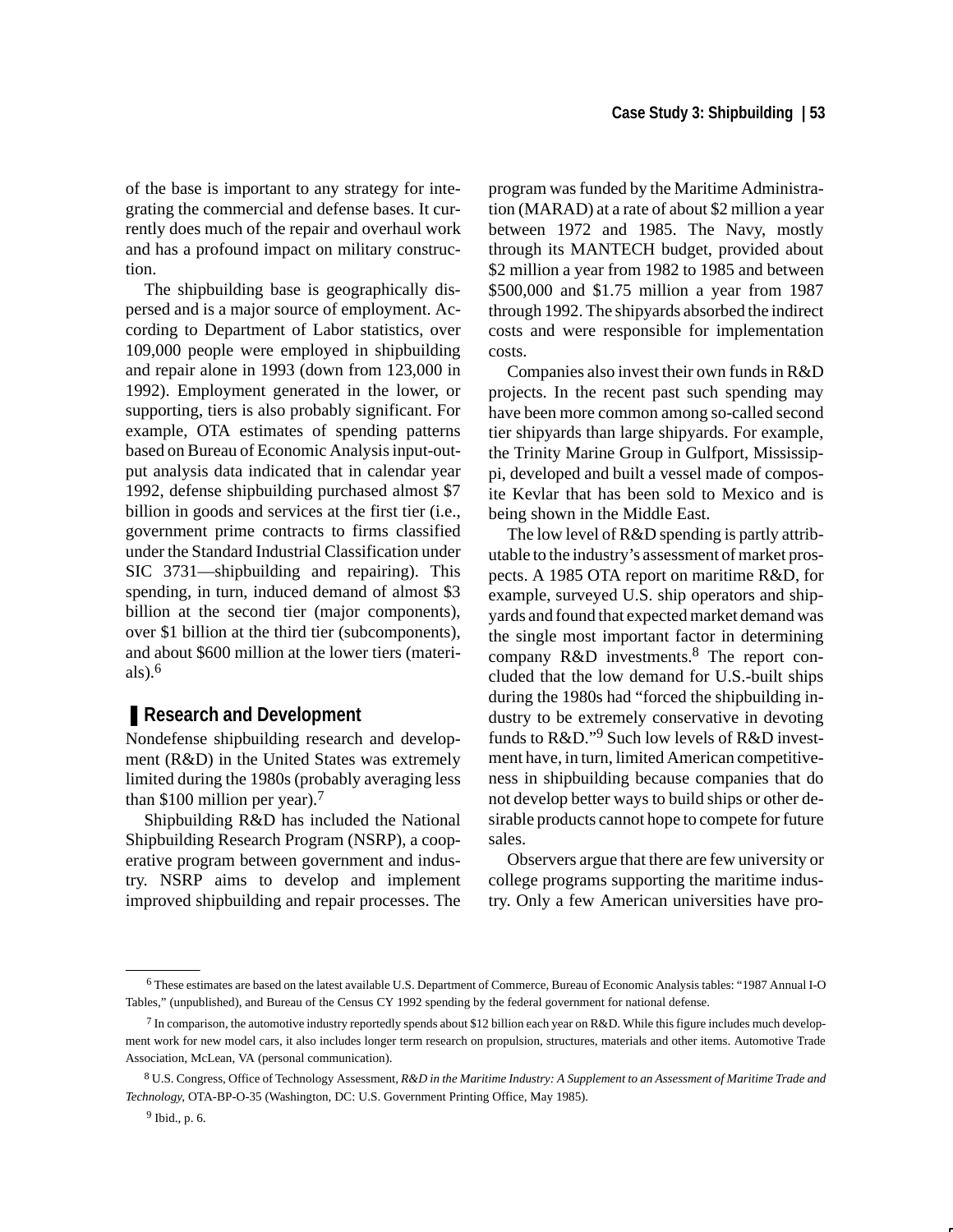grams in naval architecture and naval engineering, including the Massachusetts Institute of Technology (MIT) in Cambridge, the Stevens Institute of Technology in Hoboken, New Jersey, Webb Institute of Naval Architecture and the University of Michigan at Ann Arbor. The Japanese, in contrast, appear to have a robust network of research support for their maritime industry. For example, Japan's Ship Research Institute supports research on new types of ships and addresses such topics as fuel-saving marine engines. Japan also has a Marine Technical College for vocational training and an Institute for Sea Training for on-board training for students from universities and colleges.

The outlook for increased U.S. shipbuilding R&D has brightened recently as the commercial market possibilities have improved. Several firms have reported investments in new manufacturing technologies and are studying new ship designs. Furthermore, the improving commercial market has coincided with government initiatives with heavy R&D components. The Clinton Administration's shipbuilding initiative includes the Advanced Research Projects Agency (ARPA) managed MARITECH Program aimed at developing and applying advanced technology to improve the competitiveness of the U.S. shipbuilding industry.<sup>10</sup>

# ❚ **Design**

The design element of the shipbuilding base resides in both shipyards and in separate marine design firms. These separate firms often work closely with a shipyard, or with the Naval Sea Systems Command (NAVSEA) to develop new ship designs. Once a Navy design is selected, it is passed on to production yards, which do the final design.

Because no builder or prospective owner or operator has shown an interest, however, design houses have produced few new commercial designs in recent years. The industry has been forced to survive largely on Navy work and the ability to provide services other than designing ships.

# ■ **Production**

American shipbuilding establishments are usually classified into four basic categories: major shipyards engaged in the construction and repair of ships, major ship-repair and dry-dock facilities, smaller shipyards that service inland waterway and coastal commerce, and topside-repair facilities. In the past, the benchmark for tracking the U.S. shipbuilding industry was the active shipbuilding base (ASB), defined by both shipyard capability and business criteria. Due to the reduction in construction of new ships, especially of those 1,000 gross tons and over, the ASB has been replaced by a measure based primarily on capability. This new benchmark is the U.S. major shipbuilding base (MSB), defined as privately owned yards that are open and have at least one shipbuilding position—either an inclined way, a side-launching platform, or a building basin capable of accommodating vessels 122 meters or more in length. With few exceptions, these shipbuilding facilities are also major repair facilities with drydocking capability. Under the new definition, there were 19 major shipbuilding facilities in the United States on October 1, 1993 (versus 14 shipyards in the former ASB).<sup>11</sup>

Several hundred medium- and small-sized, or second-tier, U.S. shipyards primarily support the inland waterway and coastal commerce business. These shipyards produce tugboats, ferries, fishing vessels, barges, small government-owned ves-

<sup>10</sup> *Strengthening America's Shipyards: A Plan for Competing in the International Market*, The White House, Oct. 1, 1993, p. 7.

<sup>11</sup> U.S. Department of Commerce, op. cit., footnote 5, pp. 21-1 and 21-2. MSB shipyards employ about 73 percent of all employees in the sector. The remaining 27 percent is distributed across the approximately 550 other establishments classified under SIC 3731 (shipbuilding and repairing). Not included are the nine government-owned shipyards (some now scheduled for closing) which do not engage in new construction, but do overhaul and repair of Navy and Coast Guard ships.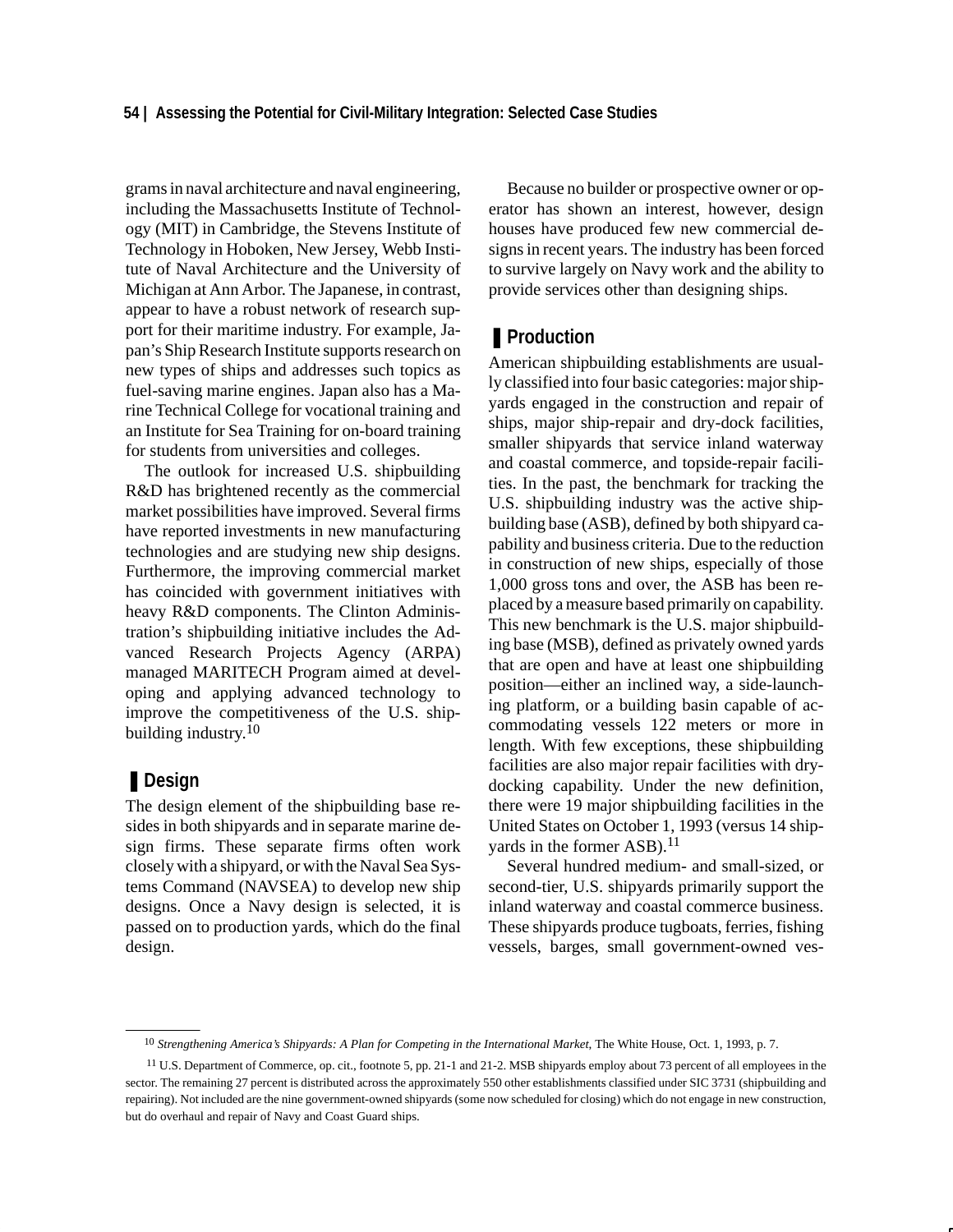# **TABLE 10: Major Industry Sectors Supporting Shipbuilding**

Fabricated plate work (boiler shops) **Condensers** Diesel engines Steam turbines Propellers Reduction gears Large shafting equipment Electrical power equipment Power distribution switchboards Air circuit brakers Gas turbines Heating and ventilation Periscopes Combat systems **Electronics** Heavy handling equipment (Cranes)

SOURCE: Office of Technology Assessment, 1995,

sels, and oil-drilling equipment. Some are currently engaged in large riverboat projects as a result of legislation that allows gambling on inland waterways. These yards have generally maintained a better commercial business base over the past decade than have the large yards. Many are considered internationally competitive having built fishing trawlers, patrol craft, and other vessels for export.

Several major component sectors, each an industry in its own right, support shipbuilding (table 10). These sectors, in turn, draw on a host of subcomponent producers and material suppliers. For example, the Naval Sea Systems Command reported in 1990 that the construction of the *Arleigh Burke* class of guided-missile destroyers (DDG-51) involved over 500 primary equipment subcontractors and thousands of subcontractors in the lower tiers. <sup>1</sup> 2 The supplier base has been consolidating as a result of reduced Navy spending and little commercial work. Many firms have reportedly either left the industry or have devoted most of their work to supporting military shipbuilding. A 1991 survey of U.S. marine machinery suppliers found that only 81 percent of those surveyed were at the time of the survey supporting the marine industry and that 71 percent of those supporting the marine industry were directly involved in U.S. Navy shipbuilding. Many of the firms reported that they were working at only 40 to 70 percent of full capacity.<sup>13</sup>

Component producers have also been hurt by the increasing use of imports by the U.S. shipyards. The U.S. Marine Machinery Association, for example, has estimated that over 70 percent (in terms of value) of components used by U.S. shipyards in repairing or building commercial ships are imported. Industry sources cite the reduction of the supplier base as one reason for higher construction and repair costs and longer shipconstruction time in the U.S. shipbuilding industry.

Some of the sectors shown in table 10 support both commercial and military shipbuilding, while others, particularly combat systems and electronics, principally support the military. Some participants from component producers in the OTA shipbuilding workshops reported that they were integrated in production and could survive without government business in the future. Indeed, they argued that the current government acquisition laws and regulations encouraged many component producers to quit accepting government business, further reducing the level of CMI. The Federal Acquisition Streamlining Act of 1994, combined with changes in the use of military specifications and standards, is expected to have a positive effect on allowing firms to continue to accept both defense and commercial business.

# ■ Maintenance and Repair

Maintenance and ship conversion work is an important element of the industry. Navy maintenance and repair is split between the public and

<sup>12</sup>OTA, *Building Future Security: Strategies for Restructuring the Defense Technology and Industrial Base,* op. cit., footnote 1, p. 81.

<sup>13</sup>Ivars Gutmanis, *Analysis of the Civil-Military Integration Feasibility for Selected U.S. Industry Sectors* (Washington, DC, Hobe Corp.) August 1993, p. 32.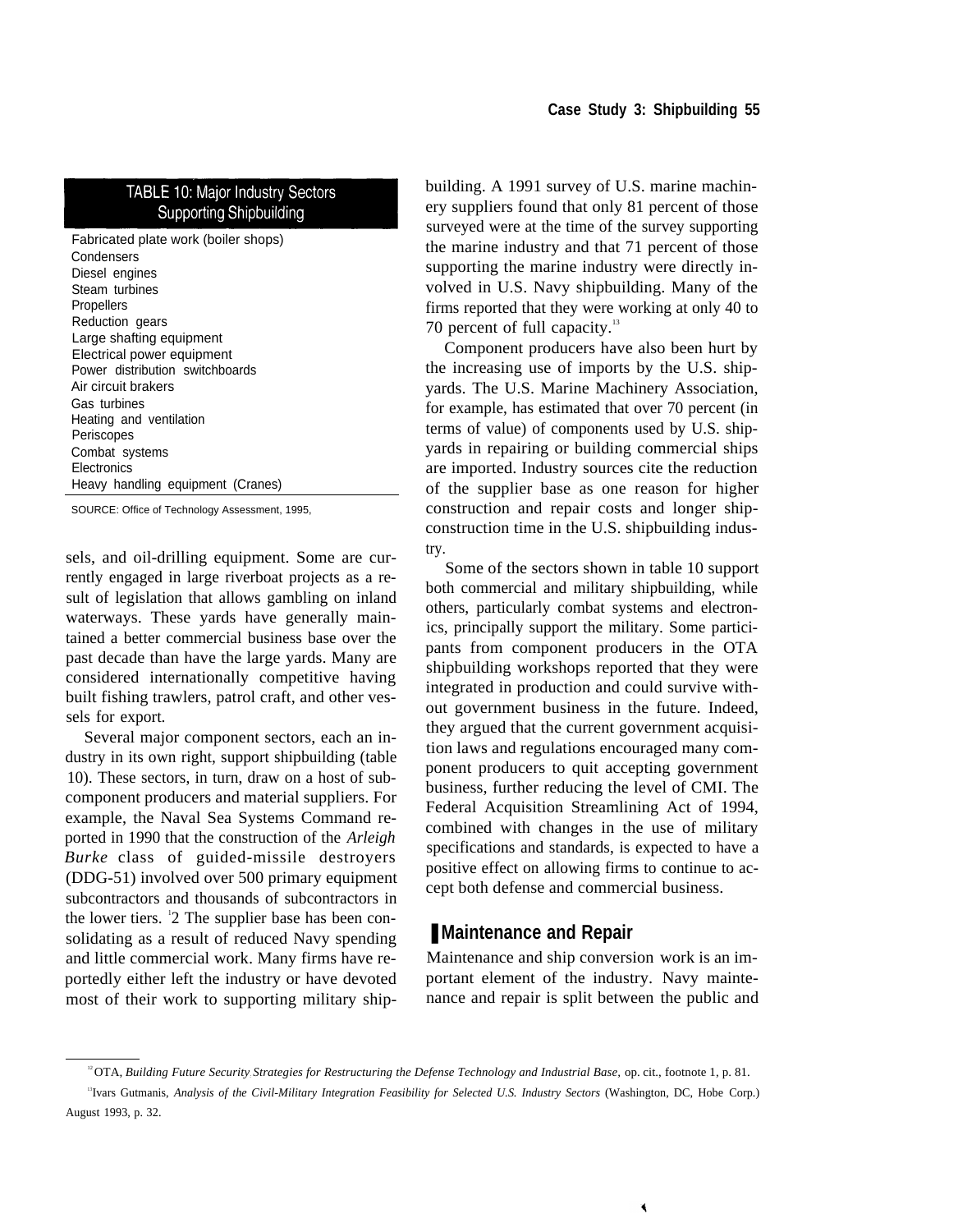private sectors, with work either allocated directly to public yards or awarded to private yards under competitive bid. In 1993, Navy work was performed at eight naval shipyards, two Navy-owned ship-repair facilities, and 36 privately owned shipyards. Some repairs are also done overseas. The overwhelming amount of Navy ship repair goes to public yards.14 Under the Navy competition program, most submarine repairs have gone to the public sector and most surface-ship repair to the private sector.<sup>15</sup>

# ■ **Industry Trends**

The large U.S. shipyards are highly dependent on U.S. government business, and military construction is falling. According to the Department of Commerce, 65 military ships greater than 1,000 light displacement tons (ldt) were on order, or under construction, as of October 1993 in 12 privately owned shipyards.16 (See table 11.) In 1993, the Navy ordered the first of several sealift ships. Five commercial container ships were converted to meet military requirements. Eleven new sealift ships were included in the FY 1994-99 shipbuilding program. Many viewed these ships as a potential means to help shipyards make the transition to more commercial work, but the initial contract awards were controversial, with some critics arguing that the decisions paid inadequate attention to preservation of the shipbuilding industrial base.<sup>17</sup>

Commercial possibilities for U.S. shipbuilders remain mixed. On the one hand, the market for large commercial ships is improving and U.S. shipyards such as Newport News Shipyard have secured contracts for commercial ships from foreign owners. On the other hand, Korean shipyards have announced major expansions in shipyard capacity to meet the anticipated market demand.

Second-tier shipyards are reportedly in better shape, although they, too, have had to contend with a downturn in business because expected increases in demand for vessels to carry grain and coal failed to materialize. Nevertheless, the Commerce Department reports that Gulf Coast shipyards "continue to invest in and expand their facilities and equipment used in ship repair and conversion work."18 Firms such as Trinity Marine Group, for example, have reported that they are applying new manufacturing technologies such as plasma arc cutting to gain higher precision in parts manufacturing, single-side welding of plate, and automated blast and paint facilities, to improve productivity and reduce the labor input.<sup>19</sup>

Another important trend that emerged in the early 1990s was the increased U.S. government interest in improving U.S. shipyards commercial competitiveness. The Clinton Administration's interest in strengthening U.S. shipbuilding was preceded by interest from Congress. The National defense Authorization Act for Fiscal Year 1993 (Public Law 102-484) included a number of shipbuilding initiatives including the requirement that sealift ships built under the fast sealift program be designed and constructed to commercial specifications. The law directed the President to develop a plan to ensure that domestic shipyards could compete effectively in the international marketplace.

The following year, the National Shipbuilding and Shipyard Conversion Act of 1993 included:

15 Ibid.

<sup>&</sup>lt;sup>14</sup> U.S. Department of Commerce, op. cit., footnote 5, p. 21-4. The FY 1994 budget requested about 14 percent of the ship repair funds be allocated to competition.

<sup>16</sup> Ibid., pp. 21-2 and 21-3.

<sup>17</sup> R. Holzer, "Major U.S. Shipyards Question Navy Awards," *Defense News*, Sept. 20-26, 1993, p. 6.

<sup>18</sup> U.S. Department of Commerce*,* op. cit., footnote 5, pp. 21-2 and 21-3.

<sup>&</sup>lt;sup>19</sup> H.B. Walpert, Senior Vice President, Trinity Marine Group, "Vessel Technology: U.S. Shipyard Perspective," speech to the International Conference on the Maritime System of the Americas, Mar. 25, 1993.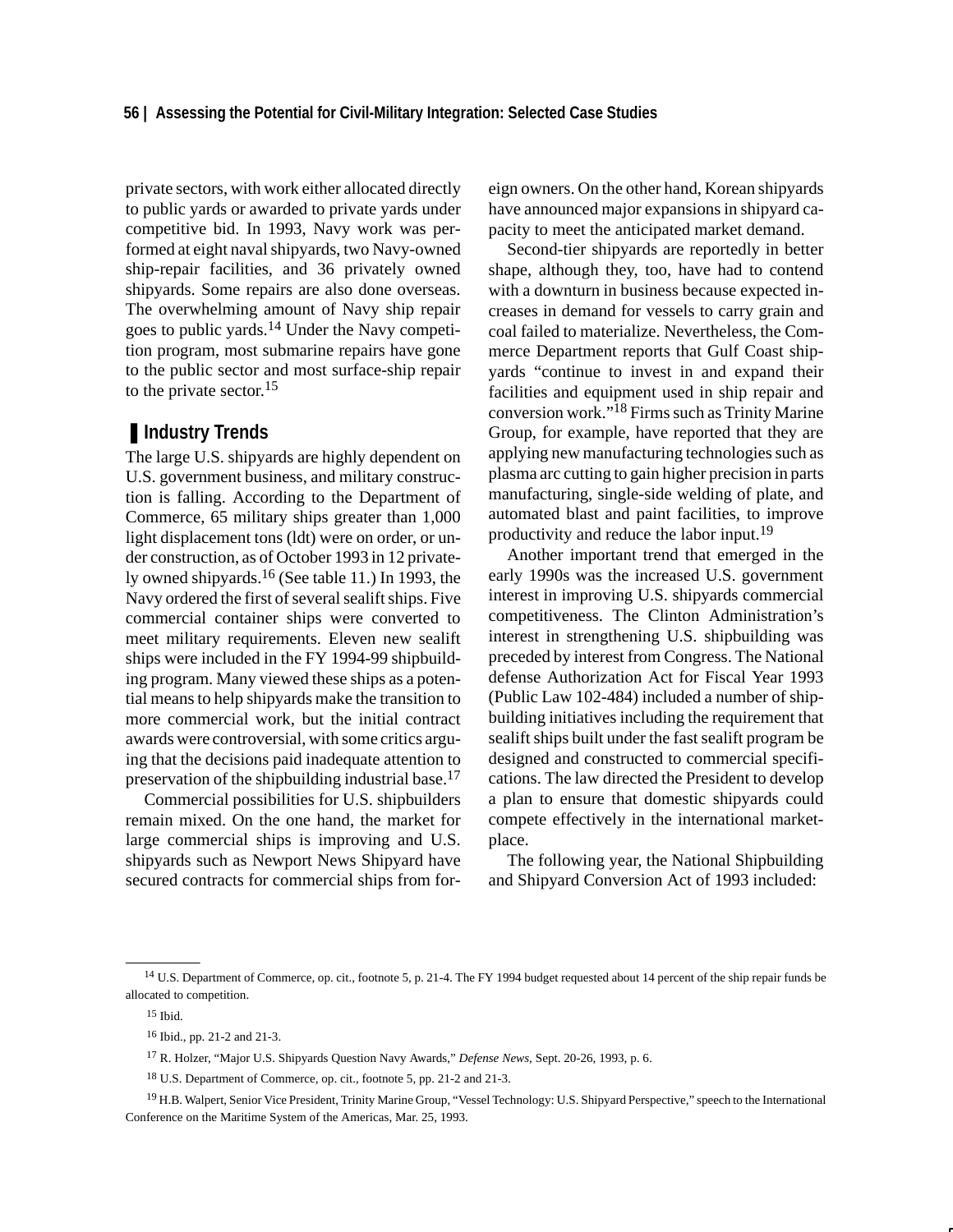| <b>Number</b><br>Type<br>Fast combat-support ship (AOE)<br>$\overline{\mathcal{A}}$<br>1<br>Guided-missile cruiser (CG)<br>Aircraft carrier<br>2<br>(nuclear-powered) (CVN)<br>Guided-missile destroyer (DDG)<br>23<br>3<br>Amphibious assault ship<br>(multipurpose) (LHD)<br>3<br>Dock-landing ship (LSD)<br>2<br>Mine-countermeasures ship<br>(MCM)<br>$\mathfrak{p}$<br>Attack submarine<br>(nuclear-powered) (SSN-21)<br>Attack submarine<br>9<br>(nuclear-powered) (SSN-688)<br>Ballistic-missile submarine<br>4<br>(nuclear-powered) (SSBN)<br>1<br>Oceanographic research ship<br>2<br>Fast sealift<br>1<br>Ice breaker (WAGB)<br>1<br>Ocean surveillance ship<br>(T-AGOS-23)<br>3<br>Ocean survey ship (T-AGS-60)<br>Fleet Oiler (T-AO)<br>4<br>Total<br>65 | <b>TABLE 11: Military Ships on Order or Under</b><br>Construction as of October 1, 1993 |  |
|----------------------------------------------------------------------------------------------------------------------------------------------------------------------------------------------------------------------------------------------------------------------------------------------------------------------------------------------------------------------------------------------------------------------------------------------------------------------------------------------------------------------------------------------------------------------------------------------------------------------------------------------------------------------------------------------------------------------------------------------------------------------|-----------------------------------------------------------------------------------------|--|
|                                                                                                                                                                                                                                                                                                                                                                                                                                                                                                                                                                                                                                                                                                                                                                      |                                                                                         |  |
|                                                                                                                                                                                                                                                                                                                                                                                                                                                                                                                                                                                                                                                                                                                                                                      |                                                                                         |  |
|                                                                                                                                                                                                                                                                                                                                                                                                                                                                                                                                                                                                                                                                                                                                                                      |                                                                                         |  |
|                                                                                                                                                                                                                                                                                                                                                                                                                                                                                                                                                                                                                                                                                                                                                                      |                                                                                         |  |
|                                                                                                                                                                                                                                                                                                                                                                                                                                                                                                                                                                                                                                                                                                                                                                      |                                                                                         |  |
|                                                                                                                                                                                                                                                                                                                                                                                                                                                                                                                                                                                                                                                                                                                                                                      |                                                                                         |  |
|                                                                                                                                                                                                                                                                                                                                                                                                                                                                                                                                                                                                                                                                                                                                                                      |                                                                                         |  |
|                                                                                                                                                                                                                                                                                                                                                                                                                                                                                                                                                                                                                                                                                                                                                                      |                                                                                         |  |
|                                                                                                                                                                                                                                                                                                                                                                                                                                                                                                                                                                                                                                                                                                                                                                      |                                                                                         |  |
|                                                                                                                                                                                                                                                                                                                                                                                                                                                                                                                                                                                                                                                                                                                                                                      |                                                                                         |  |
|                                                                                                                                                                                                                                                                                                                                                                                                                                                                                                                                                                                                                                                                                                                                                                      |                                                                                         |  |
|                                                                                                                                                                                                                                                                                                                                                                                                                                                                                                                                                                                                                                                                                                                                                                      |                                                                                         |  |
|                                                                                                                                                                                                                                                                                                                                                                                                                                                                                                                                                                                                                                                                                                                                                                      |                                                                                         |  |
|                                                                                                                                                                                                                                                                                                                                                                                                                                                                                                                                                                                                                                                                                                                                                                      |                                                                                         |  |
|                                                                                                                                                                                                                                                                                                                                                                                                                                                                                                                                                                                                                                                                                                                                                                      |                                                                                         |  |
|                                                                                                                                                                                                                                                                                                                                                                                                                                                                                                                                                                                                                                                                                                                                                                      |                                                                                         |  |
|                                                                                                                                                                                                                                                                                                                                                                                                                                                                                                                                                                                                                                                                                                                                                                      |                                                                                         |  |
|                                                                                                                                                                                                                                                                                                                                                                                                                                                                                                                                                                                                                                                                                                                                                                      |                                                                                         |  |

SOURCE: U.S. Department of Commerce, U.S. Industrial Outlook 7994, table 1, p 21-2.

- 1. a financial incentives program to provide loan guarantees to initiate commercial ship construction, encourage shipyard modernization, and support increased productivity;
- 2. a technology development program (subsequently carried out by ARPA in its MARI-TECH Program) to improve the technology base for advanced shipbuilding and encourage innovative commercial ship design and production processes and technologies;
- 3. enhanced DOD support for the Navy's Affordability Through Commonality Program to foster the use of common modules for military and commercial ships; and
- 4. enhanced support for those portions of the Navy's Manufacturing Technology and Technology Base Program that are associated with shipbuilding and ship repair technologies.<sup>20</sup>

The Clinton Administration's shipbuilding plan addressed many of the Congressional objectives through a combination of international negotiations, the MARITECH program, acquisition reform, loan guarantees, and international marketing support.

These government initiatives could potentially have significant impact on CMI. In 1995, the MA-RITECH program claimed some success from its near-term technology development projects in helping firms win commercial contracts.<sup>21</sup>

# ❚ **Market Forecast**

Workshop participants and others interviewed during this case study stressed the importance of the commercial market to shipyard survival, and the need for U.S. shipbuilders to understand and address market needs in order to succeed in reentering commercial shipbuilding. Some shipyards espoused a market *niche* strategy aimed at capturing a part of the market that includes specialty ships, such as cruise ships, survey ships, one-of-akind ships, or few-of-a-kind ships. Other builders reportedly plan to apply advanced technologies to directly attack the global competition (e.g., the Japanese and Koreans) in high-volume sectors such as large tankers.

As noted earlier, however, the prospects for a renewed demand for large commercial ships remains a matter of debate. More than 14,000 ships from the global commercial fleet will probably

 $\blacktriangleleft$ 

<sup>&</sup>lt;sup>20</sup> National Shipbuilding and Shipyard Conversion Act of 1993, 10 U.S. Code 2501.

<sup>&</sup>lt;sup>21</sup> Specifically listed were Newport News Shipbuilding's construction of a 40,000 deadweight ton (DWT) product carrier, Todd Shipyards' success in winning a contract for Washington State ferriers, and Alabama Shipyard's Inc. letter of intent to build from bulk cargo ships for Tritea Maritme Ltd. of Piraeus Greece. See MARITECH Program Fact Sheet.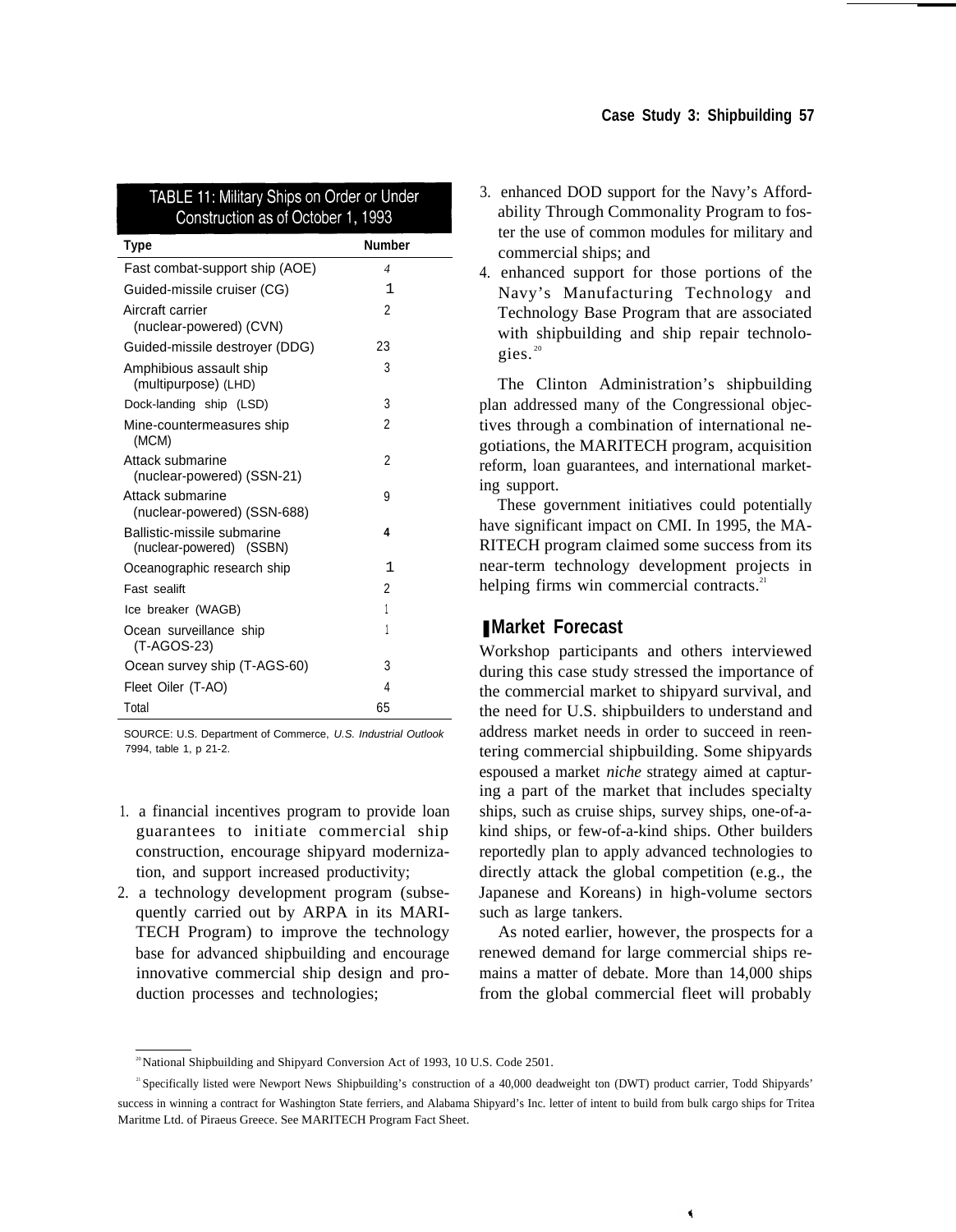| TABLE 12: Estimate of Level of Work for a 400- and 300-Ship Navy |                   |                        |                                  |                          |                                         |                                 |
|------------------------------------------------------------------|-------------------|------------------------|----------------------------------|--------------------------|-----------------------------------------|---------------------------------|
| Ship category                                                    | <b>Fleet size</b> | <b>Service</b><br>life | Average<br>new ships<br>per year | <b>Building</b><br>vards | Overhaul/repair<br>projects<br>per year | Overhaul/repair<br>docks needed |
| Aircraft Carriers                                                | 12/10             | 40                     | 0.3/0.25                         | 1/1                      | 1.5/1                                   | 3/2                             |
| Submarines                                                       | 55/45             | 30                     | 1.8/1.5                          | 1 to $2/1$               | 8/7                                     | 9/8                             |
| Surface combatants                                               | 1 30/100          | 30                     | 4.3/3.3                          | $2/1$ to 2               | 18/14                                   | 20/16                           |
| Amphibious/replenishment<br>ships                                | 128/95            | 30                     | 4.3/3.2                          | 2 to $3/1$ to 2          | 18/14                                   | 20/16                           |
| Mine<br>warfare/support<br>ships                                 | 75/50             | 30                     | $2.5/1$ .7                       | 1/1                      | 11/8                                    | 12/9                            |
| Total                                                            | 400/300           |                        | $13.2/1$ O                       | 9 to 7/7 to 5            | 56.5/44                                 | 64/51                           |

SOURCE: Office of Technology Assessment, 1995.

need to be replaced by the turn of the century. Almost 2,000 additional new ships are expected to be required to meet expanded needs. But despite the many forecasts of a commercial shipbuilding boom in the 1990s, the worldwide number of large merchant ships on order, or under construction in 1993, declined. Still, new construction is expected to develop to provide the double-hull oil tankers to comply with the Oil Pollution Act which became law in 1990. These tankers are scheduled to be phased in between 1995 and 2005, but might not be built in U.S. yards. Further, changes in environmental regulations could have an impact on the speed with which these ships are introduced. U.S. production ultimately depends on what percentage of the global market the United States is able to capture.

Other potential commercial work includes oil drilling rigs, marine structures, and large land structures demanding extensive welding or using shipbuilding techniques.

Although Navy shipbuilding, conversion, and repair activities are expected to continue to decrease, Navy work will still dominate the U.S. shipbuilding and ship-repair industry in the near term. A principal national security concern is how to preserve the capability to build nuclear submarines and aircraft carriers. But while these programs represent important defense capabilities, they appear to have limited direct CMI effects, with most CMI potential being in supporting industries such as electronics.

Other Navy programs are more directly applicable. The Navy sealift program, for example, was viewed by many of those interviewed as an opportunity to assist the transition to commercial shipbuilding business. There has been considerable debate, however, over the extent to which CMI can be achieved given the current design requirements of the sealift ships. Participants at OTA's shipbuilding workshops disagreed over whether the planned ships were too militarily unique.

The size of the Navy fleet is currently projected to fall from over 500 in 1993, to between 300 and 400 ships under the DOD's *Bottom-Up Review.* Table 12 gives an estimate of the level of work and number of shipbuilding and overhaul facilities that might support a Navy of 300 to 400 ships.

Given reasonable assumptions about service life, new Navy construction for a force of this size might range from 10 to 13 ships a year. This new construction might be supplemented with the overhaul and repair of 44 to 67 vessels, but overhaul and repair work is also decreasing as the Navy moves away from its past practice of allowing 35 percent of a ship's service life to be spent out of commission in major repair and overhaul, and toward the commercial industry's figure of about 5 percent.

Participants in OTA's shipbuilding workshops concluded that three building yards might be the minimum necessary to meet anticipated Navy shipbuilding needs for a force this size. Partici-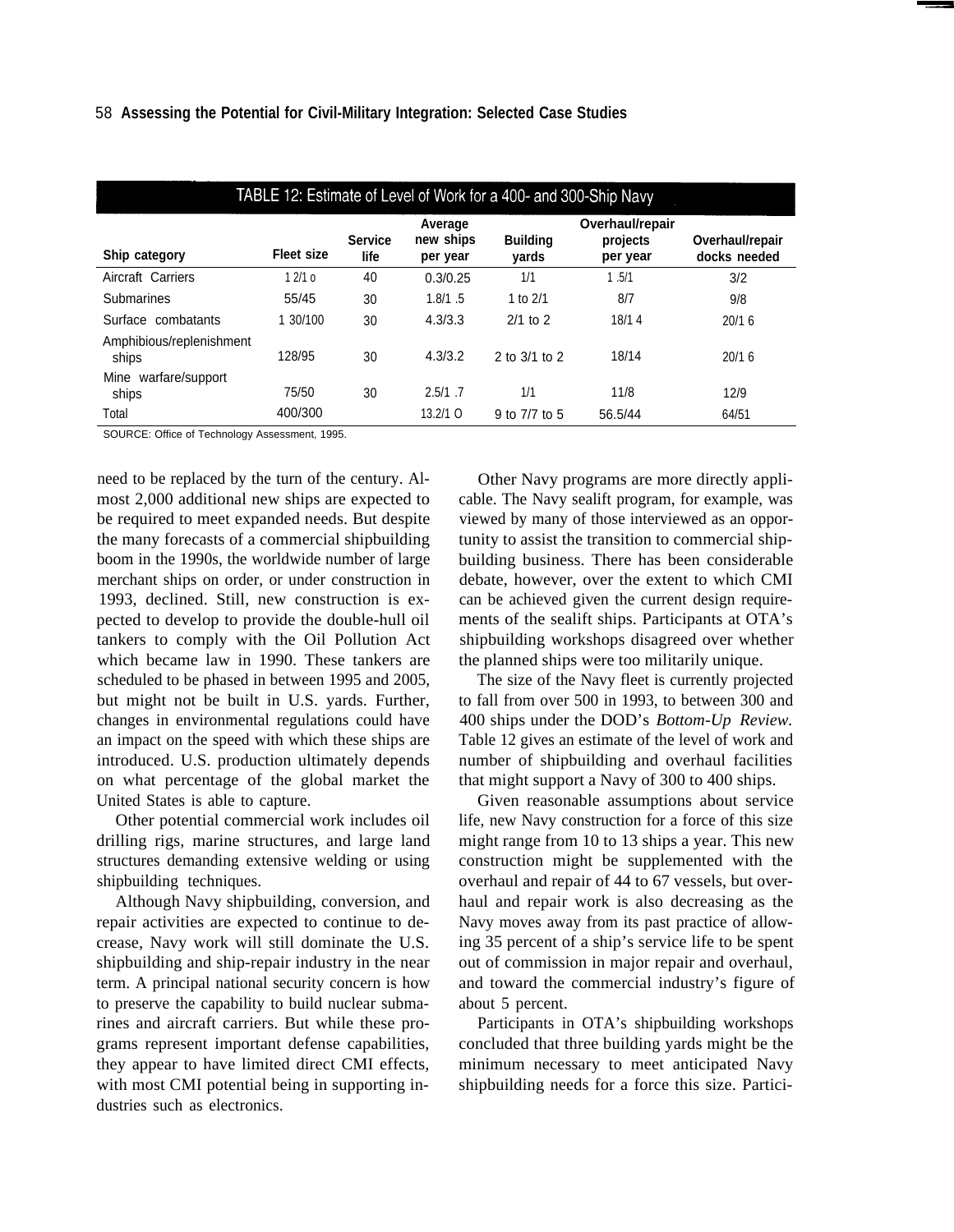# TABLE 13: Defense Objectives of Integrating Civilian and Military Shipbuilding

| Design, develop, build, and support effective naval<br>forces   |
|-----------------------------------------------------------------|
| Preserve a skill base in design, engineering, and<br>production |
| Maintain key facilities                                         |
| Lower the costs of naval vessels                                |
| Enhance the transfer of critical technologies                   |
|                                                                 |

SOURCE. Off Ice of Technology Assessment, 1995.

pants argued, however, that five to six yards were preferred. Building yards and overhaul and repair docks are important not only to provide normal peacetime support but also to handle unforeseen peacetime accidents or combat damage that might disable a vessel. A future shipbuilding defense base might include the following types and numbers of building yards:

- one carrier yard
- one submarine yard
- two surface-combatant yards
- two auxiliary yards

Some of these yards could, of course, build more than one type of ship.

# **CIVIL-MILITARY INTEGRATION**

Some CMI currently exists, particularly in the subtiers, but integration at the shipyard level is limited. Increasing CMI at all levels is made more challenging by the lack of commercial competitiveness in building large ships.

Industry and government personnel participating in the two OTA shipbuilding workshops argued that civil-military integration of the shipbuilding base demanded a clear statement of the objectives to be achieved by such integration. Five defense objectives (see table 13) were identified. The highest-priority defense objective is to preserve the capability to design, develop, build, and support the vessels needed to perform the Navy's basic missions: sea control and sea denial in war, forward presence and support of political interests in peacetime.

| TABLE 14: Civilian Objectives of Integrating Civilian<br>and Military Shipbuilding |
|------------------------------------------------------------------------------------|
| Ensure profitability                                                               |
| Preserve a skill base in design, engineering, and<br>production                    |
| Maintain key facilities                                                            |
| Lower the costs of commercial vessels                                              |
| Enhance the transfer of critical technologies                                      |
|                                                                                    |

SOURCE: Off Ice of Technology Assessment, 1995.

Workshop participants also identified five civilian objectives of integrating shipbuilding (see table 14) and noted that commercial success in building ships demands that the operations be profitable. Participants observed that the mix of skills for commercial production might differ from those needed in the defense base. For example, the skills needed for modular construction of commercial vessels might be very different from those needed for defense, with the commercial base having less demand for highly skilled electricians and electronics personnel and more demand for basic welders and assembly personnel.

Shipbuilding facilities appear to have considerable defense and commercial overlap. Although defense might demand some unique facilities (e.g., nuclear), many of the costly, fixed shipbuilding facilities can be used for military or civilian work.

Workshop participants argued that technology transfer is as important to the commercial sector as it is to defense. Certain technologies, such as the technology to produce large composite structures, may be needed in both civilian and defense work. Armaments technologies, however, have few commercial uses.

Although many of the broad defense and civilian objectives overlap, the difference between the first priority of each list underscores the fundamental difference that makes CMI difficult. Government goals stress combat performance and oversight of public funds. Commercial goals, of necessity, stress profitability, which is key to staying in business. While the differences between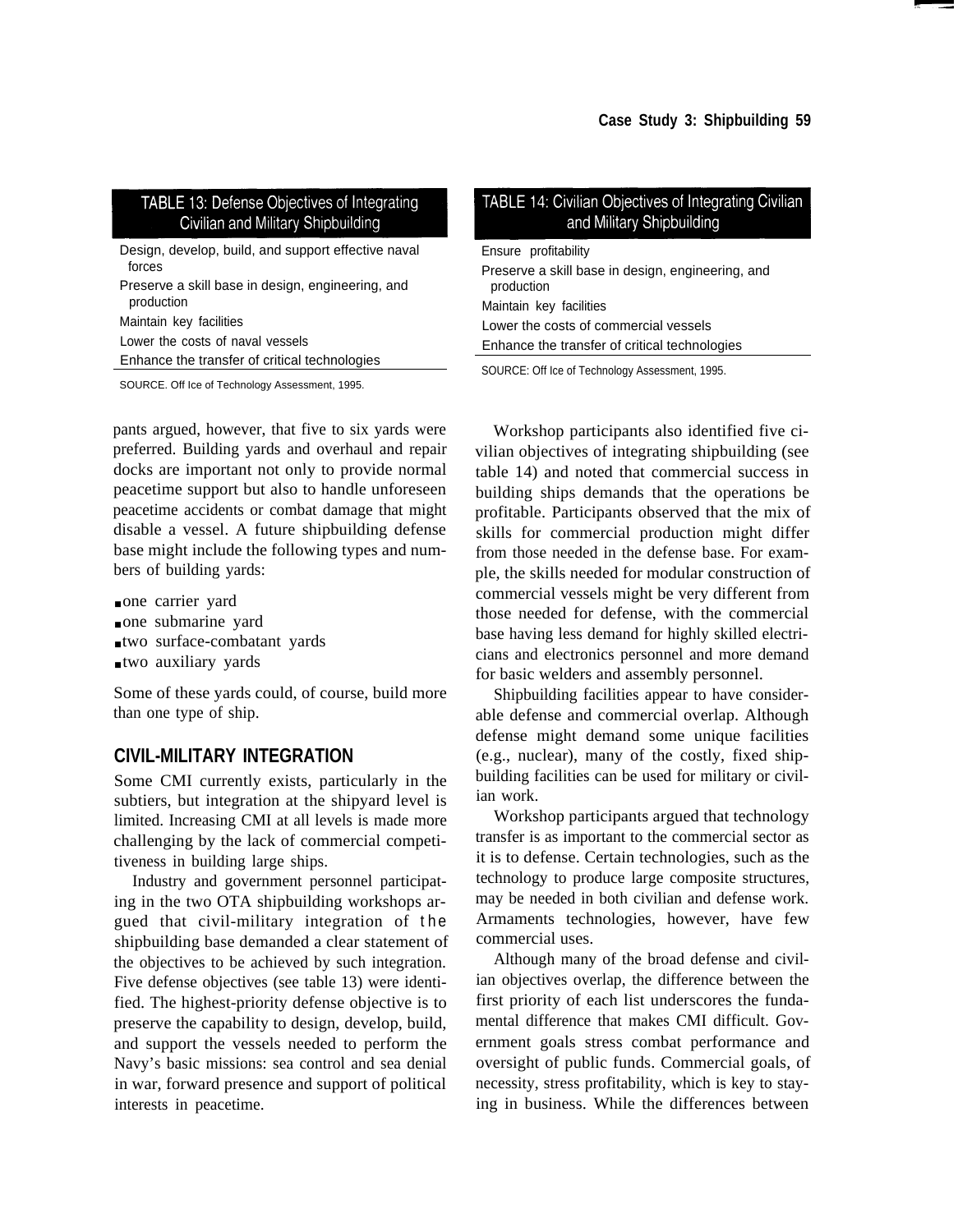#### **60 | Assessing the Potential for Civil-Military Integration: Selected Case Studies**

such objectives might be reduced, they are unlikely to be eliminated.

# ■ **Factors Favoring and Inhibiting Integration**

There are a number of technical, market, and policy factors favoring increased integration in the shipbuilding sector.

## *Technical*

Although there are many acknowledged differences between defense and commercial hull designs, propulsion systems, and weapons systems on board, government and industry personnel argued that there are also many commonalities in components and that technological developments in design and manufacturing processes—if exploited—might enhance integration within the shipbuilding sector. The possibility of such integration has increased with the new DOD policy toward the use of military specifications and standards.

Both the commercial and defense sectors face many common environmental and safety problems. Research efforts in these areas, as well as in design and manufacturing processes, might be expected to provide useful information to both the commercial and defense sectors. In July 1994 the Deputy Director for Defense Research and Engineering for Laboratory Management reported on a DOD effort to determine what research and technologies might be sourced from non-DOD laboratories and which ones might be expected to remain in the more militarily unique Service laboratory environment. Increased out-sourcing potential for naval systems included: habitability and outfitting, shock, propulsion machinery, and electrical power systems.22 In order to exploit technical developments, the Non-Government Panel studying the issue recommended that Navy laboratories establish strong collaborative programs with industry and university partners.<sup>23</sup>

The MARITECH Program aims to use a wide variety of technologies that appear to have application to both commercial and defense needs. These include exploiting developing technologies:

- $\overline{\phantom{a}}$  $\blacksquare$  in simulation and modeling, virtual prototyping, and advanced materials to enhance integrated product development;
- in simulation and modeling, prototyping, and communications to enhance integration in design;
- in flexible automation/robotics, real-time physical measurement, agile manufacturing and advanced methods in cutting, welding, and pasting to enhance integrated construction; and
- in communications and advanced repair to enhance integration in follow-on support.<sup>24</sup>

Navy studies on Affordability through Commonality (ATC) have examined concepts for modular construction, equipment standardization, and process simplification. In many cases these processes and the equipment might be confined to using standardized militarily unique items. Indeed, past standardization programs have sometimes isolated the military from commercial developments when the standardization has been to specifications not used in the commercial sector. Component producers interviewed by OTA argued, however, that standardizing to commercial specifications in areas where they appear appropriate (e.g., many of the different pumps and valves that go on ships), is feasible and can promote savings.

Civil-military integration at the shipyard level is aimed at maintaining a skilled workforce, shipyard facilities that can accommodate large naval

<sup>22</sup> *The Laboratory Infrastructure Capabilities Study: Non-Government Panel Meetings June/July 1994*. Summary available through DOD Laboratory System World Wide Web Services: LabLINK Home Page: Projects.

<sup>23</sup> Ibid.

<sup>24</sup> Robert Schaffran, "MARITECH," Presentation at the ARPA Seventeenth Systems & Technology Symposium, Oct. 25-27, 1994, San Francisco, CA.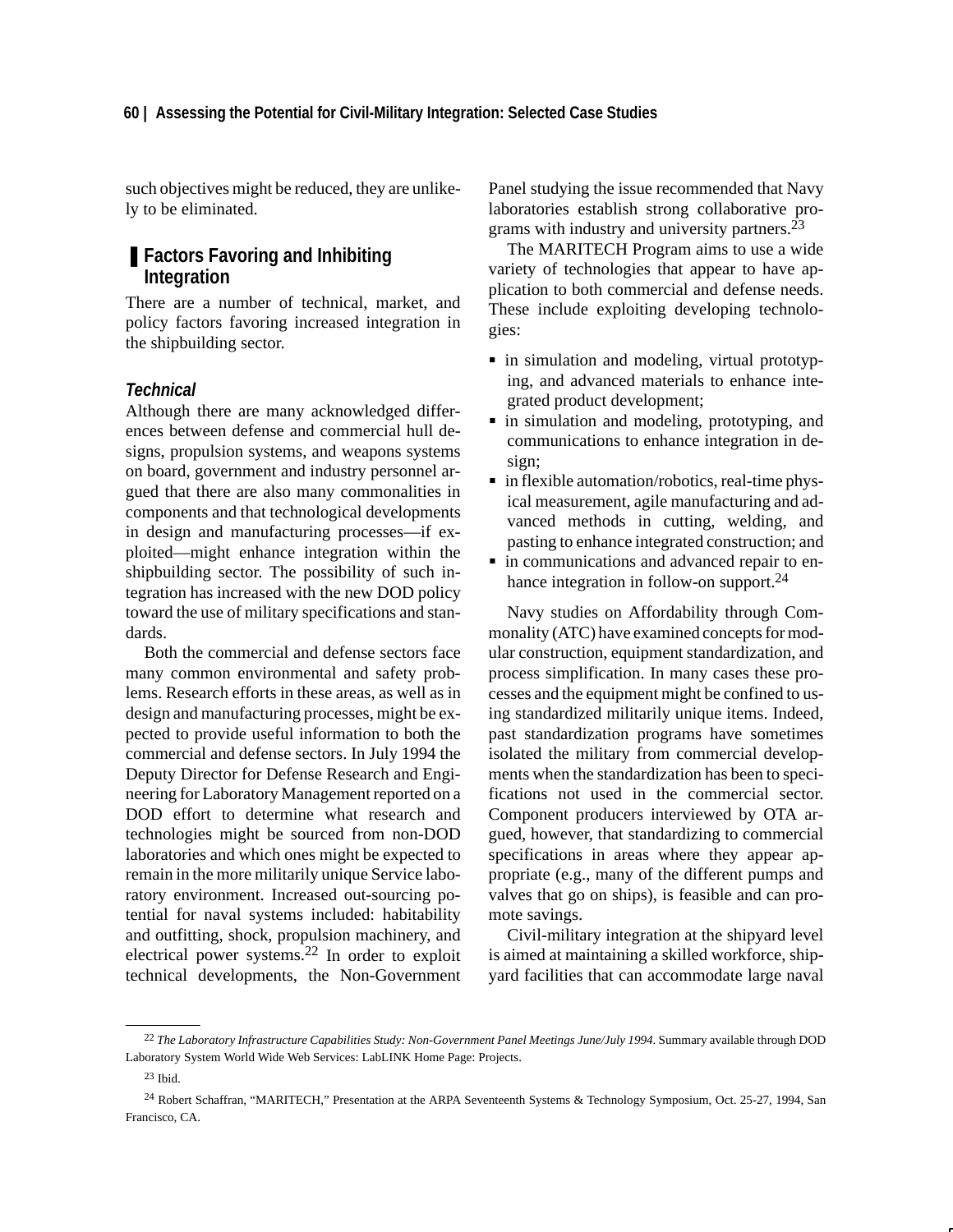vessels, and at improving U.S. shipbuilding technology. Workshop participants concluded that much of the hull work can be automated. Computer aided design and computer aided manufacturing (CAD/CAM), for example, can drive a battery of robots in welding. Much of the rest of the ship can be built in specialized factories.

Workshop participants noted that foreign technology is important and that U.S. firms may gain access to it through partnerships with international firms (such as those developed in the electronics industry) or through direct license agreements.

At the sector level, technological opportunities for integration are enhanced by the availability of public sector facilities for private sector use. This appears to make most sense when the facility investments are too costly for the private sector to make individually. For example, the David Taylor Naval Ship Research and Development Center in Carderock, Maryland, has one of the largest maritime model basins in the world. Research topics at the Center include hull-form structures, propulsion, silencing, maneuvering and control, auxiliary machinery, environmental effects, pollution abatement, logistics, computer techniques, and software for analysis and design—most of which have some commercial application. The enabling legislation for the Center specifies that experiments can be conducted for private shipbuilders if the builders defray the cost of the experiment.25 The authority, however, has reportedly seldom been used, except for examining some hull designs.

Other possibilities exist in facilities such as the Navy Surface Warfare Center's Crane Division of Crane, Indiana, which conducts R&D on a variety of systems, including microwave devices, acoustic sensors batteries, and microelectronic technology. While these efforts are directed at fleet support, some might be exploited to enhance commercial capabilities.

National laboratories represent additional government resources available for use in shipbuilding. The use of supercomputers at Sandia National Laboratories to solve planning problems in design and manufacturing is an example of sector level integration. Both the Sandia National Laboratories and Oak Ridge National Laboratory currently have supported shipbuilding activities. Sandia, for example, has a Cooperative Research and Development Agreement (CRADA) with one of the shipyards in advanced welding techniques, and Oak Ridge has ongoing cooperative work in manufacturing.

Exploiting commonality in process technology (e.g., design, manufacturing, testing) appears fairly straightforward. The use of commercial components on combatants, however, raises questions about the durability of products manufactured under commercial standards. Critical questions about shock resistance, for example, must be addressed. Many electronic components are currently meeting such requirements through ruggedization, a process by which commercial items are placed in a rugged container that can resist the shocks and stresses of combat. In common with findings in other critical combat areas, those interviewed generally agreed that design, manufacturing processes, and components represent the greatest opportunities for integration.

#### *Market Factors*

The U.S. military and commercial shipbuilding markets have almost been mutually exclusive at the shipbuilding level. Yet many OTA workshop participants argued that this need not be the case. Workshop participants and others interviewed during the assessment stated that ship components and subcomponents are the most likely items to be purchased, but major end items might also be bought commercially. The Navy, for example, used an off-the-shelf merchant tanker, modified

<sup>25</sup> OTA, *R&D in the Maritime Industry: A Supplement to an Assessment of Maritime Trade and Technology*, op. cit., footnote 8, p. 35.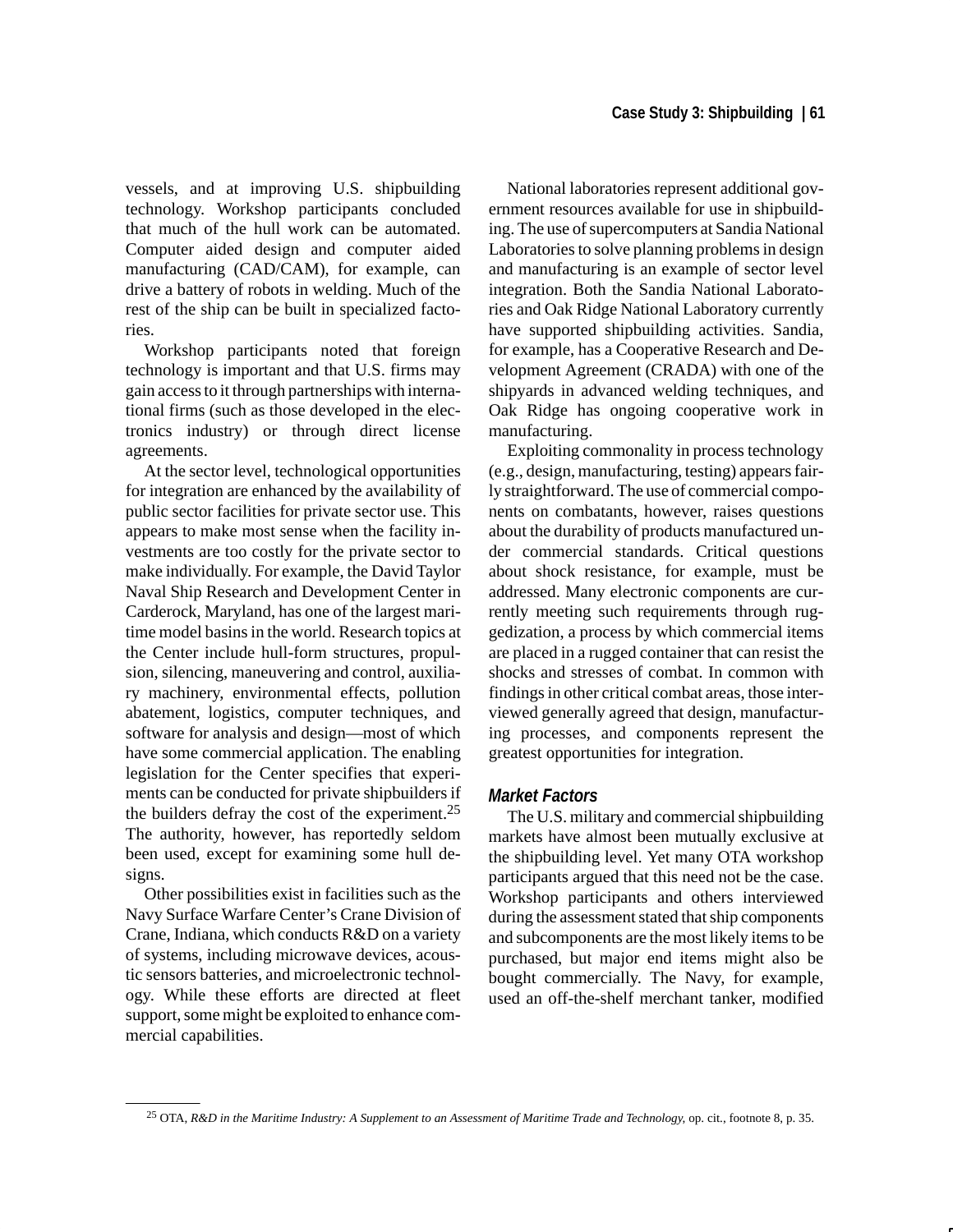#### **62 | Assessing the Potential for Civil-Military Integration: Selected Case Studies**

with defense features, to provide underway replenishment to fleet combatants in 1972.

The Navy's T-AGOS program was run "commercially" from 1981 until 1986. The commercial philosophy followed in that case reportedly allowed the program to reduce Navy oversight significantly.

More recently, the United Kingdom contracted for construction of a helicopter carrier based on a commercial, rather than a military, hull design. By modifying a commercial design rather than using a militarily unique one, the United Kingdom expects to save over \$76.5 million.26

The French have also used a more commercial approach to meet some of their needs. An earlier OTA study reported that the French Navy, in developing a new class of frigates for routine patrol missions, decided against sophisticated and expensive warships to perform these missions.

A commercial shipyard, Chantiers de l'Atlantique (owned by the Alcatel-Alsthom GEC Group), that specializes in the design and construction of passenger liners, received the contract. In lieu of military specifications, the French Navy permitted Chantiers de l'Atlantique to use somewhat less rigorous "safety of life at sea" norms conceived for merchant-marine and passenger ships. The patrol frigates are equipped with the same weapons systems as are standard frigates, but lack a computerized battle-management system capable of integrating them into a naval task force. Because of these economies, the patrol frigates were developed and built at one-third the cost of frigates built to military specifications. The limited defensive capabilities of the patrol frigates could, however, prove problematic if they confront comprehensive threats.<sup>27</sup>

More market commonality may be achieved in naval transport ships, but there were mixed views on whether this will occur. As noted earlier, some participants in OTA's shipbuilding workshops expressed concern that the ships then in the Navy's sealift program had little commercial overlap, while DOD participants argued that the ships were "the least military-specified ship ever" and that the specifications that did exist were mostly performance specifications.

One argument made by those concerned about CMI was that the design's performance specification forced noncommercial solutions, and that if support for a commercially viable ship had been a consideration, a different design would have emerged. It was the opinion of some participants that the DOD could have met 90 percent of the lift requirement at 50 percent of the cost and had a commercially viable ship. Concerns were focused on the requirements for off-loading and the hazardous cargo requirements. Regardless of their views on current designs, workshop participants generally supported the idea of moving toward a more commercial vessel for most Navy purchases.

#### *Policy Factors*

The recent government shipbuilding initiatives aim not only at developing technology but also at applying that technology to demonstration vessels with the objective of reestablishing the U.S. shipbuilding industry as a self-sufficient, internationally competitive industry.28 The MARITECH program, outlined earlier, is designed to develop and apply advanced technology to improve the competitiveness of the U.S. shipbuilding industry. According to Dr. Larry Lynn, Director of

<sup>26</sup> P. Felstead, "VSEL Wins Contract To Build U.K. Helo Carrier," *Janes Defense Weekly*, May 22, 1993, p. 10.

<sup>27</sup> U.S. Congress, Office of Technology Assessment, *Lessons in Restructuring Defense Industry: The French Experience*, OTA-PB-ISC-96 (Washington, DC: U.S. Government Printing Office, June 1992), p. 26.

<sup>28</sup> National Defense Authorization Act for Fiscal Year 1994, Public Law 103-160, Nov. 30, 1993, Sec. 1352. 10 USC 2501.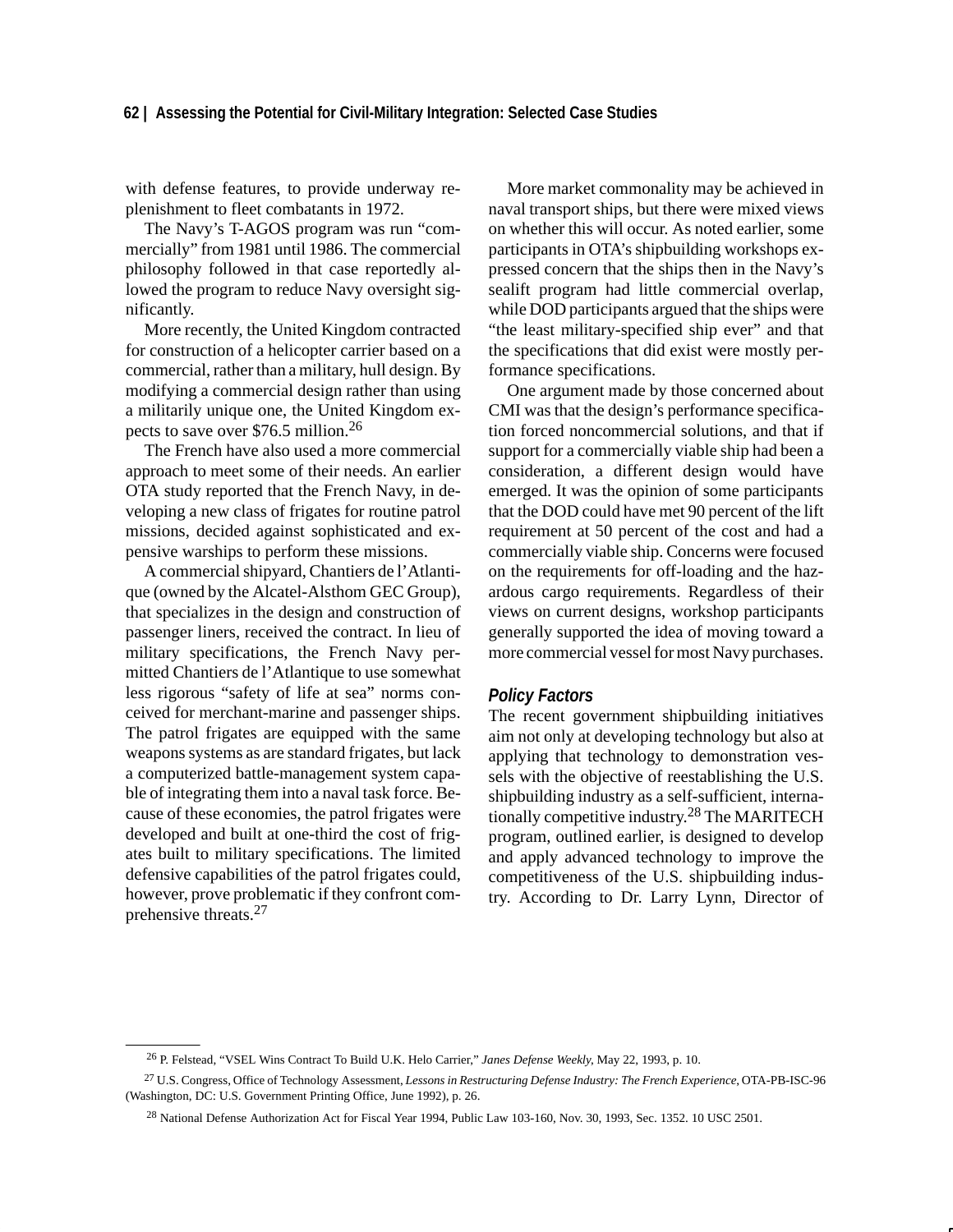ARPA, "MARITECH will ensure that a domestic shipbuilding infrastructure, capable of building competitive ships, is available to procure affordable Navy ships at such time that new construction tonnage is needed."29

As a part of its plan for strengthening America's shipyards, the Clinton Administration has also pursued efforts to eliminate foreign shipbuilding subsidies through the Organization for Economic Cooperation and Development, provided guarantees through the Department of Transportation for ship construction, and extended loan programs to cover ships built for export.

Workshop participants raised and discussed several other near-term strategies, including building and leasing commercial ships in place of the Ready Reserve Fleet and purchasing a fleet of vehicle carriers that would be on a standby arrangement under government contract for use in an emergency. (See box 7.)

# ■ Factors Inhibiting Integration

Several factors have inhibited integration in the shipbuilding sector. The major factor has been the almost total lack of commercial shipbuilding. The dearth of commercial shipbuilding is partly a function of the technical, market, and policy factors noted below.

## *Technical*

As discussed earlier, naval combatants have very specific tasks to perform that often have little or no overlap with commercial activities. They must be capable of withstanding damage that would not be expected in a commercial vessel. Shock tests, and special fire-fighting equipment are often essential. Because of the potential for sustaining combat damage, many observers question the capability of the new French patrol frigates to operate in a high-intensity combat environment.

Since they incorporate many technologies that are different from those used in large commercial vessels, the construction of combatants often requires different skills than do commercial ships (e.g., electronics integration and weapons systems installation). Much of the value added in combat vessels is associated with these complex electronics and weapons systems. CMI here is more likely to occur at the electronic component level. Thus, while process technology may potentially be easily integrated, the special needs of combat vessels will create some technical limits to product integration. The existence of many militarily-unique systems must be acknowledged in considering a realistic CMI strategy in this sector.

The lack of competitiveness of the American shipbuilding industry has been exacerbated by the general absence of investment in new process technology in the industry. Although smaller yards report investments, representatives from the major yards participating in the OTA workshops estimated that large U.S. shipyards are as much as 10 years behind in technology. The result is that production time per ship is two to three times as long in U.S. yards as it is in the best foreign yards. The MARITECH Program is aimed at introducing new technologies, but the workshop concensus was that outdated yards will require substantial new investment to become commercially competitive.

New technological developments in the United States are aimed at both reducing the number of workers needed to build a ship and the time needed to complete a ship. Although American wages have declined to the degree that they are slightly lower than Japan's and much lower than those in Western Europe, they remained high compared to South Korean wages or those of the People's Republic of China. Further, almost all major foreign yards can reportedly build ships faster and with fewer people than can U.S. yards. For example,

<sup>&</sup>lt;sup>29</sup> Statement by Larry Lynn, Acting Director, Advanced Research Projects Agency, before the House Appropriations Committee, Subcommittee on National Security, Mar. 23, 1995.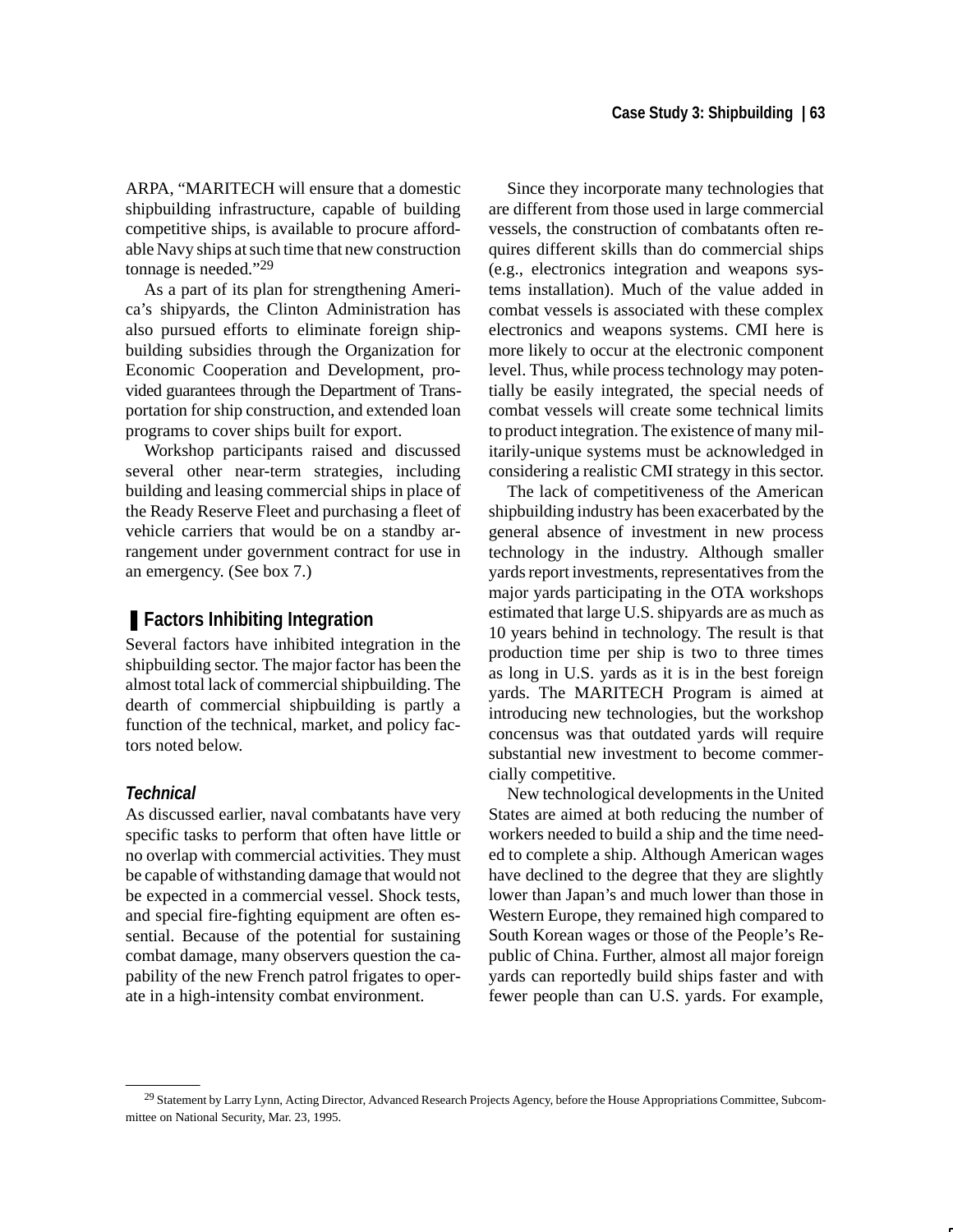#### 64 **Assessing the Potential for Civil-Military Integration: Selected Case Studies**

# BOX 7: Other Suggestions for Preserving a Naval Construction Base

Workshop participants generally agreed that the falling rate of Navy construction, combined with the lack of a commercial market for large ships, necessitated drastic action to reestablish a domestic shipbuilding industry. A number of alternatives were discussed in addition to integrating the commercial and defense bases. These included: ceasing to transfer ships to other nations as the Navy decommissions them because this practice eliminates potential customers; building ships directly for the export market (including diesel submarines); starting a major building program for Coast Guard ships.

Participants suggested that there should be greater support for foreign military sales. Such sales may be controversial, however, because they can potentially create threats to U.S. forces. On the other hand, they can sustain important high-level skills in the absence of commercial work. Some participants discounted the possibility of future threats to U.S. forces.

Participants also proposed changing the duration of the charter of MSC ships. Longer charters could certainly be used to facilitate sealift acquisition. Participants indicated that tankers, as well as vehicle carriers, might be built for a five-year charter. They pointed out that the production of doublehulled tankers, coupled with a focused sealift construction program built around longer charters, might create a commercially viable program.

Finally, workshop participants suggested that the Nation needs to develop incentives that support the shipbuilding industry. The Norwegians, for example, use tax policy (i.e., high depreciation rates for ships) to sustain a very modern fleet. Liberia and Bahrain are both tax-free environments. U.S. tax policy, on the other hand, was viewed as punitive to the shipbuilding industry.

SOURCE: Office of Technology Assessment, 1995.

age of labor cost in the cost of a ship from about 40 percent in 1987-88 to 20 to 25 percent in 1991.30 A ship operator noted that the international ship market is highly dependent on the lowest price. Technology aimed at productivity improvements is essential.

Participants at OTA's shipbuilding workshops expressed concerns about the ability of shipbuilding firms to gain access to necessary financing to make technology investments. They estimated that U.S. yards would require new technology and facilities—thought to cost between \$100 million and \$200 million per yard—to compete effectively. Component producers complained that small firms could not get access to such financing, and they called for government guarantees. Others argued, however, that financing was available for

the Japanese are estimated to have cut the percent- good investments and that government loans were therefore unimportant.

#### *Market*

A number of market factors inhibit integration. One of the greatest is the uncertainty in the market for large ships. Despite the expectation of increased demand, expansion has been slow. A further problem is fierce international competition. Several Korean shipyards, for example, have announced major capacity expansions to meet the expected increased market demand. Japanese and European yards can also be expected to be competitive.

Owners, operators, and government workshop participants noted that U.S. shipyards have been very poor at marketing. Although shipyards com-

*<sup>30</sup>Drewry World Shipbuilding, The Next Ten Years:Can the Challenge Be Met?* (Drewry Shipping consultants, Ltd., London: April 1992) , p. 26.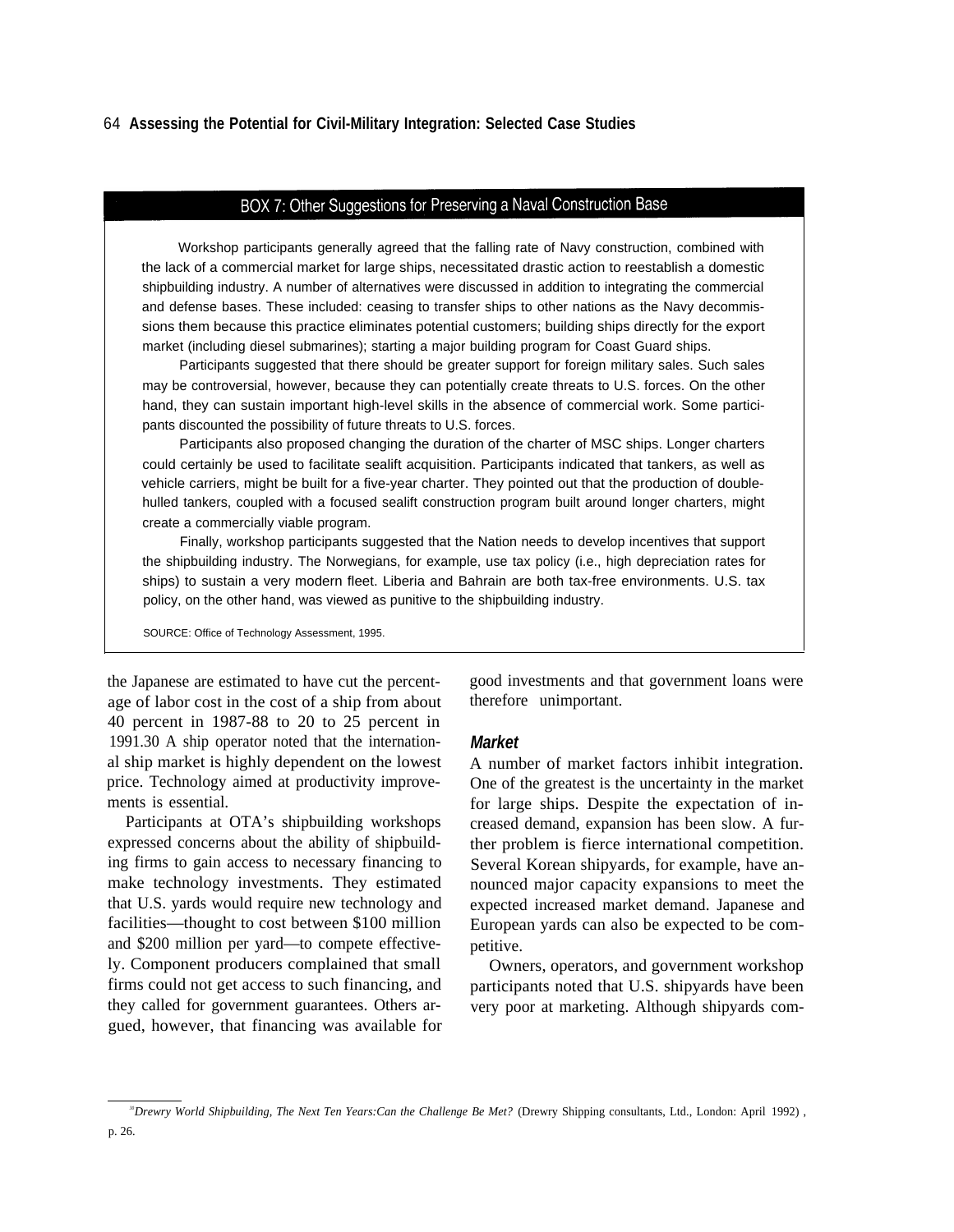plain about a lack of orders, some workshop participants argued that American shipyards lack a commitment to marketing and often fail to visit firms interested in buying new ships. Foreign builders, on the other hand, are said to visit regularly.

Market subsidies were hotly debated at the workshop. Many workshop participants argued against direct, long-term subsidies, stating their belief that federal subsidies have hurt the base by isolating it from competition.31 A 1983 OTA report hinted at this, noting that:

Over the past two decades the United States has only built major merchant ships when Federal subsidies were used to pay a large portion of the cost or when laws, such as the Merchant Marine Act of 1920 (Jones Act), required that the ship be built in a U.S. yard.32

Instead, participants generally supported a program in which shipyards would receive initial transition funding to help them convert to commercial shipbuilding. Such a program would also include a commitment on the part of the government to encourage shipbuilding through incentives.

Some workshop participants advanced a different market approach. They suggested that smaller, cheaper ships might be better suited to the new defense environment and take advantage of technology developments to retain combat capability. For example, smaller fighting ships might be built (at \$250 million a copy) with an acceptable compromise in performance by capitalizing on spacebased (or airborne) command-control links whose costs would be met through joint service support. Expensive, large radars and associated equipment could then be removed in favor of off-board sensors. A modular design would allow additional "tuning" of ships for particular needs in various locations around the world.<sup>33</sup> A small ship might also be more likely to develop an export market.

## *Policy Factors*

Government acquisition laws and regulations that have effectively separated much of the defense and commercial bases have had a negative effect on the shipbuilding industry too. As in other sectors, special rules have driven up costs. For example, although Navy and commercial hull welding for surface ships might be similar, the costs are far higher for Navy work because of the additional testing required and the more stringent labor requirements to certify those tests. It was reported that certified welders were paid \$16 an hour for Navy work and \$10 an hour for commercial work. As a result, a yard doing both Navy and commercial work reportedly either had to have two labor forces with different training requirements and pay scales, or use the more highly skilled workers and pay the higher wages for commercial work as well.

Government cost-accounting and inventory requirements that differ from commercial practices have also reduced commercial competitiveness and ultimately inhibited integration. Workshop participants noted that commercial and Navy ships were once built side-by-side and that such construction was helpful; now, partly because of government acquisition rules, this does not, and cannot, occur. Integrating production processes in the shipyards will continue to be difficult if current acquisition laws are not changed. Shipyards argue that the paperwork associated with govern-

<sup>&</sup>lt;sup>31</sup> The subsidies included a construction-differential subsidy (CDS) under the Merchant Marine Act of 1936. The CDS provided for the government to pay a shipyard, contracting with an American foreign-trade ship operator, the difference between the higher American cost and the lower foreign production cost. The Merchant Marine Act of 1970 anticipated the building of 300 ships under CDS over a 10-year period.

<sup>32</sup> U.S. Congress, Office of Technology Assessment, *An Assessment of Maritime Trade and Technology*, OTA-O-220 (Washington, DC: U.S. Government Printing Office, October 1983), p. 85.

<sup>33</sup> A. Skolnick, "Sea Power, Peacekeeping, Defense Conversion and Budgets: Can They Be Balanced?" *Naval Engineers Journal*, September 1993.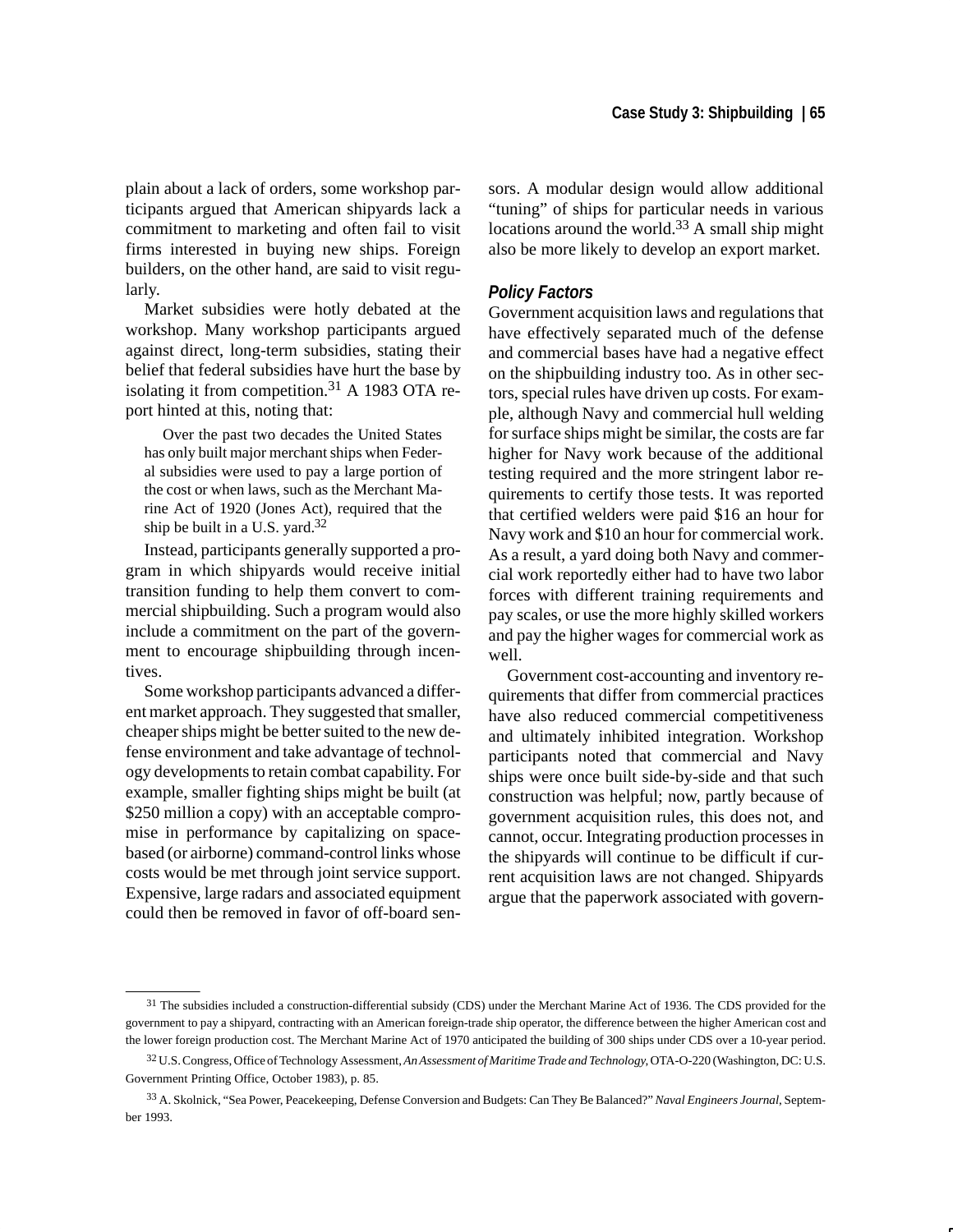ment regulations drives up the cost of commercial products.

Finally, military specifications and standards have separated shipbuilding in much the same way they have affected other defense sectors. Extensive discussions about the impact of military specifications and standards took place in both the OTA shipbuilding workshops and during interviews. Some of the component producers predicted that continuing the same level of Navy specifications and standards would drive many component producers out of the government market. Although some specifications and standards are viewed as valid, many are thought to be inappropriate. The effects of Secretary of Defense Perry's changes in the use of military specifications and standards are not yet clear, but are considered to be helpful.<sup>34</sup>

Many of those involved in the workshops argued that in the past, decisions to modify the use of military specifications and standards often did not filter down to those charged with writing and implementing the specifications and standards. As a result, little seemed to change despite decisions to proceed with specification *reform*.

U.S. Coast Guard safety standards for ships built and/or requested in the United States (including the use of nonflammable materials and different boilers) were cited as inhibitors by some workshop participants because of their impact on the price of U.S.-built ships. The cost of a boiler that meets U.S. Coast Guard standards, for example, was said to be twice that of one that did not meet those standards.

The actual cost impact of U.S. Coast Guard standards on new commercial construction, however, is disputed. The Coast Guard maintains that the actual cost of compliance is far below the 15 percent figure often cited by shipbuilders. The Coast Guard uses a 1973 report by the American Commission on Shipbuilding that cites a 3 to 5 percent additional "cost of a U.S. flag vessel for compliance with the technical requirements of the Coast Guard, American Bureau of Shipping (ABS), and the U.S. Public Health Service. $\cdot^{35}$ 

Further, the Coast Guard argues that even in the absence of Coast Guard regulations, U.S. shipyards are not competitive and that the absence of foreign flag shipbuilding in the United States must be attributed to factors such as the long delivery schedules and corresponding high delivery costs at U.S. yards, rather than any *added* cost of compliance with Coast Guard regulations.<sup>36</sup> In support, several in industry noted that "what we need is *globalization of standards*" to level the production field and improve safety.

## ■ **Implications of Increased Integration**

Increased integration is thought by many to be essential for the preservation of a domestic shipbuilding base that can provide affordable ships for the Navy. Without increased non-defense work it will be difficult to preserve more than a very few building yards. Greater use of common components and greater use of common design and manufacturing technologies appear useful for both the defense and commercial sectors. It is in these areas that the greatest potential for CMI may exist.

<sup>34</sup> Secretary of Defense William J. Perry, *Memorandum for Secretaries of the Military Departments, Subject: Specifications & Standards: A New Way of Doing Business*, June 29, 1994.

<sup>35</sup> *White Paper: Cost of U.S. Coast Guard Regulations to U.S. Shipbuilders and the Initiative with the Shipbuilders' Council of America To Reduce These Costs*, Sept. 6,1991 (updated December 1992), p. 2.

<sup>36</sup> Ibid.*,* p. 8.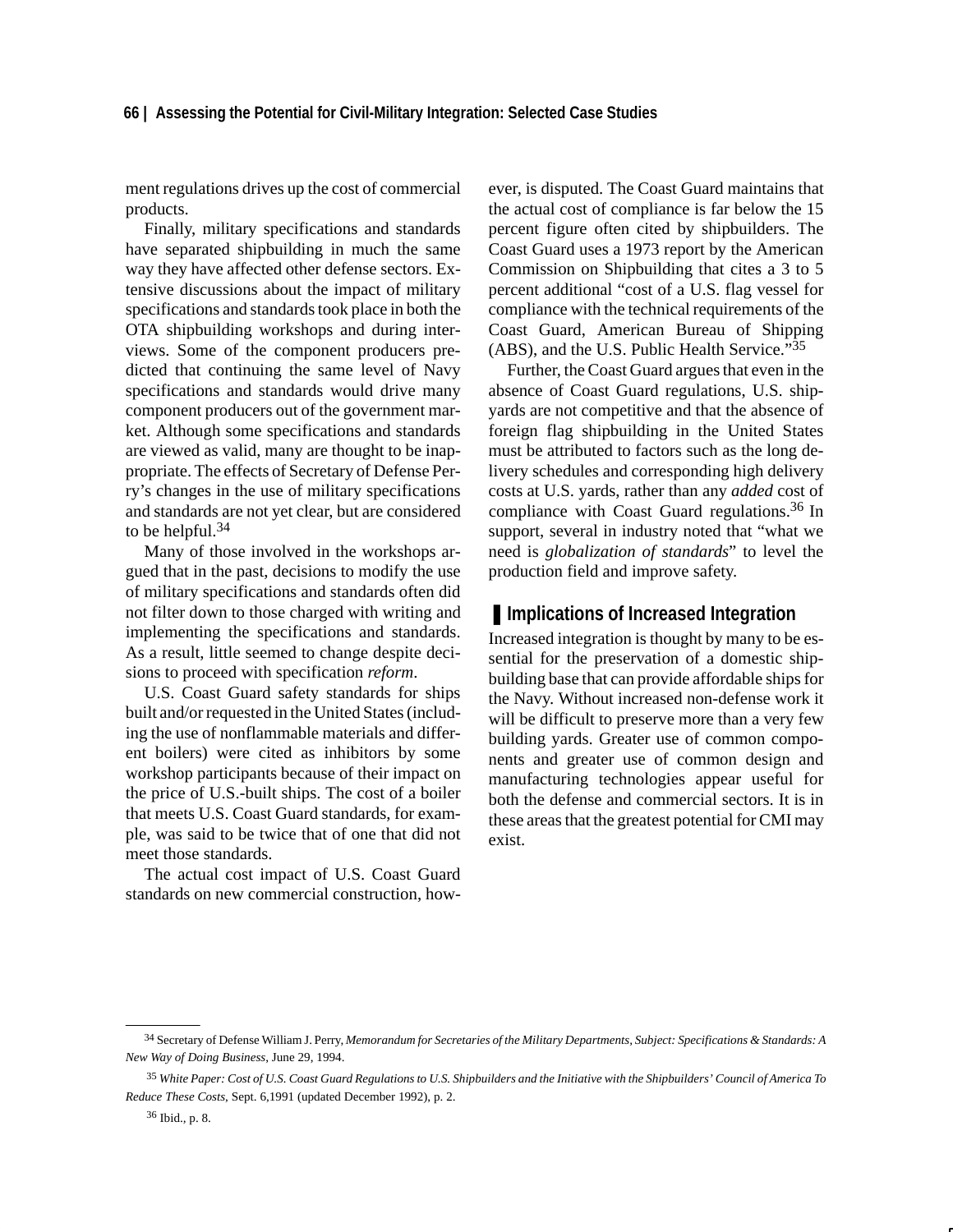# **Appendix A Workshops**

# **Workshop on Shipbuilding, June 23, 1993**

## **Jack Nunn,** *Chair*

International Security and Space Program

## **John Bissell**

Director of Industrial Planning Branch Industrial Planning Division Naval Sea Systems Command

**John J. Carr** Executive Vice President IMO Industries, Inc.

**Robert Draim** Executive Officer Naval Sea Systems Command

**Ron McAlear** Vice President, Advanced Program Avondale Shipyard

**James A. Palmer** Vice President Aircraft Carrier Construction Newport News Shipbuilding

**David Reece** Executive Director Naval Surface Warfare Center Crane Division

**Paul M. Robinson, Captain, USN** Director, Supportability, Maintenance and Modernization Division The Pentagon

**George Sawyer** Executive Vice President J.H. Lehman

**Robert Schaffran** Program Manager PRC/Maritime Systems Technology Office

**Fred Seibold** R&D Program Manager Maritime Administration **Alfred Skolnick** System Science Corp.

**Peter Tarpgaard** Professor Naval War College

# **Harvey Walpert**

Senior Vice President, Administration Trinity Marine Group

**John Welch**

Vice President Program Management/ Development General Dynamics Electric Boat Division

**William Wert** General Manager G.E. Navy and Small Steam Turbine Department